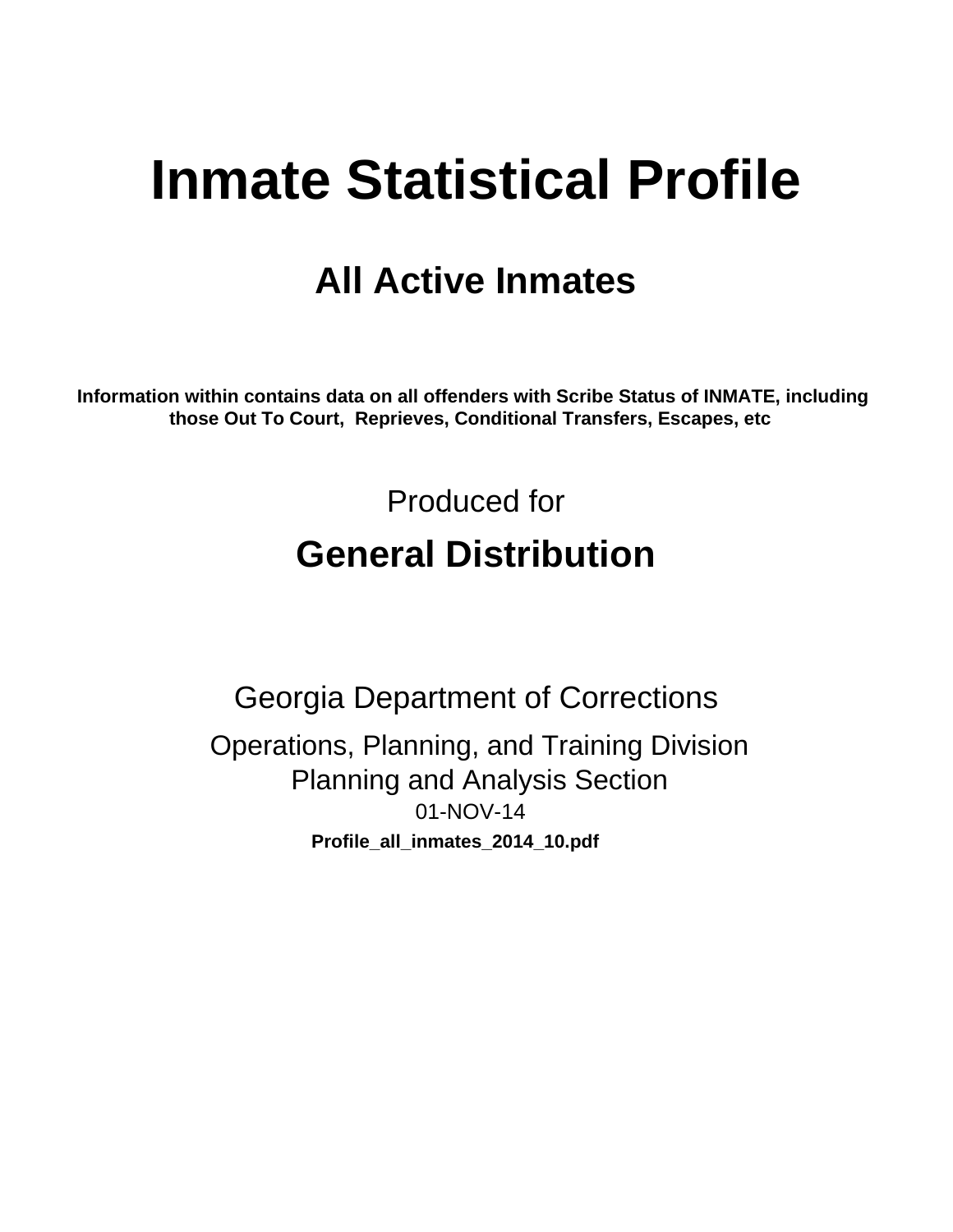#### Inmate Statistical Profile 01-NOV-14 Contents

**All Active Inmates** 

Produced for General Distribution

# **Table of Contents**

| <b>Demographic information</b>                                       |
|----------------------------------------------------------------------|
| 69 Current age, broken out in ten year age groups                    |
| 6 Race group                                                         |
| 7 Marital status, self-reported at entry to prison                   |
| 8 Number of children, self-reported at entry to prison               |
| 9 Religious affiliation, self-reported at entry to prison            |
| 10 Home county - self-reported at entry to prison                    |
| 15 Employment status before prison, self-reported at entry to prison |
| 16 Age at admission                                                  |
| 18 Height, measured at entry to prison                               |
| 19 Weight, measured at entry to prison                               |
| 20 Military service                                                  |
| <b>Correctional information</b>                                      |
| 21 Type of admission to prison                                       |
| 22 Current / last security status                                    |
| 23 Current / last institution type                                   |
| 24 Institution type - transitional centers                           |
| 25 Institution type - county prisons                                 |
| 27 Institution type - state prisons                                  |
| 29 Institution type - private prisons                                |
| 30 Institution type - inmate boot camp                               |
| 31 Number of disciplinary reports                                    |
| 32 Number of transfers                                               |
| 33 Number of escapes                                                 |
| 34 Split sentence - Probation to follow                              |
| 35 Probable future release type of still active inmates              |
| 36 Time served in current (or last) institution                      |
| <b>Educational, psychological and physical information</b>           |
| 37 Highest grade level attained                                      |
| 38 Culture fair IQ scores                                            |
| 39 Wide Range Achievement Test (WRAT) reading score                  |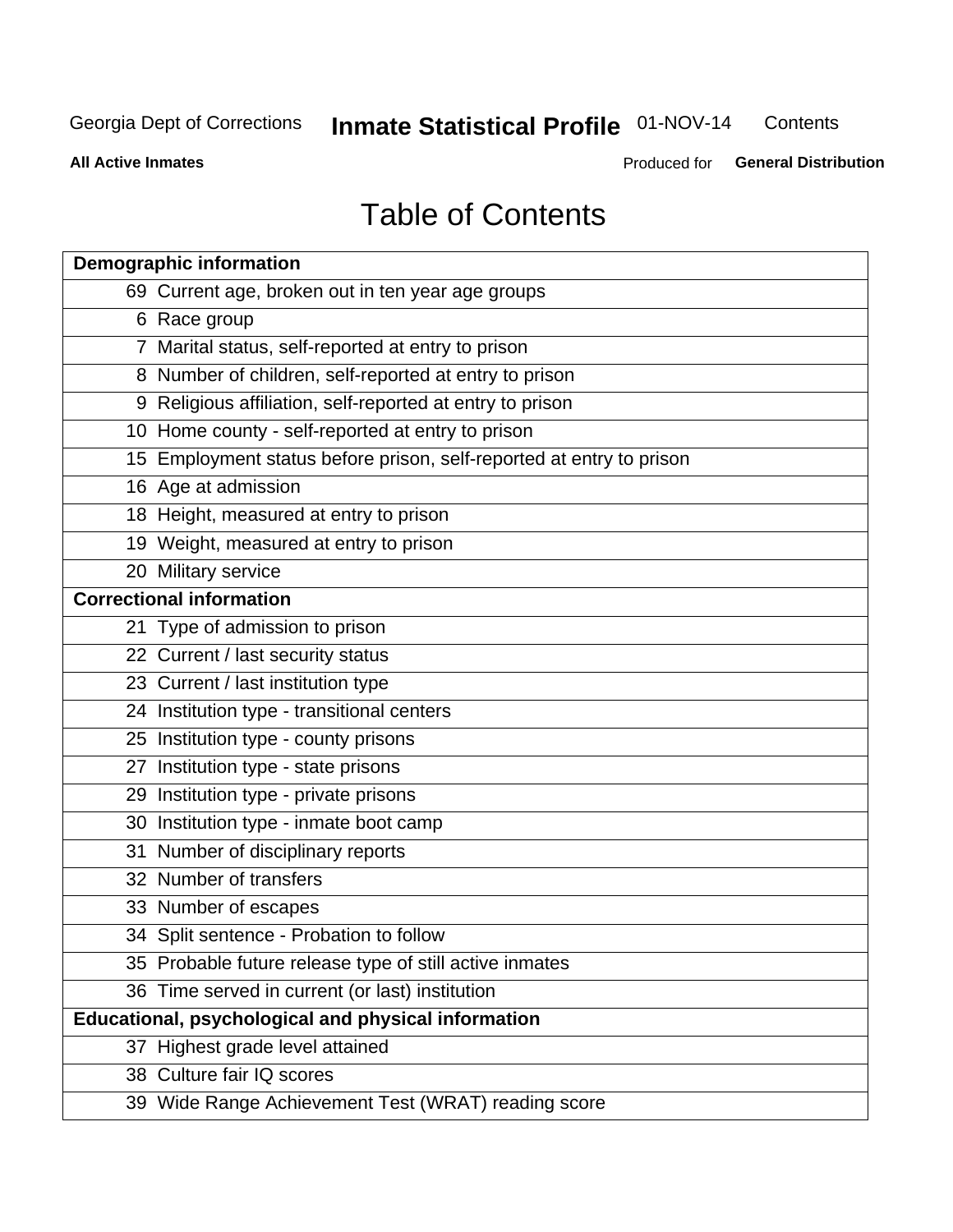# Inmate Statistical Profile 01-NOV-14

Contents

**All Active Inmates** 

Produced for General Distribution

# **Table of Contents**

| Educational, psychological and physical information              |
|------------------------------------------------------------------|
| 40 Wide Range Achievement Test (WRAT) math score                 |
| 41 Wide Range Achievement Test (WRAT) spelling score             |
| 42 Current / last mental health treatment level                  |
| 43 PULHESDWIT medical scale - 'P' overall condition ('P'hysical) |
| 44 PULHESDWIT medical scale - 'U' upper body                     |
| 45 PULHESDWIT medical scale - 'L' lower body                     |
| 46 PULHESDWIT medical scale - 'H' hearing                        |
| 47 PULHESDWIT medical scale - 'E' vision                         |
| 48 PULHESDWIT medical scale -'S' psychiatric                     |
| 49 PULHESDWIT medical scale - 'D' dental                         |
| 50 PULHESDWIT medical scale - 'W' work ability                   |
| 51 PULHESDWIT medical scale - 'I' impairment                     |
| 52 PULHESDWIT medical scale - 'T' transportability               |
|                                                                  |
| <b>Crimes and criminal history information</b>                   |
| 53 Number of prior Georgia incarcerations                        |
| 54 Prison sentence in years                                      |
| 55 Primary offense, broken out into felonies vs misdemeanors     |
| 56 Primary offense, broken out into six broad crime categories   |
| 57 Primary offense, detailed offense code                        |
| 66 County of conviction of primary offense                       |
| 71 Circuit of conviction of primary offense                      |
| 73 Years served (jail + prison) in this incarceration            |
| <b>Medical information</b>                                       |
| 74 Results of most recent HIV test                               |
| 75 Results of most recent tuberculosis test                      |
| 76 Results of most recent syphilis test                          |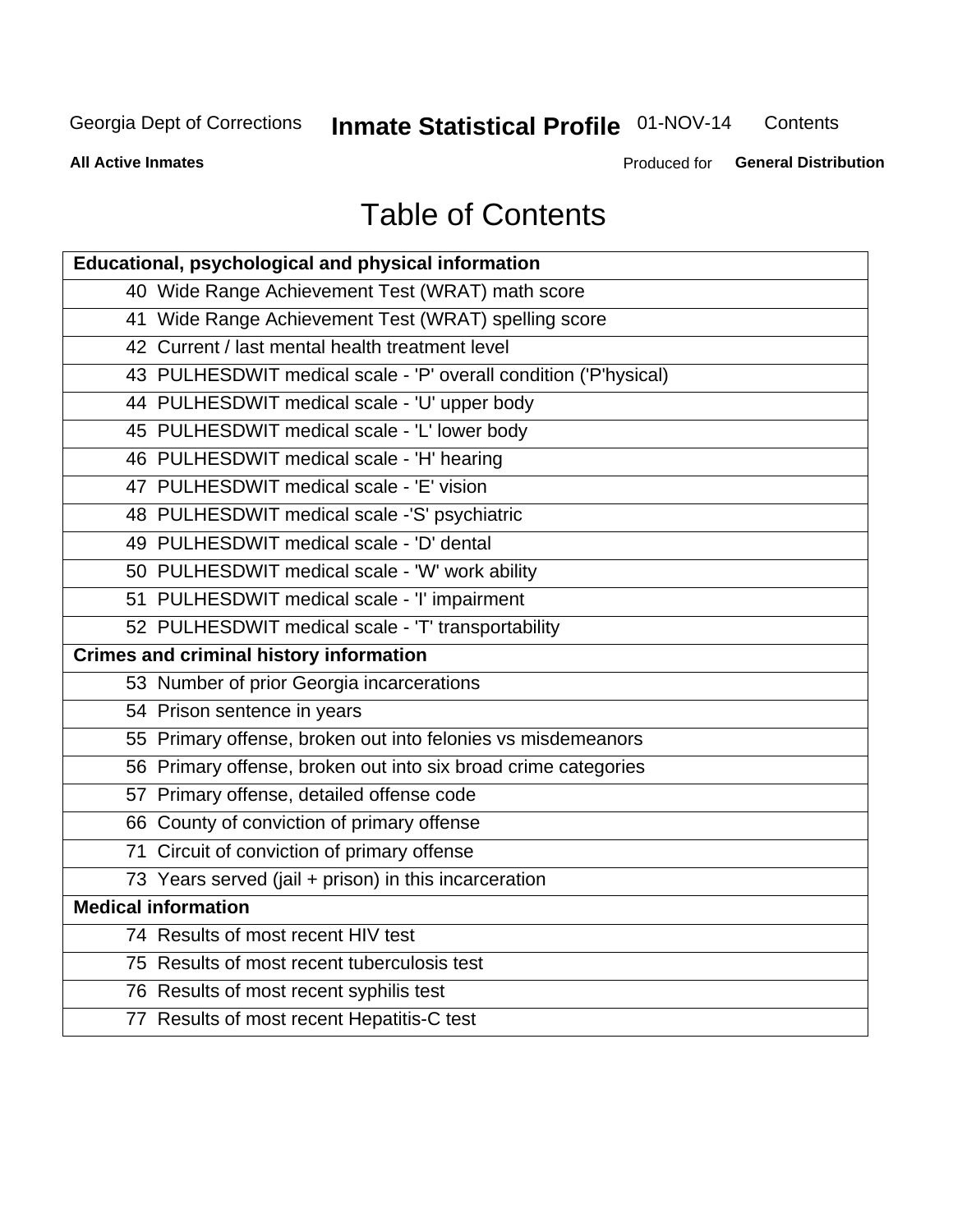### **All Active Inmates**

### Produced for General Distribution

## Current age, broken out in ten-year age groups

COL % - percent each COUNT is of its particular column

|                          | <b>Male</b>  |          |        | <b>Female</b>   |        |       | <b>Total</b> |        |
|--------------------------|--------------|----------|--------|-----------------|--------|-------|--------------|--------|
| <b>Current Age</b>       | <b>Count</b> | Col %    | Row %  | <b>Count</b>    | Col %  | Row % | <b>Total</b> | Col %  |
| <b>Teens (1-19)</b>      | 794          | $1.60\%$ | 96.48% | 29              | 0.82%  | 3.52% | 823          | 1.55%  |
| <b>Twenties (20-29)</b>  | 15,037       | 30.31%   | 93.72% | 1,008           | 28.35% | 6.28% | 16,045       | 30.18% |
| Thirties (30-39)         | 14,577       | 29.38%   | 92.52% | 1,179           | 33.16% | 7.48% | 15,756       | 29.64% |
| <b>Forties (40-49)</b>   | 10,246       | 20.65%   | 92.73% | 803             | 22.58% | 7.27% | 11,049       | 20.78% |
| <b>Fifties (50-59)</b>   | 6,465        | 13.03%   | 93.59% | 443             | 12.46% | 6.41% | 6,908        | 12.99% |
| <b>Sixties (60-69)</b>   | 1,925        | 3.88%    | 95.96% | 81              | 2.28%  | 4.04% | 2,006        | 3.77%  |
| Seventy + (70 and above) | 563          | 1.13%    | 97.74% | 13 <sub>1</sub> | 0.37%  | 2.26% | 576          | 1.08%  |
| <b>Total Reported</b>    | 49,607       | 100%     | 93.31% | 3,556           | 100%   | 6.69% | 53,163       | 100%   |

| orted<br><b>NOT REPO</b> | . I J  |       | .   |
|--------------------------|--------|-------|-----|
| Total                    | 10 722 | 3,557 | 070 |

| <b>Mean</b><br>(average)       | 37.40     | 37.01 | 37.38    |
|--------------------------------|-----------|-------|----------|
| Median (middle)                | -25<br>vu | JJ    | 35       |
| <b>Mode</b><br>(most frequent) | つら<br>∠J  |       | つじ<br>ZJ |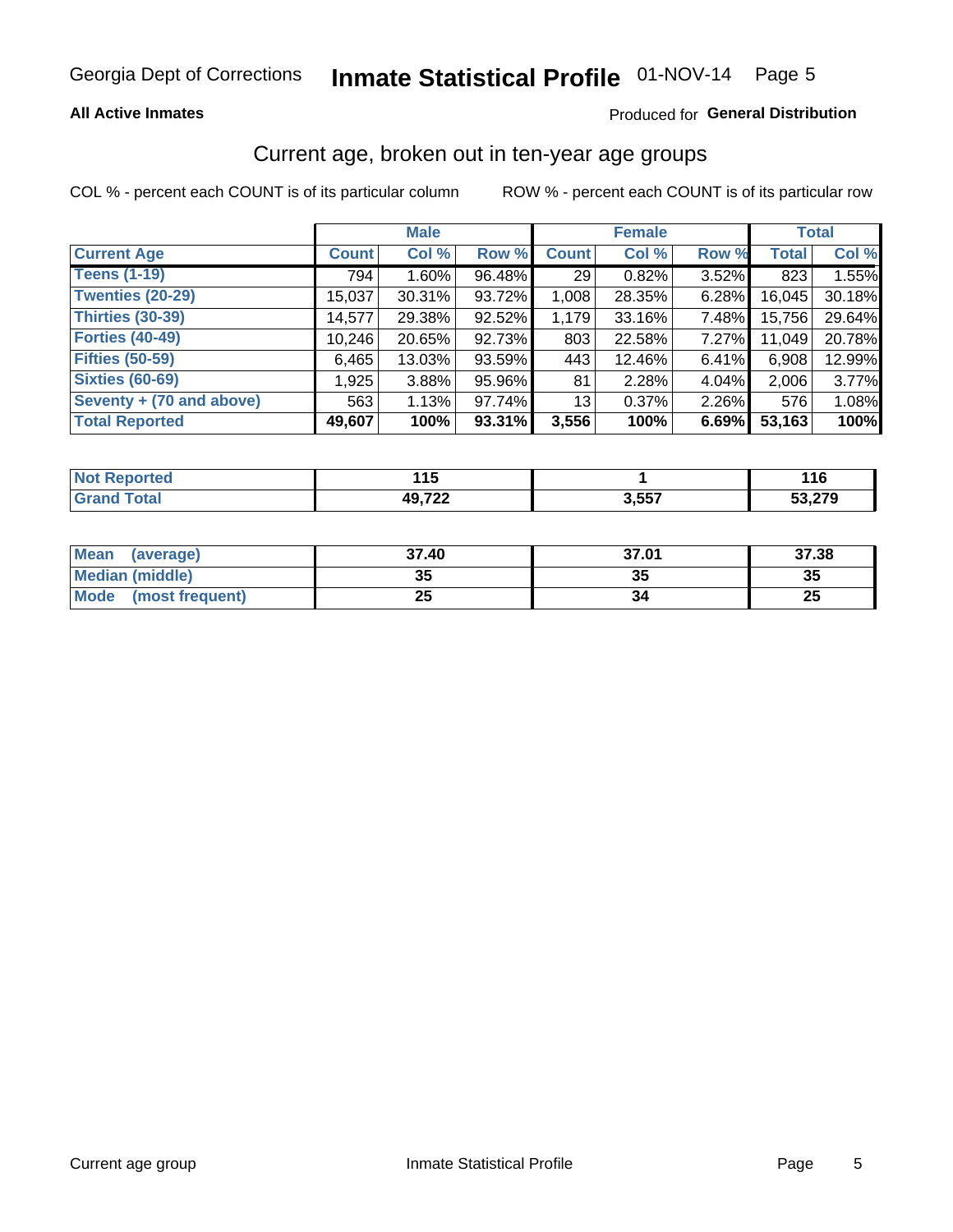# Inmate Statistical Profile 01-NOV-14 Page 70

### **All Active Inmates**

### Produced for General Distribution

### Race group

COL % - percent each COUNT is of its particular column

|                   |                        | <b>Male</b>  |         |             | <b>Female</b> |        |        | <b>Total</b> |        |
|-------------------|------------------------|--------------|---------|-------------|---------------|--------|--------|--------------|--------|
|                   | <b>Race Group</b>      | <b>Count</b> | Col %   | Row % Count |               | Col %  | Row %  | <b>Total</b> | Col %  |
|                   | <b>White</b>           | 16,149       | 32.48%  | 89.30%      | 1,935         | 54.40% | 10.70% | 18,084       | 33.94% |
| 2                 | <b>Black</b>           | 31,203       | 62.75%  | 95.28%      | .546          | 43.46% | 4.72%  | 32,749       | 61.47% |
| 5                 | <b>Other</b>           | 42           | $.08\%$ | 85.71%      |               | .20%   | 14.29% | 49           | .09%   |
| 6                 | <b>Asian</b>           | 163          | $.33\%$ | 93.68%      | 11            | .31%   | 6.32%  | 174          | .33%   |
| 9                 | <b>Unknown</b>         | 5            | $.01\%$ | 100.00%     |               |        |        | 5            | .01%   |
| 10                | <b>Hispanic</b>        | 2,135        | 4.29%   | 97.40%      | 57            | 1.60%  | 2.60%  | 2,192        | 4.11%  |
| $12 \overline{ }$ | <b>Native American</b> | 24           | .05%    | 96.00%      |               | .03%   | 4.00%  | 25           | .05%   |
| 13                | <b>Native Hawaiian</b> |              | $.01\%$ | 100.00%     |               |        |        |              | .01%   |
|                   | <b>Total Reported</b>  | 49,722       | 100%    | 93.32%      | 3,557         | 100%   | 6.68%  | 53,279       | 100%   |

| <b>Not Reported</b>          |        |       |        |
|------------------------------|--------|-------|--------|
| <b>Total</b><br><b>Grand</b> | 49,722 | 3,557 | 53,279 |

| <b>Mode</b><br>---<br>most frequent) | Black | White | <b>Black</b> |
|--------------------------------------|-------|-------|--------------|
|                                      |       |       |              |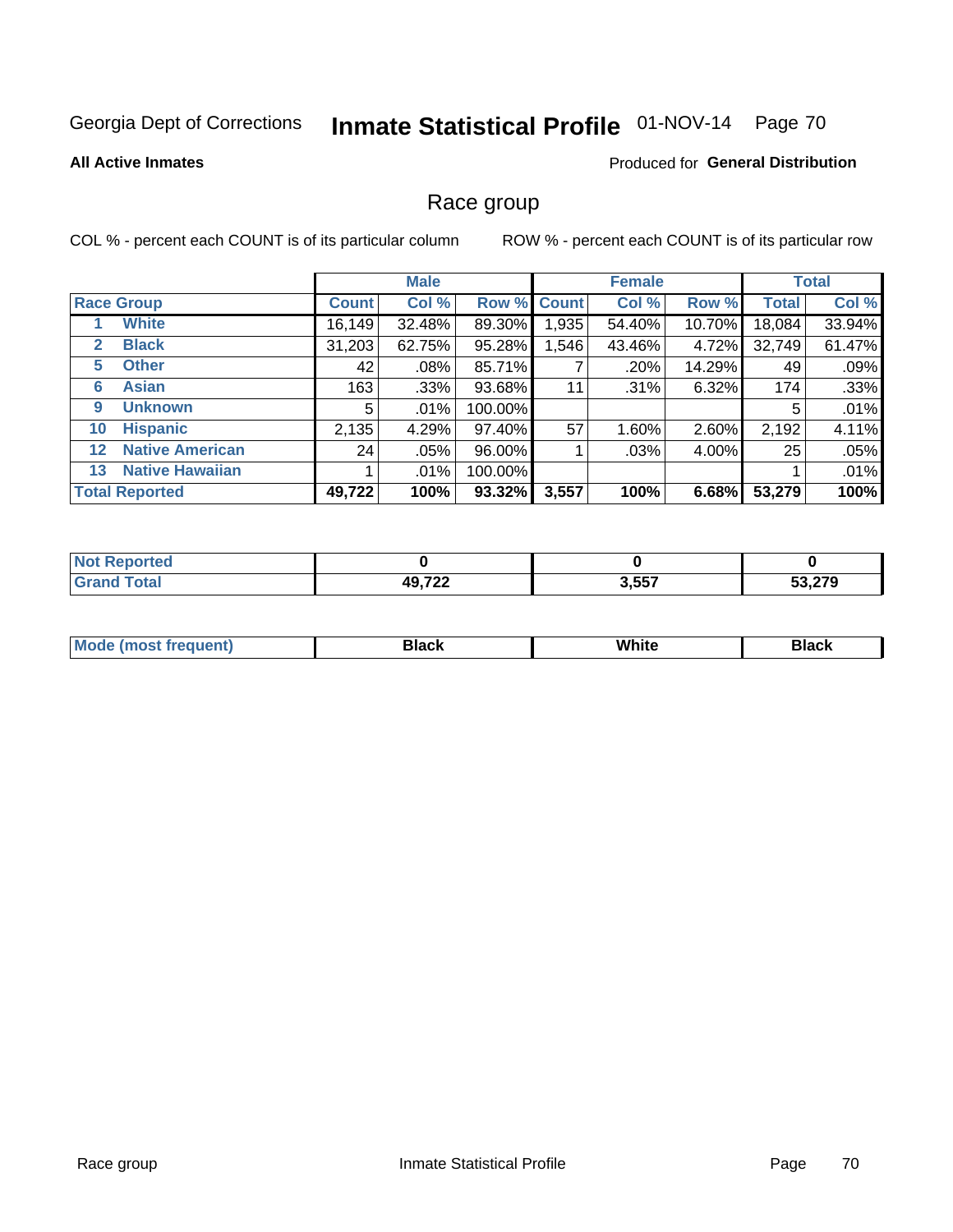# Inmate Statistical Profile 01-NOV-14 Page 7

#### **All Active Inmates**

#### Produced for General Distribution

# Marital status, self-reported at entry to prison

COL % - percent each COUNT is of its particular column

|                            | <b>Male</b>  |        |        |              | <b>Female</b> | <b>Total</b> |              |        |
|----------------------------|--------------|--------|--------|--------------|---------------|--------------|--------------|--------|
| <b>Marital Status</b>      | <b>Count</b> | Col %  | Row %  | <b>Count</b> | Col %         | Row %        | <b>Total</b> | Col %  |
| <b>Unknown</b><br>$\bf{0}$ | 460          | .93%   | 91.82% | 41           | 1.15%         | 8.18%        | 501          | .94%   |
| <b>Divorced</b><br>D       | 4,459        | 8.97%  | 88.79% | 563          | 15.83%        | 11.21%       | 5,022        | 9.43%  |
| <b>Married</b><br>M        | 6,741        | 13.56% | 91.81% | 601          | 16.90%        | 8.19%        | 7,342        | 13.78% |
| <b>S</b> Separated         | 1,698        | 3.41%  | 86.06% | 275          | 7.73%         | 13.94%       | 1,973        | 3.70%  |
| <b>Unmarried</b><br>U      | 35,926       | 72.25% | 94.93% | 1,918        | 53.92%        | 5.07%        | 37,844       | 71.03% |
| <b>Widow</b><br>W          | 438          | .88%   | 73.37% | 159          | 4.47%         | 26.63%       | 597          | 1.12%  |
| <b>Total Reported</b>      | 49,722       | 100%   | 93.32% | 3,557        | 100%          | 6.68%        | 53,279       | 100%   |

| <b>Not Repo</b><br>⊸orted |             |                 |        |
|---------------------------|-------------|-----------------|--------|
| <b>Total</b>              | ממד ה<br>49 | 2557<br>. טעוני | 53,279 |

|--|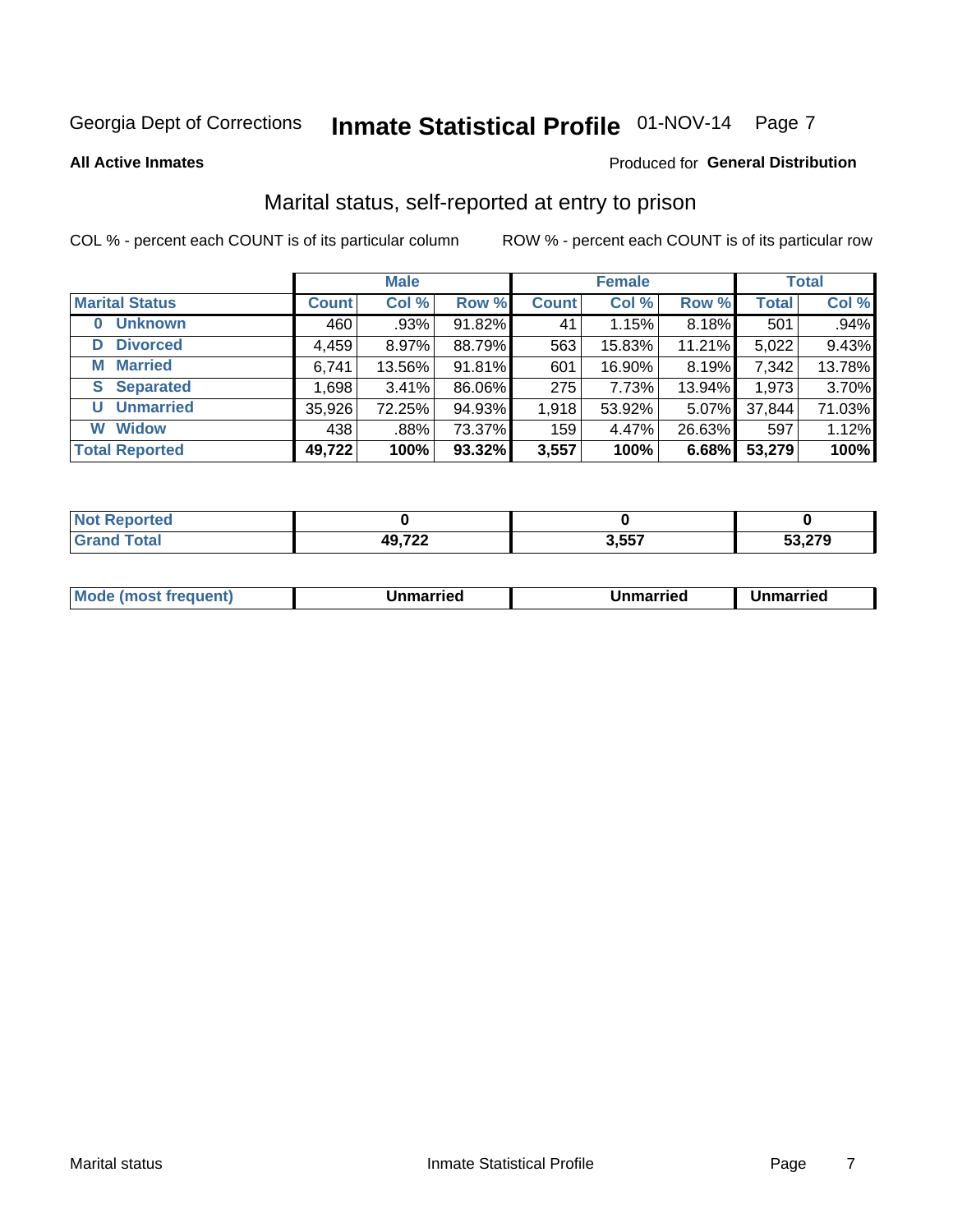# Inmate Statistical Profile 01-NOV-14 Page 8

#### **All Active Inmates**

#### Produced for General Distribution

# Number of children, self reported at entry to prison

COL % - percent each COUNT is of its particular column

|                           |              | <b>Male</b> |        |              | <b>Female</b> |       |              | <b>Total</b> |
|---------------------------|--------------|-------------|--------|--------------|---------------|-------|--------------|--------------|
| <b>Number of Children</b> | <b>Count</b> | Col %       | Row %  | <b>Count</b> | Col %         | Row % | <b>Total</b> | Col %        |
| $\bf{0}$                  | 20,121       | 40.90%      | 94.54% | 1,163        | 32.73%        | 5.46% | 21,284       | 40.35%       |
|                           | 11,108       | 22.58%      | 94.37% | 663          | 18.66%        | 5.63% | 11,771       | 22.31%       |
| $\overline{2}$            | 8,003        | 16.27%      | 91.07% | 785          | 22.09%        | 8.93% | 8,788        | 16.66%       |
| 3                         | 4,940        | 10.04%      | 90.83% | 499          | 14.04%        | 9.17% | 5,439        | 10.31%       |
| 4                         | 2,469        | 5.02%       | 90.71% | 253          | 7.12%         | 9.29% | 2,722        | 5.16%        |
| 5                         | 1,234        | 2.51%       | 92.43% | 101          | 2.84%         | 7.57% | 1,335        | 2.53%        |
| 6                         | 623          | 1.27%       | 92.43% | 51           | 1.44%         | 7.57% | 674          | 1.28%        |
| 7                         | 290          | 0.59%       | 94.46% | 17           | 0.48%         | 5.54% | 307          | 0.58%        |
| 8                         | 157          | 0.32%       | 92.35% | 13           | 0.37%         | 7.65% | 170          | 0.32%        |
| 9                         | 99           | 0.20%       | 97.06% | 3            | 0.08%         | 2.94% | 102          | 0.19%        |
| 10                        | 69           | 0.14%       | 98.57% |              | 0.03%         | 1.43% | 70           | 0.13%        |
| Over 10                   | 88           | 0.18%       | 95.65% | 4            | 0.11%         | 4.35% | 92           | 0.17%        |
| <b>Total Reported</b>     | 49,201       | 100%        | 93.26% | 3,553        | 100%          | 6.74% | 52,754       | 100%         |

| En,<br>JZ 1   |         | 525    |
|---------------|---------|--------|
| 10.700<br>--- | EE7<br> | 53,279 |

| Mean<br>(average)       | 1.38 | 1.65 | 1.40 |
|-------------------------|------|------|------|
| <b>Median (middle)</b>  |      |      |      |
| Mode<br>(most frequent) |      |      |      |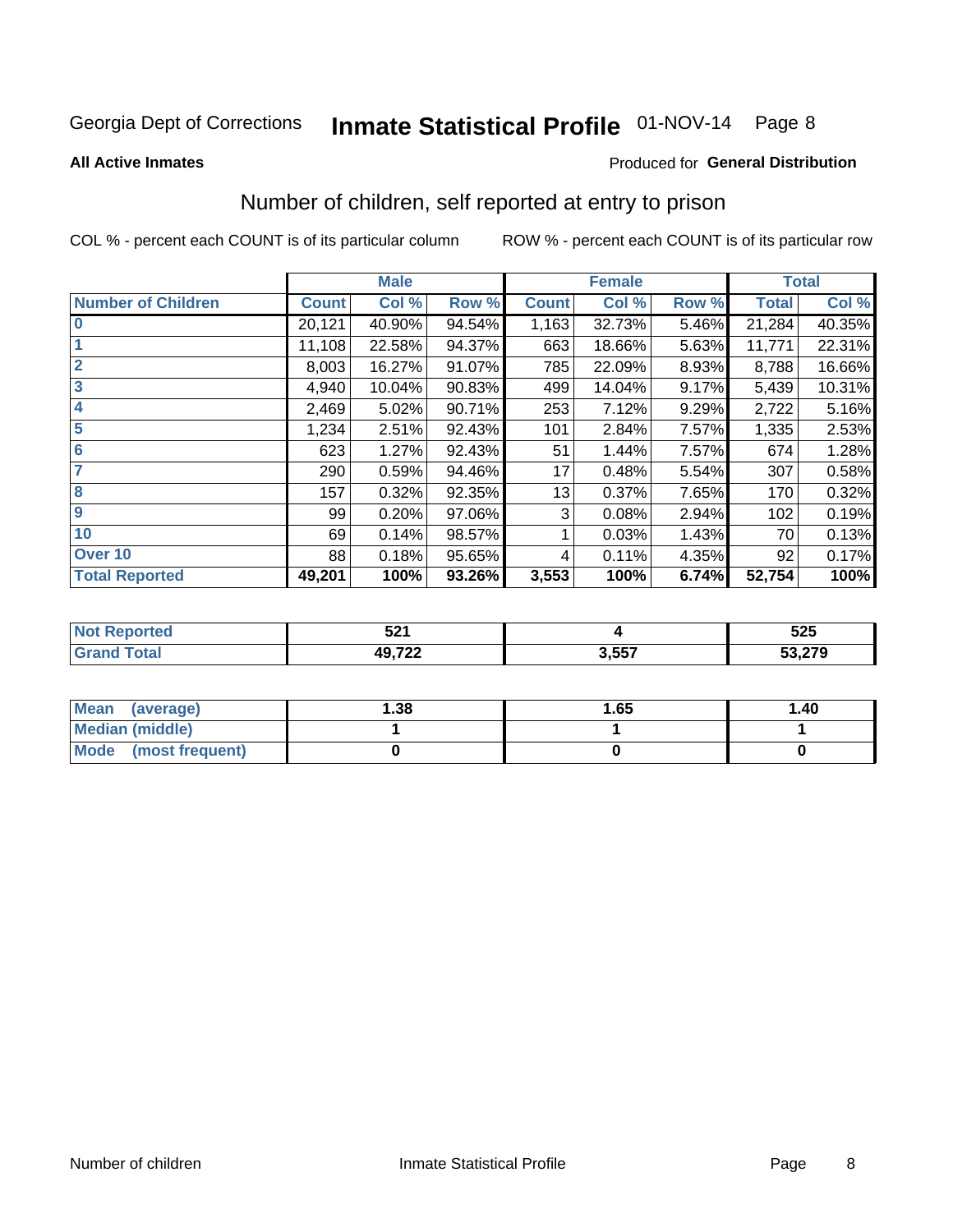# Inmate Statistical Profile 01-NOV-14 Page 9

#### **All Active Inmates**

#### Produced for General Distribution

# Religious affiliation, self-reported at entry to prison

COL % - percent each COUNT is of its particular column

|                 |                              |              | <b>Male</b> |         |              | <b>Female</b> |        |              | <b>Total</b> |
|-----------------|------------------------------|--------------|-------------|---------|--------------|---------------|--------|--------------|--------------|
|                 | <b>Religious Affiliation</b> | <b>Count</b> | Col %       | Row %   | <b>Count</b> | Col %         | Row %  | <b>Total</b> | Col %        |
| 1               | <b>Islam</b>                 | 899          | 4.61%       | 96.25%  | 35           | 1.34%         | 3.75%  | 934          | 4.22%        |
| $\overline{2}$  | <b>Catholic</b>              | 985          | 5.05%       | 87.48%  | 141          | 5.41%         | 12.52% | 1,126        | 5.09%        |
| $\mathbf{3}$    | <b>Baptist</b>               | 10,208       | 52.33%      | 84.25%  | 1,908        | 73.27%        | 15.75% | 12,116       | 54.80%       |
| 4               | <b>Methodist</b>             | 404          | 2.07%       | 83.82%  | 78           | 3.00%         | 16.18% | 482          | 2.18%        |
| $\overline{5}$  | <b>EpiscopIn</b>             | 44           | .23%        | 91.67%  | 4            | .15%          | 8.33%  | 48           | .22%         |
| $6\overline{6}$ | <b>Presbytrn</b>             | 55           | .28%        | 90.16%  | 6            | .23%          | 9.84%  | 61           | .28%         |
| 7               | <b>Chc Of God</b>            | 361          | 1.85%       | 87.62%  | 51           | 1.96%         | 12.38% | 412          | 1.86%        |
| 8               | <b>Holiness</b>              | 653          | 3.35%       | 82.04%  | 143          | 5.49%         | 17.96% | 796          | 3.60%        |
| 9               | <b>Jewish</b>                | 32           | .16%        | 74.42%  | 11           | .42%          | 25.58% | 43           | .19%         |
| 10              | <b>Anglican</b>              | 13           | .07%        | 92.86%  | 1            | .04%          | 7.14%  | 14           | .06%         |
| 11              | <b>Grk Orthdx</b>            | 7            | .04%        | 87.50%  | 1            | .04%          | 12.50% | 8            | .04%         |
| 12              | <b>Hindu</b>                 | 6            | .03%        | 100.00% |              |               |        | 6            | .03%         |
| 13              | <b>Buddhist</b>              | 34           | .17%        | 85.00%  | 6            | .23%          | 15.00% | 40           | .18%         |
| 14              | <b>Taoist</b>                | 3            | .02%        | 75.00%  | 1            | .04%          | 25.00% | 4            | .02%         |
| 15              | <b>Shintoist</b>             | 4            | .02%        | 100.00% |              |               |        | 4            | .02%         |
| 16              | <b>Seven D Ad</b>            | 73           | .37%        | 90.12%  | 8            | .31%          | 9.88%  | 81           | .37%         |
| $\overline{17}$ | <b>Jehovah Wt</b>            | 264          | 1.35%       | 90.10%  | 29           | 1.11%         | 9.90%  | 293          | 1.33%        |
| 18              | <b>Latr Day S</b>            | 27           | .14%        | 87.10%  | 4            | .15%          | 12.90% | 31           | .14%         |
| 20              | <b>Other Prot</b>            | 2,770        | 14.20%      | 94.90%  | 149          | 5.72%         | 5.10%  | 2,919        | 13.20%       |
| 96              | <b>None</b>                  | 2,665        | 13.66%      | 98.96%  | 28           | 1.08%         | 1.04%  | 2,693        | 12.18%       |
|                 | <b>Total Reported</b>        | 19,507       | 100%        | 88.22%  | 2,604        | 100%          | 11.78% | 22,111       | 100%         |

| 30,215 | 953   | 168    |
|--------|-------|--------|
| 49,722 | 3,557 | 53,279 |

| <b>Mo</b><br>equenti | aptist | aptıst | Baptist |
|----------------------|--------|--------|---------|
|                      |        |        |         |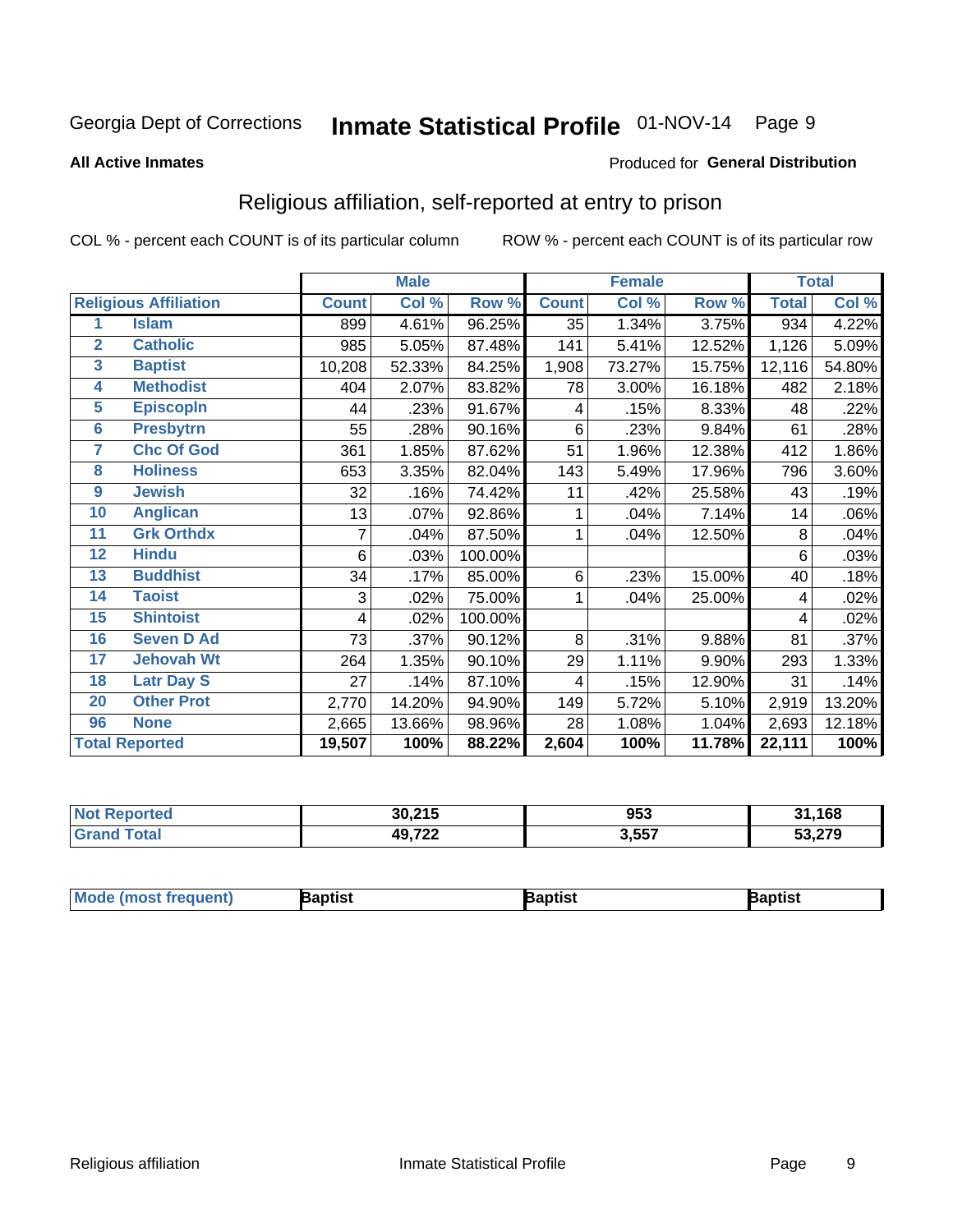# Inmate Statistical Profile 01-NOV-14 Page 10

#### **All Active Inmates**

### Produced for General Distribution

### Home county, self-reported at entry to prison

COL % - percent each COUNT is of its particular column

|     |                             |              | <b>Male</b> |         |                | <b>Female</b> |        | <b>Total</b> |        |
|-----|-----------------------------|--------------|-------------|---------|----------------|---------------|--------|--------------|--------|
|     | <b>Home County</b>          | <b>Count</b> | Col %       | Row %   | <b>Count</b>   | Col %         | Row %  | <b>Total</b> | Col %  |
| 000 | <b>Unknown</b>              | 5,530        | 11.12%      | 92.96%  | 419            | 11.78%        | 7.04%  | 5,949        | 11.17% |
| 001 | <b>Appling County</b>       | 103          | .21%        | 91.96%  | 9              | .25%          | 8.04%  | 112          | .21%   |
| 002 | <b>Atkinson County</b>      | 36           | .07%        | 92.31%  | 3              | .08%          | 7.69%  | 39           | .07%   |
| 003 | <b>Bacon County</b>         | 82           | .16%        | 96.47%  | 3              | .08%          | 3.53%  | 85           | .16%   |
| 004 | <b>Baker County</b>         | 18           | .04%        | 100.00% |                |               |        | 18           | .03%   |
| 005 | <b>Baldwin County</b>       | 243          | .49%        | 90.67%  | 25             | .70%          | 9.33%  | 268          | .50%   |
| 006 | <b>Banks County</b>         | 62           | .12%        | 89.86%  | $\overline{7}$ | .20%          | 10.14% | 69           | .13%   |
| 007 | <b>Barrow County</b>        | 265          | .53%        | 91.70%  | 24             | .67%          | 8.30%  | 289          | .54%   |
| 008 | <b>Bartow County</b>        | 488          | .98%        | 87.93%  | 67             | 1.88%         | 12.07% | 555          | 1.04%  |
| 009 | <b>Ben Hill County</b>      | 210          | .42%        | 92.11%  | 18             | .51%          | 7.89%  | 228          | .43%   |
| 010 | <b>Berrien County</b>       | 75           | .15%        | 96.15%  | $\mathbf{3}$   | .08%          | 3.85%  | 78           | .15%   |
| 011 | <b>Bibb County</b>          | 1,084        | 2.18%       | 95.59%  | 50             | 1.41%         | 4.41%  | 1,134        | 2.13%  |
| 012 | <b>Bleckley County</b>      | 59           | .12%        | 95.16%  | 3              | .08%          | 4.84%  | 62           | .12%   |
| 013 | <b>Brantley County</b>      | 61           | .12%        | 91.04%  | $\,6$          | .17%          | 8.96%  | 67           | .13%   |
| 014 | <b>Brooks County</b>        | 183          | .37%        | 98.39%  | $\overline{3}$ | .08%          | 1.61%  | 186          | .35%   |
| 015 | <b>Bryan County</b>         | 102          | .21%        | 95.33%  | 5              | .14%          | 4.67%  | 107          | .20%   |
| 016 | <b>Bulloch County</b>       | 345          | .69%        | 94.01%  | 22             | .62%          | 5.99%  | 367          | .69%   |
| 017 | <b>Burke County</b>         | 210          | .42%        | 96.33%  | $\bf 8$        | .22%          | 3.67%  | 218          | .41%   |
| 018 | <b>Butts County</b>         | 129          | .26%        | 96.27%  | 5              | .14%          | 3.73%  | 134          | .25%   |
| 019 | <b>Calhoun County</b>       | 75           | .15%        | 97.40%  | $\overline{2}$ | .06%          | 2.60%  | 77           | .14%   |
| 020 | <b>Camden County</b>        | 143          | .29%        | 92.86%  | 11             | .31%          | 7.14%  | 154          | .29%   |
| 021 | <b>Candler County</b>       | 111          | .22%        | 89.52%  | 13             | .37%          | 10.48% | 124          | .23%   |
| 022 | <b>Carroll County</b>       | 509          | 1.02%       | 90.73%  | 52             | 1.46%         | 9.27%  | 561          | 1.05%  |
| 023 | <b>Catoosa County</b>       | 210          | .42%        | 89.74%  | 24             | .67%          | 10.26% | 234          | .44%   |
| 024 | <b>Charlton County</b>      | 43           | .09%        | 93.48%  | 3              | .08%          | 6.52%  | 46           | .09%   |
| 025 | <b>Chatham County</b>       | 1,811        | 3.64%       | 96.90%  | 58             | 1.63%         | 3.10%  | 1,869        | 3.51%  |
| 026 | <b>Chattahoochee County</b> | 27           | .05%        | 93.10%  | $\overline{2}$ | .06%          | 6.90%  | 29           | .05%   |
| 027 | <b>Chattooga County</b>     | 211          | .42%        | 90.95%  | 21             | .59%          | 9.05%  | 232          | .44%   |
| 028 | <b>Cherokee County</b>      | 395          | .79%        | 90.39%  | 42             | 1.18%         | 9.61%  | 437          | .82%   |
| 029 | <b>Clarke County</b>        | 434          | .87%        | 93.74%  | 29             | .82%          | 6.26%  | 463          | .87%   |
| 030 | <b>Clay County</b>          | 35           | .07%        | 97.22%  | $\mathbf{1}$   | .03%          | 2.78%  | 36           | .07%   |
| 031 | <b>Clayton County</b>       | 1,488        | 2.99%       | 94.36%  | 89             | 2.50%         | 5.64%  | 1,577        | 2.96%  |
| 032 | <b>Clinch County</b>        | 43           | .09%        | 89.58%  | 5              | .14%          | 10.42% | 48           | .09%   |
| 033 | <b>Cobb County</b>          | 2,034        | 4.09%       | 91.29%  | 194            | 5.45%         | 8.71%  | 2,228        | 4.18%  |
| 034 | <b>Coffee County</b>        | 257          | .52%        | 95.54%  | 12             | .34%          | 4.46%  | 269          | .50%   |
| 035 | <b>Colquitt County</b>      | 228          | .46%        | 93.83%  | 15             | .42%          | 6.17%  | 243          | .46%   |
| 036 | <b>Columbia County</b>      | 282          | .57%        | 90.10%  | 31             | .87%          | 9.90%  | 313          | .59%   |
| 037 | <b>Cook County</b>          | 128          | .26%        | 92.75%  | 10             | .28%          | 7.25%  | 138          | .26%   |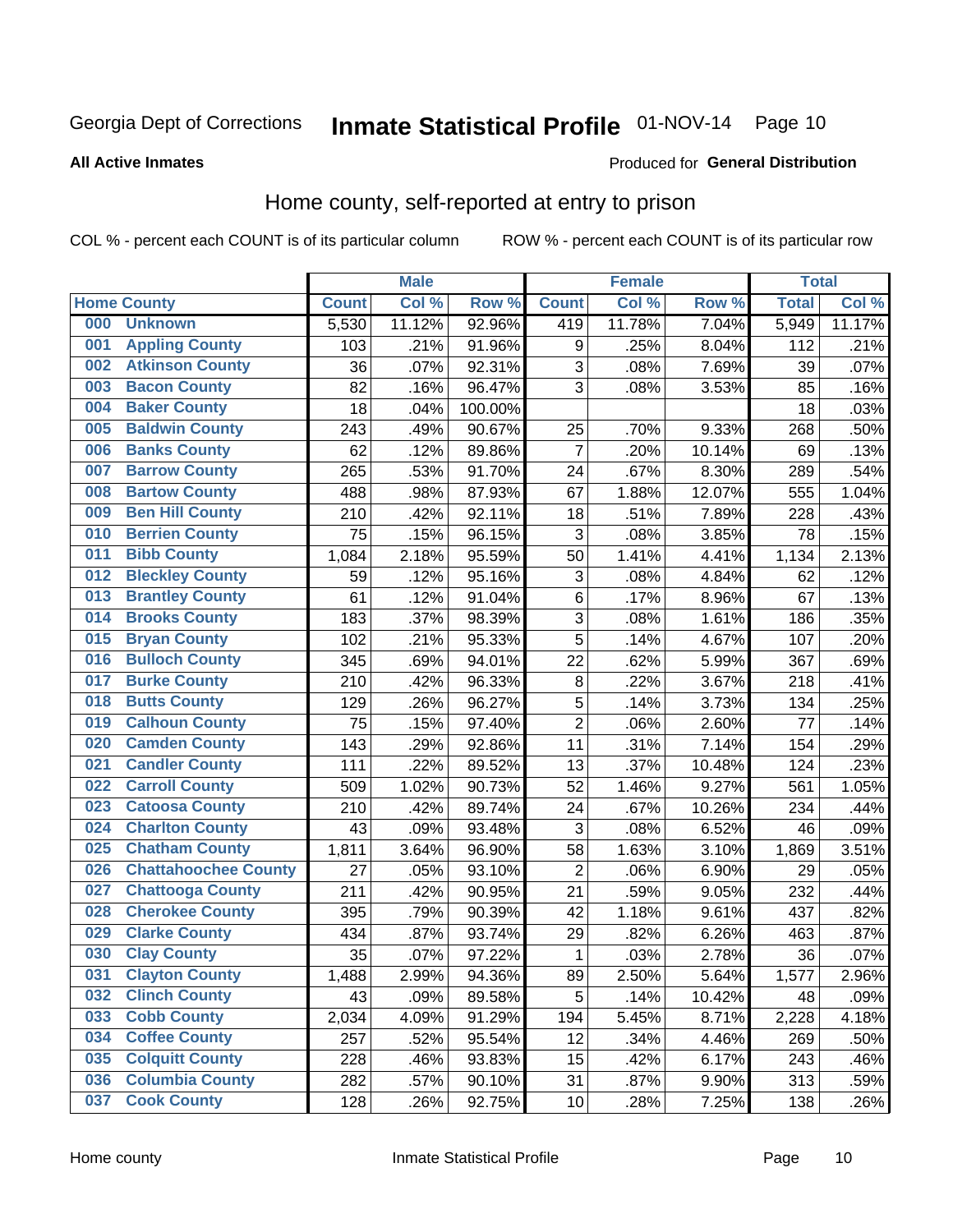# Inmate Statistical Profile 01-NOV-14 Page 11

**All Active Inmates** 

### **Produced for General Distribution**

### Home county, self-reported at entry to prison

COL % - percent each COUNT is of its particular column

|     |                         |                  | <b>Male</b> |                  |                  | <b>Female</b>      |        | <b>Total</b> |        |
|-----|-------------------------|------------------|-------------|------------------|------------------|--------------------|--------|--------------|--------|
|     | <b>Home County</b>      | <b>Count</b>     | Col%        | Row <sup>%</sup> | <b>Count</b>     | Col %              | Row %  | <b>Total</b> | Col %  |
| 038 | <b>Coweta County</b>    | 412              | .83%        | 93.64%           | 28               | .79%               | 6.36%  | 440          | .83%   |
| 039 | <b>Crawford County</b>  | 43               | .09%        | 89.58%           | 5                | .14%               | 10.42% | 48           | .09%   |
| 040 | <b>Crisp County</b>     | 208              | .42%        | 95.85%           | $\boldsymbol{9}$ | .25%               | 4.15%  | 217          | .41%   |
| 041 | <b>Dade County</b>      | 62               | .12%        | 92.54%           | 5                | .14%               | 7.46%  | 67           | .13%   |
| 042 | <b>Dawson County</b>    | 88               | .18%        | 91.67%           | 8                | $\overline{.}22\%$ | 8.33%  | 96           | .18%   |
| 043 | <b>Decatur County</b>   | 258              | .52%        | 94.51%           | 15               | .42%               | 5.49%  | 273          | .51%   |
| 044 | <b>Dekalb County</b>    | 3,073            | 6.18%       | 94.38%           | 183              | 5.14%              | 5.62%  | 3,256        | 6.11%  |
| 045 | <b>Dodge County</b>     | 121              | .24%        | 88.97%           | 15               | .42%               | 11.03% | 136          | .26%   |
| 046 | <b>Dooly County</b>     | 80               | .16%        | 90.91%           | 8                | 22%                | 9.09%  | 88           | .17%   |
| 047 | <b>Dougherty County</b> | 884              | 1.78%       | 92.66%           | 70               | 1.97%              | 7.34%  | 954          | 1.79%  |
| 048 | <b>Douglas County</b>   | 621              | 1.25%       | 93.81%           | 41               | 1.15%              | 6.19%  | 662          | 1.24%  |
| 049 | <b>Early County</b>     | 78               | .16%        | 93.98%           | 5                | .14%               | 6.02%  | 83           | .16%   |
| 050 | <b>Echols County</b>    | $\boldsymbol{9}$ | .02%        | 100.00%          |                  |                    |        | 9            | .02%   |
| 051 | <b>Effingham County</b> | 171              | .34%        | 93.44%           | 12               | .34%               | 6.56%  | 183          | .34%   |
| 052 | <b>Elbert County</b>    | 139              | .28%        | 95.21%           | $\overline{7}$   | .20%               | 4.79%  | 146          | .27%   |
| 053 | <b>Emanuel County</b>   | 159              | .32%        | 94.64%           | 9                | .25%               | 5.36%  | 168          | .32%   |
| 054 | <b>Evans County</b>     | 75               | .15%        | 97.40%           | $\mathbf 2$      | .06%               | 2.60%  | 77           | .14%   |
| 055 | <b>Fannin County</b>    | 88               | .18%        | 83.81%           | 17               | .48%               | 16.19% | 105          | .20%   |
| 056 | <b>Fayette County</b>   | 167              | .34%        | 87.43%           | 24               | .67%               | 12.57% | 191          | .36%   |
| 057 | <b>Floyd County</b>     | 729              | 1.47%       | 89.45%           | 86               | 2.42%              | 10.55% | 815          | 1.53%  |
| 058 | <b>Forsyth County</b>   | 231              | .46%        | 90.23%           | 25               | .70%               | 9.77%  | 256          | .48%   |
| 059 | <b>Franklin County</b>  | 120              | .24%        | 89.55%           | 14               | .39%               | 10.45% | 134          | .25%   |
| 060 | <b>Fulton County</b>    | 5,106            | 10.27%      | 95.42%           | 245              | 6.89%              | 4.58%  | 5,351        | 10.04% |
| 061 | <b>Gilmer County</b>    | 99               | .20%        | 93.40%           | 7                | .20%               | 6.60%  | 106          | .20%   |
| 062 | <b>Glascock County</b>  | 10               | .02%        | 100.00%          |                  |                    |        | 10           | .02%   |
| 063 | <b>Glynn County</b>     | 407              | .82%        | 93.56%           | 28               | .79%               | 6.44%  | 435          | .82%   |
| 064 | <b>Gordon County</b>    | 298              | .60%        | 88.17%           | 40               | 1.12%              | 11.83% | 338          | .63%   |
| 065 | <b>Grady County</b>     | 148              | .30%        | 95.48%           | $\overline{7}$   | .20%               | 4.52%  | 155          | .29%   |
| 066 | <b>Greene County</b>    | 113              | .23%        | 91.87%           | 10               | .28%               | 8.13%  | 123          | .23%   |
| 067 | <b>Gwinnett County</b>  | 1,660            | 3.34%       | 93.05%           | 124              | 3.49%              | 6.95%  | 1,784        | 3.35%  |
| 068 | <b>Habersham County</b> | 96               | .19%        | 84.96%           | 17               | .48%               | 15.04% | 113          | .21%   |
| 069 | <b>Hall County</b>      | 630              | 1.27%       | 91.30%           | 60               | 1.69%              | 8.70%  | 690          | 1.30%  |
| 070 | <b>Hancock County</b>   | 60               | .12%        | 93.75%           | 4                | .11%               | 6.25%  | 64           | .12%   |
| 071 | <b>Haralson County</b>  | 165              | .33%        | 92.18%           | 14               | .39%               | 7.82%  | 179          | .34%   |
| 072 | <b>Harris County</b>    | 90               | .18%        | 91.84%           | $\bf 8$          | .22%               | 8.16%  | 98           | .18%   |
| 073 | <b>Hart County</b>      | 141              | .28%        | 97.92%           | 3                | .08%               | 2.08%  | 144          | .27%   |
| 074 | <b>Heard County</b>     | 56               | .11%        | 90.32%           | 6                | .17%               | 9.68%  | 62           | .12%   |
| 075 | <b>Henry County</b>     | 538              | 1.08%       | 92.44%           | 44               | 1.24%              | 7.56%  | 582          | 1.09%  |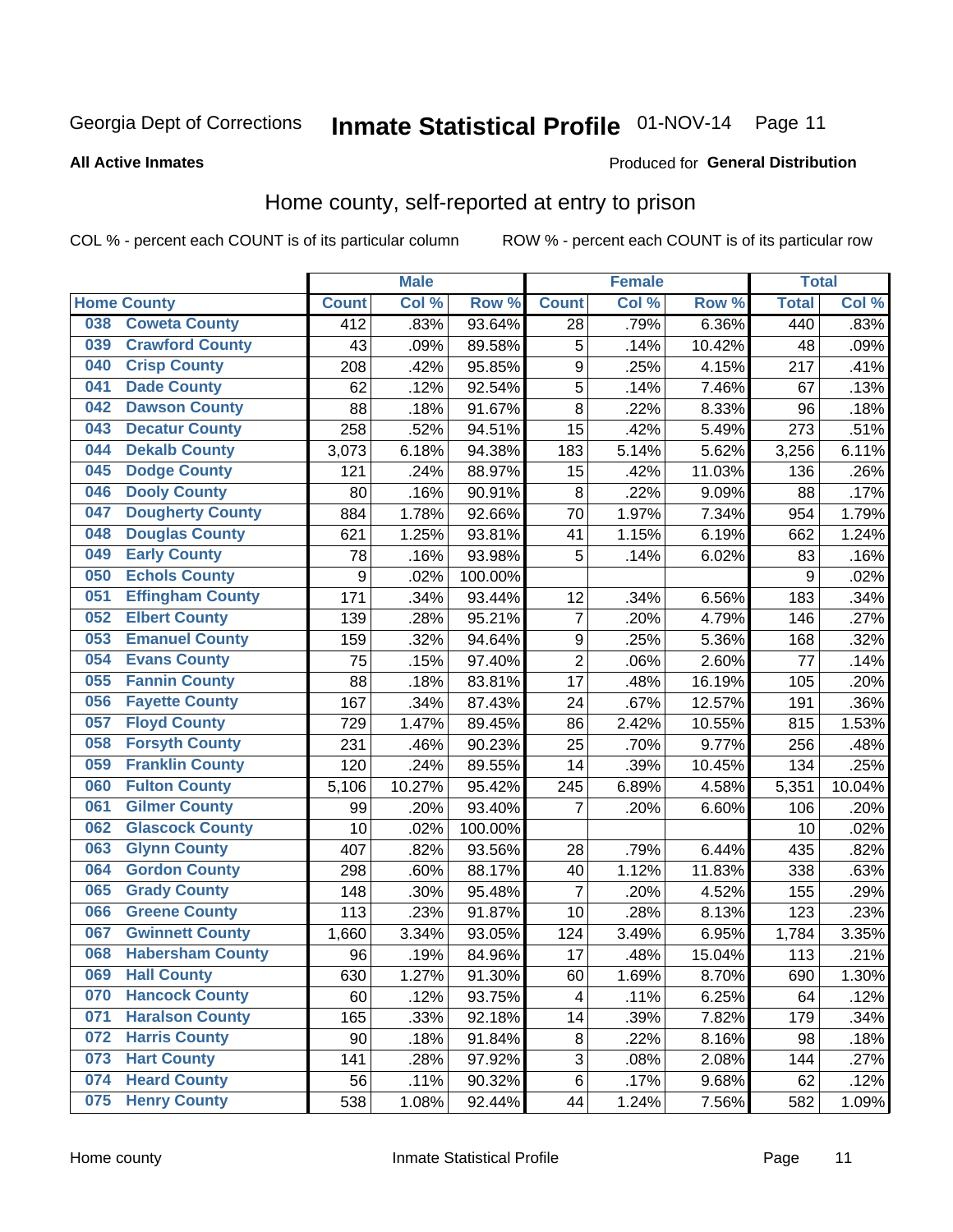# Inmate Statistical Profile 01-NOV-14 Page 12

#### **All Active Inmates**

#### Produced for General Distribution

### Home county, self-reported at entry to prison

COL % - percent each COUNT is of its particular column

|     |                          |              | <b>Male</b> |                  |                  | <b>Female</b> |        | <b>Total</b> |       |
|-----|--------------------------|--------------|-------------|------------------|------------------|---------------|--------|--------------|-------|
|     | <b>Home County</b>       | <b>Count</b> | Col %       | Row <sup>%</sup> | <b>Count</b>     | Col %         | Row %  | <b>Total</b> | Col % |
|     | 076 Houston County       | 554          | 1.11%       | 92.95%           | 42               | 1.18%         | 7.05%  | 596          | 1.12% |
| 077 | <b>Irwin County</b>      | 72           | .14%        | 96.00%           | 3                | .08%          | 4.00%  | 75           | .14%  |
| 078 | <b>Jackson County</b>    | 221          | .44%        | 91.32%           | 21               | .59%          | 8.68%  | 242          | .45%  |
| 079 | <b>Jasper County</b>     | 71           | .14%        | 88.75%           | $\boldsymbol{9}$ | .25%          | 11.25% | 80           | .15%  |
| 080 | <b>Jeff Davis County</b> | 93           | .19%        | 93.00%           | $\overline{7}$   | .20%          | 7.00%  | 100          | .19%  |
| 081 | <b>Jefferson County</b>  | 191          | .38%        | 95.98%           | 8                | .22%          | 4.02%  | 199          | .37%  |
| 082 | <b>Jenkins County</b>    | 60           | .12%        | 95.24%           | 3                | .08%          | 4.76%  | 63           | .12%  |
| 083 | <b>Johnson County</b>    | 37           | .07%        | 88.10%           | 5                | .14%          | 11.90% | 42           | .08%  |
| 084 | <b>Jones County</b>      | 120          | .24%        | 93.02%           | $\boldsymbol{9}$ | .25%          | 6.98%  | 129          | .24%  |
| 085 | <b>Lamar County</b>      | 66           | .13%        | 88.00%           | $\boldsymbol{9}$ | .25%          | 12.00% | 75           | .14%  |
| 086 | <b>Lanier County</b>     | 38           | .08%        | 97.44%           | 1                | .03%          | 2.56%  | 39           | .07%  |
| 087 | <b>Laurens County</b>    | 271          | .55%        | 95.42%           | 13               | .37%          | 4.58%  | 284          | .53%  |
| 088 | <b>Lee County</b>        | 104          | .21%        | 92.04%           | $\boldsymbol{9}$ | .25%          | 7.96%  | 113          | .21%  |
| 089 | <b>Liberty County</b>    | 235          | .47%        | 94.76%           | 13               | .37%          | 5.24%  | 248          | .47%  |
| 090 | <b>Lincoln County</b>    | 23           | .05%        | 95.83%           | 1                | .03%          | 4.17%  | 24           | .05%  |
| 091 | <b>Long County</b>       | 39           | .08%        | 90.70%           | 4                | .11%          | 9.30%  | 43           | .08%  |
| 092 | <b>Lowndes County</b>    | 475          | .96%        | 95.19%           | 24               | .67%          | 4.81%  | 499          | .94%  |
| 093 | <b>Lumpkin County</b>    | 93           | .19%        | 94.90%           | 5                | .14%          | 5.10%  | 98           | .18%  |
| 094 | <b>Macon County</b>      | 73           | .15%        | 96.05%           | 3                | .08%          | 3.95%  | 76           | .14%  |
| 095 | <b>Madison County</b>    | 147          | .30%        | 91.88%           | 13               | .37%          | 8.13%  | 160          | .30%  |
| 096 | <b>Marion County</b>     | 43           | .09%        | 95.56%           | $\overline{2}$   | .06%          | 4.44%  | 45           | .08%  |
| 097 | <b>Mcduffie County</b>   | 147          | .30%        | 95.45%           | $\overline{7}$   | .20%          | 4.55%  | 154          | .29%  |
| 098 | <b>Mcintosh County</b>   | 71           | .14%        | 100.00%          |                  |               |        | 71           | .13%  |
| 099 | <b>Meriwether County</b> | 145          | .29%        | 90.63%           | 15               | .42%          | 9.38%  | 160          | .30%  |
| 100 | <b>Miller County</b>     | 38           | .08%        | 92.68%           | 3                | .08%          | 7.32%  | 41           | .08%  |
| 101 | <b>Mitchell County</b>   | 164          | .33%        | 94.25%           | 10               | .28%          | 5.75%  | 174          | .33%  |
| 102 | <b>Monroe County</b>     | 123          | .25%        | 95.35%           | $\,6$            | .17%          | 4.65%  | 129          | .24%  |
| 103 | <b>Montgomery County</b> | 63           | .13%        | 91.30%           | $\,6$            | .17%          | 8.70%  | 69           | .13%  |
| 104 | <b>Morgan County</b>     | 112          | .23%        | 92.56%           | $\boldsymbol{9}$ | .25%          | 7.44%  | 121          | .23%  |
| 105 | <b>Murray County</b>     | 157          | .32%        | 92.35%           | 13               | .37%          | 7.65%  | 170          | .32%  |
| 106 | <b>Muscogee County</b>   | 1,020        | 2.05%       | 95.42%           | 49               | 1.38%         | 4.58%  | 1,069        | 2.01% |
| 107 | <b>Newton County</b>     | 541          | 1.09%       | 92.01%           | 47               | 1.32%         | 7.99%  | 588          | 1.10% |
| 108 | <b>Oconee County</b>     | 42           | .08%        | 89.36%           | 5                | .14%          | 10.64% | 47           | .09%  |
| 109 | <b>Oglethorpe County</b> | 61           | .12%        | 92.42%           | 5                | .14%          | 7.58%  | 66           | .12%  |
| 110 | <b>Paulding County</b>   | 306          | .62%        | 92.45%           | 25               | .70%          | 7.55%  | 331          | .62%  |
| 111 | <b>Peach County</b>      | 107          | .22%        | 92.24%           | $\boldsymbol{9}$ | .25%          | 7.76%  | 116          | .22%  |
| 112 | <b>Pickens County</b>    | 111          | .22%        | 90.98%           | 11               | .31%          | 9.02%  | 122          | .23%  |
| 113 | <b>Pierce County</b>     | 81           | .16%        | 92.05%           | $\overline{7}$   | .20%          | 7.95%  | 88           | .17%  |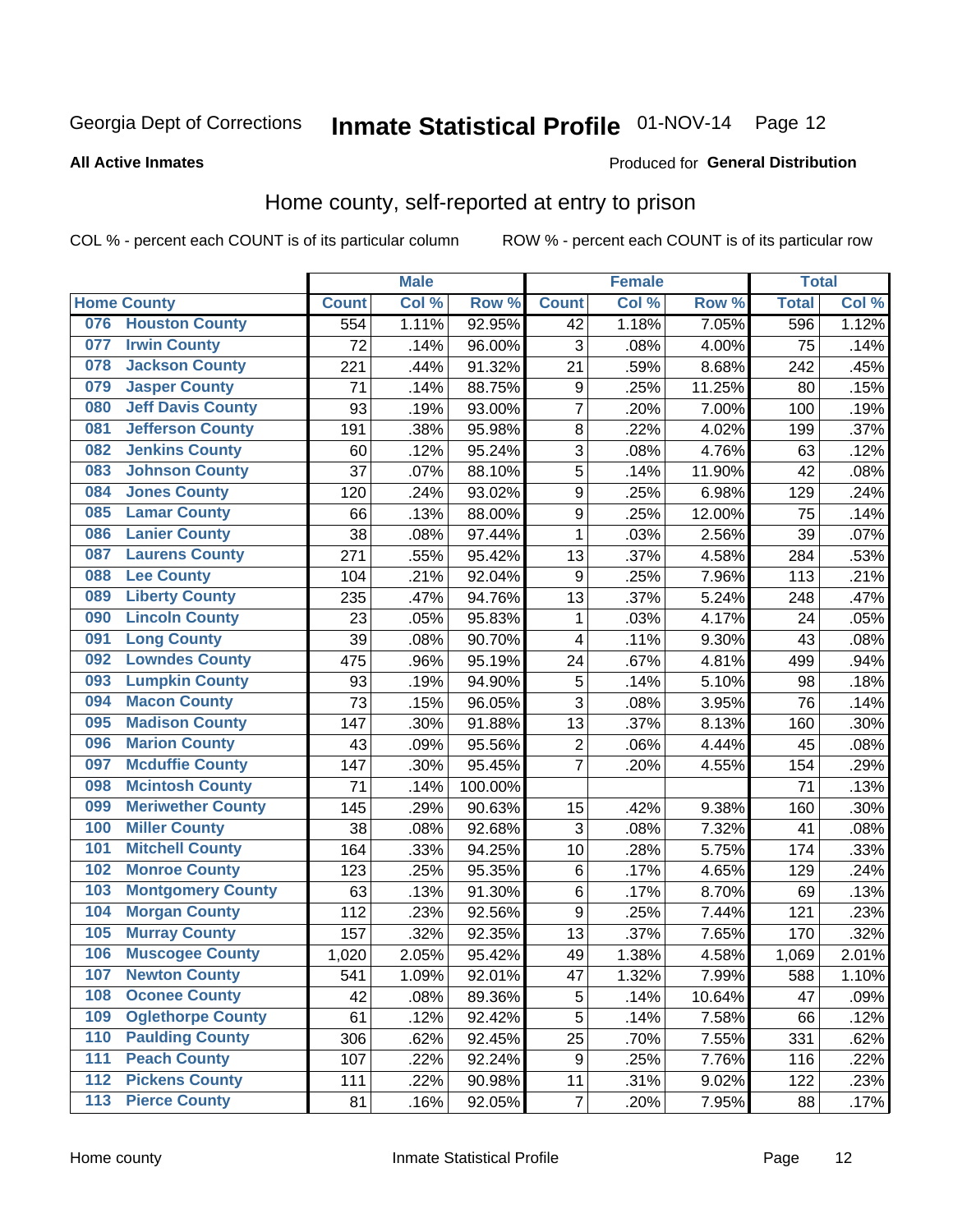# Inmate Statistical Profile 01-NOV-14 Page 13

#### **All Active Inmates**

#### Produced for General Distribution

### Home county, self-reported at entry to prison

COL % - percent each COUNT is of its particular column

|                  |                          |              | <b>Male</b> |         |                         | <b>Female</b> |        | <b>Total</b> |       |
|------------------|--------------------------|--------------|-------------|---------|-------------------------|---------------|--------|--------------|-------|
|                  | <b>Home County</b>       | <b>Count</b> | Col %       | Row %   | <b>Count</b>            | Col %         | Row %  | <b>Total</b> | Col % |
| 114              | <b>Pike County</b>       | 49           | .10%        | 94.23%  | 3                       | .08%          | 5.77%  | 52           | .10%  |
| $\overline{115}$ | <b>Polk County</b>       | 230          | .46%        | 93.50%  | 16                      | .45%          | 6.50%  | 246          | .46%  |
| 116              | <b>Pulaski County</b>    | 65           | .13%        | 94.20%  | 4                       | .11%          | 5.80%  | 69           | .13%  |
| 117              | <b>Putnam County</b>     | 158          | .32%        | 90.80%  | 16                      | .45%          | 9.20%  | 174          | .33%  |
| 118              | <b>Quitman County</b>    | 23           | .05%        | 95.83%  | 1                       | .03%          | 4.17%  | 24           | .05%  |
| 119              | <b>Rabun County</b>      | 46           | .09%        | 88.46%  | $\,6$                   | .17%          | 11.54% | 52           | .10%  |
| 120              | <b>Randolph County</b>   | 70           | .14%        | 92.11%  | $\,6$                   | .17%          | 7.89%  | 76           | .14%  |
| 121              | <b>Richmond County</b>   | 1,682        | 3.38%       | 94.49%  | 98                      | 2.76%         | 5.51%  | 1,780        | 3.34% |
| 122              | <b>Rockdale County</b>   | 360          | .72%        | 92.31%  | 30                      | .84%          | 7.69%  | 390          | .73%  |
| 123              | <b>Schley County</b>     | 20           | .04%        | 95.24%  | 1                       | .03%          | 4.76%  | 21           | .04%  |
| 124              | <b>Screven County</b>    | 124          | .25%        | 93.94%  | $\bf 8$                 | .22%          | 6.06%  | 132          | .25%  |
| 125              | <b>Seminole County</b>   | 59           | .12%        | 93.65%  | $\overline{\mathbf{4}}$ | .11%          | 6.35%  | 63           | .12%  |
| 126              | <b>Spalding County</b>   | 451          | .91%        | 95.75%  | 20                      | .56%          | 4.25%  | 471          | .88%  |
| 127              | <b>Stephens County</b>   | 135          | .27%        | 92.47%  | 11                      | .31%          | 7.53%  | 146          | .27%  |
| 128              | <b>Stewart County</b>    | 26           | .05%        | 100.00% |                         |               |        | 26           | .05%  |
| 129              | <b>Sumter County</b>     | 185          | .37%        | 96.35%  | $\overline{7}$          | .20%          | 3.65%  | 192          | .36%  |
| 130              | <b>Talbot County</b>     | 42           | .08%        | 95.45%  | $\overline{2}$          | .06%          | 4.55%  | 44           | .08%  |
| 131              | <b>Taliaferro County</b> | 17           | .03%        | 94.44%  | $\mathbf{1}$            | .03%          | 5.56%  | 18           | .03%  |
| 132              | <b>Tattnall County</b>   | 167          | .34%        | 93.30%  | 12                      | .34%          | 6.70%  | 179          | .34%  |
| 133              | <b>Taylor County</b>     | 64           | .13%        | 90.14%  | $\overline{7}$          | .20%          | 9.86%  | 71           | .13%  |
| 134              | <b>Telfair County</b>    | 88           | .18%        | 92.63%  | $\overline{7}$          | .20%          | 7.37%  | 95           | .18%  |
| 135              | <b>Terrell County</b>    | 77           | .15%        | 93.90%  | 5                       | .14%          | 6.10%  | 82           | .15%  |
| 136              | <b>Thomas County</b>     | 188          | .38%        | 93.07%  | 14                      | .39%          | 6.93%  | 202          | .38%  |
| 137              | <b>Tift County</b>       | 288          | .58%        | 95.36%  | 14                      | .39%          | 4.64%  | 302          | .57%  |
| 138              | <b>Toombs County</b>     | 314          | .63%        | 92.08%  | 27                      | .76%          | 7.92%  | 341          | .64%  |
| 139              | <b>Towns County</b>      | 28           | .06%        | 90.32%  | 3                       | .08%          | 9.68%  | 31           | .06%  |
| 140              | <b>Treutlen County</b>   | 73           | .15%        | 92.41%  | $\,6$                   | .17%          | 7.59%  | 79           | .15%  |
| 141              | <b>Troup County</b>      | 467          | .94%        | 92.48%  | 38                      | 1.07%         | 7.52%  | 505          | .95%  |
| $\overline{142}$ | <b>Turner County</b>     | 66           | .13%        | 91.67%  | 6                       | .17%          | 8.33%  | 72           | .14%  |
| 143              | <b>Twiggs County</b>     | 65           | .13%        | 94.20%  | $\overline{\mathbf{4}}$ | .11%          | 5.80%  | 69           | .13%  |
| 144              | <b>Union County</b>      | 46           | .09%        | 82.14%  | 10                      | .28%          | 17.86% | 56           | .11%  |
| 145              | <b>Upson County</b>      | 146          | .29%        | 92.99%  | 11                      | .31%          | 7.01%  | 157          | .29%  |
| 146              | <b>Walker County</b>     | 342          | .69%        | 90.48%  | 36                      | 1.01%         | 9.52%  | 378          | .71%  |
| 147              | <b>Walton County</b>     | 420          | .84%        | 91.30%  | 40                      | 1.12%         | 8.70%  | 460          | .86%  |
| 148              | <b>Ware County</b>       | 274          | .55%        | 95.14%  | 14                      | .39%          | 4.86%  | 288          | .54%  |
| 149              | <b>Warren County</b>     | 30           | .06%        | 90.91%  | 3                       | .08%          | 9.09%  | 33           | .06%  |
| 150              | <b>Washington County</b> | 189          | .38%        | 91.75%  | 17                      | .48%          | 8.25%  | 206          | .39%  |
| 151              | <b>Wayne County</b>      | 176          | .35%        | 91.67%  | 16                      | .45%          | 8.33%  | 192          | .36%  |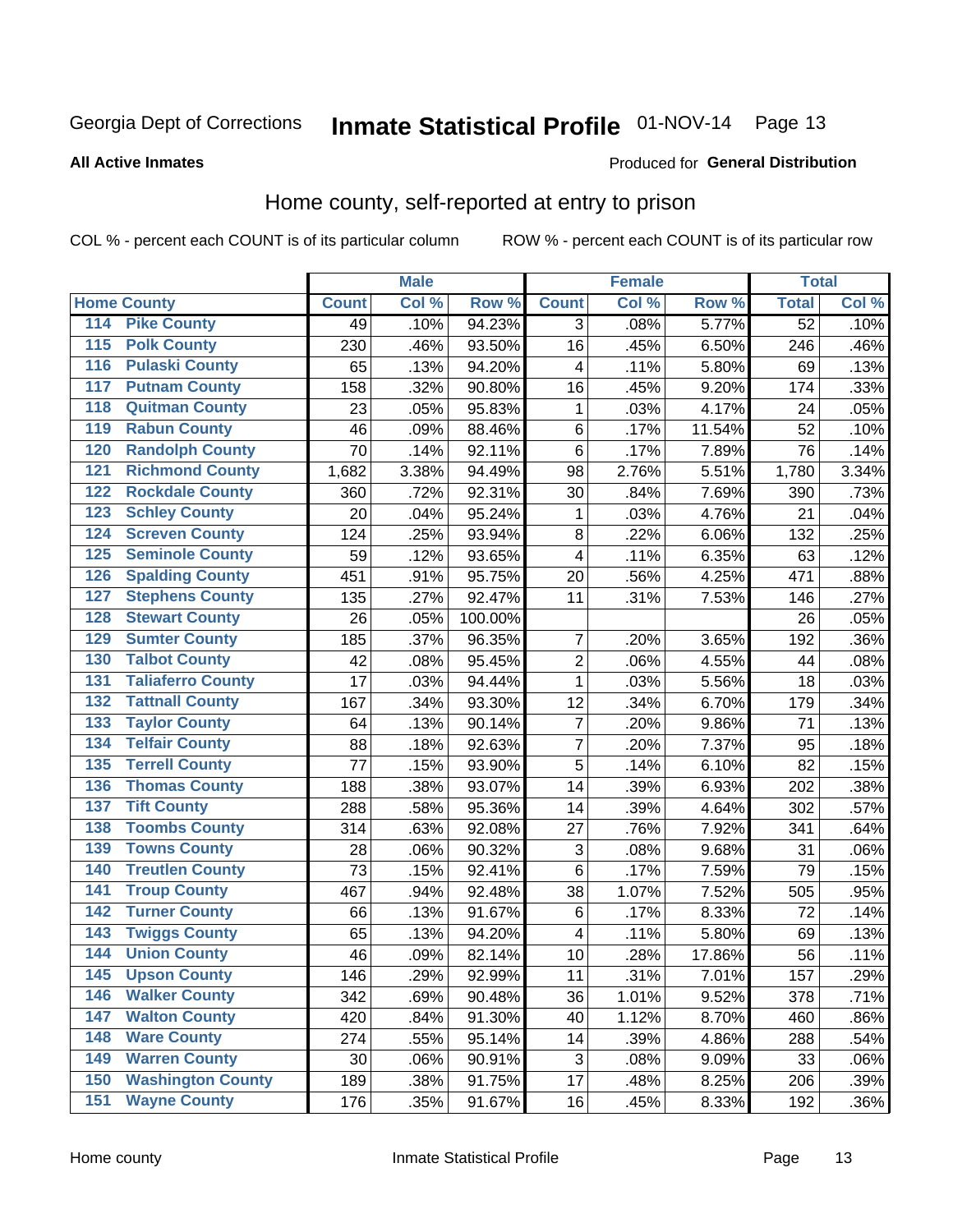# Inmate Statistical Profile 01-NOV-14 Page 14

**All Active Inmates** 

### Produced for General Distribution

### Home county, self-reported at entry to prison

COL % - percent each COUNT is of its particular column

|     |                             |              | <b>Male</b> |         |              | <b>Female</b> |           | <b>Total</b> |       |
|-----|-----------------------------|--------------|-------------|---------|--------------|---------------|-----------|--------------|-------|
|     | <b>Home County</b>          | <b>Count</b> | Col %       | Row %   | <b>Count</b> | Col %         | Row %     | <b>Total</b> | Col % |
| 152 | <b>Webster County</b>       | 11           | .02%        | 100.00% |              |               |           | 11           | .02%  |
| 153 | <b>Wheeler County</b>       | 23           | $.05\%$     | 100.00% |              |               |           | 23           | .04%  |
| 154 | <b>White County</b>         | 86           | $.17\%$     | 84.31%  | 16           | .45%          | 15.69%    | 102          | .19%  |
| 155 | <b>Whitfield County</b>     | 395          | .79%        | 88.96%  | 49           | 1.38%         | 11.04%    | 444          | .83%  |
| 156 | <b>Wilcox County</b>        | 44           | .09%        | 89.80%  | 5            | .14%          | $10.20\%$ | 49           | .09%  |
| 157 | <b>Wilkes County</b>        | 63           | .13%        | 91.30%  | 6            | .17%          | 8.70%     | 69           | .13%  |
| 158 | <b>Wilkinson County</b>     | 52           | .10%        | 92.86%  | 4            | .11%          | 7.14%     | 56           | .11%  |
| 159 | <b>Worth County</b>         | 106          | .21%        | 92.17%  | 9            | .25%          | 7.83%     | 115          | .22%  |
| 999 | <b>Other Custody/Out Of</b> | 195          | .39%        | 93.30%  | 14           | .39%          | 6.70%     | 209          | .39%  |
|     | <b>State</b>                |              |             |         |              |               |           |              |       |
|     | <b>Total Rported</b>        | 49,722       | 100%        | 93.32%  | 3,557        | 100%          | 6.68%     | 53,279       | 100%  |

| ાલવ |                     |                 |        |
|-----|---------------------|-----------------|--------|
|     | 49722<br>175 L<br>™ | 2F <sub>5</sub> | 53.279 |

|  | Mode (most frequent) | <b>Fulton County</b> | <b>Fulton County</b> | <b>Fulton County</b> |
|--|----------------------|----------------------|----------------------|----------------------|
|--|----------------------|----------------------|----------------------|----------------------|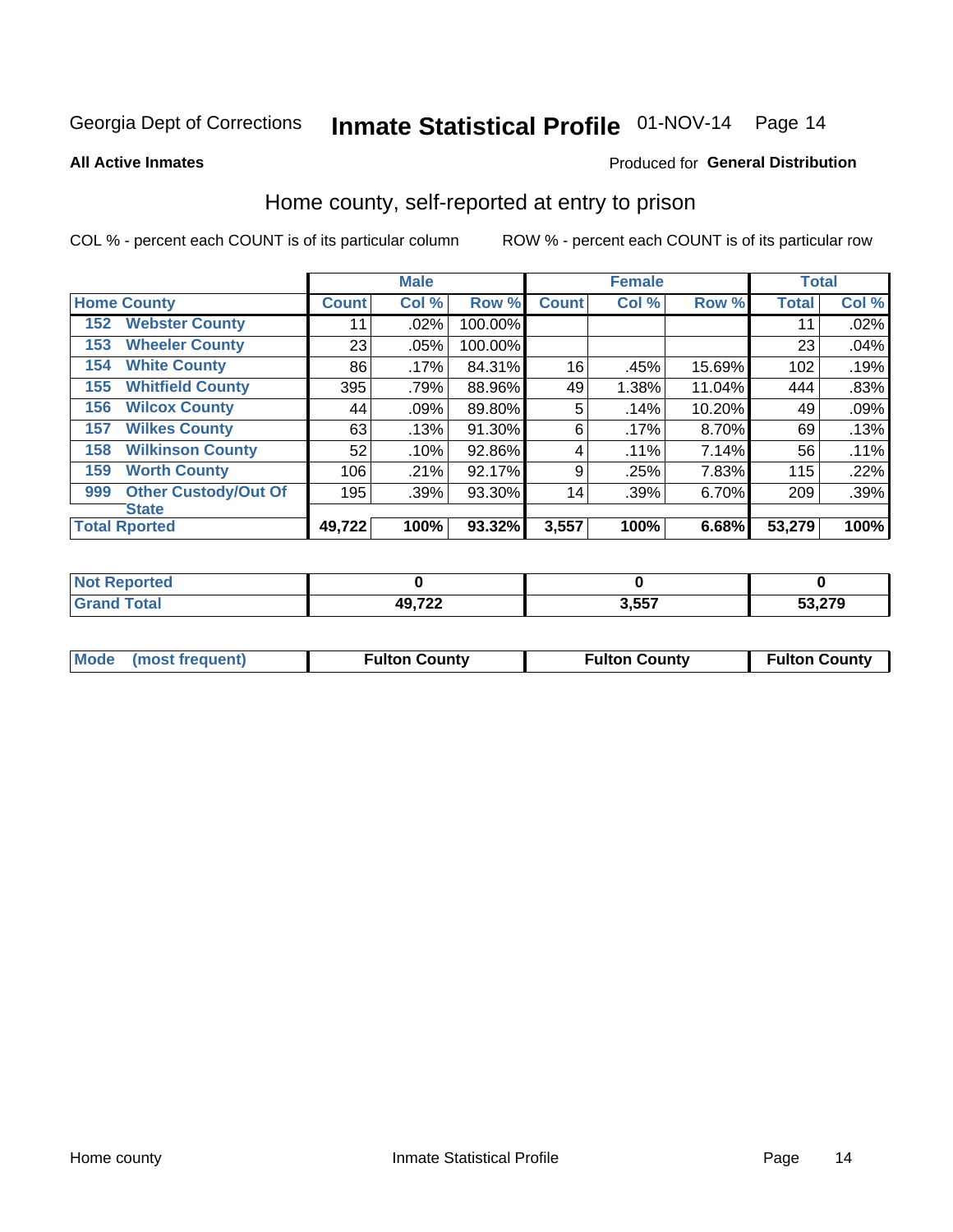# Inmate Statistical Profile 01-NOV-14 Page 15

### **All Active Inmates**

### Produced for General Distribution

# Employment status before prison, self-reported at entry to prison

COL % - percent each COUNT is of its particular column

|                                  | <b>Male</b>  |        |        | <b>Female</b> |          |        | <b>Total</b> |        |
|----------------------------------|--------------|--------|--------|---------------|----------|--------|--------------|--------|
| <b>Employment Status</b>         | <b>Count</b> | Col %  | Row %  | <b>Count</b>  | Col %    | Row %  | Total        | Col %  |
| <b>Full Time</b>                 | 18,525       | 45.16% | 95.94% | 783           | 24.99%   | 4.06%  | 19,308       | 43.73% |
| <b>Part Time</b><br>$\mathbf{2}$ | 3,574        | 8.71%  | 95.00% | 188           | $6.00\%$ | 5.00%  | 3,762        | 8.52%  |
| Unempl $<$ 6m<br>3               | 2,685        | 6.55%  | 97.18% | 78            | 2.49%    | 2.82%  | 2,763        | 6.26%  |
| Unempl > 6m<br>4                 | 8,950        | 21.82% | 86.09% | 1,446         | 46.15%   | 13.91% | 10,396       | 23.55% |
| <b>Never Workd</b><br>5          | 4,274        | 10.42% | 95.47% | 203           | 6.48%    | 4.53%  | 4,477        | 10.14% |
| <b>Student</b><br>6              | 1,155        | 2.82%  | 95.77% | 51            | 1.63%    | 4.23%  | 1,206        | 2.73%  |
| <b>Incapable</b>                 | 1,854        | 4.52%  | 82.84% | 384           | 12.26%   | 17.16% | 2,238        | 5.07%  |
| <b>Total Reported</b>            | 41,017       | 100%   | 92.9%  | 3,133         | 100%     | 7.1%   | 44,150       | 100%   |

| тес.<br>NO | 8,705                | 424   | 129    |
|------------|----------------------|-------|--------|
| int        | AOZ22<br>1 L L<br>т. | 3,557 | 53,279 |

| <b>Moo.</b><br><b>THOST</b> | the contract of the contract of the contract of the contract of the contract of the contract of the contract of the contract of the contract of the contract of the contract of the contract of the contract of the contract o | 6m | ıme |
|-----------------------------|--------------------------------------------------------------------------------------------------------------------------------------------------------------------------------------------------------------------------------|----|-----|
|                             |                                                                                                                                                                                                                                |    |     |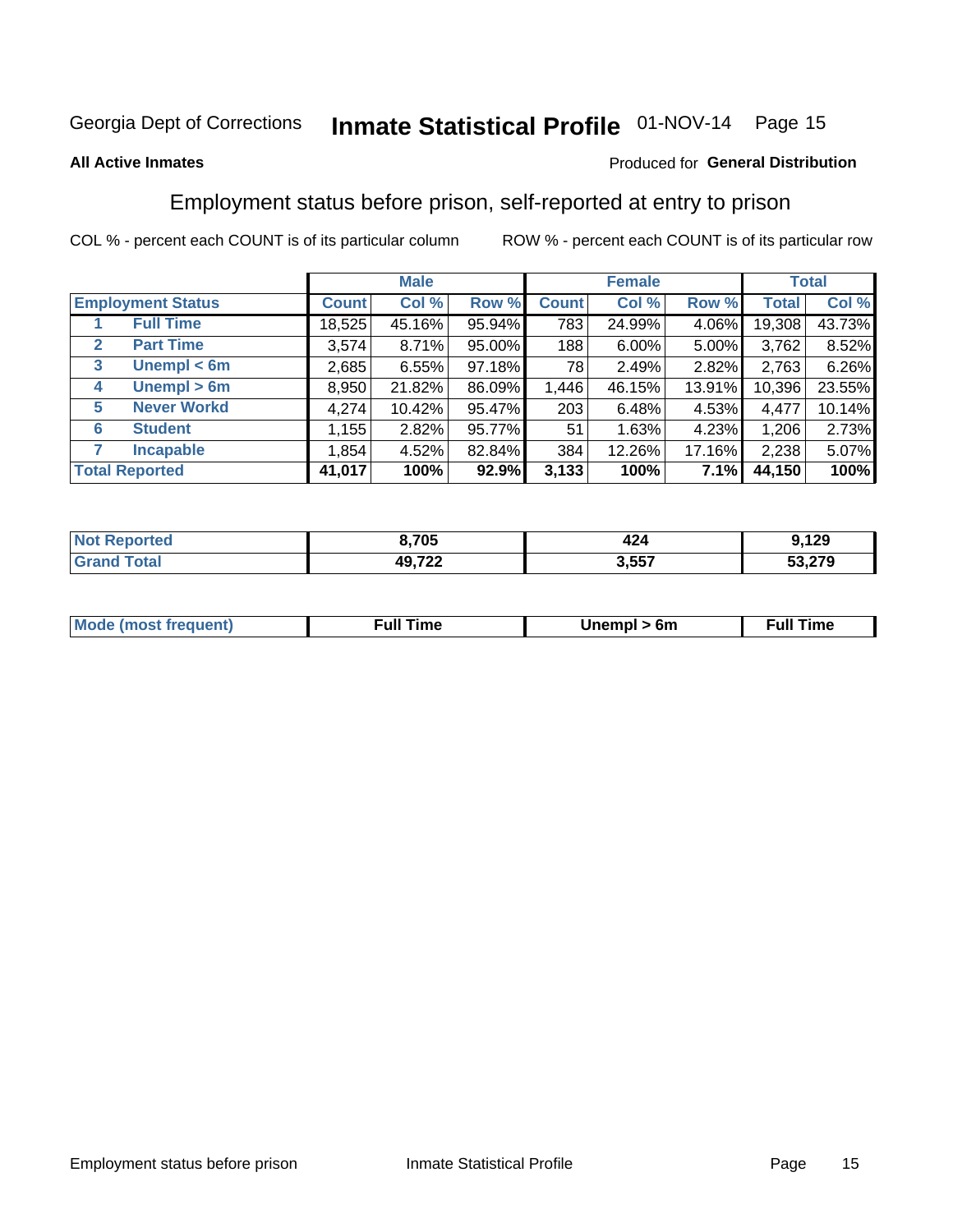### **All Active Inmates**

Produced for General Distribution

### Age at admission

COL % - percent each COUNT is of its particular column

|                         |              | <b>Male</b> |        |                 | <b>Female</b> |        |              | <b>Total</b> |
|-------------------------|--------------|-------------|--------|-----------------|---------------|--------|--------------|--------------|
| <b>Age At Admission</b> | <b>Count</b> | Col %       | Row %  | <b>Count</b>    | Col %         | Row %  | <b>Total</b> | Col %        |
| 14                      | 19           | 0.04%       | 90.48% | 2               | 0.06%         | 9.52%  | 21           | 0.04%        |
| 15                      | 59           | 0.12%       | 98.33% | $\mathbf{1}$    | 0.03%         | 1.67%  | 60           | 0.11%        |
| 16                      | 187          | 0.38%       | 96.39% | 7               | 0.20%         | 3.61%  | 194          | 0.36%        |
| $\overline{17}$         | 714          | 1.44%       | 96.75% | 24              | 0.67%         | 3.25%  | 738          | 1.39%        |
| $\overline{18}$         | 1,384        | 2.78%       | 97.26% | 39              | 1.10%         | 2.74%  | 1,423        | 2.67%        |
| 19                      | 2,003        | 4.03%       | 96.62% | $\overline{70}$ | 1.97%         | 3.38%  | 2,073        | 3.89%        |
| $\overline{20}$         | 2,260        | 4.55%       | 95.36% | 110             | 3.09%         | 4.64%  | 2,370        | 4.45%        |
| $\overline{21}$         | 2,227        | 4.48%       | 95.37% | 108             | 3.04%         | 4.63%  | 2,335        | 4.38%        |
| $\overline{22}$         | 2,346        | 4.72%       | 95.48% | 111             | 3.12%         | 4.52%  | 2,457        | 4.61%        |
| 23                      | 2,116        | 4.26%       | 93.79% | 140             | 3.94%         | 6.21%  | 2,256        | 4.23%        |
| $\overline{24}$         | 2,014        | 4.05%       | 93.41% | 142             | 3.99%         | 6.59%  | 2,156        | 4.05%        |
| 25                      | 1,894        | 3.81%       | 93.48% | 132             | 3.71%         | 6.52%  | 2,026        | 3.80%        |
| $\overline{26}$         | 1,811        | 3.64%       | 94.08% | 114             | 3.21%         | 5.92%  | 1,925        | 3.61%        |
| $\overline{27}$         | 1,752        | 3.52%       | 92.21% | 148             | 4.16%         | 7.79%  | 1,900        | 3.57%        |
| 28                      | 1,697        | 3.41%       | 93.09% | 126             | 3.54%         | 6.91%  | 1,823        | 3.42%        |
| 29                      | 1,662        | 3.34%       | 92.80% | 129             | 3.63%         | 7.20%  | 1,791        | 3.36%        |
| 30                      | 1,656        | 3.33%       | 93.77% | 110             | 3.09%         | 6.23%  | 1,766        | 3.31%        |
| $\overline{31}$         | 1,519        | 3.06%       | 92.17% | 129             | 3.63%         | 7.83%  | 1,648        | 3.09%        |
| 32                      | 1,476        | 2.97%       | 92.42% | 121             | 3.40%         | 7.58%  | 1,597        | 3.00%        |
| 33                      | 1,440        | 2.90%       | 91.72% | 130             | 3.66%         | 8.28%  | 1,570        | 2.95%        |
| 34                      | 1,391        | 2.80%       | 91.94% | 122             | 3.43%         | 8.06%  | 1,513        | 2.84%        |
| 35                      | 1,270        | 2.55%       | 92.36% | 105             | 2.95%         | 7.64%  | 1,375        | 2.58%        |
| 36                      | 1,260        | 2.53%       | 93.06% | 94              | 2.64%         | 6.94%  | 1,354        | 2.54%        |
| $\overline{37}$         | 1,103        | 2.22%       | 91.84% | 98              | 2.76%         | 8.16%  | 1,201        | 2.25%        |
| 38                      | 1,079        | 2.17%       | 92.78% | 84              | 2.36%         | 7.22%  | 1,163        | 2.18%        |
| 39                      | 1,021        | 2.05%       | 92.31% | 85              | 2.39%         | 7.69%  | 1,106        | 2.08%        |
| 40                      | 1,030        | 2.07%       | 92.71% | 81              | 2.28%         | 7.29%  | 1,111        | 2.09%        |
| 41                      | 974          | 1.96%       | 92.32% | 81              | 2.28%         | 7.68%  | 1,055        | 1.98%        |
| 42                      | 904          | 1.82%       | 92.15% | 77              | 2.17%         | 7.85%  | 981          | 1.84%        |
| 43                      | 888          | 1.79%       | 89.88% | 100             | 2.81%         | 10.12% | 988          | 1.85%        |
| 44                      | 799          | 1.61%       | 91.00% | 79              | 2.22%         | 9.00%  | 878          | 1.65%        |
| 45                      | 772          | 1.55%       | 91.36% | 73              | 2.05%         | 8.64%  | 845          | 1.59%        |
| 46                      | 715          | 1.44%       | 92.50% | 58              | 1.63%         | 7.50%  | 773          | 1.45%        |
| 47                      | 709          | 1.43%       | 91.96% | 62              | 1.74%         | 8.04%  | 771          | 1.45%        |
| 48                      | 694          | 1.40%       | 90.84% | 70              | 1.97%         | 9.16%  | 764          | 1.43%        |
| 49                      | 629          | 1.27%       | 91.69% | 57              | 1.60%         | 8.31%  | 686          | 1.29%        |
| 50                      | 551          | 1.11%       | 90.92% | 55              | 1.55%         | 9.08%  | 606          | 1.14%        |
| 51                      | 465          | 0.94%       | 91.00% | 46              | 1.29%         | 9.00%  | 511          | 0.96%        |
| 52                      | 470          | 0.95%       | 90.91% | 47              | 1.32%         | 9.09%  | 517          | 0.97%        |
| 53                      | 407          | 0.82%       | 89.06% | 50              | 1.41%         | 10.94% | 457          | 0.86%        |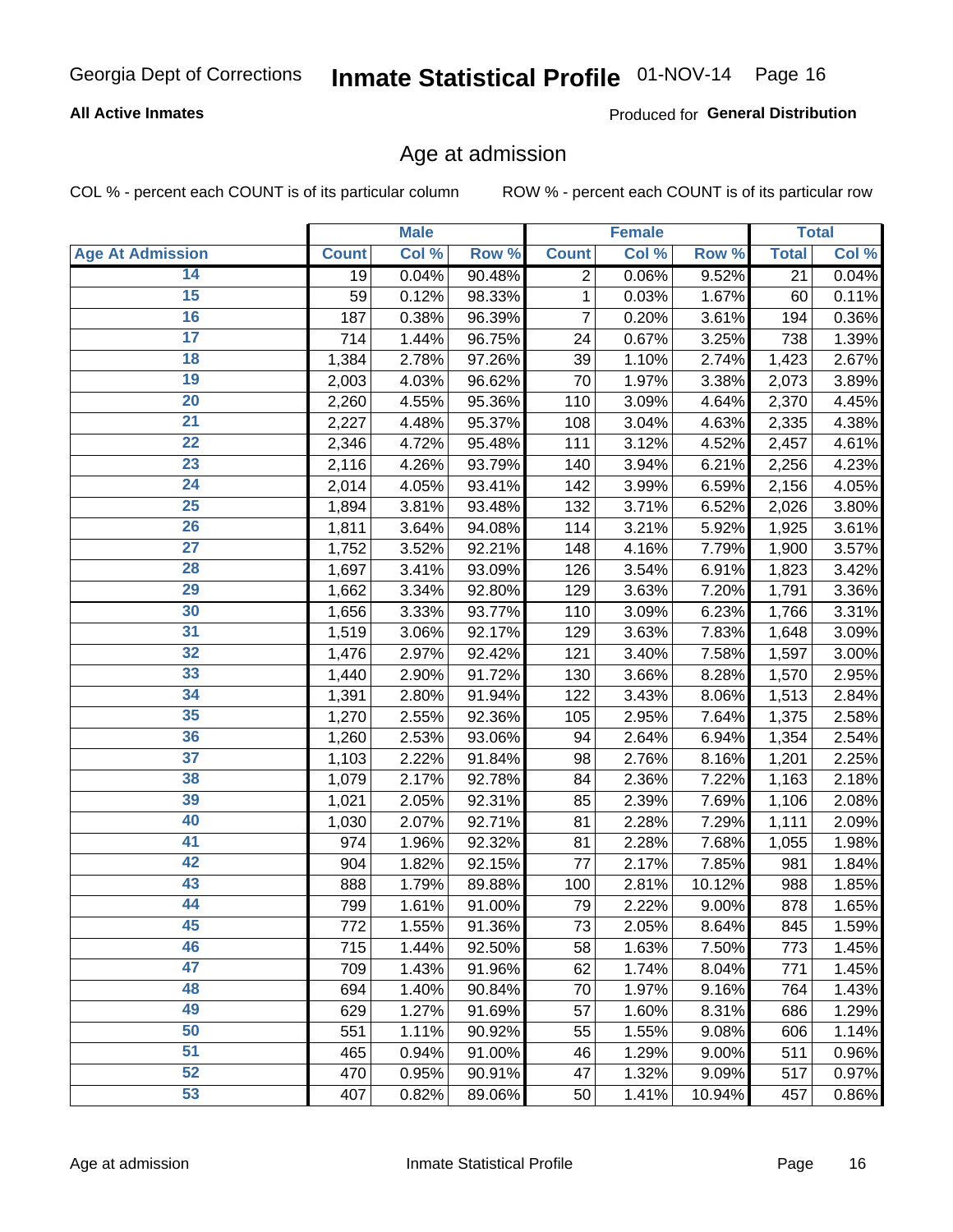### **All Active Inmates**

Produced for General Distribution

# Age at admission

COL % - percent each COUNT is of its particular column

|                         |                | <b>Male</b> |         |                | <b>Female</b> |        |                | <b>Total</b> |
|-------------------------|----------------|-------------|---------|----------------|---------------|--------|----------------|--------------|
| <b>Age At Admission</b> | <b>Count</b>   | Col %       | Row %   | <b>Count</b>   | Col %         | Row %  | <b>Total</b>   | Col %        |
| 54                      | 358            | 0.72%       | 93.47%  | 25             | 0.70%         | 6.53%  | 383            | 0.72%        |
| 55                      | 304            | 0.61%       | 93.83%  | 20             | 0.56%         | 6.17%  | 324            | 0.61%        |
| 56                      | 282            | 0.57%       | 93.07%  | 21             | 0.59%         | 6.93%  | 303            | 0.57%        |
| $\overline{57}$         | 224            | 0.45%       | 92.56%  | 18             | 0.51%         | 7.44%  | 242            | 0.45%        |
| 58                      | 196            | 0.39%       | 95.61%  | 9              | 0.25%         | 4.39%  | 205            | 0.38%        |
| 59                      | 165            | 0.33%       | 93.75%  | 11             | 0.31%         | 6.25%  | 176            | 0.33%        |
| 60                      | 145            | 0.29%       | 95.39%  | $\overline{7}$ | 0.20%         | 4.61%  | 152            | 0.29%        |
| 61                      | 127            | 0.26%       | 96.21%  | 5              | 0.14%         | 3.79%  | 132            | 0.25%        |
| 62                      | 99             | 0.20%       | 96.12%  | 4              | 0.11%         | 3.88%  | 103            | 0.19%        |
| 63                      | 84             | 0.17%       | 97.67%  | $\overline{2}$ | 0.06%         | 2.33%  | 86             | 0.16%        |
| 64                      | 75             | 0.15%       | 96.15%  | $\overline{3}$ | 0.08%         | 3.85%  | 78             | 0.15%        |
| 65                      | 46             | 0.09%       | 88.46%  | 6              | 0.17%         | 11.54% | 52             | 0.10%        |
| 66                      | 47             | 0.09%       | 100.00% |                |               |        | 47             | 0.09%        |
| 67                      | 37             | 0.07%       | 94.87%  | $\overline{2}$ | 0.06%         | 5.13%  | 39             | 0.07%        |
| 68                      | 27             | 0.05%       | 96.43%  | $\mathbf 1$    | 0.03%         | 3.57%  | 28             | 0.05%        |
| 69                      | 31             | 0.06%       | 100.00% |                |               |        | 31             | 0.06%        |
| 70                      | 28             | 0.06%       | 93.33%  | $\overline{2}$ | 0.06%         | 6.67%  | 30             | 0.06%        |
| $\overline{71}$         | 12             | 0.02%       | 100.00% |                |               |        | 12             | 0.02%        |
| $\overline{72}$         | 18             | 0.04%       | 90.00%  | $\overline{2}$ | 0.06%         | 10.00% | 20             | 0.04%        |
| $\overline{73}$         | 8              | 0.02%       | 100.00% |                |               |        | 8              | 0.02%        |
| $\overline{74}$         | 10             | 0.02%       | 100.00% |                |               |        | 10             | 0.02%        |
| 75                      | 8              | 0.02%       | 100.00% |                |               |        | 8              | 0.02%        |
| 76                      | 8              | 0.02%       | 100.00% |                |               |        | 8              | 0.02%        |
| $\overline{77}$         | 6              | 0.01%       | 100.00% |                |               |        | 6              | 0.01%        |
| 78                      | $\overline{2}$ | 0.01%       | 100.00% |                |               |        | $\overline{2}$ | 0.01%        |
| 79                      | $\overline{2}$ | 0.01%       | 66.67%  | 1              | 0.03%         | 33.33% | $\overline{3}$ | 0.01%        |
| 80                      | $\mathbf{1}$   | 0.01%       | 100.00% |                |               |        | $\mathbf{1}$   | 0.01%        |
| 82                      | $\overline{2}$ | 0.01%       | 100.00% |                |               |        | $\overline{2}$ | 0.01%        |
| 84                      | $\overline{2}$ | 0.01%       | 100.00% |                |               |        | $\overline{2}$ | 0.01%        |
| <b>Total Reported</b>   | 49,721         | 100%        | 93.33%  | 3,556          | 100%          | 6.67%  | 53,277         | 100%         |

| Reported<br><b>NOT</b> |              |       |     |
|------------------------|--------------|-------|-----|
| <b>c</b> otal          | <b>49722</b> | 3,557 | הדה |

| Mean (average)          | 32.20       | 34.12 | 32.33    |
|-------------------------|-------------|-------|----------|
| <b>Median (middle)</b>  | 30          | აა    | 30       |
| Mode<br>(most frequent) | <u>. . </u> |       | ጣጣ<br>LL |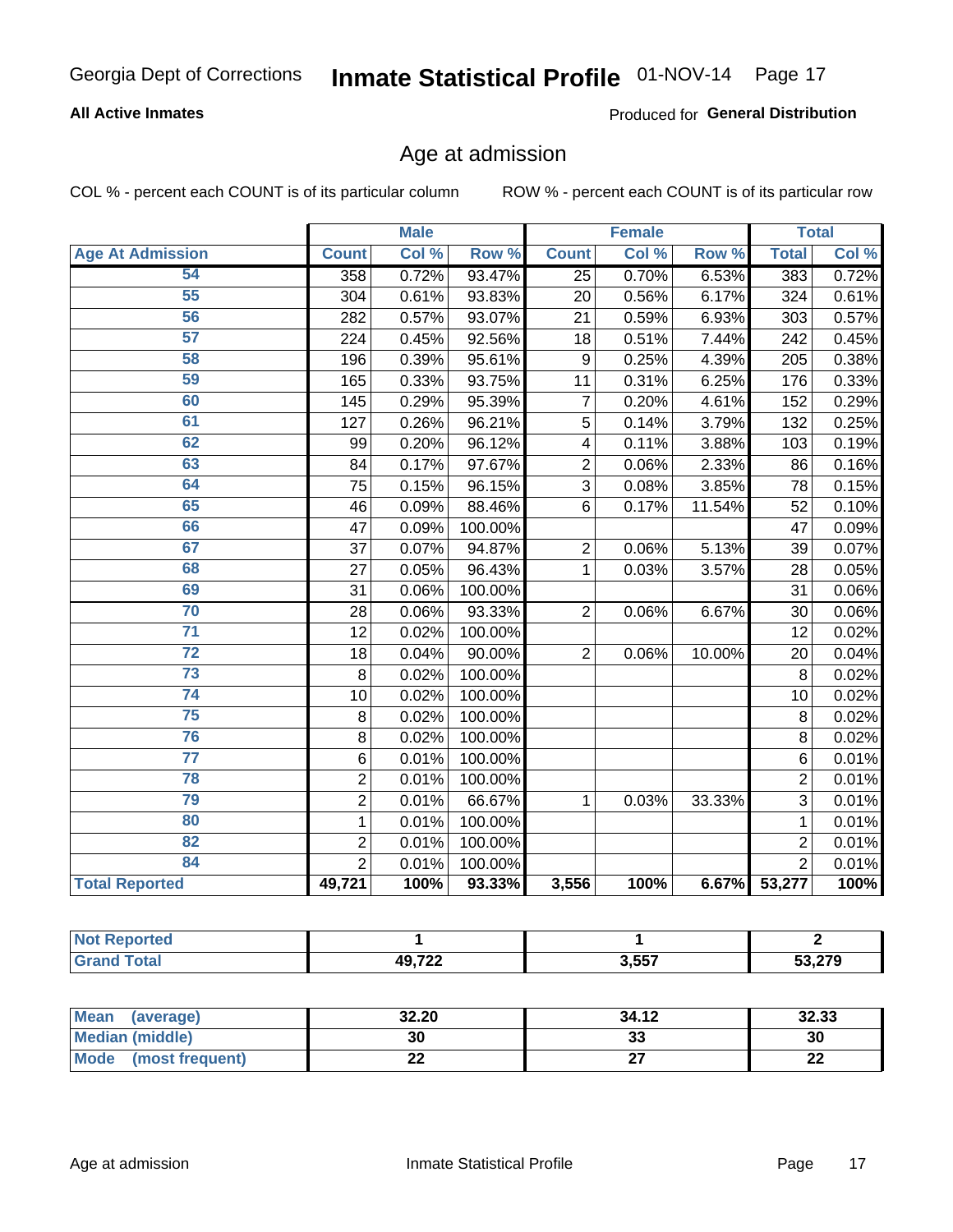### **All Active Inmates**

### Produced for General Distribution

### Height, measured at entry to prison

COL % - percent each COUNT is of its particular column

|                       |                | <b>Male</b> |         |              | <b>Female</b> |        |                | <b>Total</b> |
|-----------------------|----------------|-------------|---------|--------------|---------------|--------|----------------|--------------|
| <b>Height</b>         | <b>Count</b>   | Col %       | Row %   | <b>Count</b> | Col %         | Row %  | <b>Total</b>   | Col %        |
| 4'10''                | $\overline{2}$ | 0.02%       | 11.76%  | 15           | 7.01%         | 88.24% | 17             | 0.15%        |
| 4'11''                | 11             | 0.10%       | 13.25%  | 72           | 33.64%        | 86.75% | 83             | 0.71%        |
| 5'02"                 |                | 0.01%       | 50.00%  |              | 0.47%         | 50.00% | $\overline{c}$ | 0.02%        |
| 5'03''                | 1              | 0.01%       | 100.00% |              |               |        | 1              | 0.01%        |
| 5'05''                | 4              | 0.03%       | 100.00% |              |               |        | 4              | 0.03%        |
| 5'06''                | 5              | 0.04%       | 100.00% |              |               |        | 5              | 0.04%        |
| 5'07''                | 5              | 0.04%       | 100.00% |              |               |        | 5              | 0.04%        |
| 5'08''                | $\overline{7}$ | 0.06%       | 100.00% |              |               |        | $\overline{7}$ | 0.06%        |
| 5'09''                | 3              | 0.03%       | 100.00% |              |               |        | 3              | 0.03%        |
| 5'10''                | 5,504          | 48.08%      | 98.66%  | 75           | 35.05%        | 1.34%  | 5,579          | 47.84%       |
| 5'11''                | 5,869          | 51.27%      | 99.14%  | 51           | 23.83%        | 0.86%  | 5,920          | 50.77%       |
| 6'00''                | 5              | 0.04%       | 100.00% |              |               |        | 5              | 0.04%        |
| 6'01''                | 5              | 0.04%       | 100.00% |              |               |        | 5              | 0.04%        |
| 6'02''                | 4              | 0.03%       | 100.00% |              |               |        | 4              | 0.03%        |
| 6'03''                | 1              | 0.01%       | 100.00% |              |               |        | 1              | 0.01%        |
| 6'04''                | 1              | 0.01%       | 100.00% |              |               |        | 1              | 0.01%        |
| 6'10''                | 6              | 0.05%       | 100.00% |              |               |        | 6              | 0.05%        |
| 6'11''                | 12             | 0.10%       | 100.00% |              |               |        | 12             | 0.10%        |
| Seven feet +          |                | 0.01%       | 100.00% |              |               |        |                | 0.01%        |
| <b>Total Reported</b> | 11,447         | 100%        | 98.16%  | 214          | 100%          | 1.84%  | 11,661         | 100%         |

| <b>NOT</b><br>Reported | 38,275      | 3,343 | 14 G40<br>. סויט |
|------------------------|-------------|-------|------------------|
|                        | 10.722<br>. | 3,557 | 53,279           |

| <b>Mean</b><br>(average) | 544"  | 5'06"  | 5'10" |
|--------------------------|-------|--------|-------|
| Median (middle)          | 5'11" | 5'10"  | 5'11" |
| Mode<br>(most frequent)  | 5'11" | 5'10'' | 5'11" |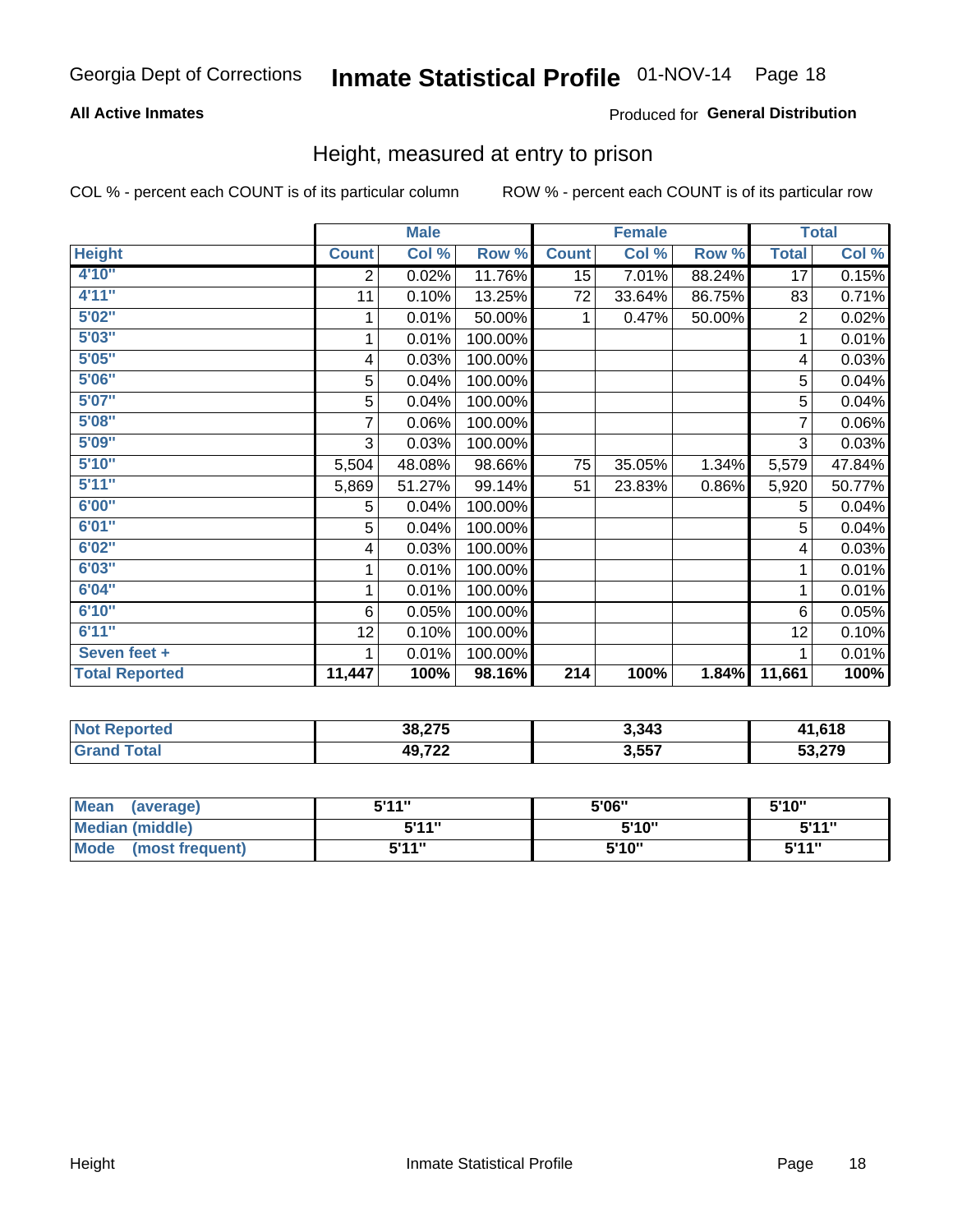**All Active Inmates** 

Produced for General Distribution

# Weight, measured at entry to prison

COL % - percent each COUNT is of its particular column

|                          |                | <b>Male</b>      |         |                         | <b>Female</b>   |        |                | <b>Total</b> |
|--------------------------|----------------|------------------|---------|-------------------------|-----------------|--------|----------------|--------------|
| Weight                   | <b>Count</b>   | Col %            | Row %   | <b>Count</b>            | Col %           | Row %  | <b>Total</b>   | Col %        |
| <b>Under 80 pounds</b>   | 14             | 0.03%            | 100.00% |                         |                 |        | 14             | 0.03%        |
| 80 - 89 pounds           | $\overline{c}$ | 0.01%            | 66.67%  | 1                       | 0.03%           | 33.33% | 3              | 0.01%        |
| 90 - 99 pounds           | $\overline{2}$ | 0.01%            | 16.67%  | 10                      | 0.28%           | 83.33% | 12             | 0.02%        |
| 100 - 109 pounds         | 30             | 0.06%            | 55.56%  | 24                      | 0.68%           | 44.44% | 54             | 0.10%        |
| 110 - 119 pounds         | 90             | 0.18%            | 46.88%  | 102                     | 2.88%           | 53.13% | 192            | 0.36%        |
| 120 - 129 pounds         | 449            | 0.91%            | 69.94%  | 193                     | 5.46%           | 30.06% | 642            | 1.22%        |
| 130 - 139 pounds         | 1,471          | 2.99%            | 81.68%  | 330                     | 9.33%           | 18.32% | 1,801          | 3.42%        |
| 140 - 149 pounds         | 3,220          | 6.55%            | 89.32%  | 385                     | 10.88%          | 10.68% | 3,605          | 6.84%        |
| 150 - 159 pounds         | 4,936          | 10.03%           | 92.30%  | 412                     | 11.64%          | 7.70%  | 5,348          | 10.14%       |
| 160 - 169 pounds         | 6,507          | 13.23%           | 94.20%  | 401                     | 11.33%          | 5.80%  | 6,908          | 13.10%       |
| 170 - 179 pounds         | 6,307          | 12.82%           | 94.60%  | 360                     | 10.18%          | 5.40%  | 6,667          | 12.64%       |
| 180 - 189 pounds         | 6,447          | 13.11%           | 95.20%  | 325                     | 9.19%           | 4.80%  | 6,772          | 12.84%       |
| 190 - 199 pounds         | 4,581          | 9.31%            | 95.76%  | 203                     | 5.74%           | 4.24%  | 4,784          | 9.07%        |
| 200 - 209 pounds         | 4,032          | 8.20%            | 95.43%  | 193                     | 5.46%           | 4.57%  | 4,225          | 8.01%        |
| 210 - 219 pounds         | 2,994          | 6.09%            | 95.65%  | 136                     | 3.84%           | 4.35%  | 3,130          | 5.94%        |
| 220 - 229 pounds         | 2,385          | 4.85%            | 95.67%  | 108                     | 3.05%           | 4.33%  | 2,493          | 4.73%        |
| 230 - 239 pounds         | 1,668          | 3.39%            | 94.45%  | 98                      | 2.77%           | 5.55%  | 1,766          | 3.35%        |
| 240 - 249 pounds         | 1,236          | 2.51%            | 94.50%  | 72                      | 2.04%           | 5.50%  | 1,308          | 2.48%        |
| 250 - 259 pounds         | 837            | 1.70%            | 94.36%  | 50                      | 1.41%           | 5.64%  | 887            | 1.68%        |
| 260 - 269 pounds         | 587            | 1.19%            | 93.17%  | 43                      | 1.22%           | 6.83%  | 630            | 1.19%        |
| 270 - 279 pounds         | 402            | 0.82%            | 93.93%  | 26                      | 0.73%           | 6.07%  | 428            | 0.81%        |
| 280 - 289 pounds         | 317            | 0.64%            | 94.07%  | 20                      | 0.57%           | 5.93%  | 337            | 0.64%        |
| 290 - 299 pounds         | 166            | 0.34%            | 94.86%  | 9                       | 0.25%           | 5.14%  | 175            | 0.33%        |
| 300 - 309 pounds         | 161            | 0.33%            | 90.45%  | 17                      | 0.48%           | 9.55%  | 178            | 0.34%        |
| 310 - 319 pounds         | 88             | 0.18%            | 97.78%  | $\overline{c}$          | 0.06%           | 2.22%  | 90             | 0.17%        |
| 320 - 329 pounds         | 85             | 0.17%            | 97.70%  | $\overline{\mathbf{c}}$ | 0.06%           | 2.30%  | 87             | 0.17%        |
| 330 - 339 pounds         | 44             | 0.09%            | 89.80%  | 5                       | 0.14%           | 10.20% | 49             | 0.09%        |
| 340 - 349 pounds         | 32             | 0.07%            | 88.89%  | $\overline{\mathbf{4}}$ | 0.11%           | 11.11% | 36             | 0.07%        |
| 350 - 359 pounds         | 38             | 0.08%            | 92.68%  | $\mathbf{3}$            | 0.08%           | 7.32%  | 41             | 0.08%        |
| 360 - 369 pounds         | 12             | 0.02%            | 85.71%  | $\overline{2}$          | 0.06%           | 14.29% | 14             | 0.03%        |
| 370 - 379 pounds         | 16             | 0.03%            | 100.00% |                         |                 |        | 16             | 0.03%        |
| 380 - 389 pounds         | 7              | 0.01%            | 100.00% |                         |                 |        | $\overline{7}$ | 0.01%        |
| 390 - 399 pounds         | 4              | 0.01%            | 80.00%  | 1                       | 0.03%           | 20.00% | 5              | 0.01%        |
| 400 pounds and over      | 22             | 0.04%            | 95.65%  | 1                       | 0.03%           | 4.35%  | 23             | 0.04%        |
| <b>Total Reported</b>    | 49,189         | 100%             | 93.29%  | 3,538                   | 100%            | 6.71%  | 52,727         | 100%         |
|                          |                |                  |         |                         |                 |        |                |              |
| <b>Not Reported</b>      |                | $\overline{533}$ |         |                         | $\overline{19}$ |        |                | 552          |
| <b>Grand Total</b>       |                | 49,722           |         |                         | 3,557           |        |                | 53,279       |
|                          |                |                  |         |                         |                 |        |                |              |
| <b>Mean</b><br>(average) |                | 186              |         |                         | 172             |        |                | 185          |
| <b>Median (middle)</b>   |                | 180              |         |                         | 165             |        |                | 180          |
| Mode (most frequent)     |                | 180              |         |                         | 150             |        |                | 180          |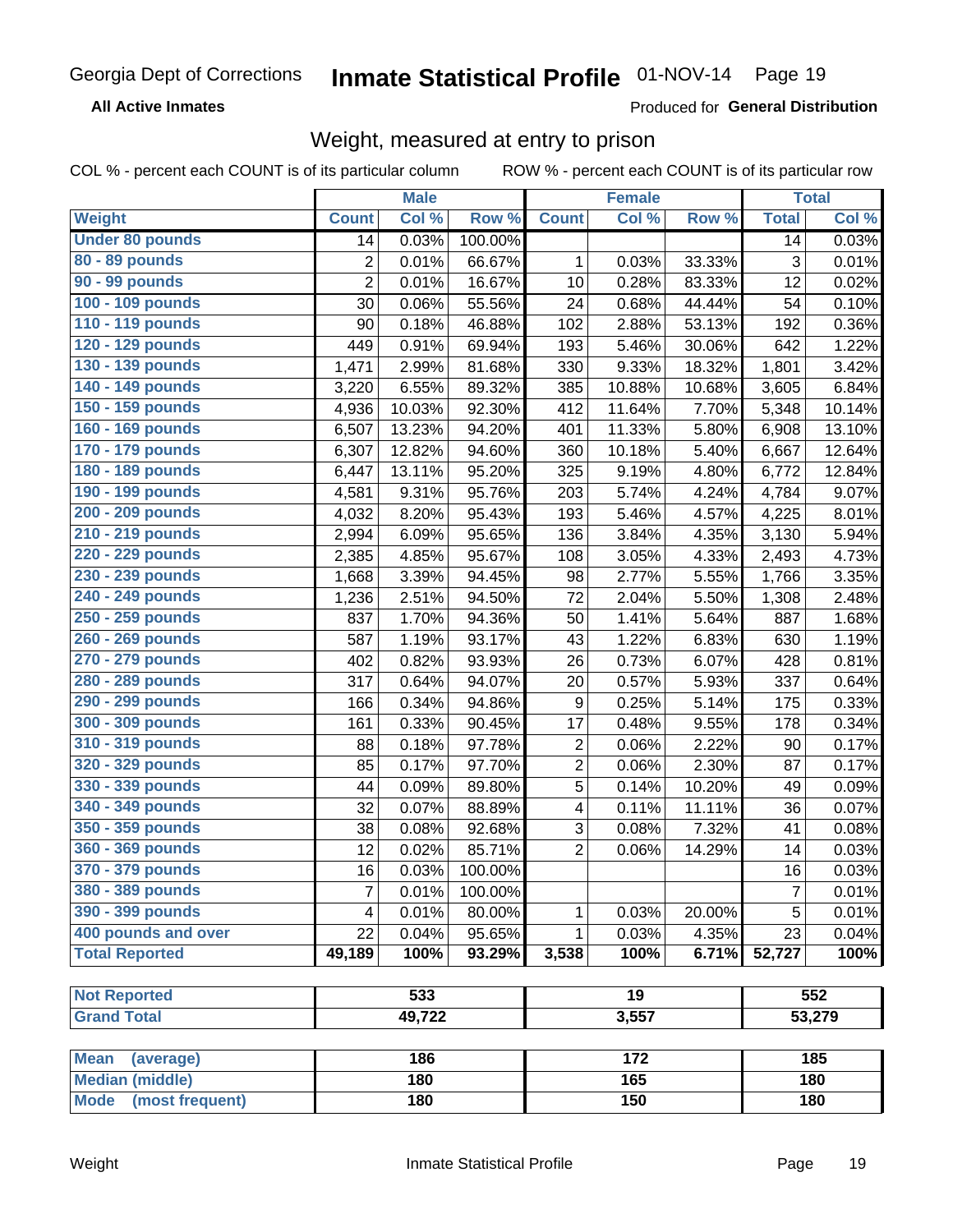# Inmate Statistical Profile 01-NOV-14 Page 20

**All Active Inmates** 

#### Produced for General Distribution

# Veterans validated by Veteran's Administration

COL % - percent each COUNT is of its particular column

|                          | <b>Male</b>  |        |         | <b>Female</b>      |        |       | <b>Total</b> |        |
|--------------------------|--------------|--------|---------|--------------------|--------|-------|--------------|--------|
| <b>Military service</b>  | <b>Count</b> | Col %  |         | <b>Row % Count</b> | Col %  | Row % | <b>Total</b> | Col %  |
| <b>Others</b><br>0       | 870          | 36.97% | 97.97%  | 18                 | 42.86% | 2.03% | 888          | 37.08% |
| <b>Air Force</b>         | 872          | 37.06% | 97.98%  | 18                 | 42.86% | 2.02% | 890          | 37.16% |
| <b>Army</b><br>2         | 122          | 5.18%  | 98.39%  | 2                  | 4.76%  | 1.61% | 124          | 5.18%  |
| <b>Navy</b><br>3         | 291          | 12.37% | 99.32%  | 2                  | 4.76%  | .68%  | 293          | 12.23% |
| <b>Marines</b><br>4      | 9            | .38%   | 100.00% |                    |        |       | 9            | .38%   |
| <b>Coast Guard</b><br>5. | 189          | 8.03%  | 98.95%  | 2                  | 4.76%  | 1.05% | 191          | 7.97%  |
| <b>Total Reported</b>    | 2,353        | 100%   | 98.25%  | 42                 | 100%   | 1.75% | 2,395        | 100%   |

| 'ted<br>N | 47,369 | 3,515 | 50.884           |
|-----------|--------|-------|------------------|
|           | 49,722 | 3,557 | מדה הי<br>53.Z1Y |

|  |  | <b>Mode (most frequent)</b> | <b>Force</b><br>Aır | วthers | orce |
|--|--|-----------------------------|---------------------|--------|------|
|--|--|-----------------------------|---------------------|--------|------|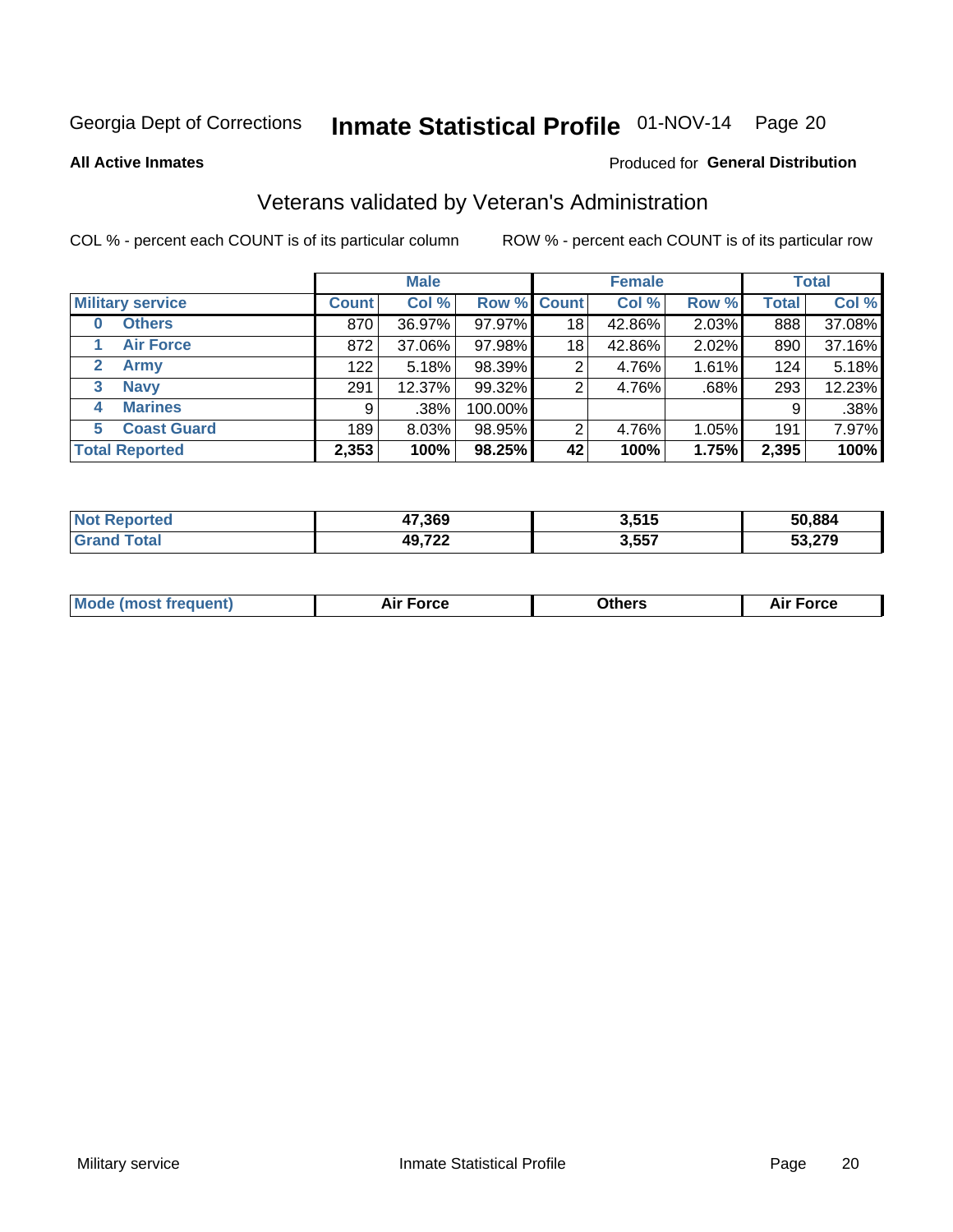# Inmate Statistical Profile 01-NOV-14 Page 21

#### **All Active Inmates**

#### Produced for General Distribution

### Type of admission to prison

COL % - percent each COUNT is of its particular column

|                       |                                     |              | <b>Male</b> |                    |     | <b>Female</b> |        |              | <b>Total</b> |
|-----------------------|-------------------------------------|--------------|-------------|--------------------|-----|---------------|--------|--------------|--------------|
|                       | <b>Type of Admission</b>            | <b>Count</b> | Col %       | <b>Row % Count</b> |     | Col %         | Row %  | <b>Total</b> | Col %        |
| 52                    | <b>New Sentence</b>                 | 40,798       | 82.09%      | 93.38% 2,893       |     | 81.36%        | 6.62%  | 43,691       | 82.04%       |
| 53                    | <b>Probation Rev Partial</b>        | 1,962        | 3.95%       | 90.00%             | 218 | 6.13%         | 10.00% | 2,180        | 4.09%        |
| 54                    | <b>Probation Rev Remainder</b>      | 2,723        | 5.48%       | 90.89%             | 273 | 7.68%         | 9.11%  | 2,996        | 5.63%        |
| 55                    | <b>Parole Rev New Sentence</b>      | 1,886        | 3.79%       | 96.52%             | 68  | 1.91%         | 3.48%  | 1,954        | 3.67%        |
| 56                    | <b>Parole Rev No New</b>            | 2,252        | 4.53%       | 95.63%             | 103 | 2.90%         | 4.37%  | 2,355        | 4.42%        |
|                       | Sentence                            |              |             |                    |     |               |        |              |              |
| 57                    | <b>Released In Error</b>            | 11           | .02%        | 91.67%             |     | .03%          | 8.33%  | 12           | .02%         |
| 65                    | <b>Return Appeal/Bond</b>           | 2            | .01%        | 100.00%            |     |               |        | 2            | .01%         |
| 66                    | <b>Prob Viol/Total Rev</b>          | 1            | .01%        | 100.00%            |     |               |        |              | .01%         |
| 67                    | <b>Admit Fm Other Cust</b>          | 7            | .01%        | 100.00%            |     |               |        | 7            | .01%         |
| 69                    | <b>New Sent/Par Rev Pnd</b>         | 6            | .01%        | 100.00%            |     |               |        | 6            | .01%         |
| 70                    | <b>Life W/O Parole</b>              | 14           | .03%        | 100.00%            |     |               |        | 14           | .03%         |
| 72                    | <b>Par Rev/Rsn Unknown</b>          | $30$         | .06%        | 100.00%            |     |               |        | 30           | .06%         |
| 74                    | <b>Pb Parole Rescinded</b>          | 2            | .01%        | 100.00%            |     |               |        | 2            | .01%         |
| 76                    | <b>Par Rev/Revoc Center</b>         | 1            | .01%        | 100.00%            |     |               |        |              | $.01\%$      |
| 99                    | <b>Utilize Skills - Firefighter</b> | 3            | .01%        | 100.00%            |     |               |        | 3            | .01%         |
| <b>Total Reported</b> |                                     | 49,698       | 100%        | 93.32% 3,556       |     | 100%          | 6.68%  | 53,254       | 100%         |

| N<br>те с |                                           |       | י ה<br>ΔJ |
|-----------|-------------------------------------------|-------|-----------|
|           | <b>AQ 722</b><br>$-1$ . The set of $\sim$ | 3,557 | E20270    |

| <b>Mode (most frequent)</b> | <b>New Sentence</b> | <b>New Sentence</b> | <b>New Sentence</b> |
|-----------------------------|---------------------|---------------------|---------------------|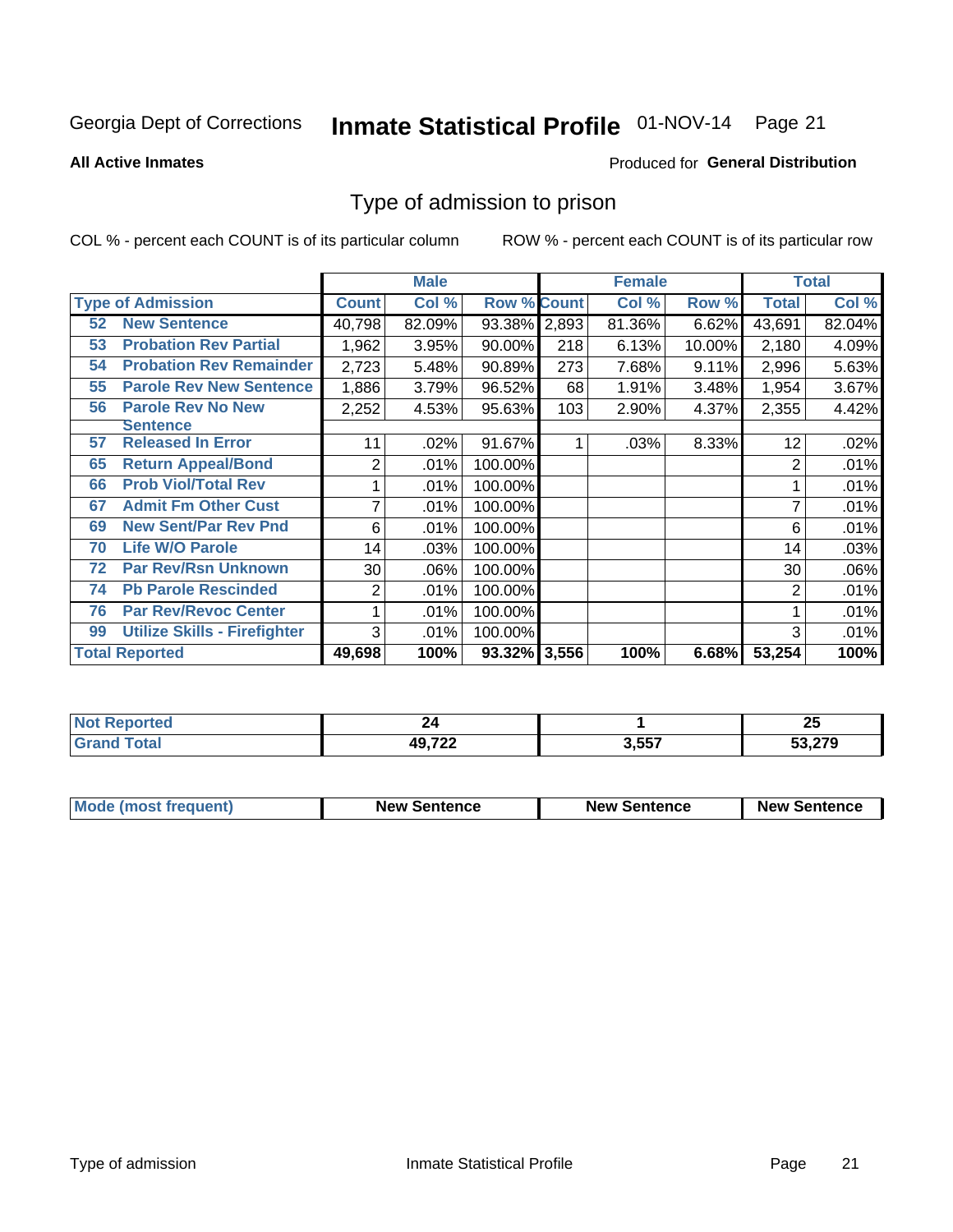# Inmate Statistical Profile 01-NOV-14 Page 22

**All Active Inmates** 

#### Produced for General Distribution

### Current / last security status

COL % - percent each COUNT is of its particular column

|                        |              | <b>Male</b> |             |       | <b>Female</b> |        |              | <b>Total</b> |
|------------------------|--------------|-------------|-------------|-------|---------------|--------|--------------|--------------|
| <b>Security Status</b> | <b>Count</b> | Col %       | Row % Count |       | Col %         | Row %  | <b>Total</b> | Col %        |
| <b>Wrk Releas</b>      |              | .01%        | 50.00%      |       | $.03\%$       | 50.00% | 2            | .01%         |
| 2 Trusty               | 3            | .01%        | 100.00%     |       | .00%          |        | 3            | .01%         |
| 3 Minimum              | 4,813        | 9.68%       | 77.30%      | 1,413 | 39.75%        | 22.70% | 6,226        | 11.69%       |
| 4 Medium               | 36,921       | 74.27%      | 95.01%      | 1,939 | 54.54%        | 4.99%  | 38,860       | 72.95%       |
| 5 Close                | 7,975        | 16.04%      | 97.53%      | 202   | 5.68%         | 2.47%  | 8,177        | 15.35%       |
| <b>6 Maximum</b>       | 2            | .01%        | 100.00%     |       | .00%          |        | 2            | .01%         |
| <b>Total Reported</b>  | 49,715       | 100%        | 93.33%      | 3,555 | 100%          | 6.67%  | 53,270       | 100%         |

| <b>Still being diagnosed</b> |        |       |        |
|------------------------------|--------|-------|--------|
| <b>Not Reported</b>          |        |       |        |
| <b>Grand Total</b>           | 49,722 | 3,557 | 53,279 |

| <b>Mo</b><br>ети | M<br>. .<br>dium | M٢<br>. | <br><b>Medium</b> |
|------------------|------------------|---------|-------------------|
|                  |                  |         |                   |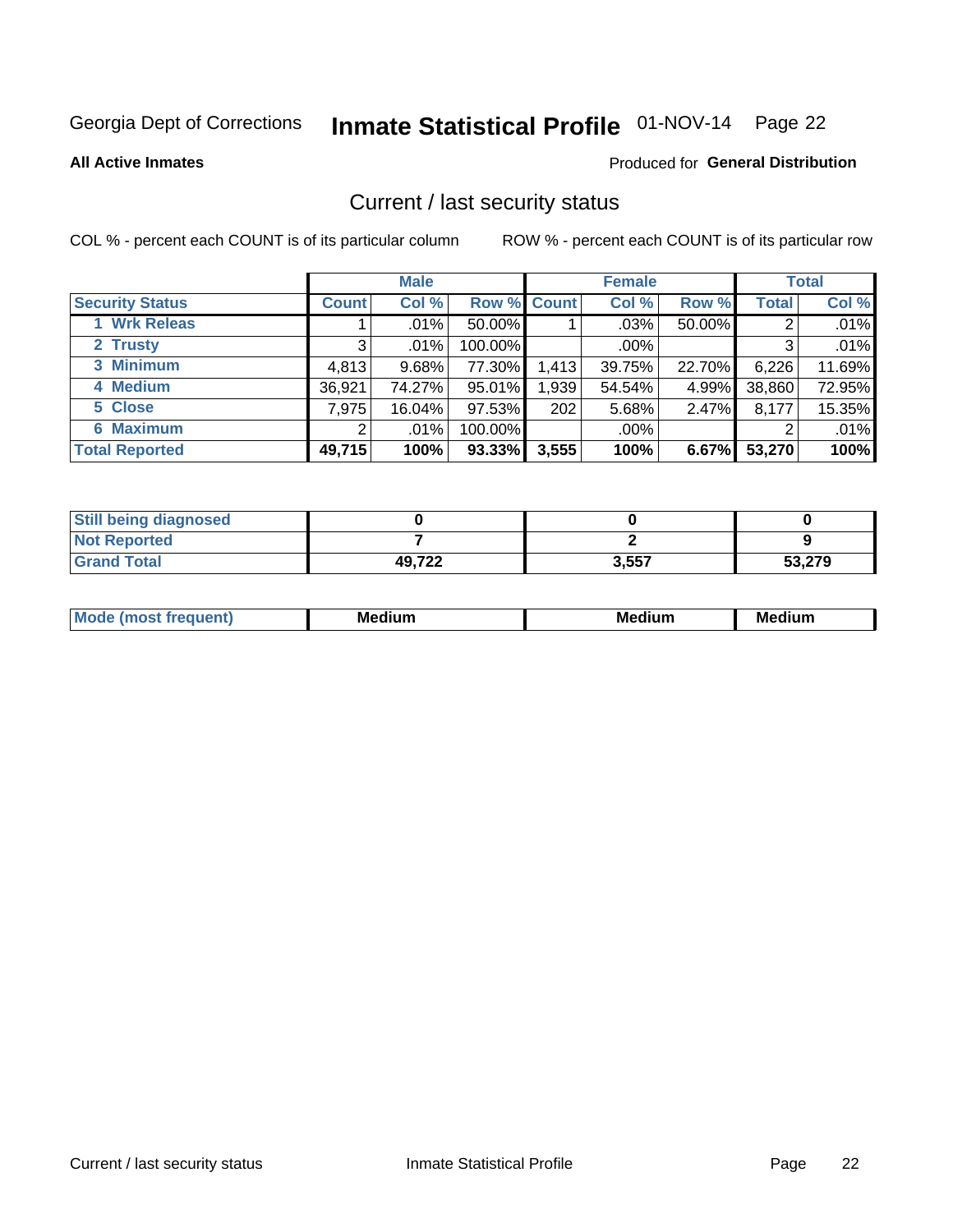# Inmate Statistical Profile 01-NOV-14 Page 23

**All Active Inmates** 

### Produced for General Distribution

# Current / last type of institution

COL % - percent each COUNT is of its particular column

|                                   |                | <b>Male</b> |             |       | <b>Female</b> |        |              | <b>Total</b> |
|-----------------------------------|----------------|-------------|-------------|-------|---------------|--------|--------------|--------------|
| <b>Type of Institution</b>        | <b>Count</b>   | Col %       | Row % Count |       | Col %         | Row %  | <b>Total</b> | Col %        |
| <b>County Ci</b>                  | 5,192          | 10.49%      | 99.98%      |       | .03%          | .02%   | 5,193        | 9.78%        |
| <b>Probation Detention Center</b> |                | .01%        | 100.00%     |       |               |        |              | .01%         |
| <b>State Prison</b>               | 34,296         | 69.26%      | $91.21\%$   | 3,306 | 92.94%        | 8.79%  | 37,602       | 70.85%       |
| <b>Transitional Center</b>        | 2,023          | 4.09%       | 89.63%      | 234   | 6.58%         | 10.37% | 2,257        | 4.25%        |
| <b>Private Prison</b>             | 7,988          | 16.13%      | 100.00%     |       |               |        | 7,988        | 15.05%       |
| <b>County Jail</b>                | 13             | .03%        | 92.86%      |       | .03%          | 7.14%  | 14           | .03%         |
| <b>Rsat - Center</b>              |                | .01%        | 6.67%       | 14    | .39%          | 93.33% | 15           | .03%         |
| <b>State Hospital</b>             | 3 <sup>1</sup> | .01%        | 75.00%      |       | .03%          | 25.00% | 4            | .01%         |
| <b>Total Reported</b>             | 49,517         | 100%        | 93.3%       | 3,557 | 100%          | 6.7%   | 53,074       | 100%         |

| oorted<br><b>NOT</b> |        |       |                       |
|----------------------|--------|-------|-----------------------|
| `otal<br>Gr2         | 49,517 | 3,557 | EA A71<br>.U74<br>ЭJ. |

| Mode (most frequent) | <b>State Prison</b> | <b>State Prison</b> | <b>State Prisonl</b> |
|----------------------|---------------------|---------------------|----------------------|
|                      |                     |                     |                      |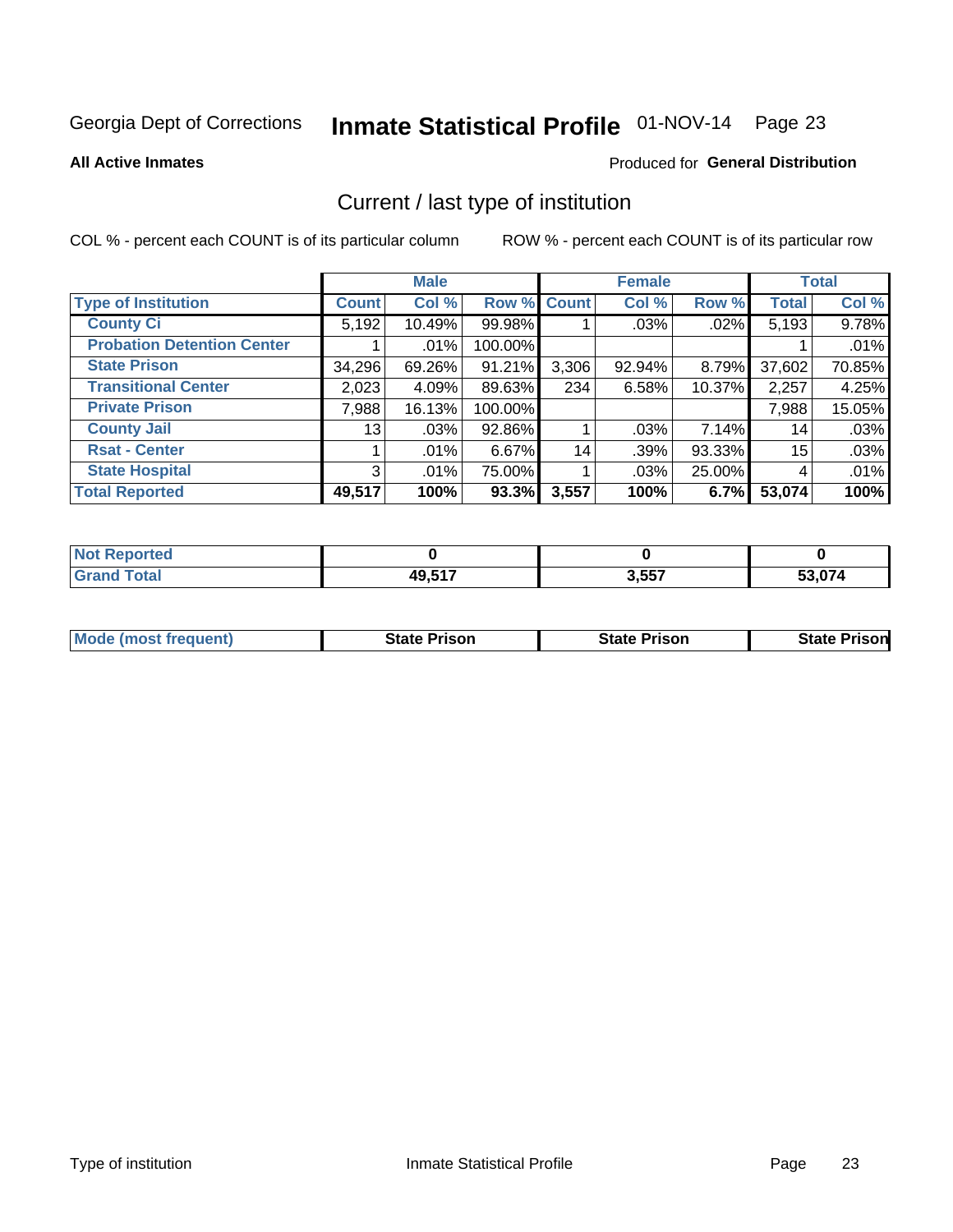# Inmate Statistical Profile 01-NOV-14 Page 24

#### **All Active Inmates**

#### Produced for General Distribution

### Institution type - transitional centers

COL % - percent each COUNT is of its particular column

|                                          |              | <b>Male</b> |         |              | <b>Female</b> |         |              | <b>Total</b> |
|------------------------------------------|--------------|-------------|---------|--------------|---------------|---------|--------------|--------------|
| <b>Institution Type - Trans. Centers</b> | <b>Count</b> | Col %       | Row %   | <b>Count</b> | Col %         | Row %   | <b>Total</b> | Col %        |
| <b>Albany Tc</b>                         | 154          | 6.75%       | 100.00% |              |               |         | 154          | 5.87%        |
| <b>Arrendale State Prison</b>            |              |             |         | 105          | 30.97%        | 100.00% | 105          | 4.00%        |
| <b>Atlanta Tc</b>                        | 257          | 11.26%      | 100.00% |              |               |         | 257          | 9.80%        |
| <b>Augusta Tc</b>                        | 202          | 8.85%       | 100.00% |              |               |         | 202          | 7.70%        |
| <b>Charles D. Hudson Tc</b>              | 150          | 6.57%       | 100.00% |              |               |         | 150          | 5.72%        |
| <b>Clayton Tc</b>                        | 346          | 15.16%      | 100.00% |              |               |         | 346          | 13.20%       |
| <b>Coastal Tc</b>                        | 264          | 11.56%      | 100.00% |              |               |         | 264          | 10.07%       |
| <b>Columbus Tc</b>                       | 133          | 5.83%       | 100.00% |              |               |         | 133          | 5.07%        |
| <b>Macon Tc</b>                          | 153          | 6.70%       | 100.00% |              |               |         | 153          | 5.84%        |
| <b>Macon Womens Tc</b>                   |              |             |         | 3            | .88%          | 100.00% | 3            | .11%         |
| <b>Metro Tc</b>                          |              |             |         | 231          | 68.14%        | 100.00% | 231          | 8.81%        |
| <b>Phillips State Prison</b>             | 260          | 11.39%      | 100.00% |              |               |         | 260          | 9.92%        |
| <b>Smith Tc</b>                          | 204          | 8.94%       | 100.00% |              |               |         | 204          | 7.78%        |
| <b>Valdosta Tc</b>                       | 160          | 7.01%       | 100.00% |              |               |         | 160          | 6.10%        |
| <b>Total Reported</b>                    | 2,283        | 100%        | 87.07%  | 339          | 100%          | 12.93%  | 2,622        | 100%         |

| orted      |       |            |       |
|------------|-------|------------|-------|
| <b>ota</b> | 2,283 | ລລດ<br>ວວວ | 2,622 |

| Mode (most frequent) | <b>Clayton Tc</b> | <b>Metro Tc</b> | <b>Clayton Tc</b> |
|----------------------|-------------------|-----------------|-------------------|
|                      |                   |                 |                   |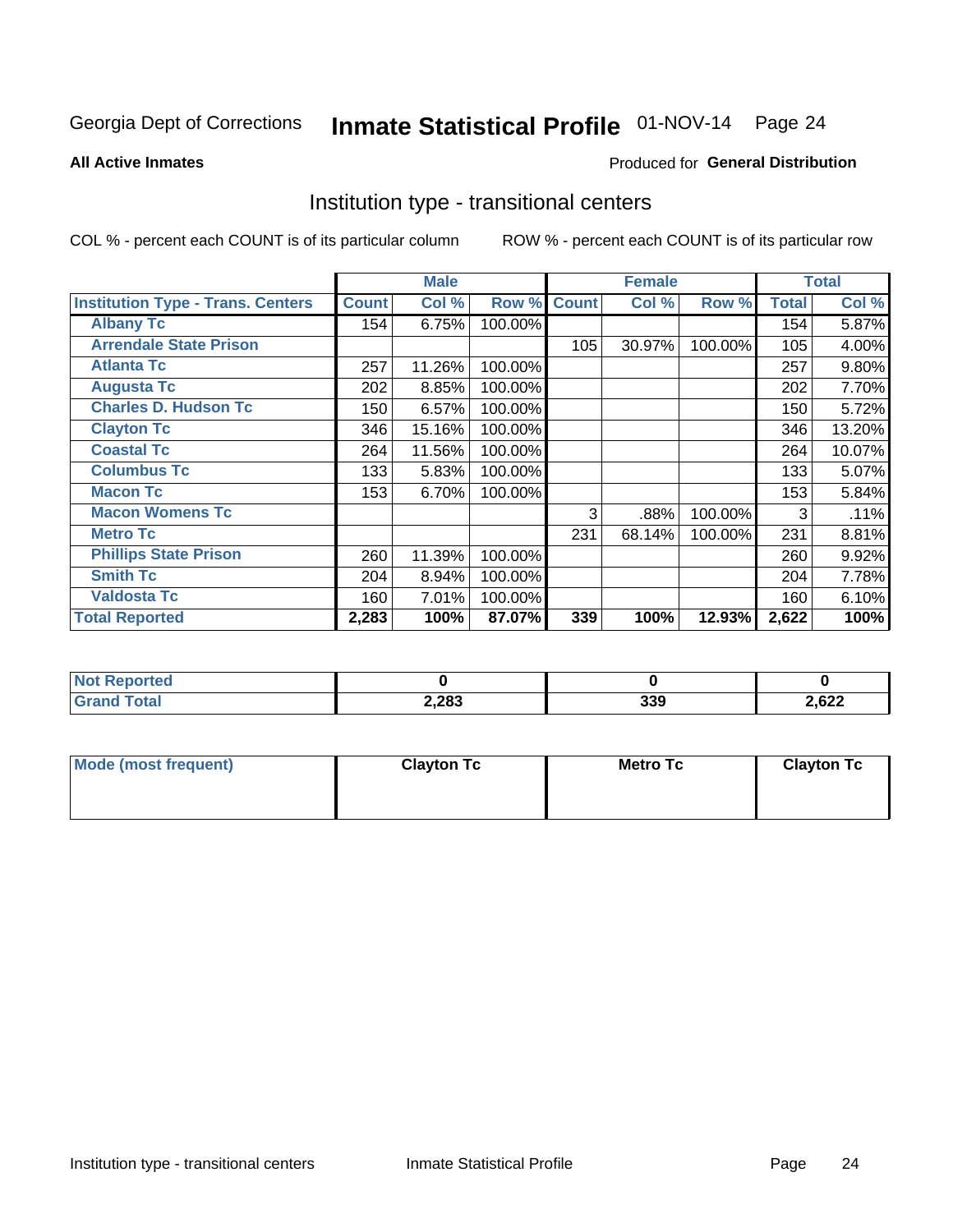# Inmate Statistical Profile 01-NOV-14 Page 25

#### **All Active Inmates**

#### Produced for General Distribution

### Institution type - county prisons

COL % - percent each COUNT is of its particular column

|                                          |                         | <b>Male</b> |         |              | <b>Female</b> |       |                         | <b>Total</b> |
|------------------------------------------|-------------------------|-------------|---------|--------------|---------------|-------|-------------------------|--------------|
| <b>Institution Type - County Prisons</b> | <b>Count</b>            | Col %       | Row %   | <b>Count</b> | Col %         | Row % | <b>Total</b>            | Col %        |
| <b>Baldwin County Ci</b>                 | $\overline{2}$          | .04%        | 100.00% |              |               |       | $\overline{2}$          | .04%         |
| <b>Bulloch County Ci</b>                 | 146                     | 2.81%       | 100.00% |              |               |       | 146                     | 2.81%        |
| <b>Carroll County Ci</b>                 | 249                     | 4.80%       | 100.00% |              |               |       | 249                     | 4.79%        |
| <b>Clarke County Ci</b>                  | 111                     | 2.14%       | 100.00% |              |               |       | 111                     | 2.14%        |
| <b>Clayton County Ci</b>                 | 236                     | 4.55%       | 100.00% |              |               |       | 236                     | 4.54%        |
| <b>Colquitt County Ci</b>                | 182                     | 3.51%       | 100.00% |              |               |       | 182                     | 3.50%        |
| <b>Coweta County Ci</b>                  | 210                     | 4.04%       | 100.00% |              |               |       | 210                     | 4.04%        |
| <b>Decatur County Ci</b>                 | 223                     | 4.30%       | 100.00% |              |               |       | 223                     | 4.29%        |
| <b>Dougherty County Ci</b>               | 1                       | .02%        | 100.00% |              |               |       | 1                       | .02%         |
| <b>Effingham County Ci</b>               | 192                     | 3.70%       | 100.00% |              |               |       | 192                     | 3.70%        |
| <b>Floyd County Ci</b>                   | 430                     | 8.28%       | 100.00% |              |               |       | 430                     | 8.28%        |
| <b>Fulton County Ci</b>                  | 9                       | .17%        | 100.00% |              |               |       | 9                       | .17%         |
| <b>Gilmer County Ci</b>                  | 4                       | .08%        | 100.00% |              |               |       | $\overline{4}$          | .08%         |
| <b>Grady County Ci</b>                   | $\overline{2}$          | .04%        | 100.00% |              |               |       | $\overline{2}$          | .04%         |
| <b>Gwinnett County Ci</b>                | 124                     | 2.39%       | 100.00% |              |               |       | 124                     | 2.39%        |
| <b>Hall County Ci</b>                    | 214                     | 4.12%       | 100.00% |              |               |       | 214                     | 4.12%        |
| <b>Hancock County Ci</b>                 | 1                       | .02%        | 100.00% |              |               |       | 1                       | .02%         |
| <b>Harris County Ci</b>                  | 126                     | 2.43%       | 100.00% |              |               |       | 126                     | 2.43%        |
| <b>Hart County Ci</b>                    | 5                       | .10%        | 100.00% |              |               |       | 5                       | .10%         |
| <b>Jackson County Ci</b>                 | 156                     | 3.00%       | 100.00% |              |               |       | 156                     | 3.00%        |
| Jefferson County Ci                      | 190                     | 3.66%       | 100.00% |              |               |       | 190                     | 3.66%        |
| <b>Meriwether County Ci</b>              | 3                       | .06%        | 100.00% |              |               |       | 3                       | .06%         |
| <b>Miller County Ci</b>                  | $\overline{2}$          | .04%        | 100.00% |              |               |       | $\overline{2}$          | .04%         |
| <b>Mitchell County Ci</b>                | 104                     | 2.00%       | 100.00% |              |               |       | 104                     | 2.00%        |
| <b>Morgan County Ci</b>                  | 1                       | .02%        | 100.00% |              |               |       | 1                       | .02%         |
| <b>Muscogee County Ci</b>                | 534                     | 10.29%      | 100.00% |              |               |       | 534                     | 10.28%       |
| <b>Richmond County Ci</b>                | 223                     | 4.30%       | 100.00% |              |               |       | 223                     | 4.29%        |
| <b>Screven County Ci</b>                 | 144                     | 2.77%       | 100.00% |              |               |       | 144                     | 2.77%        |
| <b>Spalding County Ci</b>                | 389                     | 7.49%       | 100.00% |              |               |       | 389                     | 7.49%        |
| <b>Stewart County Ci</b>                 | $\overline{2}$          | .04%        | 100.00% |              |               |       | $\overline{2}$          | .04%         |
| <b>Sumter County Ci</b>                  | 362                     | 6.97%       | 100.00% |              |               |       | 362                     | 6.97%        |
| <b>Terrell County Ci</b>                 | 143                     | 2.75%       | 100.00% |              |               |       | 143                     | 2.75%        |
| <b>Thomas County Ci</b>                  | 187                     | 3.60%       | 100.00% |              |               |       | 187                     | 3.60%        |
| <b>Tift County Ci</b>                    | $\overline{2}$          | .04%        | 100.00% |              |               |       | $\overline{2}$          | .04%         |
| <b>Troup County Ci</b>                   | 271                     | 5.22%       | 100.00% |              |               |       | 271                     | 5.22%        |
| <b>Turner County Ci</b>                  | 1                       | .02%        | 100.00% |              |               |       | 1                       | .02%         |
| <b>Upson County Ci</b>                   | $\overline{2}$          | .04%        | 100.00% |              |               |       | $\overline{2}$          | .04%         |
| <b>Walker County Ci</b>                  | $\overline{\mathbf{4}}$ | .08%        | 100.00% |              |               |       | $\overline{\mathbf{4}}$ | .08%         |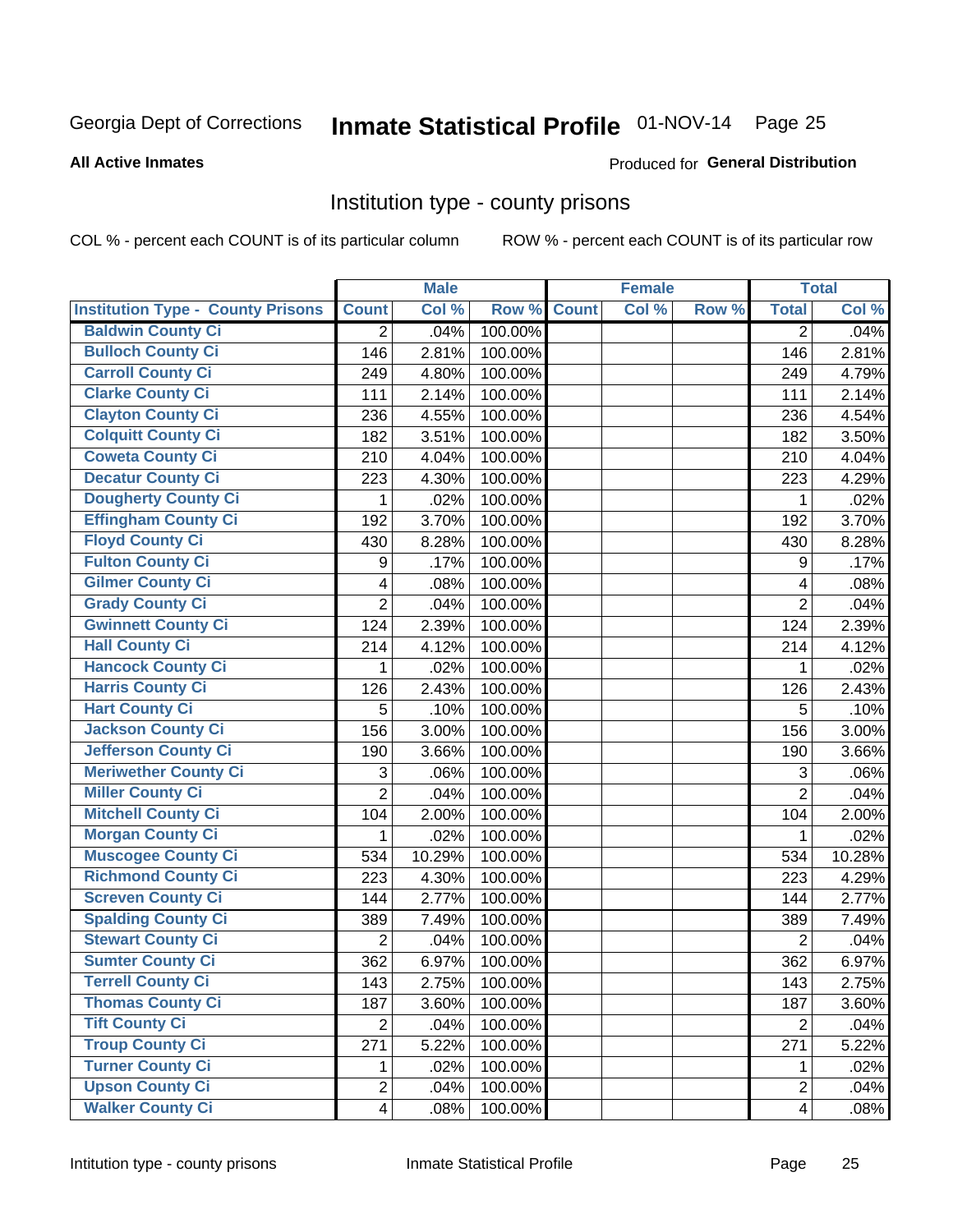# Inmate Statistical Profile 01-NOV-14 Page 26

**All Active Inmates** 

#### Produced for General Distribution

### Institution type - county prisons

COL % - percent each COUNT is of its particular column

|                                          |              | <b>Male</b> |                    | <b>Female</b> |              |         | Total        |         |
|------------------------------------------|--------------|-------------|--------------------|---------------|--------------|---------|--------------|---------|
| <b>Institution Type - County Prisons</b> | <b>Count</b> | Col%        | <b>Row % Count</b> |               | Col%         | Row %   | <b>Total</b> | Col %   |
| <b>Walton County Ci</b>                  | 3            | $.06\%$     | 100.00%            |               |              |         |              | $.06\%$ |
| <b>Wilkes County Ci</b>                  |              | $.02\%$     | 100.00%            |               |              |         |              | .02%    |
| <b>Womens Ci</b>                         |              |             |                    |               | $ 100.00\% $ | 100.00% |              | .02%    |
| <b>Worth County Ci</b>                   |              | $.02\%$     | 100.00%            |               |              |         |              | .02%    |
| <b>Total Reported</b>                    | 5,192        | 100%        | 99.98%             |               | 100%         | .02%    | 5,193        | 100%    |

| portea<br>N. |       |       |
|--------------|-------|-------|
| _____        | 5,192 | ;,193 |

| Mode (most frequent) | <b>Muscogee County Ci</b> | <b>Womens Ci</b> Muscogee County |
|----------------------|---------------------------|----------------------------------|
|                      |                           |                                  |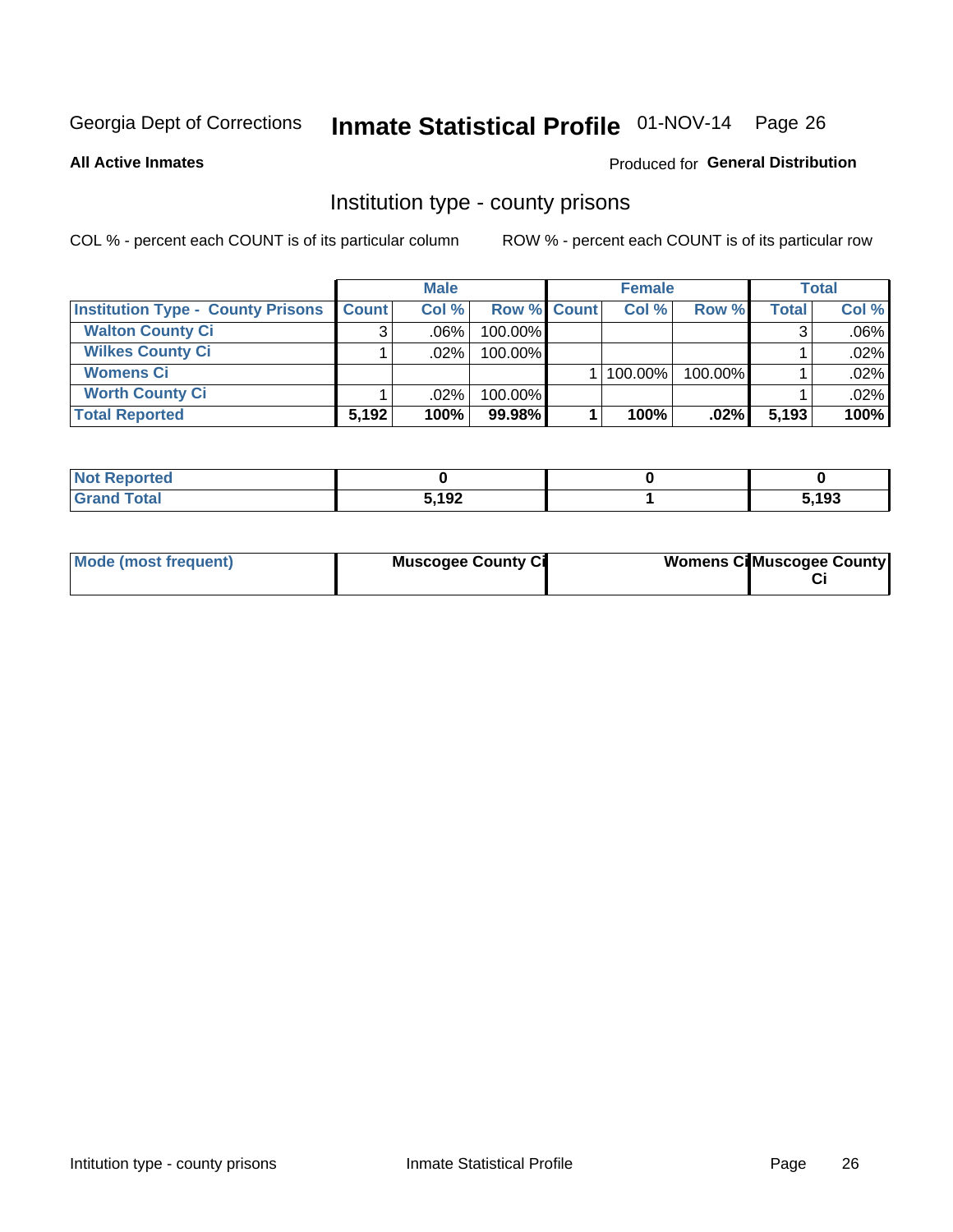# Inmate Statistical Profile 01-NOV-14 Page 27

#### **All Active Inmates**

#### Produced for General Distribution

### Institution type - state prisons

COL % - percent each COUNT is of its particular column

|                                         |                | <b>Male</b> |         |              | <b>Female</b> |         | <b>Total</b> |       |
|-----------------------------------------|----------------|-------------|---------|--------------|---------------|---------|--------------|-------|
| <b>Institution Type - State Prisons</b> | <b>Count</b>   | Col %       | Row %   | <b>Count</b> | Col %         | Row %   | <b>Total</b> | Col % |
| <b>Arrendale State Prison</b>           |                |             |         | 1,392        | 42.11%        | 100.00% | 1,392        | 3.70% |
| <b>Augusta State Med. Prison</b>        | 1,211          | 3.53%       | 99.67%  | 4            | .12%          | .33%    | 1,215        | 3.23% |
| <b>Autry State Prison</b>               | 1,695          | 4.94%       | 100.00% |              |               |         | 1,695        | 4.51% |
| <b>Baldwin State Prison</b>             | 910            | 2.65%       | 100.00% |              |               |         | 910          | 2.42% |
| <b>Burruss Correctional Training</b>    | 702            | 2.05%       | 100.00% |              |               |         | 702          | 1.87% |
| <b>Ctr</b>                              |                |             |         |              |               |         |              |       |
| <b>Calhoun State Prison</b>             | 1,611          | 4.70%       | 100.00% |              |               |         | 1,611        | 4.28% |
| <b>Central State Prison</b>             | 1,074          | 3.13%       | 100.00% |              |               |         | 1,074        | 2.86% |
| <b>Chatham State Prison</b>             | 6              | .02%        | 100.00% |              |               |         | 6            | .02%  |
| <b>Coastal State Prison</b>             | 1,499          | 4.37%       | 100.00% |              |               |         | 1,499        | 3.99% |
| <b>Dodge State Prison</b>               | 1,232          | 3.59%       | 100.00% |              |               |         | 1,232        | 3.28% |
| <b>Dooly State Prison</b>               | 1,687          | 4.92%       | 100.00% |              |               |         | 1,687        | 4.49% |
| <b>Emanuel - Swainsboro</b>             |                |             |         | 361          | 10.92%        | 100.00% | 361          | .96%  |
| <b>Ga Diag Class Prison</b>             | 2,890          | 8.43%       | 100.00% |              |               |         | 2,890        | 7.69% |
| <b>Ga State Prison</b>                  | 1,457          | 4.25%       | 100.00% |              |               |         | 1,457        | 3.87% |
| <b>Hancock State Prison</b>             | 1,044          | 3.04%       | 100.00% |              |               |         | 1,044        | 2.78% |
| <b>Hays State Prison</b>                | 1,024          | 2.99%       | 100.00% |              |               |         | 1,024        | 2.72% |
| <b>Helms Facility</b>                   | 13             | .04%        | 41.94%  | 18           | .54%          | 58.06%  | 31           | .08%  |
| <b>Johnson State Prison</b>             | 1,540          | 4.49%       | 100.00% |              |               |         | 1,540        | 4.10% |
| <b>Lee State Prison</b>                 | 744            | 2.17%       | 100.00% |              |               |         | 744          | 1.98% |
| Long                                    | 210            | .61%        | 100.00% |              |               |         | 210          | .56%  |
| <b>Lowndes Unit</b>                     | 6              | .02%        | 100.00% |              |               |         | 6            | .02%  |
| <b>Macon State Prison</b>               | 1,699          | 4.95%       | 100.00% |              |               |         | 1,699        | 4.52% |
| <b>Metro State Prison (W)</b>           |                |             |         | 1            | .03%          | 100.00% | 1            | .01%  |
| <b>Montgomery State Prison</b>          | 382            | 1.11%       | 100.00% |              |               |         | 382          | 1.02% |
| <b>Phillips State Prison</b>            | 1,122          | 3.27%       | 100.00% |              |               |         | 1,122        | 2.98% |
| <b>Pulaski State Prison</b>             |                |             |         | 1,186        | 35.87%        | 100.00% | 1,186        | 3.15% |
| <b>Putnam State Prison</b>              | 3              | .01%        | 100.00% |              |               |         | 3            | .01%  |
| <b>Rivers State Prison</b>              | $\mathbf{1}$   | .01%        | 100.00% |              |               |         | 1            | .01%  |
| <b>Rogers State Prison</b>              | 1,315          | 3.83%       | 100.00% |              |               |         | 1,315        | 3.50% |
| <b>Rutledge State Prison</b>            | 595            | 1.73%       | 100.00% |              |               |         | 595          | 1.58% |
| <b>Smith State Prison</b>               | 1,500          | 4.37%       | 100.00% |              |               |         | 1,500        | 3.99% |
| <b>Telfair State Prison</b>             | 1,294          | 3.77%       | 100.00% |              |               |         | 1,294        | 3.44% |
| <b>Valdosta State Prison</b>            | 971            | 2.83%       | 100.00% |              |               |         | 971          | 2.58% |
| <b>Walker State Prison</b>              | 381            | 1.11%       | 100.00% |              |               |         | 381          | 1.01% |
| <b>Ware State Prison</b>                | 1,344          | 3.92%       | 100.00% |              |               |         | 1,344        | 3.57% |
| <b>Washington State Prison</b>          | 1,326          | 3.87%       | 100.00% |              |               |         | 1,326        | 3.53% |
| <b>Wayne State Prison</b>               | $\overline{2}$ | .01%        | 100.00% |              |               |         | 2            | .01%  |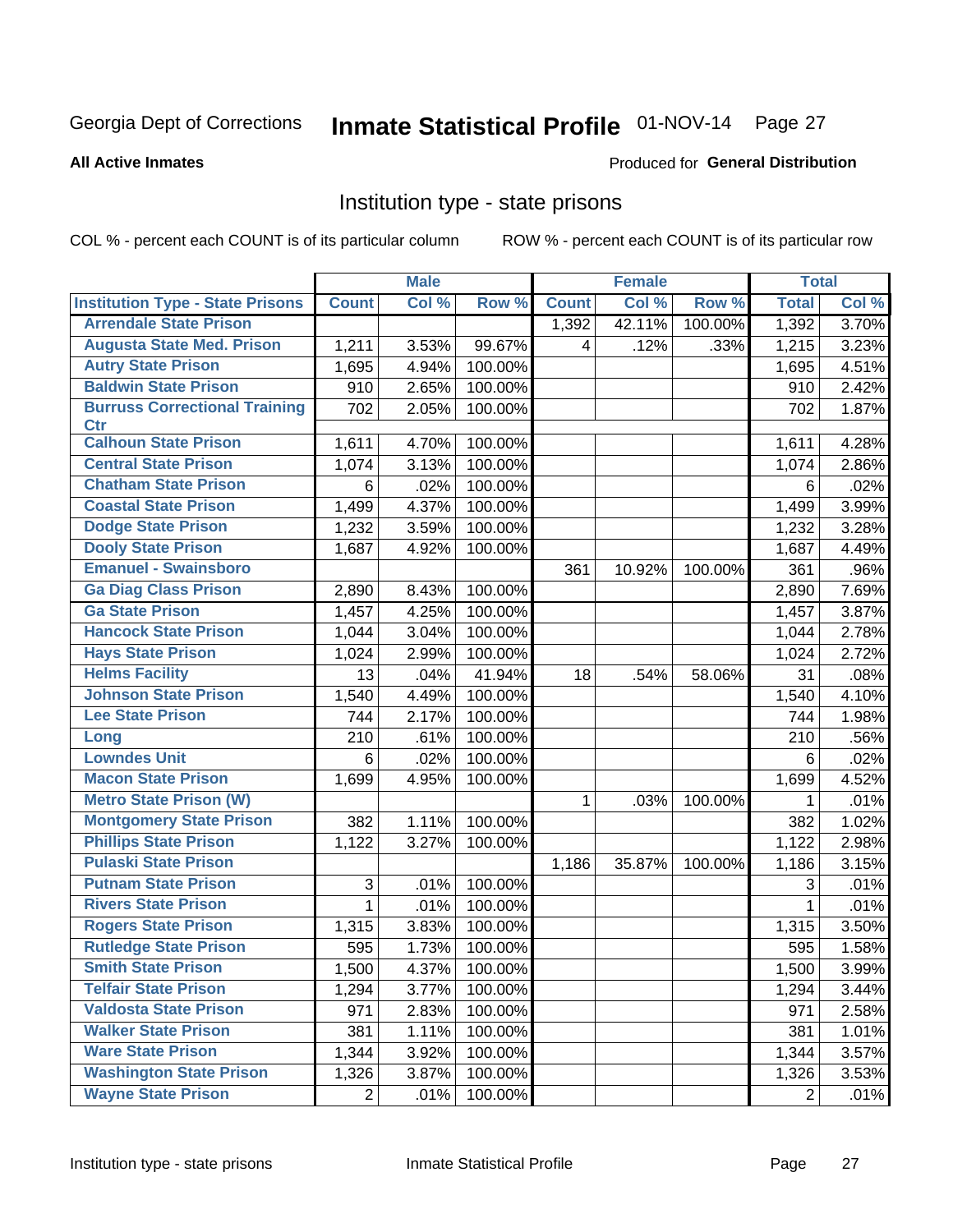# Inmate Statistical Profile 01-NOV-14 Page 28

**All Active Inmates** 

#### Produced for General Distribution

### Institution type - state prisons

COL % - percent each COUNT is of its particular column

|                                         |                             | <b>Male</b> |         |                               | <b>Female</b> |         |                                | <b>Total</b> |  |
|-----------------------------------------|-----------------------------|-------------|---------|-------------------------------|---------------|---------|--------------------------------|--------------|--|
| <b>Institution Type - State Prisons</b> | <b>Count</b>                | Col %       | Row %   | <b>Count</b>                  | Col %         | Row %   | Total                          | Col %        |  |
| <b>Whitworth Facility</b>               |                             |             |         | 344                           | $10.41\%$     | 100.00% | 344                            | $.91\%$      |  |
| <b>Wilcox State Prison</b>              | 1,806                       | 5.27%       | 100.00% |                               |               |         | 1,806                          | 4.80%        |  |
| <b>Total Reported</b>                   | 34,296                      | 100%        | 91.21%  | 3,306                         | 100%          | 8.79%   | 37,602                         | 100%         |  |
| <b>Not Reported</b>                     |                             | 0           |         |                               | 0             |         |                                | 0            |  |
| <b>Grand Total</b>                      |                             | 34,296      |         | 3,306                         |               |         | 37,602                         |              |  |
| <b>Mode (most frequent)</b>             | <b>Ga Diag Class Prison</b> |             |         | <b>Arrendale State Prison</b> |               |         | <b>Ga Diag Class</b><br>Prison |              |  |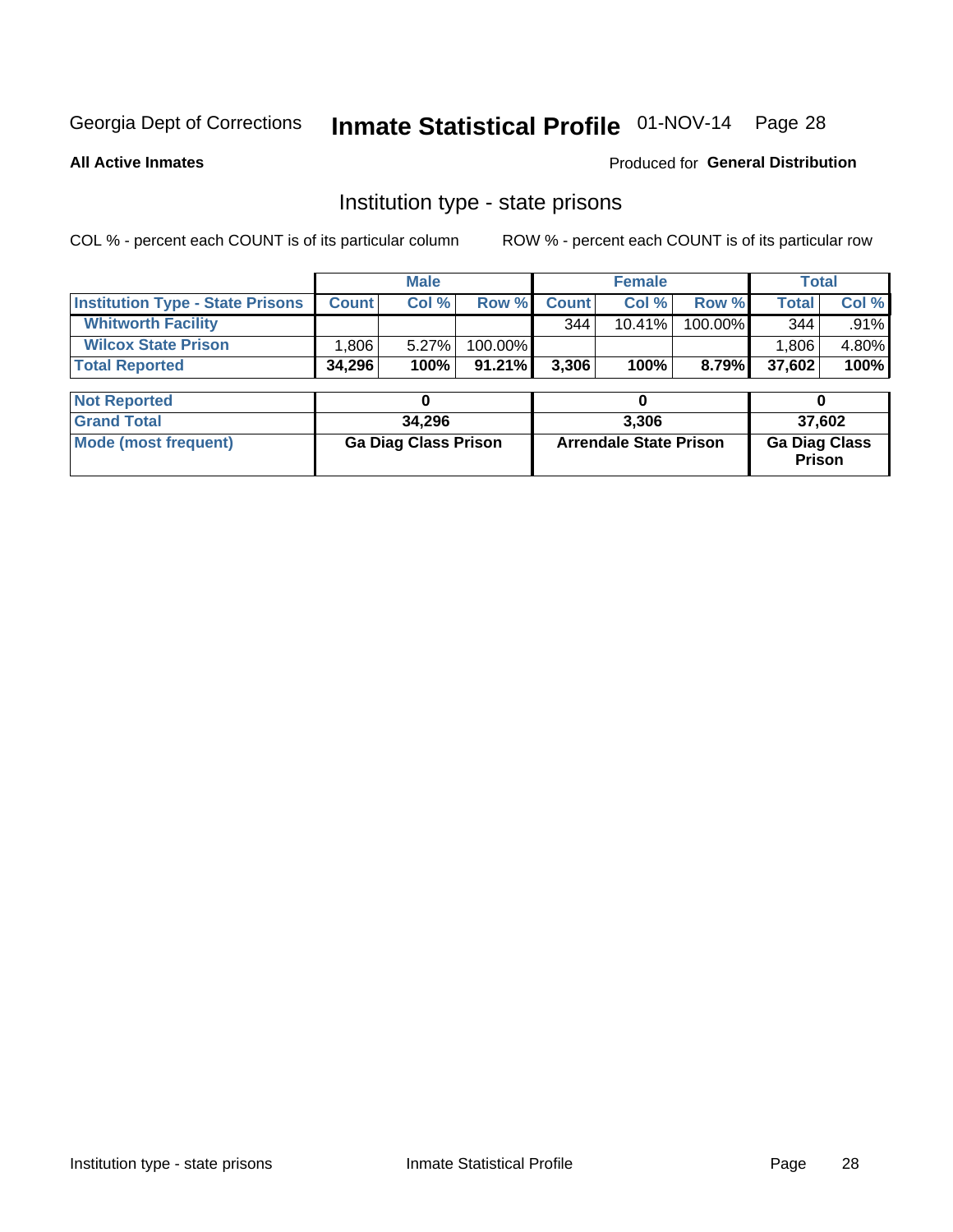# Inmate Statistical Profile 01-NOV-14 Page 29

**All Active Inmates** 

#### Produced for General Distribution

### Institution type - private prisons

COL % - percent each COUNT is of its particular column

|                                           | <b>Male</b>  |           |                    | <b>Female</b> |       |       | <b>Total</b> |        |
|-------------------------------------------|--------------|-----------|--------------------|---------------|-------|-------|--------------|--------|
| <b>Institution Type - Private Prisons</b> | <b>Count</b> | Col %     | <b>Row % Count</b> |               | Col % | Row % | Total        | Col %  |
| <b>Coffee Corr Facility</b>               | 2.636        | $33.00\%$ | 100.00%            |               |       |       | 2,636        | 33.00% |
| <b>Jenkins Corr Facility</b>              | $.165+$      | 14.58%    | $100.00\%$         |               |       |       | 1,165        | 14.58% |
| <b>Riverbend Corr Facility</b>            | .483         | 18.57%    | $100.00\%$         |               |       |       | 1,483        | 18.57% |
| <b>Wheeler Corr Facility</b>              | 2.704        | 33.85%    | 100.00%            |               |       |       | 2,704        | 33.85% |
| <b>Total Reported</b>                     | 7,988        | 100%      | 100%               |               |       | %     | 7,988        | 100%   |

| <b>Reported</b><br>∵NΩì. |       |       |
|--------------------------|-------|-------|
| <b>otal</b>              | 7,988 | 7,988 |

| <b>Mode (most frequent)</b> | <b>Wheeler Corr Facility</b> | <b>Null</b> | <b>Wheeler Corr</b><br><b>Facility</b> |
|-----------------------------|------------------------------|-------------|----------------------------------------|
|-----------------------------|------------------------------|-------------|----------------------------------------|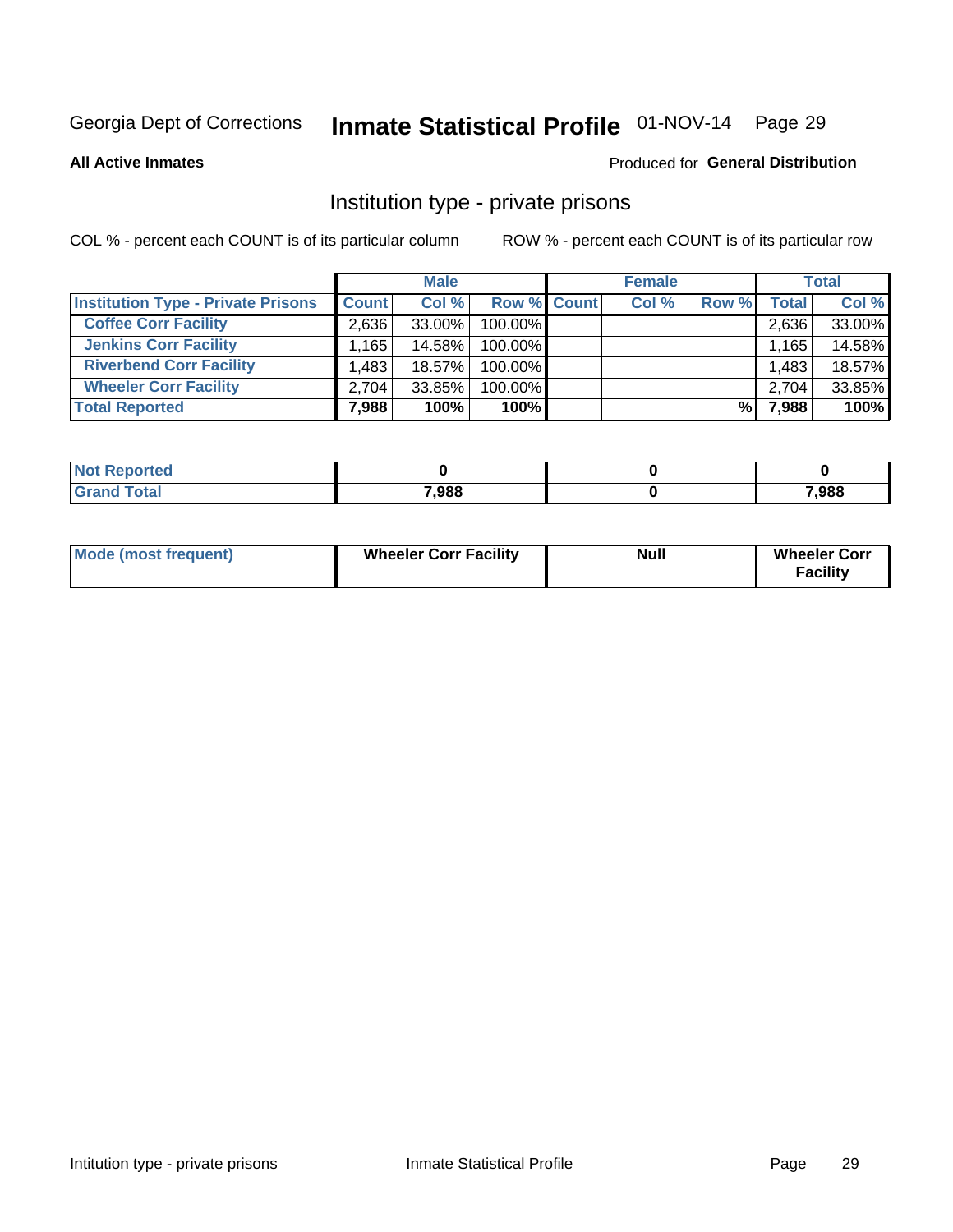# Inmate Statistical Profile 01-NOV-14 Page 30

**All Active Inmates** 

### Produced for General Distribution

# Institution type - inmate boot camp

COL % - percent each COUNT is of its particular column

|                                      | <b>Male</b>  |       |  | <b>Female</b> |  |                   | <b>Total</b> |       |
|--------------------------------------|--------------|-------|--|---------------|--|-------------------|--------------|-------|
| <b>Institution Type - Boot Camps</b> | <b>Count</b> | Col % |  | Row % Count   |  | Col % Row % Total |              | Col % |
| <b>Total Rported</b>                 |              |       |  |               |  |                   |              |       |

| <b>Not Reported</b>            |  |  |
|--------------------------------|--|--|
| <b>Total</b><br>C <sub>r</sub> |  |  |

| Mod<br>uamo | Nul.<br>$- - - - - -$ | <b>Null</b> | . .<br>uu.<br>------ |
|-------------|-----------------------|-------------|----------------------|
|             |                       |             |                      |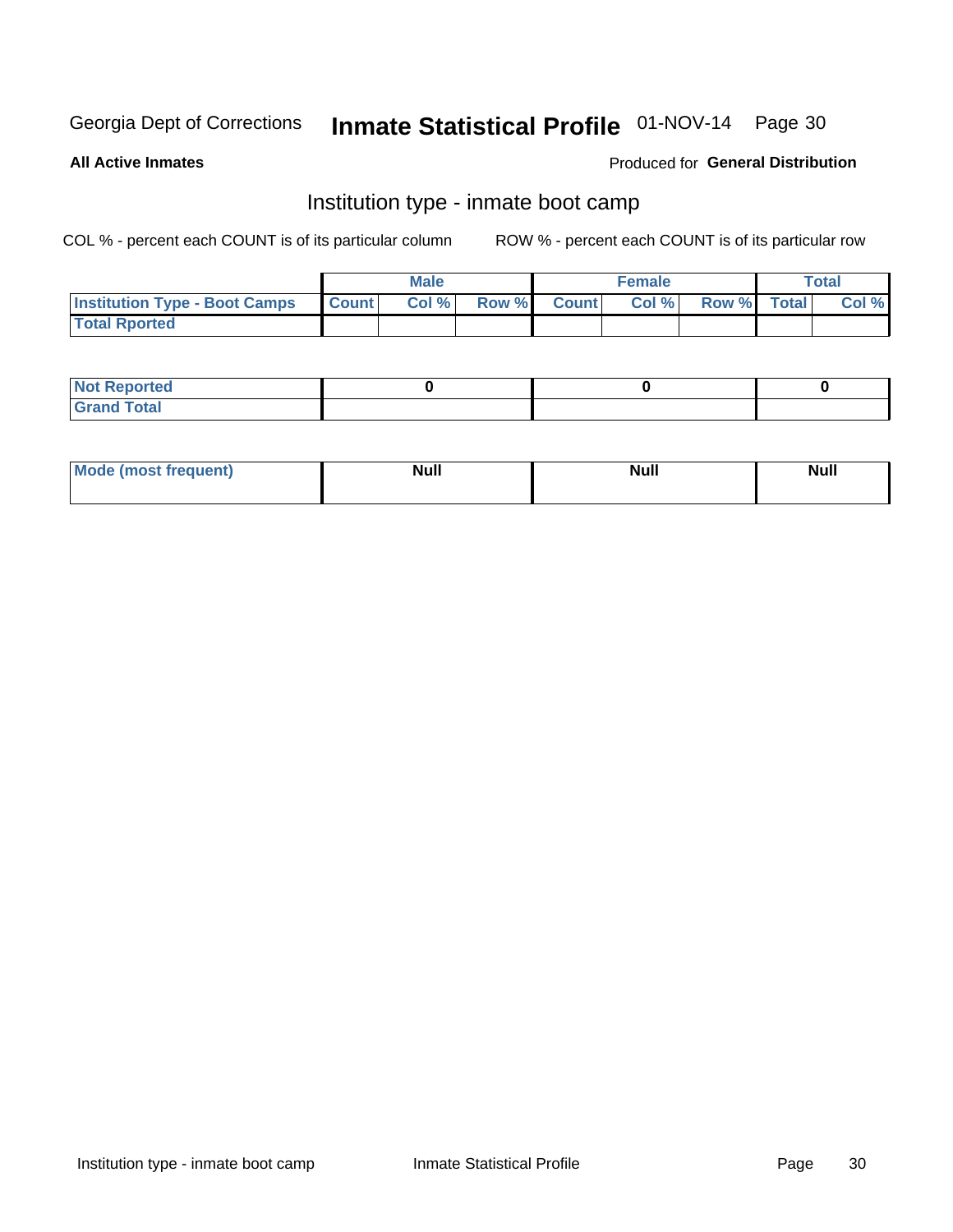# Inmate Statistical Profile 01-NOV-14 Page 31

**All Active Inmates** 

### **Produced for General Distribution**

### Number of disciplinary reports

COL % - percent each COUNT is of its particular column

|                                       |              | <b>Male</b> |             |       | <b>Female</b> |       |        | <b>Total</b> |
|---------------------------------------|--------------|-------------|-------------|-------|---------------|-------|--------|--------------|
| <b>Number of Disciplinary Reports</b> | <b>Count</b> | Col %       | Row % Count |       | Col %         | Row % | Total  | Col %        |
| $\bf{0}$                              | 20,282       | 40.79%      | 91.31%      | 1,930 | 54.26%        | 8.69% | 22,212 | 41.69%       |
|                                       | 6,574        | 13.22%      | 92.63%      | 523   | 14.70%        | 7.37% | 7,097  | 13.32%       |
| $\mathbf{2}$                          | 4,137        | 8.32%       | 94.32%      | 249   | 7.00%         | 5.68% | 4,386  | 8.23%        |
| 3                                     | 2,836        | 5.70%       | 94.72%      | 158   | 4.44%         | 5.28% | 2,994  | 5.62%        |
|                                       | 2,072        | 4.17%       | 93.93%      | 134   | 3.77%         | 6.07% | 2,206  | 4.14%        |
| 5                                     | 1,615        | 3.25%       | 94.89%      | 87    | 2.45%         | 5.11% | 1,702  | 3.19%        |
| <b>More Than 5</b>                    | 12,206       | 24.55%      | 96.25%      | 476   | 13.38%        | 3.75% | 12,682 | 23.80%       |
| <b>Total Reported</b>                 | 49,722       | 100%        | 93.32%      | 3,557 | 100%          | 6.68% | 53,279 | 100%         |

| prted<br>NO       |           |       |           |
|-------------------|-----------|-------|-----------|
| <sup>-</sup> otar | AOZ22<br> | 3,557 | 0.70<br>. |

| Mean (average)         | 5.56 | 3.09 | 5.40 |
|------------------------|------|------|------|
| <b>Median (middle)</b> |      |      |      |
| Mode (most frequent)   |      |      |      |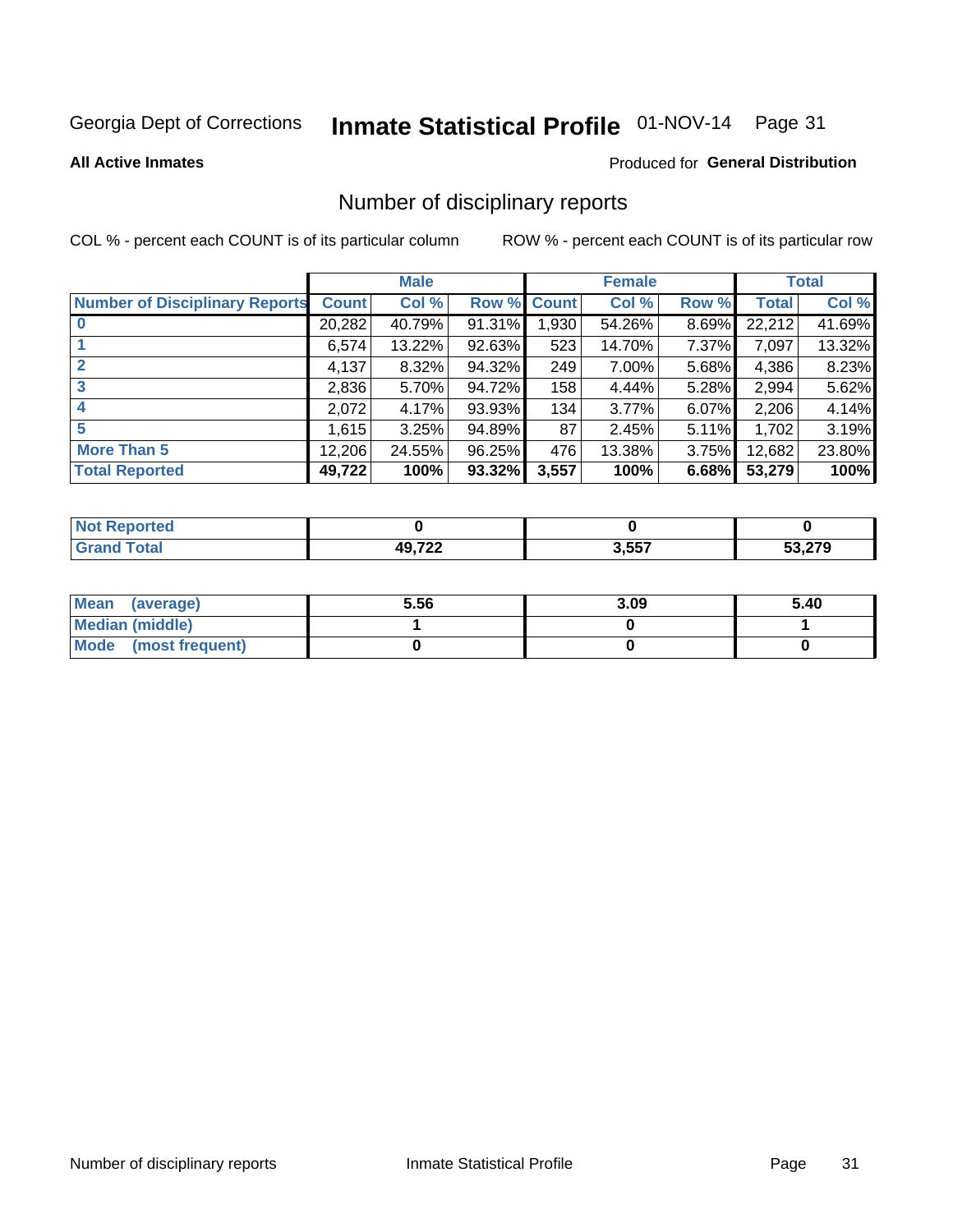# Inmate Statistical Profile 01-NOV-14 Page 32

#### **All Active Inmates**

### **Produced for General Distribution**

# Number of transfers

COL % - percent each COUNT is of its particular column

|                            | <b>Male</b> |        | <b>Female</b> |              |        | <b>Total</b> |              |        |
|----------------------------|-------------|--------|---------------|--------------|--------|--------------|--------------|--------|
| <b>Number of Transfers</b> | Count l     | Col %  | Row %         | <b>Count</b> | Col %  | Row %        | <b>Total</b> | Col %  |
|                            | 3,927       | 7.90%  | 84.05%        | 745          | 20.94% | 15.95%       | 4,672        | 8.77%  |
|                            | 350         | 0.70%  | 82.94%        | 72           | 2.02%  | 17.06%       | 422          | 0.79%  |
| $\mathbf{2}$               | 15,504      | 31.18% | 91.04%        | 1,525        | 42.87% | 8.96%        | 17,029       | 31.96% |
| 3                          | 1,832       | 3.68%  | 92.25%        | 154          | 4.33%  | 7.75%        | 1,986        | 3.73%  |
|                            | 7,281       | 14.64% | 94.00%        | 465          | 13.07% | $6.00\%$     | 7,746        | 14.54% |
| 5                          | 2,072       | 4.17%  | 95.70%        | 93           | 2.61%  | 4.30%        | 2,165        | 4.06%  |
| <b>More Than 5</b>         | 18,756      | 37.72% | 97.39%        | 503          | 14.14% | $2.61\%$     | 19,259       | 36.15% |
| <b>Total Reported</b>      | 49,722      | 100%   | 93.32%        | 3,557        | 100%   | 6.68%        | 53,279       | 100%   |

| prted<br>NO       |           |       |           |
|-------------------|-----------|-------|-----------|
| <sup>-</sup> otar | AOZ22<br> | 3,557 | 0.70<br>. |

| Mean (average)         | 6.06 | 2.90 | 5.85 |
|------------------------|------|------|------|
| <b>Median (middle)</b> |      |      |      |
| Mode (most frequent)   |      |      |      |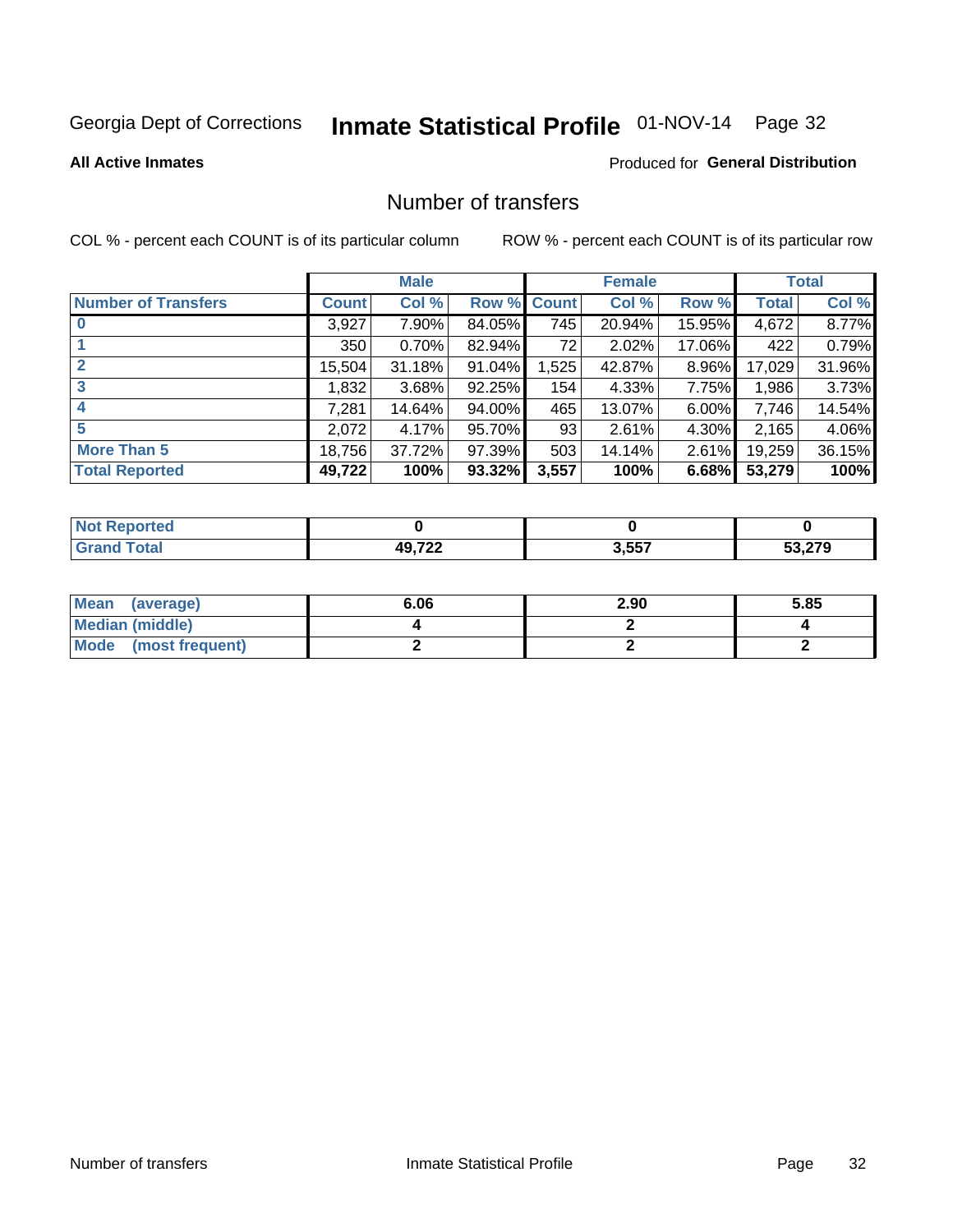# Inmate Statistical Profile 01-NOV-14 Page 33

**All Active Inmates** 

#### Produced for General Distribution

# Number of escapes

COL % - percent each COUNT is of its particular column

|                          | <b>Male</b>  |        | <b>Female</b> |       |        | <b>Total</b> |        |        |
|--------------------------|--------------|--------|---------------|-------|--------|--------------|--------|--------|
| <b>Number of Escapes</b> | <b>Count</b> | Col %  | Row % Count   |       | Col %  | Row %        | Total  | Col %  |
|                          | 49,158       | 98.87% | 93.28%        | 3,542 | 99.58% | $6.72\%$     | 52,700 | 98.91% |
|                          | 517          | 1.04%  | 97.18%        | 15    | 0.42%  | 2.82%        | 532    | 1.00%  |
|                          | 40           | 0.08%  | 100.00%       |       |        |              | 40     | 0.08%  |
|                          | 6            | 0.01%  | 100.00%       |       |        |              | 6      | 0.01%  |
|                          |              | 0.01%  | 100.00%       |       |        |              |        | 0.01%  |
| <b>Total Reported</b>    | 49,722       | 100%   | $93.32\%$     | 3,557 | 100%   | 6.68%        | 53,279 | 100.0% |

| <b>orted</b> |                    |       |        |
|--------------|--------------------|-------|--------|
| <b>⊺otal</b> | <b>AQ 722</b><br>. | 3,557 | 53.279 |

| Mean (average)       |  | ו ש. |
|----------------------|--|------|
| Median (middle)      |  |      |
| Mode (most frequent) |  |      |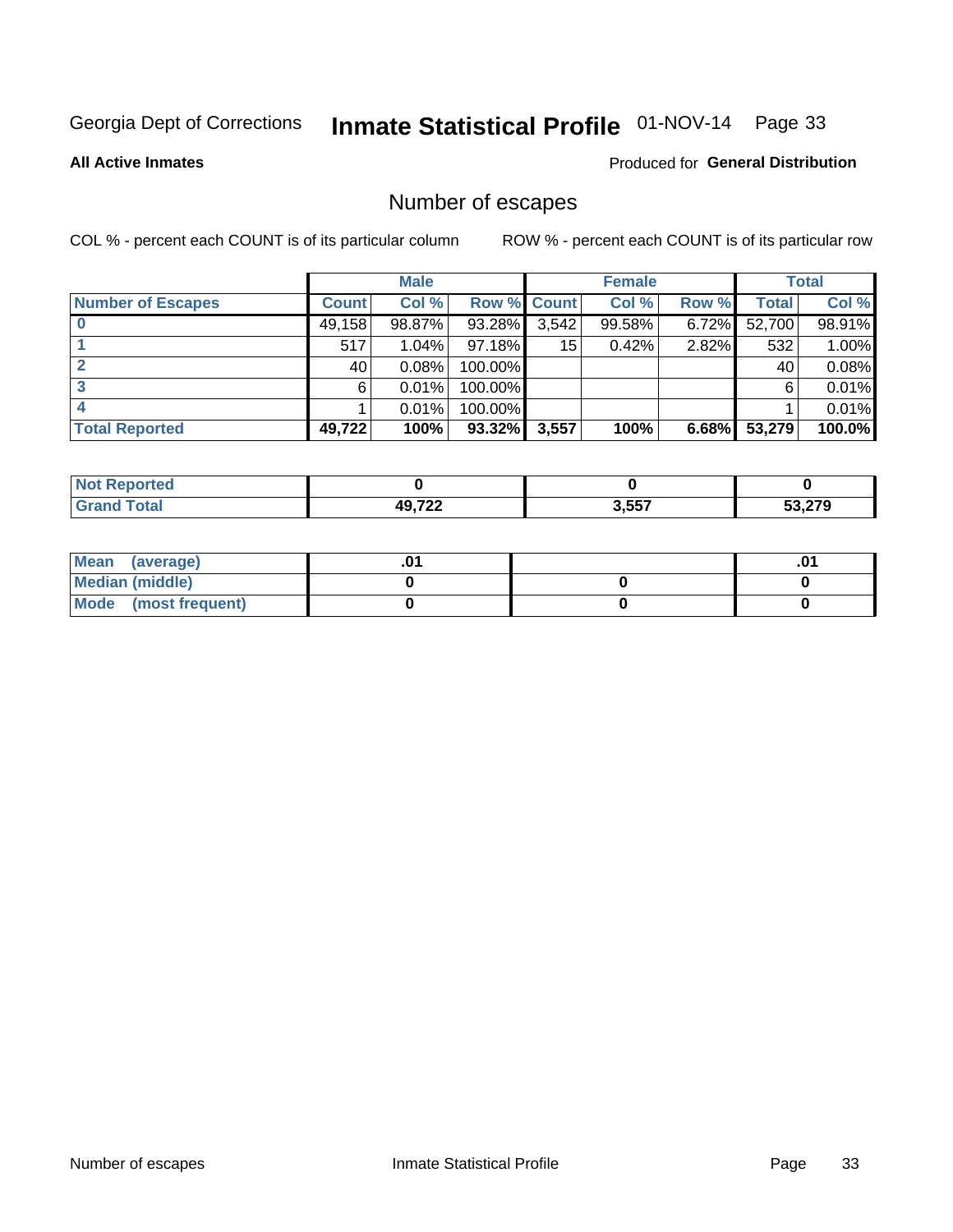# Inmate Statistical Profile 01-NOV-14 Page 34

**All Active Inmates** 

#### Produced for General Distribution

# Split sentences - Probation to follow

COL % - percent each COUNT is of its particular column

|                            | <b>Male</b>  |        | <b>Female</b>      |     |        | <b>Total</b> |                   |           |
|----------------------------|--------------|--------|--------------------|-----|--------|--------------|-------------------|-----------|
| <b>Probation to follow</b> | <b>Count</b> | Col %  | <b>Row % Count</b> |     | Col %  | Row %        | <b>Total</b>      | Col %     |
| <b>Yes</b>                 | 33.475       | 67.32% | $92.68\%$ 2.642    |     | 74.28% |              | 7.32% 36,117      | 67.79%    |
| <b>No</b>                  | 16.247       | 32.68% | 94.67%             | 915 | 25.72% |              | $5.33\%$   17,162 | $32.21\%$ |
| <b>Total Reported</b>      | 49,722       | 100%   | $93.32\%$ 3,557    |     | 100%   |              | 6.68% 53,279      | 100%      |

| ______ | 10 722<br>. | .<br>ר ה | $\sim$ $\sim$ |
|--------|-------------|----------|---------------|
|        |             |          |               |

| M<br>reauent)<br>/٥<br>$\sim$<br>v.,<br>.<br>$\ddotsc$<br>$\cdot$ - $\cdot$ |  |  |  |  |  |
|-----------------------------------------------------------------------------|--|--|--|--|--|
|-----------------------------------------------------------------------------|--|--|--|--|--|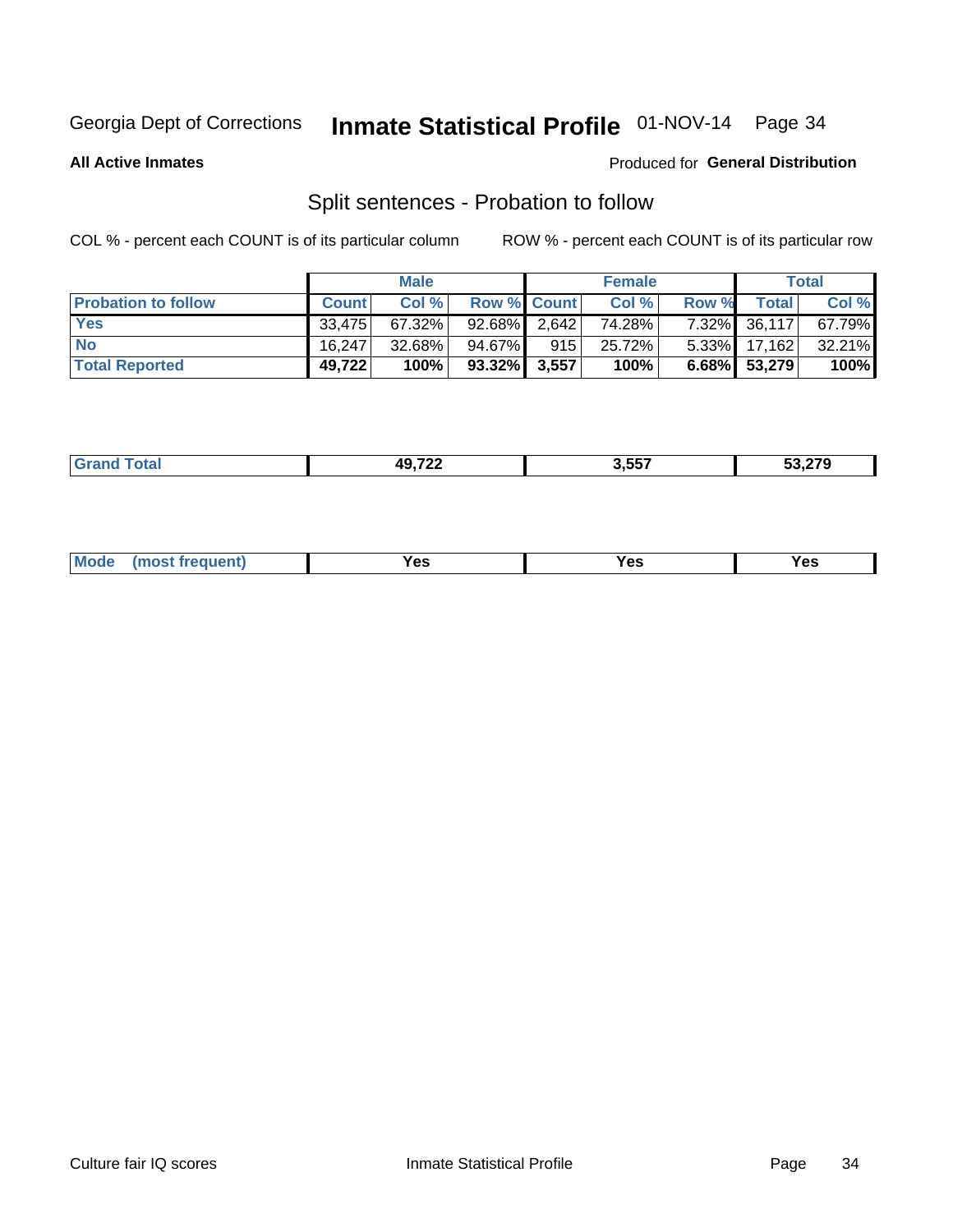# Inmate Statistical Profile 01-NOV-14 Page 35

**All Active Inmates** 

#### Produced for General Distribution

# Probable future release type of still active inmates

COL % - percent each COUNT is of its particular column

|                                         |              | <b>Male</b> |                    |                | <b>Female</b> |          | <b>Total</b> |        |
|-----------------------------------------|--------------|-------------|--------------------|----------------|---------------|----------|--------------|--------|
| <b>Probable Future Release Type</b>     | <b>Count</b> | Col %       | <b>Row % Count</b> |                | Col %         | Row %    | <b>Total</b> | Col %  |
| <b>Paroled with probation to follow</b> | 21,430       | 43.46%      | 91.61% 1.962       |                | 55.39%        | 8.39%    | 23,392       | 44.26% |
| Paroled w/o probation to follow         | 8,556        | 17.35%      | 93.27%             | 617            | 17.42%        | 6.73%    | 9,173        | 17.36% |
| <b>Maxout with probation to follow</b>  | 11,443       | 23.21%      | 94.52%             | 663            | 18.72%        | 5.48%    | 12,106       | 22.91% |
| <b>Maxout w/o probation to follow</b>   | 3,250        | 6.59%       | 95.98%             | 136            | 3.84%         | $4.02\%$ | 3,386        | 6.41%  |
| Life, LWOP or death sentence            | 4,629        | 9.39%       | 96.58%             | 164            | 4.63%         | $3.42\%$ | 4,793        | 9.07%  |
| <b>Total Reported</b>                   | 49,308       | 100%        |                    | $93.3\%$ 3,542 | 100%          | $6.7\%$  | 52,850       | 100%   |

| 456U                  |        |       |        |
|-----------------------|--------|-------|--------|
| $f \wedge f \wedge f$ | 49,308 | 3 512 | 52,850 |

| <b>Mode (most frequent)</b> | <b>PAR with PROB follow</b> | <b>PAR with PROB follow</b> | <b>PAR with PROB</b> |
|-----------------------------|-----------------------------|-----------------------------|----------------------|
|                             |                             |                             | follow               |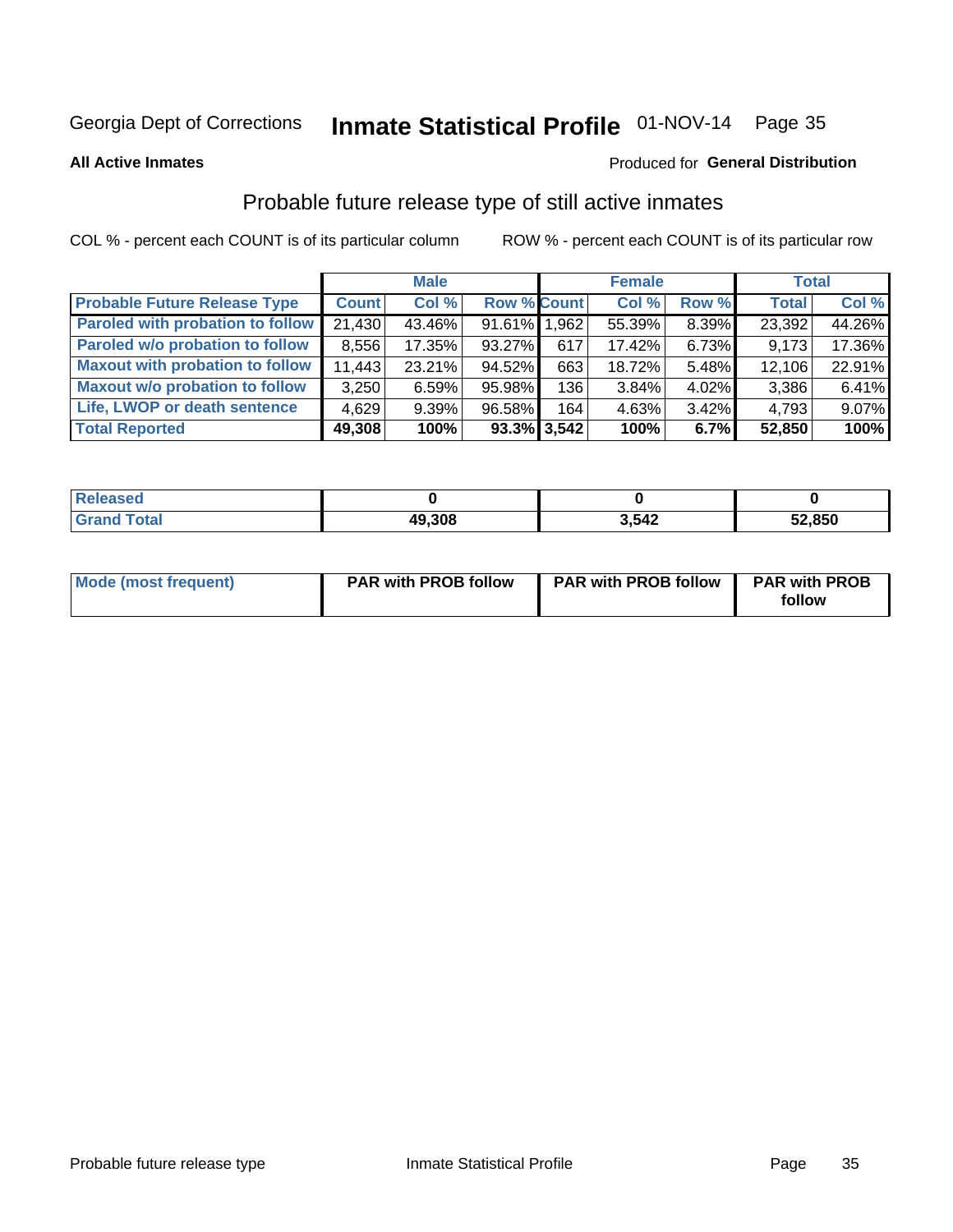### **All Active Inmates**

### Produced for General Distribution

### Time served in current (or last) institution

COL % - percent each COUNT is of its particular column

|                            |              | <b>Male</b> |        |              | <b>Female</b> |        |              | <b>Total</b> |
|----------------------------|--------------|-------------|--------|--------------|---------------|--------|--------------|--------------|
| <b>Time In Institution</b> | <b>Count</b> | Col %       | Row %  | <b>Count</b> | Col %         | Row %  | <b>Total</b> | Col %        |
| 0 to 3 months              | 12,251       | 24.64%      | 92.38% | 1,010        | 28.39%        | 7.62%  | 13,261       | 24.89%       |
| 3.01 to 6 months           | 7,408        | 14.90%      | 93.04% | 554          | 15.57%        | 6.96%  | 7,962        | 14.94%       |
| 6.01 to 9 months           | 5,680        | 11.42%      | 93.11% | 420          | 11.81%        | 6.89%  | 6,100        | 11.45%       |
| 9.01 to 12 months          | 3,494        | 7.03%       | 94.51% | 203          | 5.71%         | 5.49%  | 3,697        | 6.94%        |
| 12.01 to 18 months         | 5,891        | 11.85%      | 94.57% | 338          | 9.50%         | 5.43%  | 6,229        | 11.69%       |
| <b>18.01 to 24 months</b>  | 3,671        | 7.38%       | 92.40% | 302          | 8.49%         | 7.60%  | 3,973        | 7.46%        |
| $2.01$ to 3 years          | 4,524        | 9.10%       | 95.64% | 206          | 5.79%         | 4.36%  | 4,730        | 8.88%        |
| $3.01$ to 4 years          | 2,421        | 4.87%       | 90.71% | 248          | 6.97%         | 9.29%  | 2,669        | 5.01%        |
| 4.01 to 5 years            | 1,500        | 3.02%       | 94.82% | 82           | 2.31%         | 5.18%  | 1,582        | 2.97%        |
| 5.01 to 6 years            | 939          | 1.89%       | 93.90% | 61           | 1.71%         | 6.10%  | 1,000        | 1.88%        |
| 6.01 to 7 years            | 578          | 1.16%       | 94.44% | 34           | 0.96%         | 5.56%  | 612          | 1.15%        |
| 7.01 to 8 years            | 257          | 0.52%       | 93.45% | 18           | 0.51%         | 6.55%  | 275          | 0.52%        |
| 8.01 to 9 years            | 184          | 0.37%       | 92.46% | 15           | 0.42%         | 7.54%  | 199          | 0.37%        |
| 9.01 to 10 years           | 147          | 0.30%       | 83.52% | 29           | 0.82%         | 16.48% | 176          | 0.33%        |
| Over 10 years              | 777          | 1.56%       | 95.45% | 37           | 1.04%         | 4.55%  | 814          | 1.53%        |
| <b>Total Reported</b>      | 49,722       | 100%        | 93.32% | 3,557        | 100%          | 6.68%  | 53,279       | 100.0%       |

| onred |                                             |      |        |
|-------|---------------------------------------------|------|--------|
| nta.  | 49,722<br>the company of the company of the | 2557 | 53 270 |

| <b>Mean</b><br>(average) | 22 months | 17 months           | 22 months |
|--------------------------|-----------|---------------------|-----------|
| Median (middle)          | 8 months  | <sup>7</sup> months | 8 months  |
| Mode<br>(most frequent)  | 0 months  | months              | ∖ months  |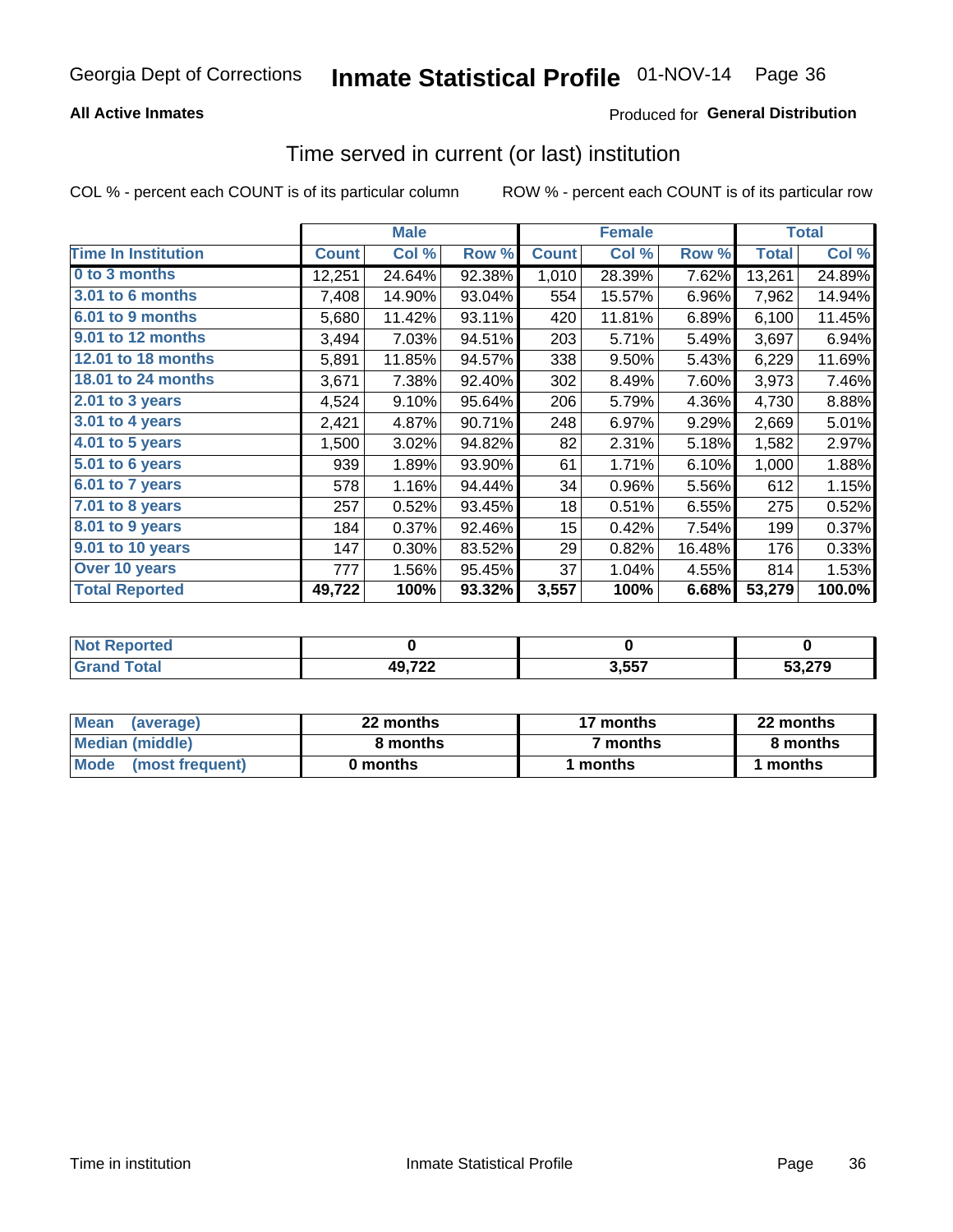# Inmate Statistical Profile 01-NOV-14 Page 37

#### **All Active Inmates**

#### Produced for General Distribution

### Highest grade level attained

COL % - percent each COUNT is of its particular column

|                              |                 | <b>Male</b> |         |                | <b>Female</b> |        |                | <b>Total</b> |
|------------------------------|-----------------|-------------|---------|----------------|---------------|--------|----------------|--------------|
| <b>Grade Level</b>           | <b>Count</b>    | Col %       | Row %   | <b>Count</b>   | Col %         | Row %  | <b>Total</b>   | Col %        |
| No school at all             | $\overline{13}$ | 0.03%       | 100.00% |                |               |        | 13             | 0.03%        |
| Grade 1                      | 28              | 0.06%       | 93.33%  | $\overline{2}$ | 0.06%         | 6.67%  | 30             | 0.06%        |
| <b>Grade 2</b>               | 66              | 0.14%       | 98.51%  | $\mathbf 1$    | 0.03%         | 1.49%  | 67             | 0.13%        |
| <b>Grade 3</b>               | 116             | 0.25%       | 95.87%  | 5              | 0.15%         | 4.13%  | 121            | 0.24%        |
| Grade 4                      | 117             | 0.25%       | 98.32%  | $\overline{2}$ | 0.06%         | 1.68%  | 119            | 0.24%        |
| Grade 5                      | 161             | 0.34%       | 95.83%  | $\overline{7}$ | 0.20%         | 4.17%  | 168            | 0.33%        |
| <b>Grade 6</b>               | 576             | 1.22%       | 95.21%  | 29             | 0.85%         | 4.79%  | 605            | 1.20%        |
| Grade 7                      | 801             | 1.70%       | 92.07%  | 69             | 2.01%         | 7.93%  | 870            | 1.72%        |
| Grade 8                      | 2,975           | 6.32%       | 92.51%  | 241            | 7.03%         | 7.49%  | 3,216          | 6.37%        |
| Grade 9                      | 5,581           | 11.86%      | 94.56%  | 321            | 9.37%         | 5.44%  | 5,902          | 11.69%       |
| Grade 10                     | 7,395           | 15.71%      | 95.32%  | 363            | 10.59%        | 4.68%  | 7,758          | 15.36%       |
| Grade 11                     | 7,620           | 16.19%      | 95.67%  | 345            | 10.07%        | 4.33%  | 7,965          | 15.77%       |
| <b>Grade 12 or GED</b>       | 16,509          | 35.07%      | 93.16%  | 1,213          | 35.40%        | 6.84%  | 17,722         | 35.09%       |
| Some tech school             | 257             | 0.55%       | 71.79%  | 101            | 2.95%         | 28.21% | 358            | 0.71%        |
| <b>Completed tech school</b> | 271             | 0.58%       | 67.25%  | 132            | 3.85%         | 32.75% | 403            | 0.80%        |
| College, 1 year              | 1,457           | 3.10%       | 88.73%  | 185            | 5.40%         | 11.27% | 1,642          | 3.25%        |
| College, 2 year              | 1,854           | 3.94%       | 89.44%  | 219            | 6.39%         | 10.56% | 2,073          | 4.10%        |
| College, 3 year              | 481             | 1.02%       | 87.45%  | 69             | 2.01%         | 12.55% | 550            | 1.09%        |
| <b>Bachelor's degree</b>     | 635             | 1.35%       | 87.47%  | 91             | 2.66%         | 12.53% | 726            | 1.44%        |
| <b>Master's degree</b>       | 108             | 0.23%       | 82.44%  | 23             | 0.67%         | 17.56% | 131            | 0.26%        |
| Ph.D. degree                 | 19              | 0.04%       | 82.61%  | 4              | 0.12%         | 17.39% | 23             | 0.05%        |
| Law degree                   | 20              | 0.04%       | 83.33%  | 4              | 0.12%         | 16.67% | 24             | 0.05%        |
| <b>Some medical school</b>   | $\overline{2}$  | 0.01%       | 100.00% |                |               |        | $\overline{2}$ | 0.01%        |
| <b>Medical degree</b>        | 11              | 0.02%       | 91.67%  | 1              | 0.03%         | 8.33%  | 12             | 0.02%        |
| <b>Total Reported</b>        | 47,073          | 100%        | 93.21%  | 3,427          | 100.0%        | 6.79%  | 50,500         | 100.0%       |

| 2,649       | 130       | 770 י  |
|-------------|-----------|--------|
| AOZ22<br>-- | 3557<br>ີ | 53.270 |

| <b>Mean</b><br>(average)       | 10.90           | 11.45           | 10.94           |
|--------------------------------|-----------------|-----------------|-----------------|
| Median (middle)                | Grade 11        | Grade 12 or GED | Grade 11        |
| <b>Mode</b><br>(most frequent) | Grade 12 or GED | Grade 12 or GED | Grade 12 or GED |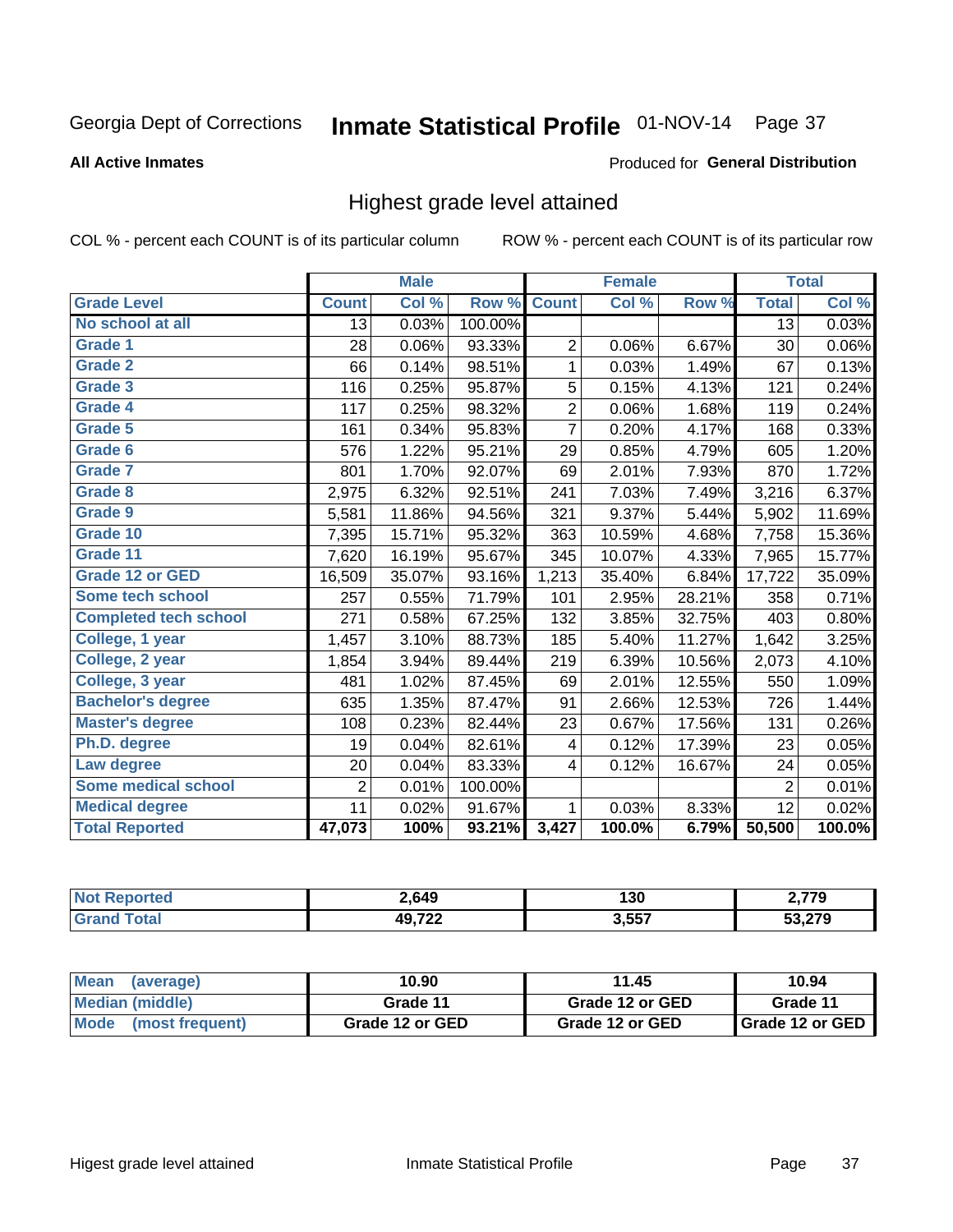# Inmate Statistical Profile 01-NOV-14 Page 38

#### **All Active Inmates**

#### **Produced for General Distribution**

### Culture fair IQ scores

COL % - percent each COUNT is of its particular column

|                       |              | <b>Male</b> |        |              | <b>Female</b> |         |              | <b>Total</b> |
|-----------------------|--------------|-------------|--------|--------------|---------------|---------|--------------|--------------|
| <b>IQ Scores</b>      | <b>Count</b> | Col %       | Row %  | <b>Count</b> | Col %         | Row %   | <b>Total</b> | Col %        |
| $60 - 69$             | 730          | 2.17%       | 92.29% | 61           | 2.15%         | 7.71%   | 791          | 2.17%        |
| $70 - 79$             | 2,252        | 6.71%       | 91.28% | 215          | 7.57%         | 8.72%   | 2,467        | 6.77%        |
| $80 - 89$             | 5,124        | 15.26%      | 87.50% | 732          | 25.77%        | 12.50%  | 5,856        | 16.08%       |
| $90 - 99$             | 9,859        | 29.36%      | 90.44% | 1,042        | 36.69%        | 9.56%   | 10,901       | 29.93%       |
| $100 - 109$           | 9,385        | 27.95%      | 95.42% | 450          | 15.85%        | 4.58%   | 9,835        | 27.01%       |
| $110 - 119$           | 5,321        | 15.85%      | 96.76% | 178          | 6.27%         | 3.24%   | 5,499        | 15.10%       |
| 120 - 129             | 869          | 2.59%       | 89.22% | 105          | 3.70%         | 10.78%  | 974          | 2.67%        |
| 130 - 139             | 31           | 0.09%       | 42.47% | 42           | 1.48%         | 57.53%  | 73           | 0.20%        |
| 140 & Up              | 5            | 0.01%       | 26.32% | 14           | 0.49%         | 73.68%  | 19           | 0.05%        |
|                       |              |             |        | 1            | 0.04%         | 100.00% |              | 0.01%        |
| <b>Total Reported</b> | 33,576       | 100%        | 92.20% | 2,840        | 100.0%        | 7.80%   | 36,416       | 100%         |

| <b>Not Reported</b>  | 15,432 | 595   | 16,027 |
|----------------------|--------|-------|--------|
| Not Valid (under 60) | 714    | 122   | 836    |
| <b>Grand Total</b>   | 49,722 | 3,557 | 53,279 |

| Mean<br>(average)       | 98  | 95 | 98 |
|-------------------------|-----|----|----|
| <b>Median (middle)</b>  | 99  |    | 99 |
| Mode<br>(most frequent) | 103 | 99 | 99 |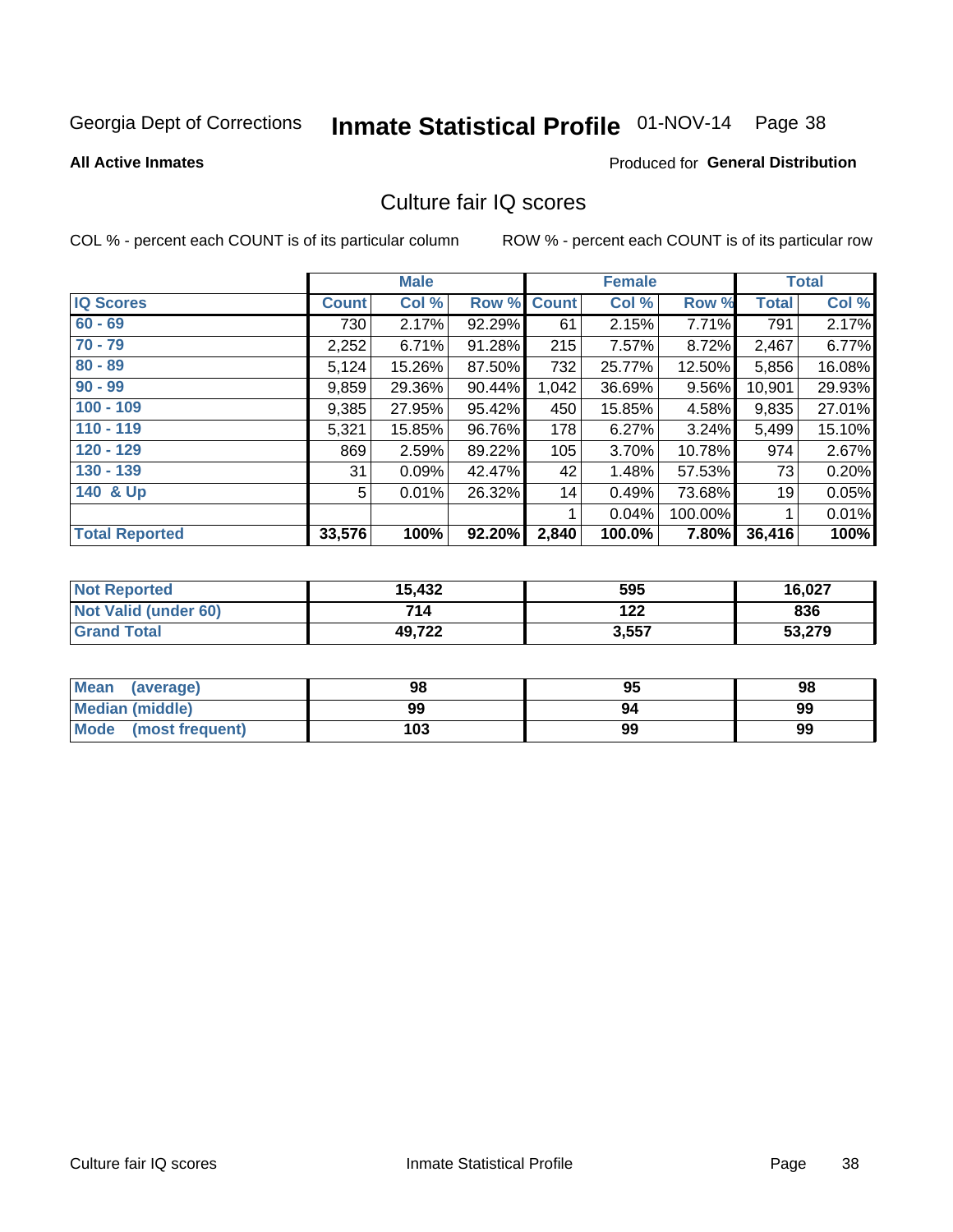# Inmate Statistical Profile 01-NOV-14 Page 39

**All Active Inmates** 

#### Produced for General Distribution

### Wide Range Achievement Test (WRAT) reading score

COL % - percent each COUNT is of its particular column

|                           |                 | <b>Male</b> |        |                  | <b>Female</b> |        |              | <b>Total</b> |
|---------------------------|-----------------|-------------|--------|------------------|---------------|--------|--------------|--------------|
| <b>WRAT Reading Score</b> | <b>Count</b>    | Col %       | Row %  | <b>Count</b>     | Col %         | Row %  | <b>Total</b> | Col %        |
| 0.1 to 0.9                | 855             | 2.49%       | 99.53% | 4                | 0.13%         | 0.47%  | 859          | 2.30%        |
| 1.0 to 1.9                | 669             | 1.95%       | 97.24% | 19               | 0.64%         | 2.76%  | 688          | 1.84%        |
| 2.0 to 2.9                | 1,131           | 3.29%       | 96.17% | 45               | 1.51%         | 3.83%  | 1,176        | 3.15%        |
| 3.0 to 3.9                | 2,818           | 8.20%       | 95.82% | 123              | 4.14%         | 4.18%  | 2,941        | 7.87%        |
| 4.0 to 4.9                | 3,338           | 9.71%       | 93.11% | 247              | 8.31%         | 6.89%  | 3,585        | 9.60%        |
| 5.0 to 5.9                | 2,772           | 8.06%       | 94.32% | 167              | 5.62%         | 5.68%  | 2,939        | 7.87%        |
| 6.0 to 6.9                | 3,368           | 9.80%       | 91.87% | 298              | 10.02%        | 8.13%  | 3,666        | 9.81%        |
| 7.0 to 7.9                | 1,129           | 3.28%       | 92.39% | 93               | 3.13%         | 7.61%  | 1,222        | 3.27%        |
| 8.0 to 8.9                | 2,239           | 6.51%       | 90.17% | 244              | 8.21%         | 9.83%  | 2,483        | 6.65%        |
| 9.0 to 9.9                | 1,175           | 3.42%       | 89.42% | 139              | 4.68%         | 10.58% | 1,314        | 3.52%        |
| 10.0 to 10.9              | 2,356           | 6.85%       | 89.38% | 280              | 9.42%         | 10.62% | 2,636        | 7.06%        |
| 11.0 to 11.9              | 3,599           | 10.47%      | 89.13% | 439              | 14.77%        | 10.87% | 4,038        | 10.81%       |
| 12.0 to 12.9              | 8,894           | 25.87%      | 91.18% | 860              | 28.93%        | 8.82%  | 9,754        | 26.11%       |
| 13                        | 35 <sub>1</sub> | 0.10%       | 70.00% | 15 <sub>15</sub> | 0.50%         | 30.00% | 50           | 0.13%        |
| <b>Total Reported</b>     | 34,378          | 100%        | 92.04% | 2,973            | 100.0%        | 7.96%  | 37,351       | 100%         |

| Reported<br><b>NOT</b> | 15,344               | 584   | 15,928 |
|------------------------|----------------------|-------|--------|
| <b>cotal</b>           | <b>49722</b><br>I LL | 3,557 | 53,279 |

| <b>Mean</b><br>(average) | דר ס<br>o.z1 | 9.33 | 8.35 |
|--------------------------|--------------|------|------|
| <b>Median (middle)</b>   | 8.6          | 10.2 | 8.9  |
| Mode<br>(most frequent)  | l2.9         | 12.9 | 12.9 |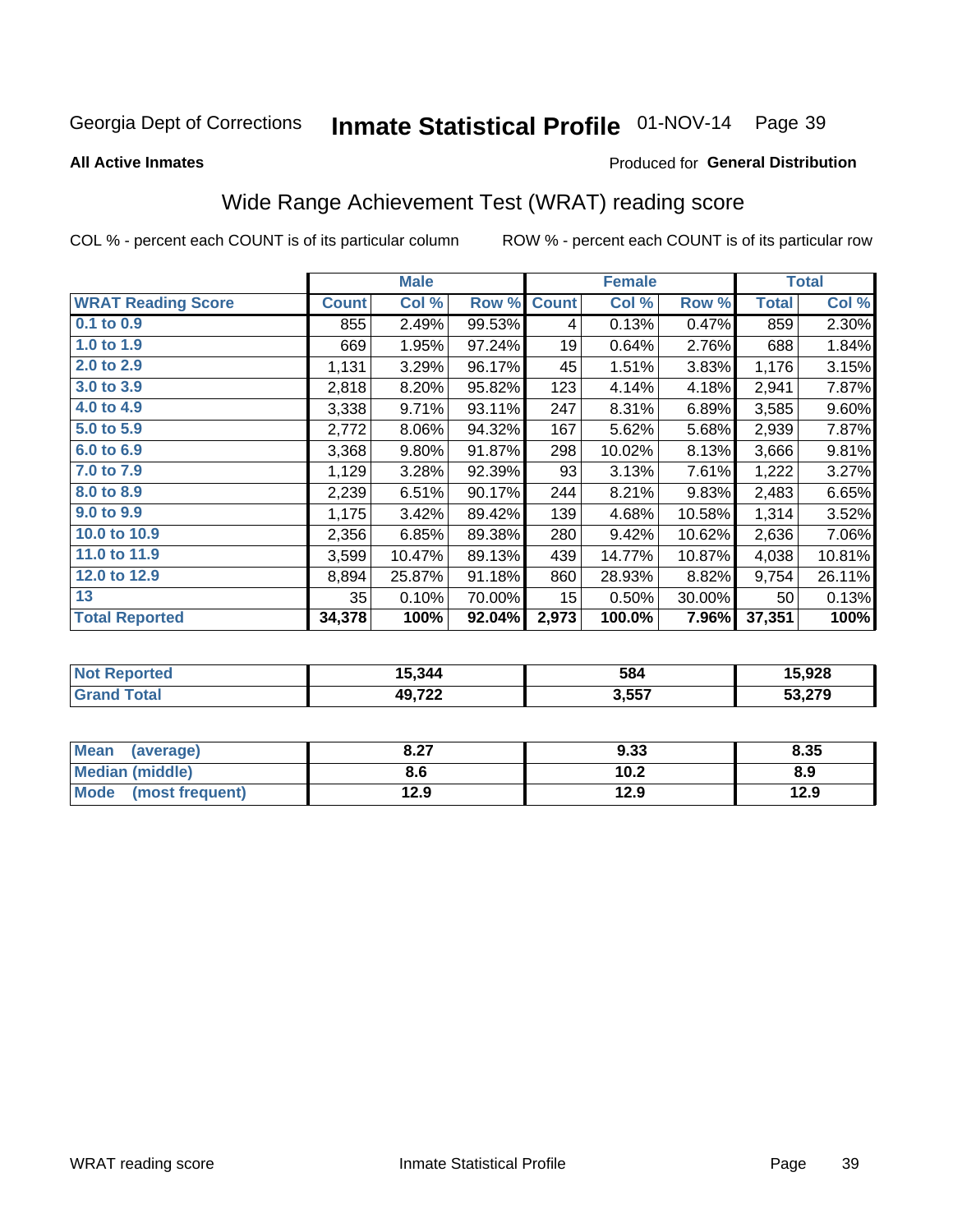# Inmate Statistical Profile 01-NOV-14 Page 40

**All Active Inmates** 

#### Produced for General Distribution

## Wide Range Achievement Test (WRAT) math score

COL % - percent each COUNT is of its particular column

|                              |                | <b>Male</b> |        |              | <b>Female</b> |        |              | <b>Total</b> |
|------------------------------|----------------|-------------|--------|--------------|---------------|--------|--------------|--------------|
| <b>WRAT Mathematic Score</b> | <b>Count</b>   | Col %       | Row %  | <b>Count</b> | Col %         | Row %  | <b>Total</b> | Col %        |
| 0.1 to 0.9                   | 76             | 0.22%       | 98.70% | 1            | 0.03%         | 1.30%  | 77           | 0.21%        |
| 1.0 to 1.9                   | 242            | 0.70%       | 96.03% | 10           | 0.34%         | 3.97%  | 252          | 0.67%        |
| 2.0 to 2.9                   | 681            | 1.98%       | 95.38% | 33           | 1.11%         | 4.62%  | 714          | 1.91%        |
| 3.0 to 3.9                   | 1,511          | 4.39%       | 94.56% | 87           | 2.93%         | 5.44%  | 1,598        | 4.28%        |
| 4.0 to 4.9                   | 4,534          | 13.19%      | 94.20% | 279          | 9.38%         | 5.80%  | 4,813        | 12.88%       |
| 5.0 to 5.9                   | 5,796          | 16.86%      | 93.65% | 393          | 13.22%        | 6.35%  | 6,189        | 16.57%       |
| 6.0 to 6.9                   | 6,925          | 20.14%      | 92.49% | 562          | 18.90%        | 7.51%  | 7,487        | 20.04%       |
| 7.0 to 7.9                   | 2,318          | 6.74%       | 90.16% | 253          | 8.51%         | 9.84%  | 2,571        | 6.88%        |
| 8.0 to 8.9                   | 3,910          | 11.37%      | 90.26% | 422          | 14.19%        | 9.74%  | 4,332        | 11.60%       |
| 9.0 to 9.9                   | 1,619          | 4.71%       | 90.14% | 177          | 5.95%         | 9.86%  | 1,796        | 4.81%        |
| 10.0 to 10.9                 | 45             | 0.13%       | 91.84% | 4            | 0.13%         | 8.16%  | 49           | 0.13%        |
| 11.0 to 11.9                 | 1,416          | 4.12%       | 90.89% | 142          | 4.78%         | 9.11%  | 1,558        | 4.17%        |
| 12.0 to 12.9                 | 5,309          | 15.44%      | 89.72% | 608          | 20.45%        | 10.28% | 5,917        | 15.84%       |
| 13                           | $\overline{2}$ | 0.01%       | 50.00% | 2            | 0.07%         | 50.00% | 4            | 0.01%        |
| <b>Total Reported</b>        | 34,384         | 100%        | 92.04% | 2,973        | 100%          | 7.96%  | 37,357       | 100%         |

| <b>Not</b><br><b>Reported</b> | 15,338        | 584   | 15,922 |
|-------------------------------|---------------|-------|--------|
| <b>c</b> otal                 | AQ 722<br>144 | 3,557 | 53,279 |

| Mean (average)         | 7.39 | 8.08 | 7.45 |
|------------------------|------|------|------|
| <b>Median (middle)</b> | כ.ס  | 74   | 6.9  |
| Mode (most frequent)   | 12.9 | 12.9 | 12.9 |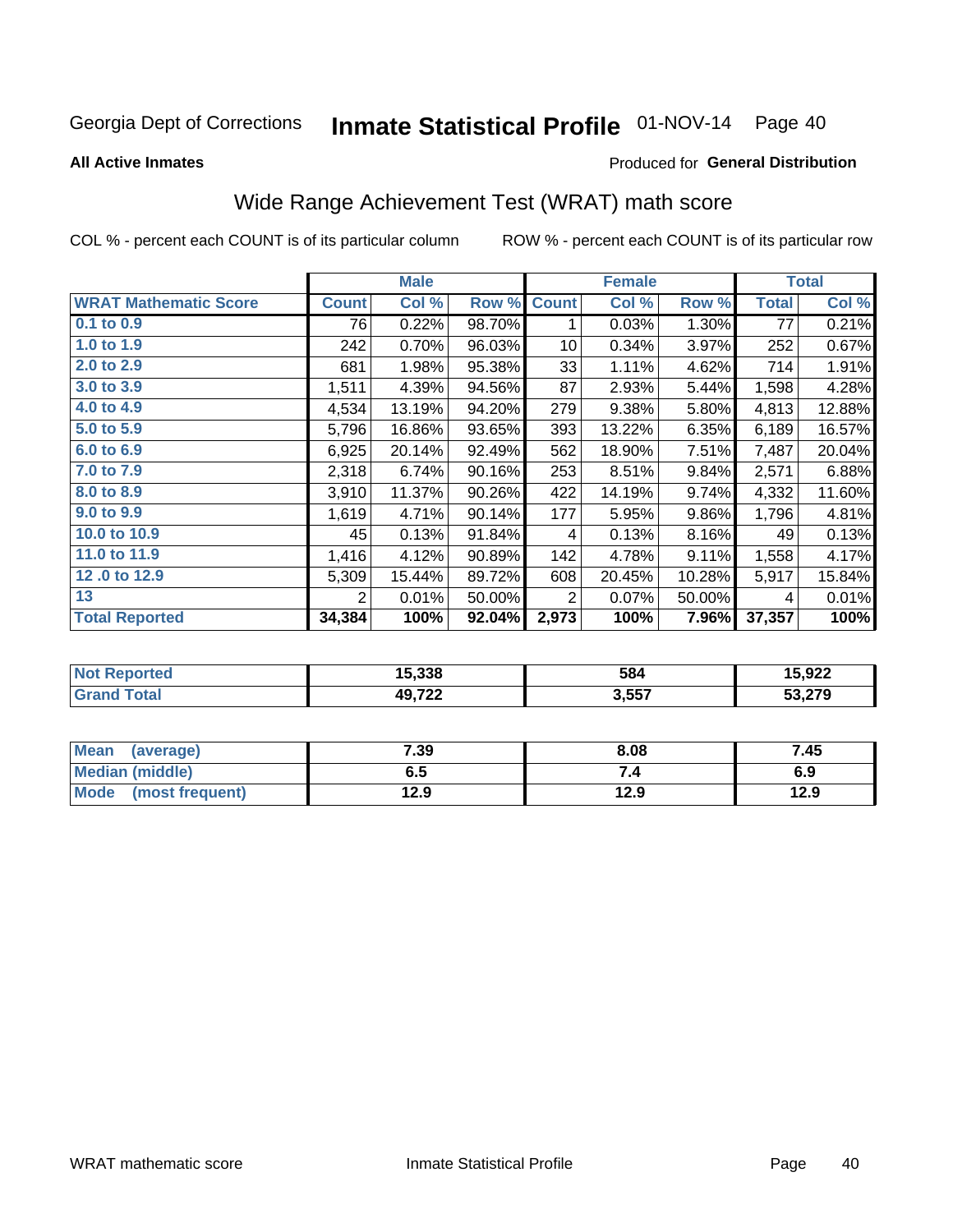#### Inmate Statistical Profile 01-NOV-14 Page 41

#### **All Active Inmates**

### Produced for General Distribution

### Wide Range Achievement Test (WRAT) spelling score

COL % - percent each COUNT is of its particular column

|                            |              | <b>Male</b> |        |              | <b>Female</b> |        |              | <b>Total</b> |
|----------------------------|--------------|-------------|--------|--------------|---------------|--------|--------------|--------------|
| <b>WRAT Spelling Score</b> | <b>Count</b> | Col %       | Row %  | <b>Count</b> | Col %         | Row %  | <b>Total</b> | Col %        |
| 0.1 to 0.9                 | 860          | 2.50%       | 99.54% | 4            | 0.13%         | 0.46%  | 864          | 2.31%        |
| 1.0 to 1.9                 | 858          | 2.49%       | 98.85% | 10           | 0.34%         | 1.15%  | 868          | 2.32%        |
| 2.0 to 2.9                 | 1,549        | 4.50%       | 97.06% | 47           | 1.58%         | 2.94%  | 1,596        | 4.27%        |
| 3.0 to 3.9                 | 2,342        | 6.81%       | 96.66% | 81           | 2.72%         | 3.34%  | 2,423        | 6.48%        |
| 4.0 to 4.9                 | 2,191        | 6.37%       | 95.55% | 102          | 3.43%         | 4.45%  | 2,293        | 6.14%        |
| 5.0 to 5.9                 | 4,023        | 11.70%      | 94.95% | 214          | 7.20%         | 5.05%  | 4,237        | 11.34%       |
| 6.0 to 6.9                 | 3,137        | 9.12%       | 94.01% | 200          | 6.72%         | 5.99%  | 3,337        | 8.93%        |
| 7.0 to 7.9                 | 3,113        | 9.05%       | 93.54% | 215          | 7.23%         | 6.46%  | 3,328        | 8.91%        |
| 8.0 to 8.9                 | 2,956        | 8.59%       | 92.35% | 245          | 8.24%         | 7.65%  | 3,201        | 8.57%        |
| 9.0 to 9.9                 | 1,546        | 4.50%       | 91.86% | 137          | 4.61%         | 8.14%  | 1,683        | 4.50%        |
| 10.0 to 10.9               | 1,353        | 3.93%       | 91.36% | 128          | 4.30%         | 8.64%  | 1,481        | 3.96%        |
| 11.0 to 11.9               | 2,776        | 8.07%       | 90.63% | 287          | 9.65%         | 9.37%  | 3,063        | 8.20%        |
| 12.0 to 12.9               | 7,672        | 22.31%      | 85.58% | 1,293        | 43.48%        | 14.42% | 8,965        | 23.99%       |
| 13                         | 17           | 0.05%       | 60.71% | 11           | 0.37%         | 39.29% | 28           | 0.07%        |
| <b>Total Reported</b>      | 34,393       | 100%        | 92.04% | 2,974        | 100%          | 7.96%  | 37,367       | 100%         |

| -тес<br>NO | 15,329           | 583   | 45.042 |
|------------|------------------|-------|--------|
|            | AOZ22<br>49.I ZZ | 3,557 | 53,279 |

| <b>Mean</b><br>(average) | 7.94 | 9.97 | 8.10 |
|--------------------------|------|------|------|
| <b>Median (middle)</b>   | .    |      | .    |
| Mode (most frequent)     | 12.9 | 12.9 | 12.9 |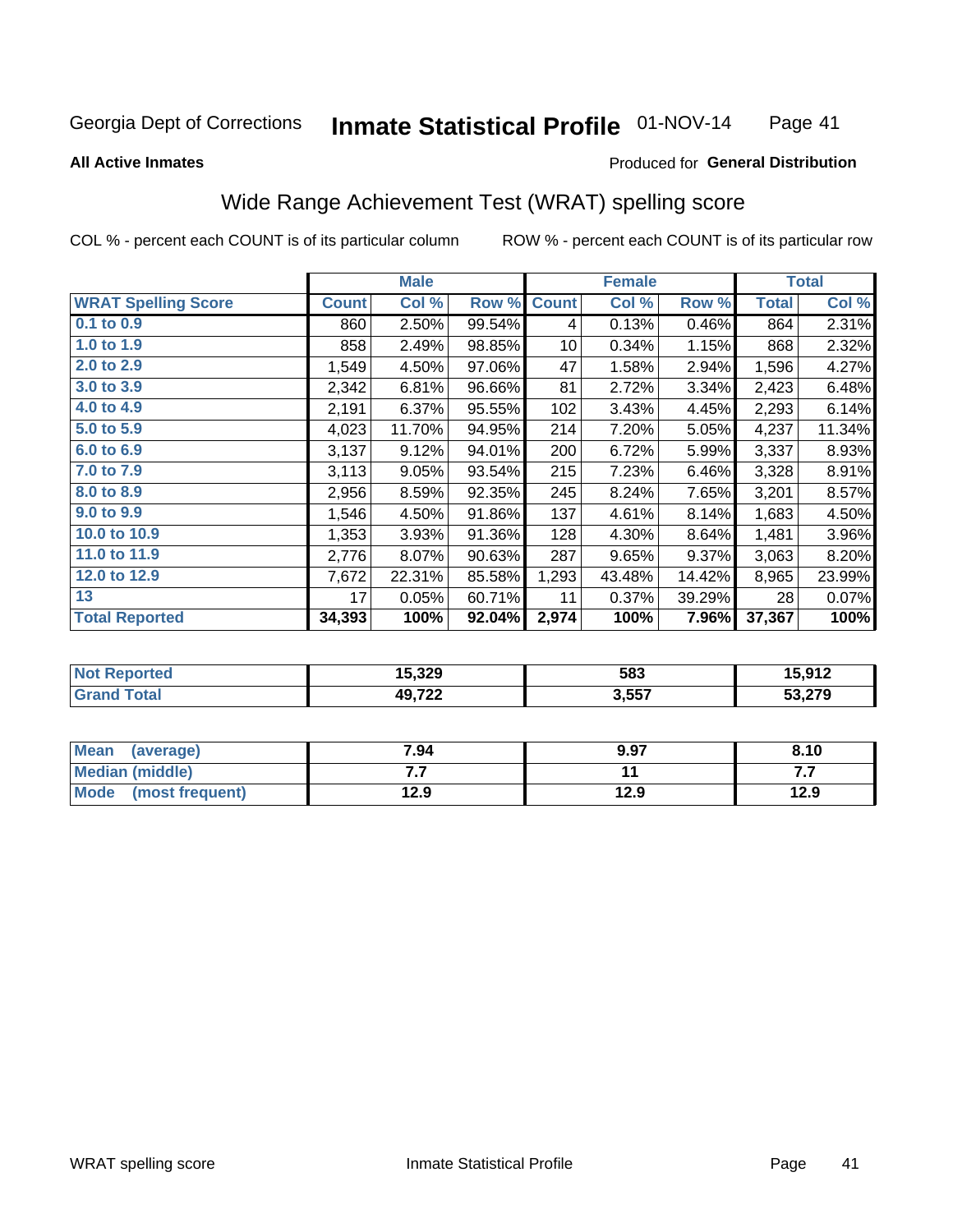# Inmate Statistical Profile 01-NOV-14 Page 42

#### **All Active Inmates**

### **Produced for General Distribution**

### Current / last mental health treatment level

COL % - percent each COUNT is of its particular column

|                                    |                | <b>Male</b> |         |              | <b>Female</b> |        |              | <b>Total</b> |
|------------------------------------|----------------|-------------|---------|--------------|---------------|--------|--------------|--------------|
| <b>Mental Health Treatment Lev</b> | <b>Count</b>   | Col%        | Row %   | <b>Count</b> | Col %         | Row %  | <b>Total</b> | Col %        |
| 1 No problem at current time       | 8,040          | 52.72%      | 92.48%  | 654          | 26.90%        | 7.52%  | 8,694        | 49.17%       |
| 2 Receiving outpatient             | 5,325          | 34.92%      | 75.59%  | 1,720        | 70.75%        | 24.41% | 7,045        | 39.85%       |
| <b>Treatment</b>                   |                |             |         |              |               |        |              |              |
| 3 Inpatient, moderate              | 1,516          | 9.94%       | 97.37%  | 41           | 1.69%         | 2.63%  | 1,557        | 8.81%        |
| Treatment                          |                |             |         |              |               |        |              |              |
| 4 Inpatient, intensive             | 340            | 2.23%       | 95.51%  | 16           | 0.66%         | 4.49%  | 356          | 2.01%        |
| <b>Treatment</b>                   |                |             |         |              |               |        |              |              |
| 5 Undergoing crisis                | 27             | 0.18%       | 100.00% |              |               |        | 27           | 0.15%        |
| <b>stabilization</b>               |                |             |         |              |               |        |              |              |
| <b>6 Hospital for criminally</b>   | $\overline{2}$ | 0.01%       | 100.00% |              |               |        | 2            | 0.01%        |
| <b>Tinsane</b>                     |                |             |         |              |               |        |              |              |
| <b>Total Evaluated</b>             | 15,250         | 100%        | 86.25%  | 2,431        | 100%          | 13.75% | 17,681       | 100%         |

| Never had MH evaluation | 34,472 | 1.126 | 35,598 |
|-------------------------|--------|-------|--------|
| <b>Grand Total</b>      | 49,722 | 3,557 | 53,279 |

| Median (middle) | No problem at current time | <b>Receiving outpatient</b><br>treatment | <b>Receiving</b><br>outpatient<br>treatment |
|-----------------|----------------------------|------------------------------------------|---------------------------------------------|
| <b>Mode</b>     | No problem at current time | <b>Receiving outpatient</b>              | No problem at                               |
| (most frequent) |                            | treatment                                | current time                                |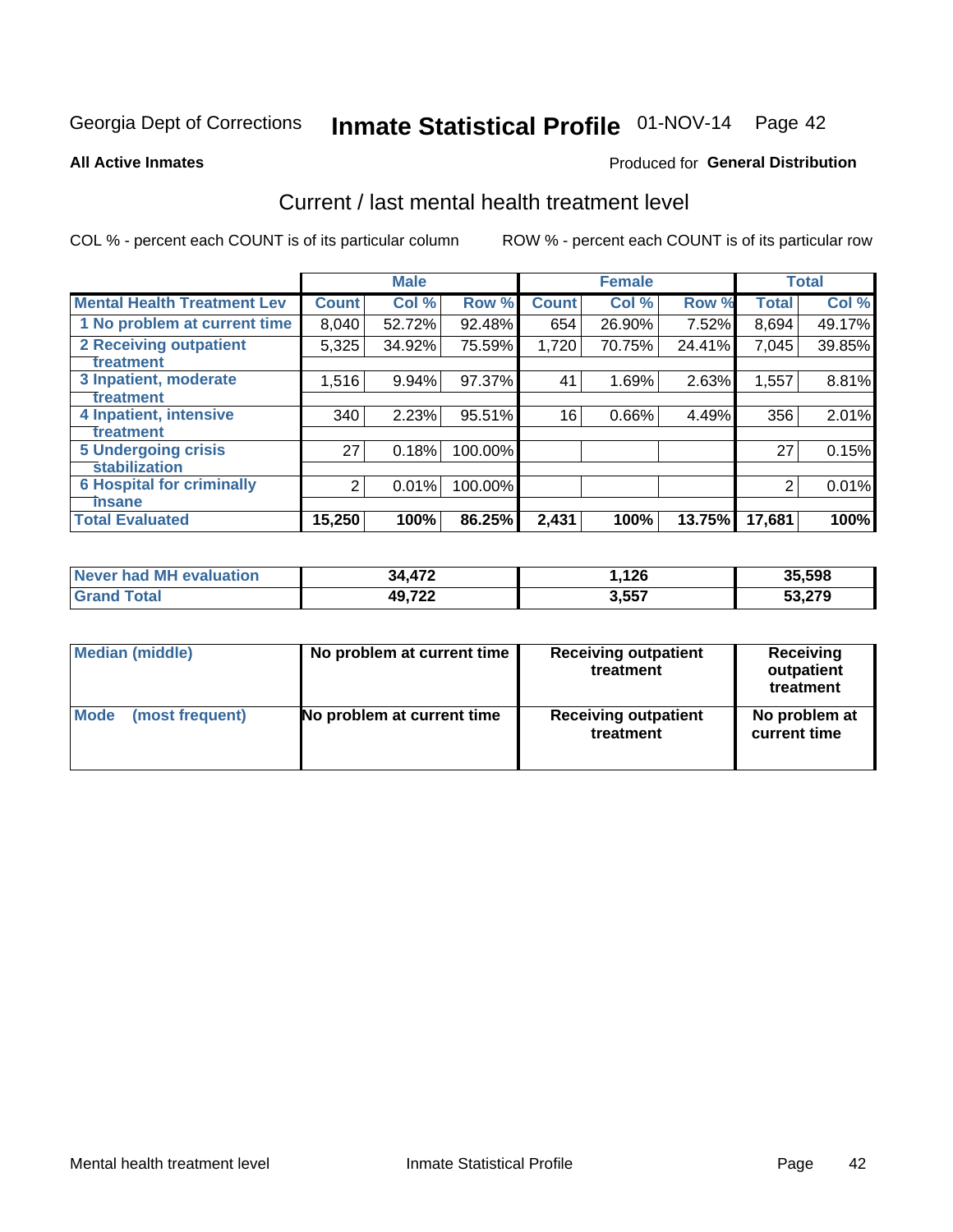#### **All Active Inmates**

### Produced for General Distribution

## PULHESDWIT medical scale - 'P' overall condition ('P'hysical)

COL % - percent each COUNT is of its particular column

|                                  |                 | <b>Male</b> |         |              | <b>Female</b> |         |              | <b>Total</b> |
|----------------------------------|-----------------|-------------|---------|--------------|---------------|---------|--------------|--------------|
| <b>'P' Overall Condition</b>     | <b>Count</b>    | Col %       | Row %   | <b>Count</b> | Col %         | Row %   | <b>Total</b> | Col %        |
| 1 No medical illness             | 33,653          | 73.61%      | 94.56%  | 1,937        | 58.98%        | 5.44%   | 35,590       | 72.63%       |
| 2 Well-controlled chronic        | 10,977          | 24.01%      | 90.12%  | 1,203        | 36.63%        | 9.88%   | 12,180       | 24.86%       |
| <b>lillness</b>                  |                 |             |         |              |               |         |              |              |
| 3 Poorly-controlled chronic      | 989             | 2.16%       | 93.04%  | 74           | 2.25%         | 6.96%   | 1,063        | 2.17%        |
| <b>illness</b>                   |                 |             |         |              |               |         |              |              |
| 4 Significant problems requiring | 86 <sup>1</sup> | 0.19%       | 90.53%  | 9            | 0.27%         | 9.47%   | 95           | 0.19%        |
| special housing                  |                 |             |         |              |               |         |              |              |
| 5 Terminal illness, < 6 months   | 13              | 0.03%       | 100.00% |              |               |         | 13           | 0.03%        |
| to live                          |                 |             |         |              |               |         |              |              |
| Inmate is pregnant<br>6          |                 |             |         | 61           | 1.86%         | 100.00% | 61           | 0.12%        |
| <b>Total Reported</b>            | 45,718          | 100%        | 93.30%  | 3,284        | 100%          | 6.70%   | 49,002       | 100%         |

| . | .004        | $\sim$<br>41 J | $\sim$<br>. <i>.</i> |
|---|-------------|----------------|----------------------|
|   | AOZ22<br>-- | 557            | 52 27Q<br>Ju         |

| Mode | (most frequent) | 1 No medical illness | 1 No medical illness | 1 No medical<br>illness |
|------|-----------------|----------------------|----------------------|-------------------------|
|------|-----------------|----------------------|----------------------|-------------------------|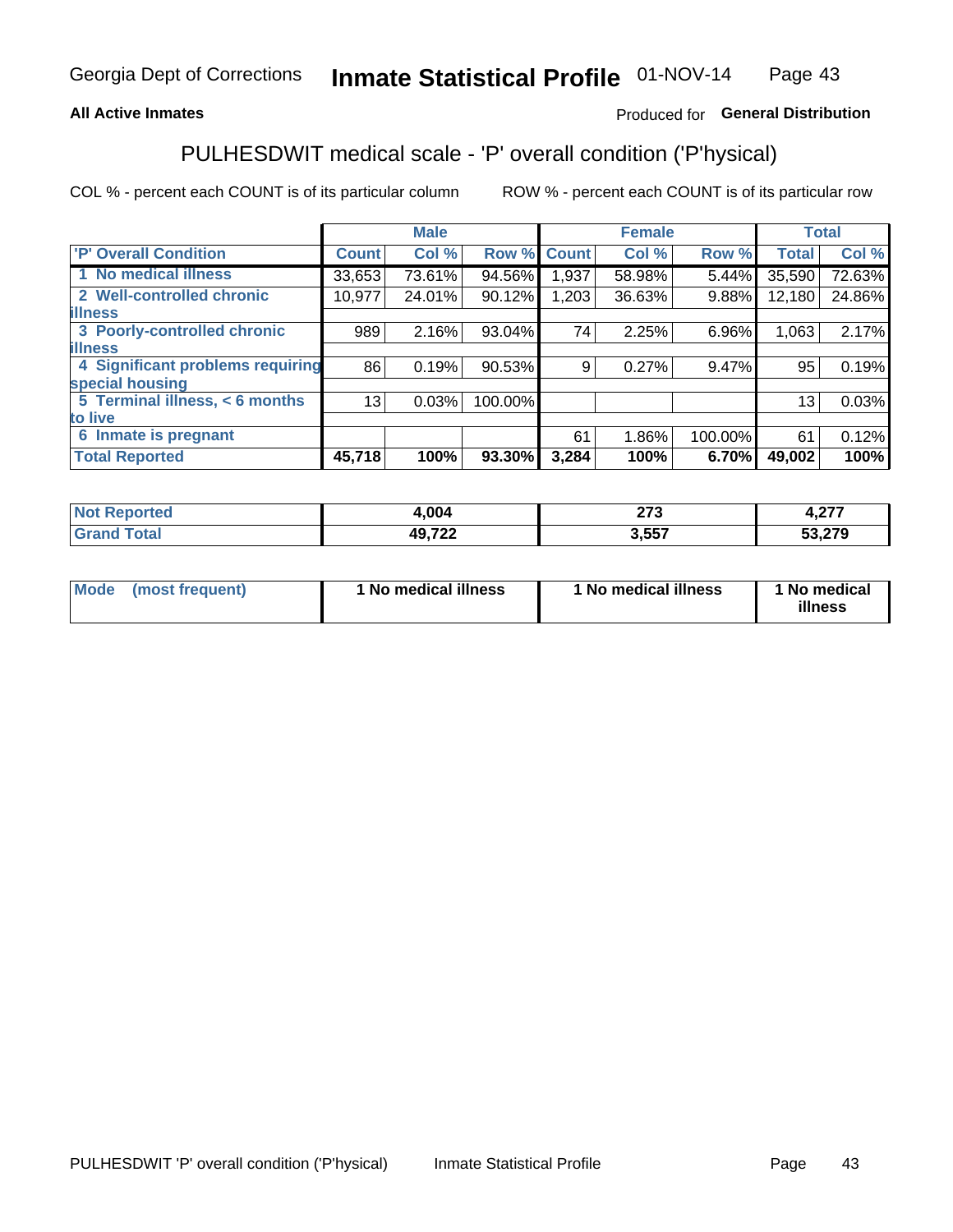#### **All Active Inmates**

### Produced for General Distribution

## PULHESDWIT medical scale - 'U' upper body

COL % - percent each COUNT is of its particular column

|                              |               | <b>Male</b> |           |              | <b>Female</b> |       |              | <b>Total</b> |
|------------------------------|---------------|-------------|-----------|--------------|---------------|-------|--------------|--------------|
| <b>U' Upper Body</b>         | <b>Count!</b> | Col %       | Row %     | <b>Count</b> | Col %         | Row % | <b>Total</b> | Col %        |
| 1 Upper bones, joints,       | 43,458        | 95.31%      | 93.23%    | 3,157        | 96.25%        | 6.77% | 46,615       | 95.38%       |
| muscles all OK               |               |             |           |              |               |       |              |              |
| 2 One or both arms minimally | 1,858         | 4.08%       | 94.65%    | 105          | $3.20\%$      | 5.35% | 1,963        | 4.02%        |
| limited                      |               |             |           |              |               |       |              |              |
| 3 One or both arms           | 243           | 0.53%       | 93.46%    | 17           | 0.52%         | 6.54% | 260          | 0.53%        |
| moderately limited           |               |             |           |              |               |       |              |              |
| 4 One arm disabled,          | 34            | 0.07%       | $97.14\%$ |              | 0.03%         | 2.86% | 35           | 0.07%        |
| paralyzed, or amputated      |               |             |           |              |               |       |              |              |
| 5 Both arms disabled,        | 2             | 0.01%       | 100.00%   |              |               |       | 2            | 0.01%        |
| paralyzed, or amputated      |               |             |           |              |               |       |              |              |
| <b>Total Reported</b>        | 45,595        | 100%        | 93.29%    | 3,280        | 100%          | 6.71% | 48,875       | 100.0%       |

| <b>Not Reported</b>   | 107<br>4. I 47 | 277<br>. | 404,ا  |
|-----------------------|----------------|----------|--------|
| <b>Total</b><br>Grand | 49,722         | 3,557    | 53,279 |

| Mode (most frequent) | 1 Upper bones, joints,<br>muscles all OK | 1 Upper bones, joints,<br>muscles all OK | 1 Upper bones,<br>joints, muscles all<br>ΟK |
|----------------------|------------------------------------------|------------------------------------------|---------------------------------------------|
|----------------------|------------------------------------------|------------------------------------------|---------------------------------------------|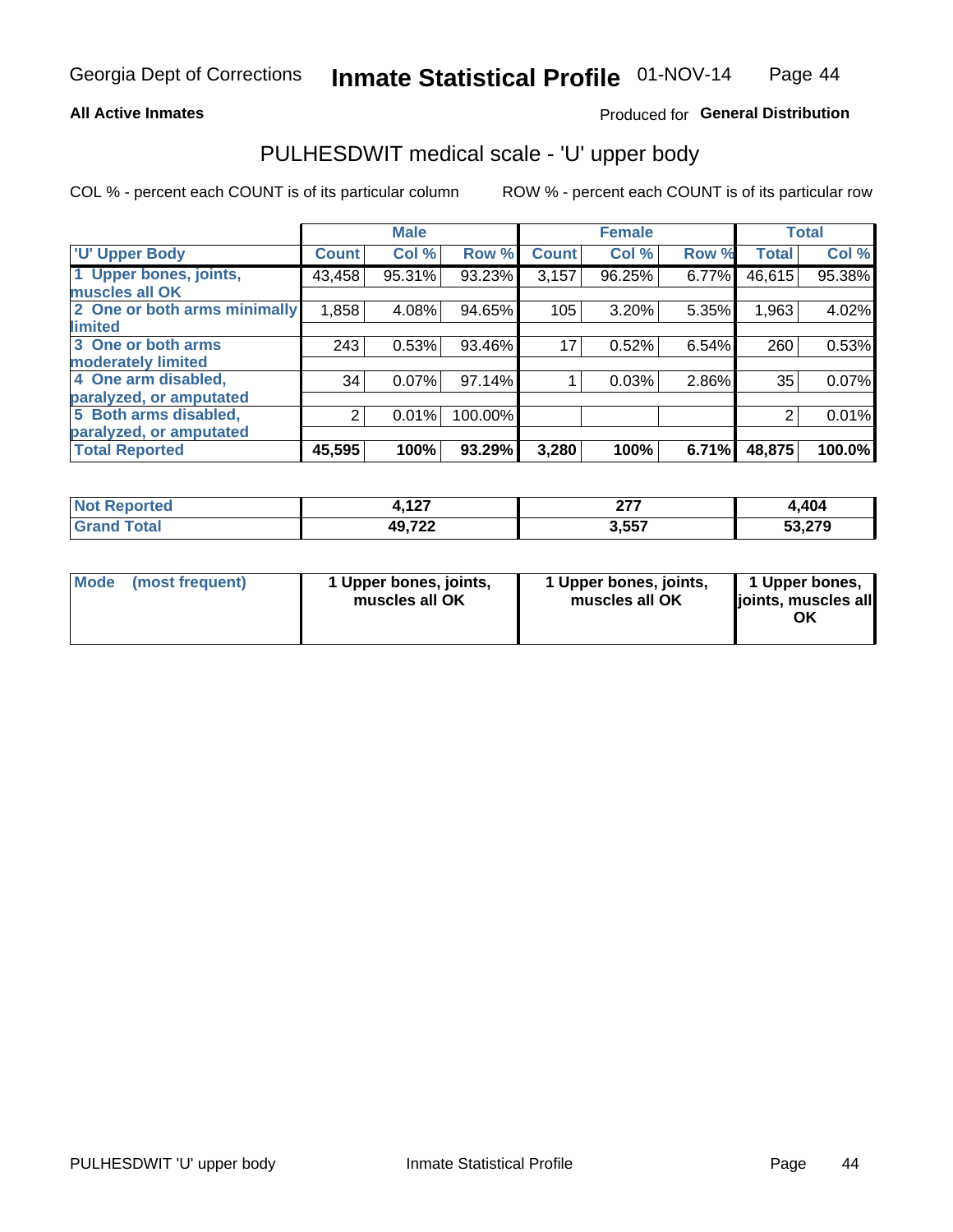#### **All Active Inmates**

### Produced for General Distribution

### PULHESDWIT medical scale - 'L' lower body

COL % - percent each COUNT is of its particular column

|                                |              | <b>Male</b> |         |              | <b>Female</b> |       |              | <b>Total</b> |
|--------------------------------|--------------|-------------|---------|--------------|---------------|-------|--------------|--------------|
| 'L' Lower Body                 | <b>Count</b> | Col %       | Row %   | <b>Count</b> | Col %         | Row % | <b>Total</b> | Col %        |
| 1 Lower bones, joints,         | 40,435       | 88.69%      | 93.01%  | 3,040        | 92.65%        | 6.99% | 43,475       | 88.96%       |
| muscles all OK                 |              |             |         |              |               |       |              |              |
| 2 One or both legs minimally   | 4,391        | 9.63%       | 95.46%  | 209          | 6.37%         | 4.54% | 4,600        | 9.41%        |
| limited                        |              |             |         |              |               |       |              |              |
| 3 One or both legs             | 648          | 1.42%       | 96.00%  | 27           | 0.82%         | 4.00% | 675          | 1.38%        |
| moderately limited             |              |             |         |              |               |       |              |              |
| 4 One leg disabled, paralyzed, | 104          | 0.23%       | 95.41%  | 5            | 0.15%         | 4.59% | 109          | 0.22%        |
| or amputated                   |              |             |         |              |               |       |              |              |
| 5 Both legs disabled,          | 14           | 0.03%       | 100.00% |              |               |       | 14           | 0.03%        |
| paralyzed, or amputated        |              |             |         |              |               |       |              |              |
| <b>Total Reported</b>          | 45,592       | 100%        | 93.29%  | 3,281        | 100%          | 6.71% | 48,873       | 100%         |

| <b>Not Reported</b>          | 4,130  | 276   | ,406   |
|------------------------------|--------|-------|--------|
| <b>Total</b><br><b>Grand</b> | 49,722 | 3,557 | 53,279 |

|  | Mode (most frequent) | 1 Lower bones, joints,<br>muscles all OK | 1 Lower bones, joints,<br>muscles all OK | 1 Lower bones,<br>joints, muscles all<br>ΟK |
|--|----------------------|------------------------------------------|------------------------------------------|---------------------------------------------|
|--|----------------------|------------------------------------------|------------------------------------------|---------------------------------------------|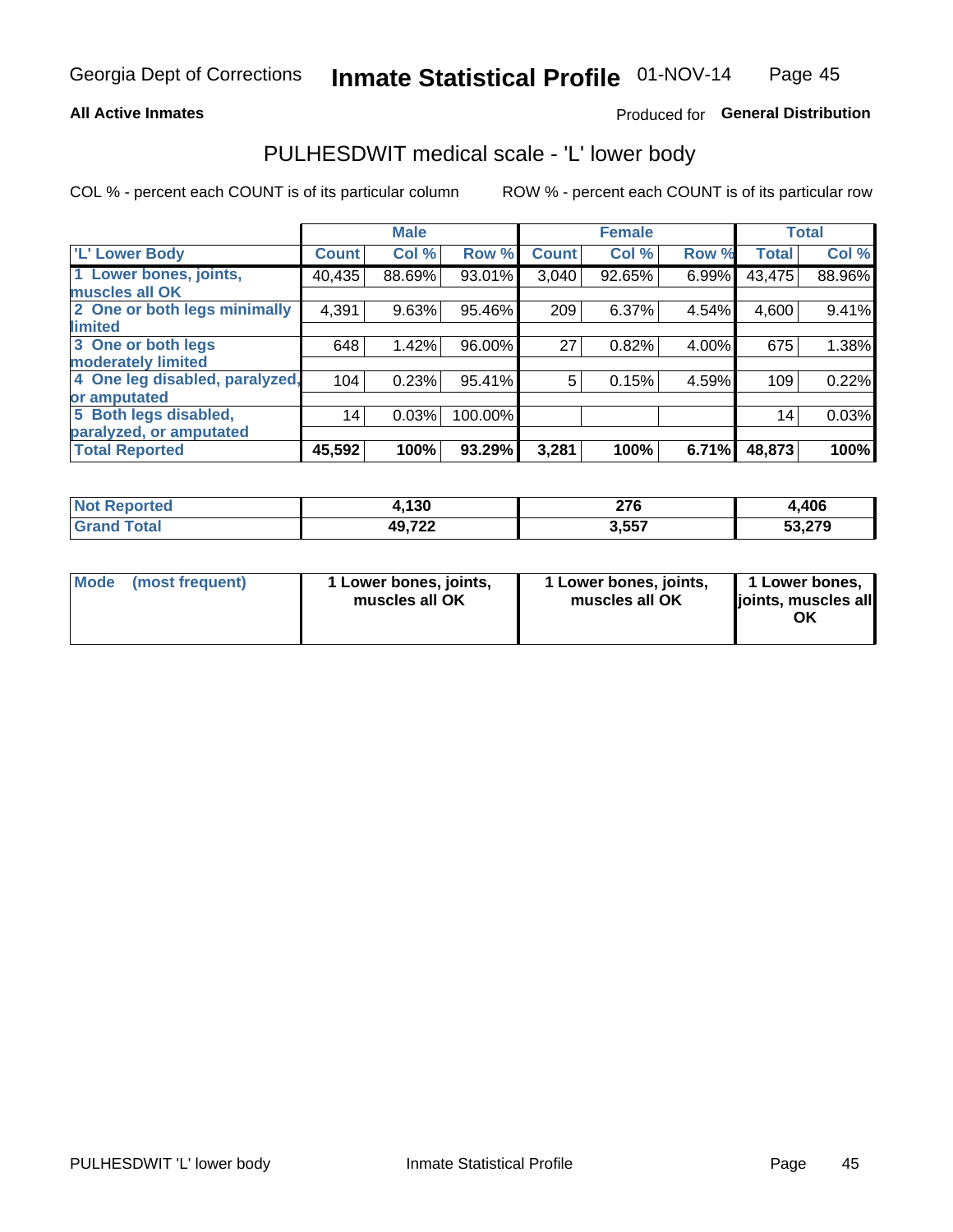#### **All Active Inmates**

### Produced for General Distribution

### PULHESDWIT medical scale - 'H' hearing

COL % - percent each COUNT is of its particular column

|                                |              | <b>Male</b> |                    |       | <b>Female</b> |       | <b>Total</b> |          |
|--------------------------------|--------------|-------------|--------------------|-------|---------------|-------|--------------|----------|
| <b>H'</b> Hearing              | <b>Count</b> | Col %       | <b>Row % Count</b> |       | Col %         | Row % | <b>Total</b> | Col %    |
| 1 Normal hearing both ears     | 44,971       | 98.68%      | 93.26%             | 3,250 | 99.18%        | 6.74% | 48,221       | 98.71%   |
| 2 Some loss in one ear with    | 468          | 1.03%       | 95.32%             | 23    | 0.70%         | 4.68% | 491          | 1.01%    |
| other OK, or mild loss in both |              |             |                    |       |               |       |              |          |
| 3 Total loss in one ear with   | 91           | 0.20%       | 96.81%             | 3     | 0.09%         | 3.19% | 94           | 0.19%    |
| mild loss in other             |              |             |                    |       |               |       |              |          |
| 4 Severe loss in both ears     | 29           | 0.06%       | 100.00%            |       |               |       | 29           | $0.06\%$ |
| 5 Total loss in both ears,     | 14           | 0.03%       | 93.33%             |       | 0.03%         | 6.67% | 15           | 0.03%    |
| requiring special housing      |              |             |                    |       |               |       |              |          |
| <b>Total Reported</b>          | 45,573       | 100%        | 93.29%             | 3,277 | 100%          | 6.71% | 48,850       | 100%     |

| <b>Not</b><br>orted | ,149                   | 280   | 4,429  |
|---------------------|------------------------|-------|--------|
|                     | <b>49722</b><br>70.ILL | 3,557 | 53,279 |

| Mode (most frequent) | 1 Normal hearing both ears 11 Normal hearing both ears 1 Normal hearing | both ears |
|----------------------|-------------------------------------------------------------------------|-----------|
|                      |                                                                         |           |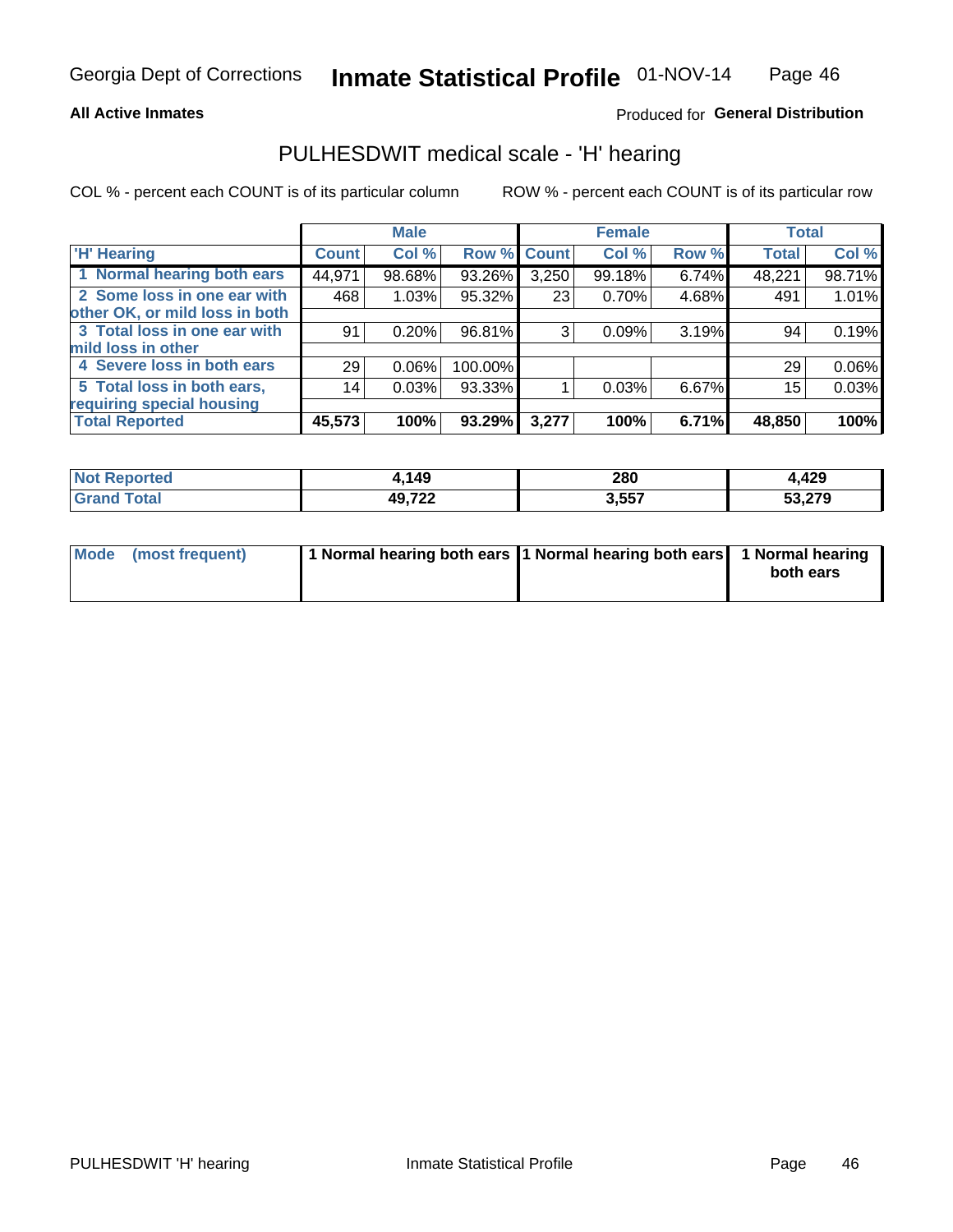#### **All Active Inmates**

### Produced for General Distribution

### PULHESDWIT medical scale - 'E' vision

COL % - percent each COUNT is of its particular column

|                                 |                    | <b>Male</b> |        |              | <b>Female</b> |        |              | <b>Total</b> |
|---------------------------------|--------------------|-------------|--------|--------------|---------------|--------|--------------|--------------|
| 'E' Vision                      | Count <sup>'</sup> | Col %       | Row %  | <b>Count</b> | Col %         | Row %  | <b>Total</b> | Col %        |
| 1 Correctable to 20/40 in both  | 34,733             | 77.22%      | 96.18% | .381         | 42.43%        | 3.82%  | 36,114       | 74.88%       |
| eyes                            |                    |             |        |              |               |        |              |              |
| 2 Correctable to 20/70 in one   | 9,279              | 20.63%      | 86.35% | .467         | 45.07%        | 13.65% | 10,746       | 22.28%       |
| eye, may be blind in other      |                    |             |        |              |               |        |              |              |
| 3 Correctable to 20/200 in one  | 816                | 1.81%       | 72.40% | 311          | 9.55%         | 27.60% | 1,127        | 2.34%        |
| leye, may be blind in other     |                    |             |        |              |               |        |              |              |
| 4 One eye not correctable to    | 137                | $0.30\%$    | 60.62% | 89           | 2.73%         | 39.38% | 226          | 0.47%        |
| 20/200, other may be blind      |                    |             |        |              |               |        |              |              |
| 5 Blind in both eyes, requiring | 12                 | 0.03%       | 63.16% |              | 0.22%         | 36.84% | 19           | 0.04%        |
| special housing                 |                    |             |        |              |               |        |              |              |
| <b>Total Reported</b>           | 44,977             | 100%        | 93.25% | 3,255        | 100%          | 6.75%  | 48,232       | 100.0%       |

| <b>Not Reported</b> | .745   | 302   | 5,047  |
|---------------------|--------|-------|--------|
| <b>Total</b>        | 49,722 | 3,557 | 53,279 |

| Mode (most frequent) | 1 Correctable to 20/40 in both 2 Correctable to 20/70 in one 1 Correctable to |                                                |  |
|----------------------|-------------------------------------------------------------------------------|------------------------------------------------|--|
|                      | eves                                                                          | eye, may be blind in other 120/40 in both eyes |  |
|                      |                                                                               |                                                |  |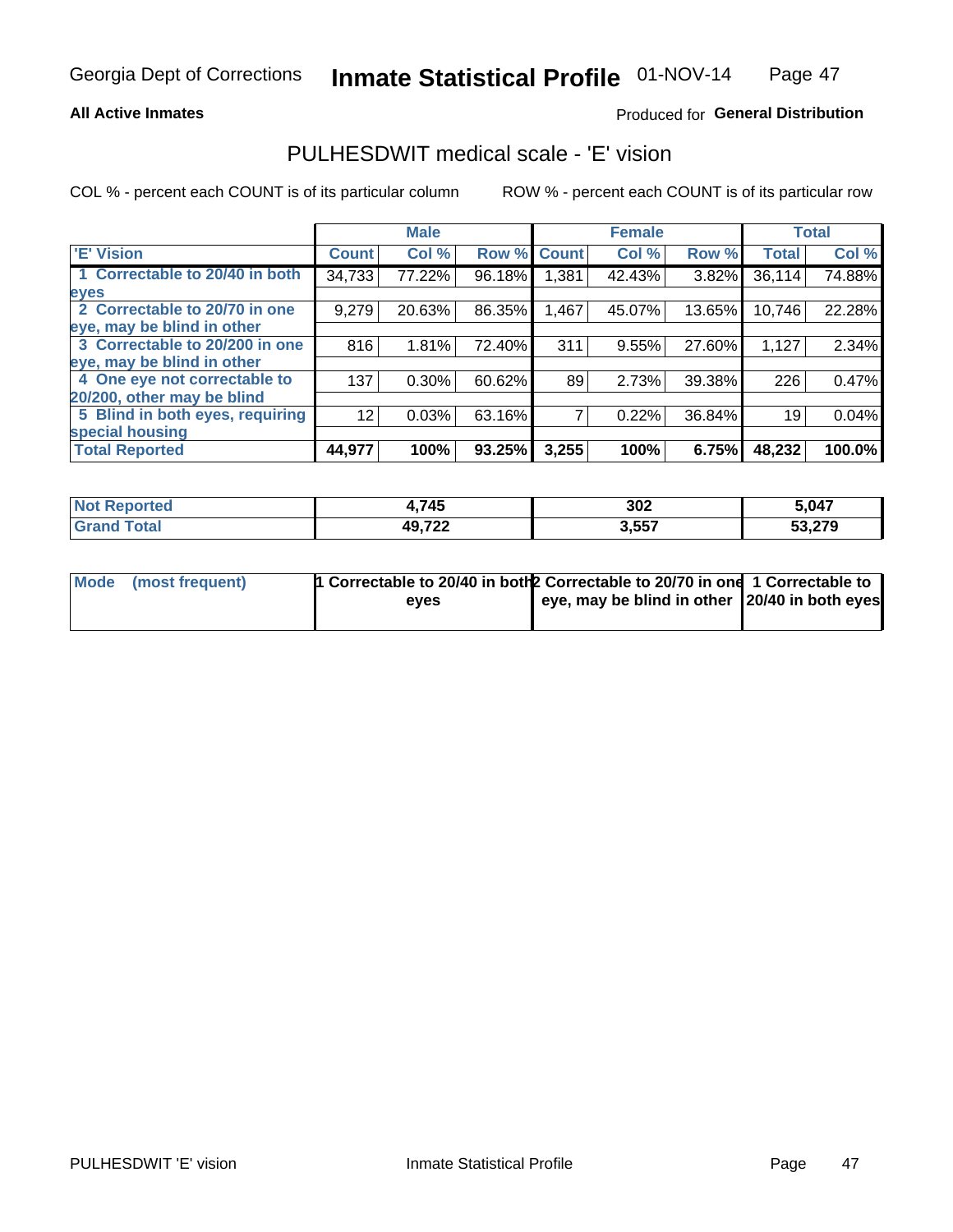#### **All Active Inmates**

### Produced for General Distribution

## PULHESDWIT medical scale - 'S' pSychiatric

COL % - percent each COUNT is of its particular column

|                                        |              | <b>Male</b> |        |              | <b>Female</b> |        |              | <b>Total</b> |
|----------------------------------------|--------------|-------------|--------|--------------|---------------|--------|--------------|--------------|
| 'S' pSychiatric                        | <b>Count</b> | Col %       | Row %  | <b>Count</b> | Col %         | Row %  | <b>Total</b> | Col %        |
| 1 No impairment or disorders           | 38,795       | 86.98%      | 96.28% | .497         | 51.13%        | 3.72%  | 40,292       | 84.77%       |
| 2 Stable, or in remission, or          | 4,580        | 10.27%      | 76.49% | 1,408        | 48.09%        | 23.51% | 5,988        | 12.60%       |
| mild impairment or retardation         |              |             |        |              |               |        |              |              |
| 3 Requires moderate inpatient          | 1,011        | 2.27%       | 98.44% | 16           | 0.55%         | 1.56%  | 1,027        | 2.16%        |
| <b>treatment</b>                       |              |             |        |              |               |        |              |              |
| 4 Requires intensive inpatient         | 202          | 0.45%       | 97.12% | 6            | 0.20%         | 2.88%  | 208          | 0.44%        |
| <b>treatment</b>                       |              |             |        |              |               |        |              |              |
| <b>5 Requires Crisis Stabilization</b> | 15           | 0.03%       | 93.75% |              | 0.03%         | 6.25%  | 16           | 0.03%        |
| Unit (CSU) inpatient care              |              |             |        |              |               |        |              |              |
| <b>Total Reported</b>                  | 44,603       | 100%        | 93.84% | 2,928        | 100%          | 6.16%  | 47,531       | 100%         |

| <b>Not Reported</b>   | 5.119  | 629   | 5,748  |
|-----------------------|--------|-------|--------|
| Total<br><b>Grand</b> | 49,722 | 3,557 | 53,279 |

| Mode<br>1 No impairment or disorders<br>(most frequent) | 1 No impairment or<br>disorders | 1 No impairment or<br>disorders |
|---------------------------------------------------------|---------------------------------|---------------------------------|
|---------------------------------------------------------|---------------------------------|---------------------------------|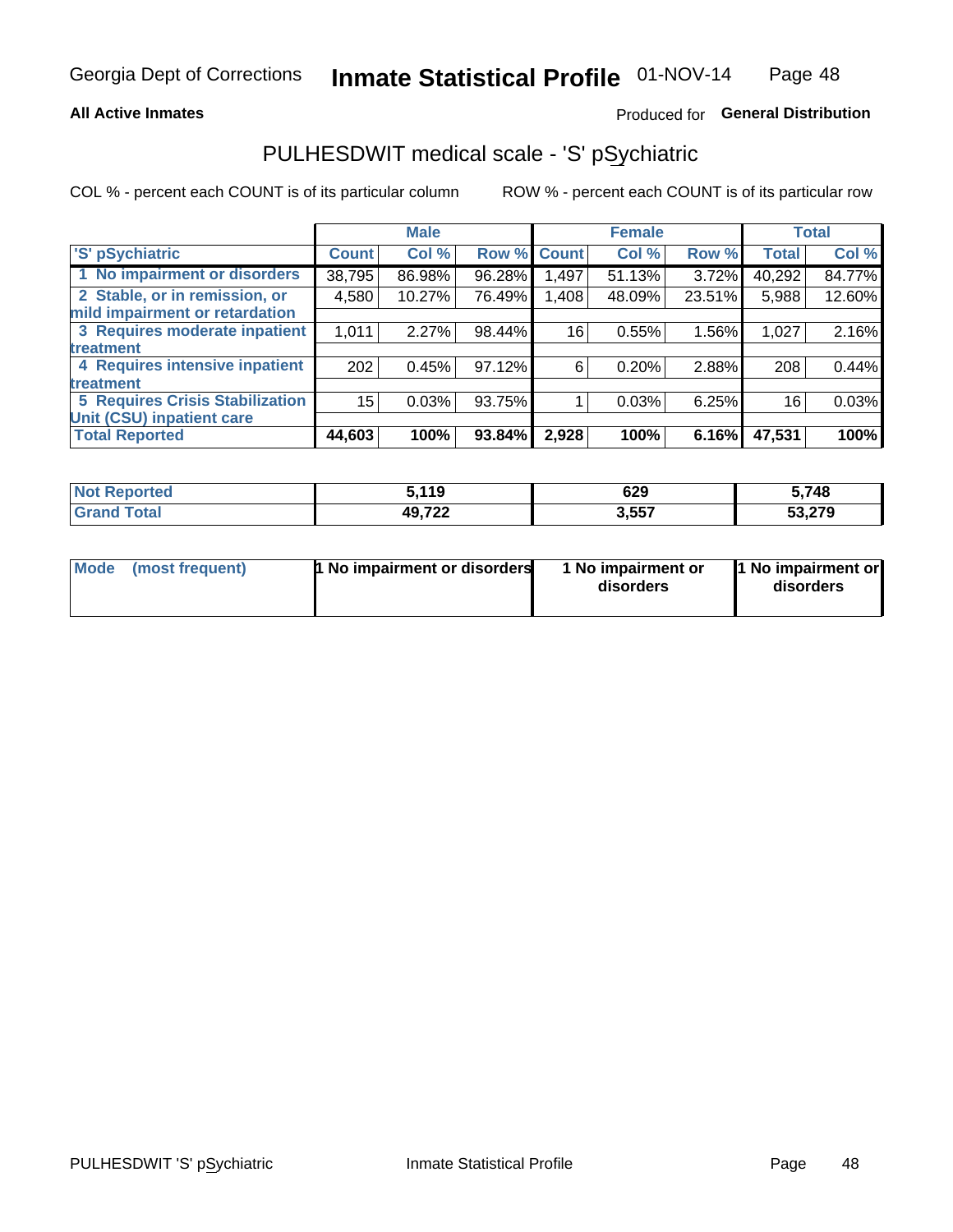#### **All Active Inmates**

### Produced for General Distribution

## PULHESDWIT medical scale - 'D' dental

COL % - percent each COUNT is of its particular column

|                                 |              | <b>Male</b> |        |              | <b>Female</b> |          |              | <b>Total</b> |
|---------------------------------|--------------|-------------|--------|--------------|---------------|----------|--------------|--------------|
| <b>D'</b> Dental                | <b>Count</b> | Col %       | Row %  | <b>Count</b> | Col %         | Row %    | <b>Total</b> | Col %        |
| 1 Minimal routine dental health | 24,747       | 57.85%      | 93.06% | 1,846        | 61.19%        | $6.94\%$ | 26,593       | 58.07%       |
| <b>needs</b>                    |              |             |        |              |               |          |              |              |
| 2 Moderate cavities and/or gum  | 14,657       | 34.26%      | 93.99% | 938          | 31.09%        | 6.01%    | 15,595       | 34.05%       |
| disease                         |              |             |        |              |               |          |              |              |
| 3 Extensive gum disease         | 3,360        | 7.85%       | 93.54% | 232          | 7.69%         | 6.46%    | 3,592        | 7.84%        |
| and/or widespread decay         |              |             |        |              |               |          |              |              |
| 4 Urgent need for dental        | 13           | 0.03%       | 92.86% |              | 0.03%         | 7.14%    | 14           | 0.03%        |
| <b>services</b>                 |              |             |        |              |               |          |              |              |
| <b>Total Reported</b>           | 42,777       | 100%        | 93.41% | 3,017        | 100%          | 6.59%    | 45,794       | 100%         |

| <b>orted</b><br>NOT. | ,945                  | 540   | 7,485  |
|----------------------|-----------------------|-------|--------|
| <b>Total</b>         | 49722<br>. <i>.</i> . | 3,557 | 53,279 |

| <b>Mode</b> | (most frequent) | Minimal routine dental<br>health needs | 1 Minimal routine dental 11 Minimal routine<br>health needs | dental health<br>needs |
|-------------|-----------------|----------------------------------------|-------------------------------------------------------------|------------------------|
|-------------|-----------------|----------------------------------------|-------------------------------------------------------------|------------------------|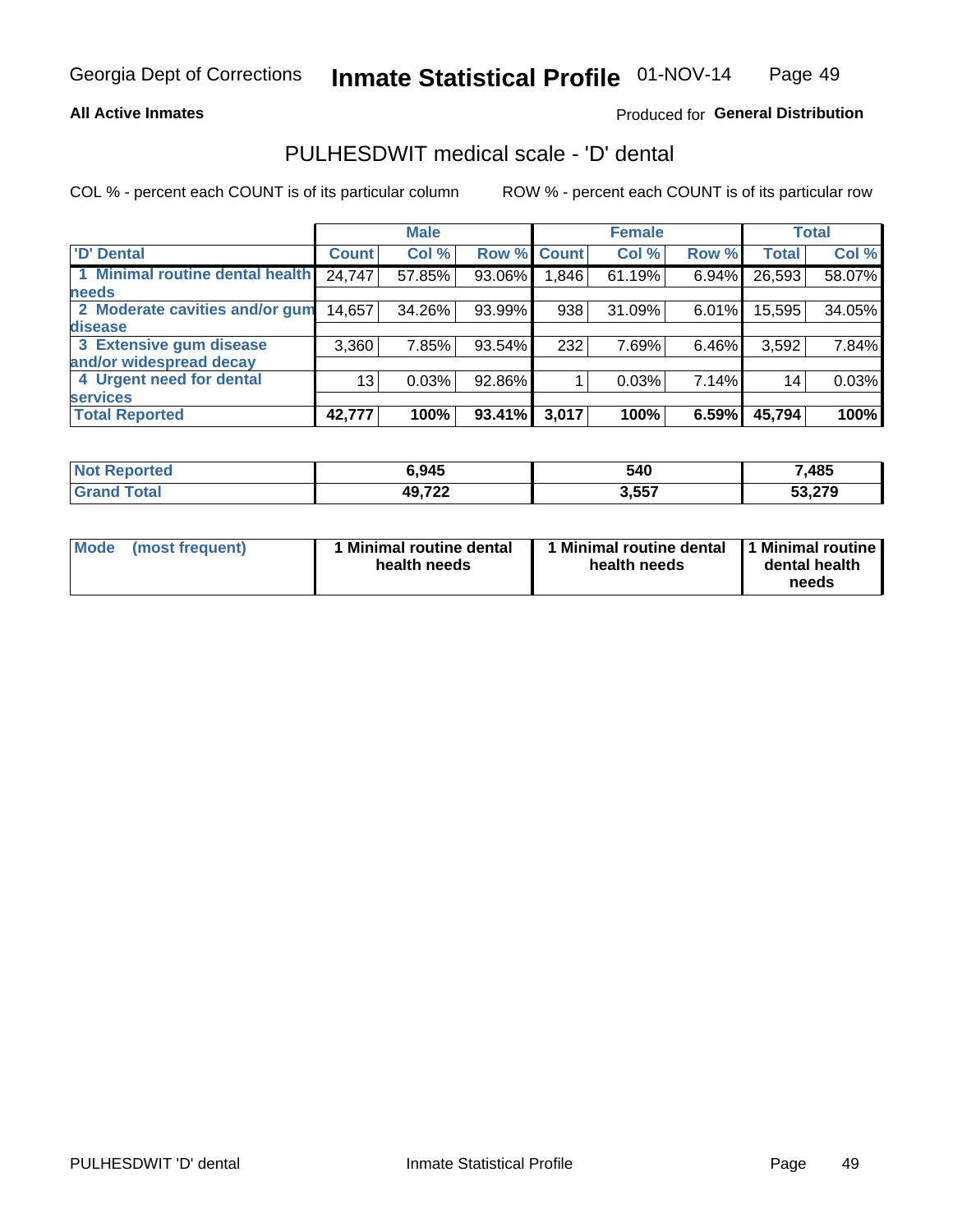#### **All Active Inmates**

### Produced for General Distribution

### PULHESDWIT medical scale - 'W' work ability

COL % - percent each COUNT is of its particular column

|                                 |              | <b>Male</b> |        |             | <b>Female</b> |        |              | <b>Total</b> |
|---------------------------------|--------------|-------------|--------|-------------|---------------|--------|--------------|--------------|
| 'W' work ability                | <b>Count</b> | Col %       |        | Row % Count | Col %         | Row %  | <b>Total</b> | Col %        |
| 1 Unrestricted work or activity | 38,062       | 83.48%      | 93.42% | 2,683       | 81.77%        | 6.58%  | 40,745       | 83.36%       |
| 2 Minor restrictions on type of | 5,962        | 13.08%      | 93.16% | 438         | 13.35%        | 6.84%  | 6,400        | 13.09%       |
| <b>work</b>                     |              |             |        |             |               |        |              |              |
| 3 Moderate restrictions on type | 1,041        | 2.28%       | 95.07% | 54          | 1.65%         | 4.93%  | 1,095        | 2.24%        |
| lof work                        |              |             |        |             |               |        |              |              |
| 4 Major restrictions on type of | 391          | $0.86\%$    | 91.57% | 36          | 1.10%         | 8.43%  | 427          | 0.87%        |
| <b>work</b>                     |              |             |        |             |               |        |              |              |
| 5 Cannot work under any         | 139          | $0.30\%$    | 66.51% | 70          | 2.13%         | 33.49% | 209          | 0.43%        |
| <b>circumstances</b>            |              |             |        |             |               |        |              |              |
| <b>Total Reported</b>           | 45,595       | 100%        | 93.29% | 3,281       | 100%          | 6.71%  | 48,876       | 100%         |

| <b>Not Reported</b> | 107<br>t, I 4 I | 27c<br>2 I V | 4,403  |
|---------------------|-----------------|--------------|--------|
| Total<br>Grand      | 49,722          | 3,557        | 53,279 |

| Mode            | 1 Unrestricted work or | 1 Unrestricted work or | 1 Unrestricted   |
|-----------------|------------------------|------------------------|------------------|
| (most frequent) | activity               | activity               | work or activity |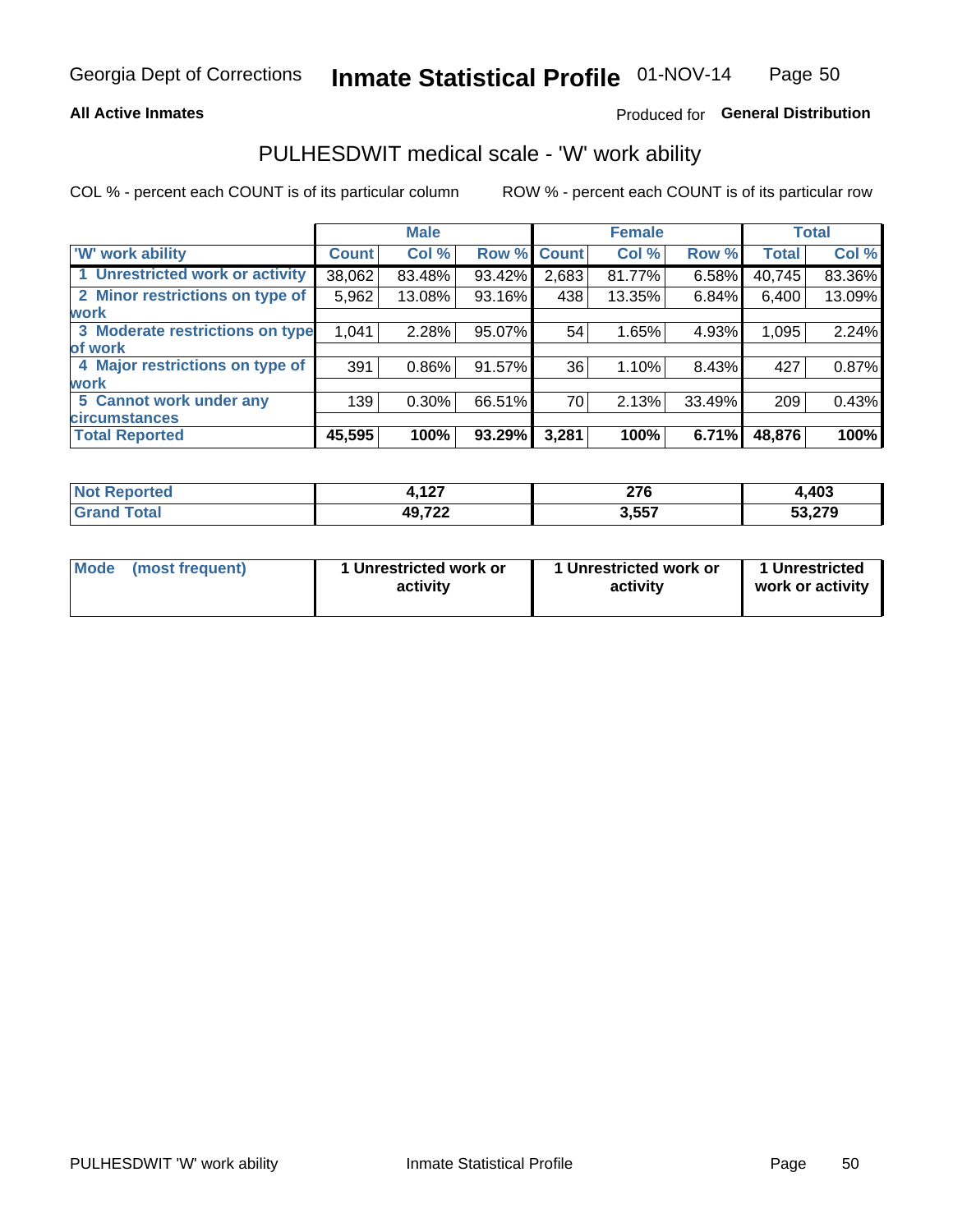#### **All Active Inmates**

### Produced for General Distribution

## PULHESDWIT medical scale - 'I' impairment

COL % - percent each COUNT is of its particular column ROW % - percent each COUNT is of its particular row

|                                   |              | <b>Male</b> |             |                 | <b>Female</b> |       |              | <b>Total</b> |
|-----------------------------------|--------------|-------------|-------------|-----------------|---------------|-------|--------------|--------------|
| <b>T</b> Impairment               | <b>Count</b> | Col %       | Row % Count |                 | Col %         | Row % | <b>Total</b> | Col %        |
| 1 No impairments or               | 45,231       | 99.24%      | 93.27%      | 3,263           | 99.48%        | 6.73% | 48,494       | 99.26%       |
| disabilities                      |              |             |             |                 |               |       |              |              |
| 2 Wheelchair-bound but            | 233          | 0.51%       | 94.33%      | 14 <sub>1</sub> | 0.43%         | 5.67% | 247          | 0.51%        |
| otherwise OK                      |              |             |             |                 |               |       |              |              |
| <b>3 Needs low-level Assisted</b> | 37           | 0.08%       | 94.87%      | 2               | 0.06%         | 5.13% | 39           | 0.08%        |
| Living (level I)                  |              |             |             |                 |               |       |              |              |
| 4 Needs moderate Assisted         | 12           | 0.03%       | 92.31%      |                 | 0.03%         | 7.69% | 13           | 0.03%        |
| Living (level II)                 |              |             |             |                 |               |       |              |              |
| <b>5 Needs maximal Assisted</b>   | 63           | 0.14%       | 100.00%     |                 |               |       | 63           | 0.13%        |
| <b>Living (level III)</b>         |              |             |             |                 |               |       |              |              |
| <b>Total Reported</b>             | 45,576       | 100%        | 93.29%      | 3,280           | 100%          | 6.71% | 48,856       | 100.0%       |

| <b>nteo</b><br>-NG | ,146   | $\sim$<br>. | 4,423                 |
|--------------------|--------|-------------|-----------------------|
|                    | 49,722 | 3,557       | <b>270</b><br>JJ,41 J |

| Mode | (most frequent) | 1 No impairments or<br>disabilities | 1 No impairments or<br>disabilities | 1 No impairments<br>or disabilities |
|------|-----------------|-------------------------------------|-------------------------------------|-------------------------------------|
|------|-----------------|-------------------------------------|-------------------------------------|-------------------------------------|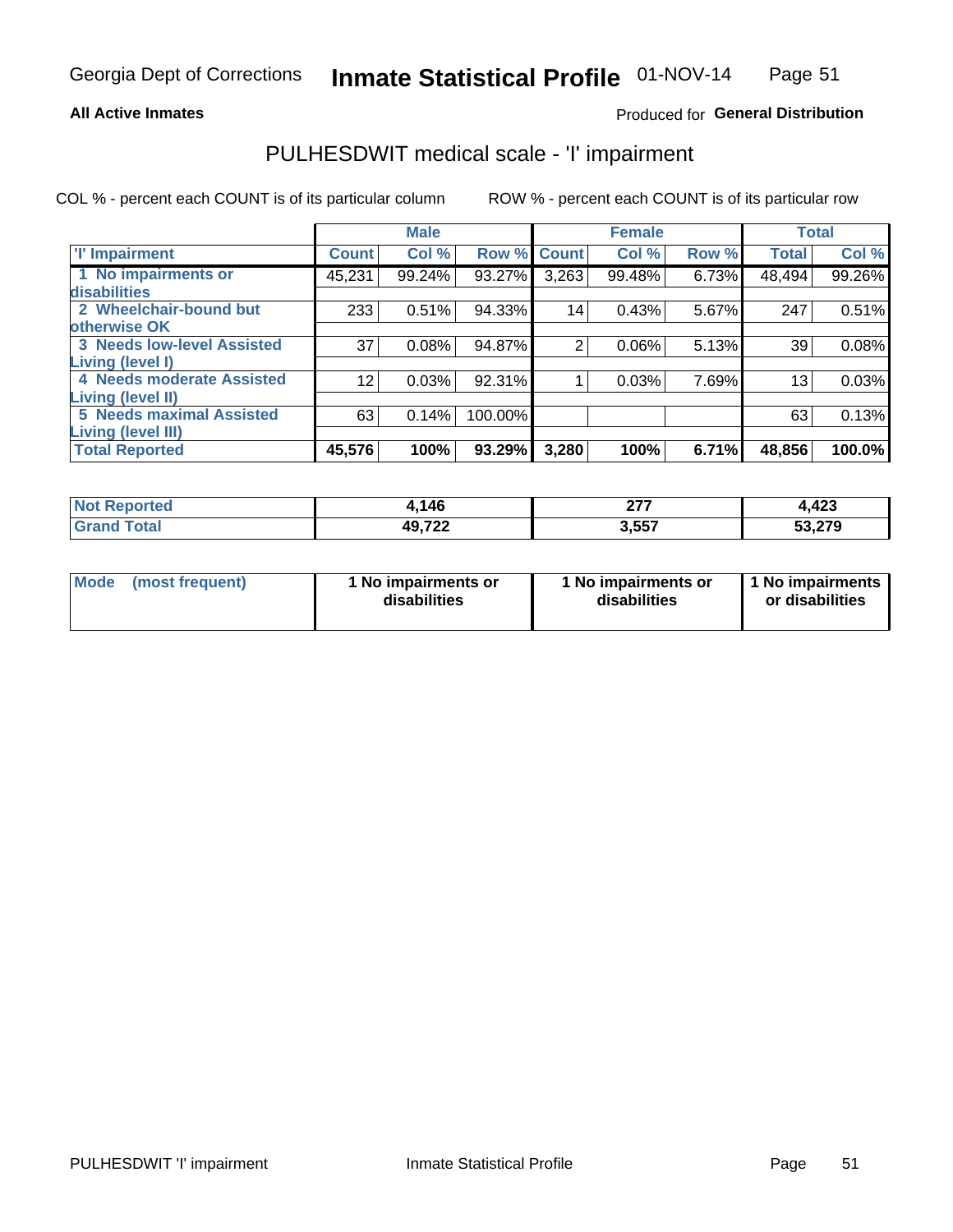#### **All Active Inmates**

### Produced fo General Distribution

### PULHESDWIT medical scale - 'T' transportability

COL % - percent each COUNT is of its particular column

|                              |              | <b>Male</b> |         |              | <b>Female</b> |       |              | <b>Total</b> |
|------------------------------|--------------|-------------|---------|--------------|---------------|-------|--------------|--------------|
| <b>T' Transportability</b>   | <b>Count</b> | Col %       | Row %   | <b>Count</b> | Col %         | Row % | <b>Total</b> | Col %        |
| 1 Can be transported in any  | 45,326       | 99.40%      | 93.28%  | 3,264        | 99.73%        | 6.72% | 48,590       | 99.43%       |
| ordinary approved vehicle    |              |             |         |              |               |       |              |              |
| 2 Wheelchair-bound, not      | 71           | 0.16%       | 95.95%  | 3            | 0.09%         | 4.05% | 74           | 0.15%        |
| needing special vehicle      |              |             |         |              |               |       |              |              |
| 3 Wheelchair-bound, requires | 9            | 0.02%       | 100.00% |              |               |       | 9            | 0.02%        |
| special vehicle              |              |             |         |              |               |       |              |              |
| 4 Needs specially-equipped   |              | 0.02%       | 100.00% |              |               |       |              | 0.01%        |
| medical vehicle              |              |             |         |              |               |       |              |              |
| <b>5 Requires ambulance</b>  | 185          | 0.41%       | 96.86%  | 6            | 0.18%         | 3.14% | 191          | 0.39%        |
| transport                    |              |             |         |              |               |       |              |              |
| <b>Total Reported</b>        | 45,598       | 100%        | 93.30%  | 3,273        | 100%          | 6.70% | 48,871       | 100%         |

| orted      | 1,124           | 284<br>$\sim$ $\sim$ $\sim$ | 4,408  |
|------------|-----------------|-----------------------------|--------|
| <b>ota</b> | 49,722<br>1 L.L | 557<br>J.JJ                 | 53 27Q |

|  | Mode (most frequent) | 1 Can be transported in any 1 Can be transported in any<br>ordinary approved vehicle   ordinary approved vehicle   transported in any |  | 1 Can be<br>  ordinary approved  <br>vehicle |
|--|----------------------|---------------------------------------------------------------------------------------------------------------------------------------|--|----------------------------------------------|
|--|----------------------|---------------------------------------------------------------------------------------------------------------------------------------|--|----------------------------------------------|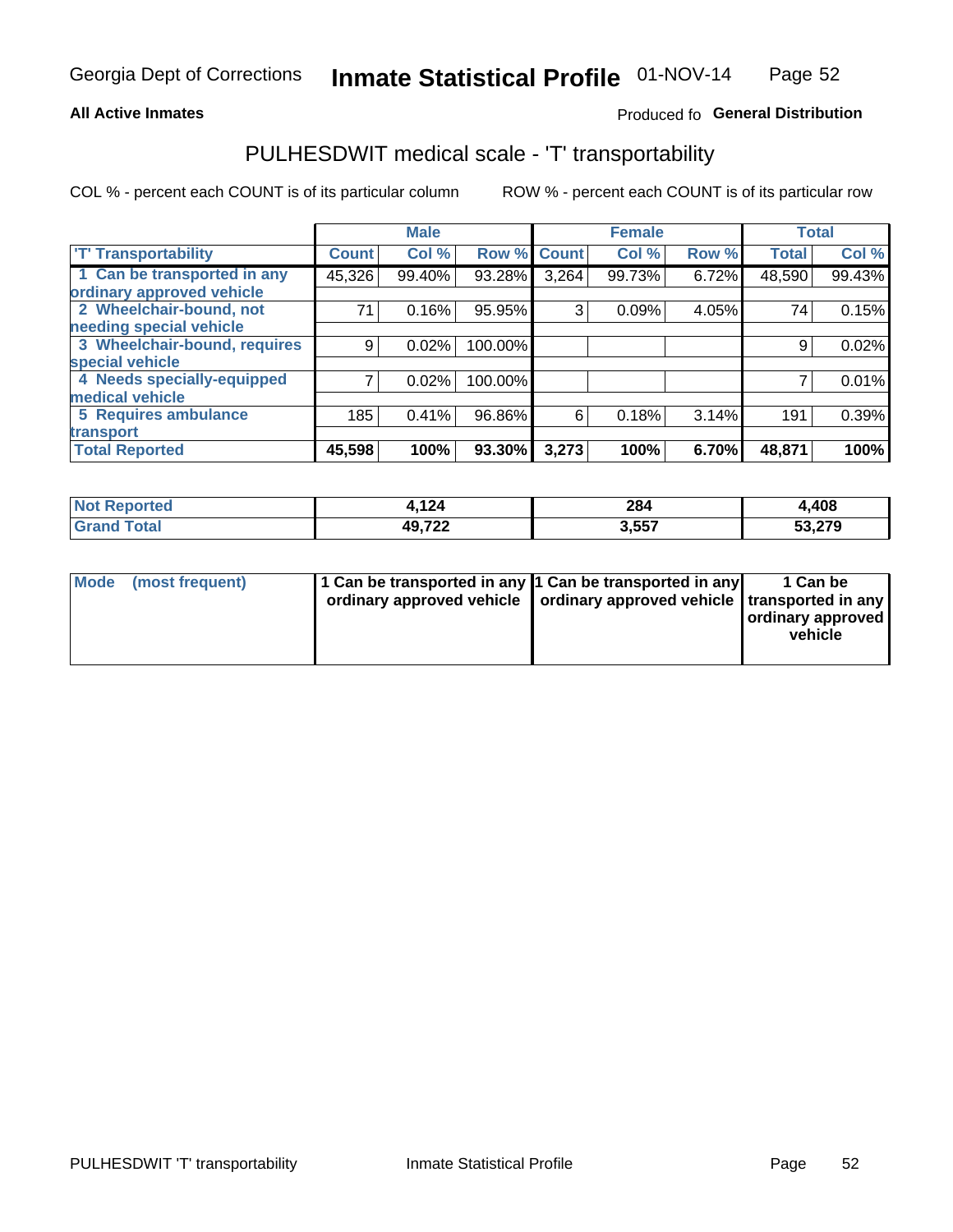# Inmate Statistical Profile 01-NOV-14 Page 53

#### **All Active Inmates**

#### **Produced for General Distribution**

### Number of prior Georgia incarcerations

COL % - percent each COUNT is of its particular column

|                                       |              | <b>Male</b> |             |       | <b>Female</b> |       |        | <b>Total</b> |
|---------------------------------------|--------------|-------------|-------------|-------|---------------|-------|--------|--------------|
| <b>Num of Prior GA Incarcerations</b> | <b>Count</b> | Col %       | Row % Count |       | Col %         | Row % | Total  | Col %        |
|                                       | 28,358       | 57.03%      | 91.68%      | 2,572 | 72.31%        | 8.32% | 30,930 | 58.05%       |
|                                       | 9,010        | 18.12%      | $95.04\%$   | 470   | 13.21%        | 4.96% | 9,480  | 17.79%       |
| $\overline{2}$                        | 5,094        | 10.24%      | 95.91%      | 217   | 6.10%         | 4.09% | 5,311  | 9.97%        |
| 3                                     | 2,954        | 5.94%       | 95.78%      | 130   | 3.65%         | 4.22% | 3,084  | 5.79%        |
| $\boldsymbol{4}$                      | 1,758        | 3.54%       | 96.70%      | 60    | 1.69%         | 3.30% | 1,818  | 3.41%        |
| 5                                     | 1,108        | 2.23%       | 96.77%      | 37    | 1.04%         | 3.23% | 1,145  | 2.15%        |
| <b>More Than 5</b>                    | 1,440        | 2.90%       | 95.30%      | 71    | 2.00%         | 4.70% | 1,511  | 2.84%        |
| <b>Total Reported</b>                 | 49,722       | 100%        | 93.32%      | 3,557 | 100%          | 6.68% | 53,279 | 100%         |

| orted<br>'NI |       |       |        |
|--------------|-------|-------|--------|
| <b>Car</b>   | AOZ22 | 3,557 | 53,279 |

| Mean (average)       | ∣.03 | .o. |  |
|----------------------|------|-----|--|
| Median (middle)      |      |     |  |
| Mode (most frequent) |      |     |  |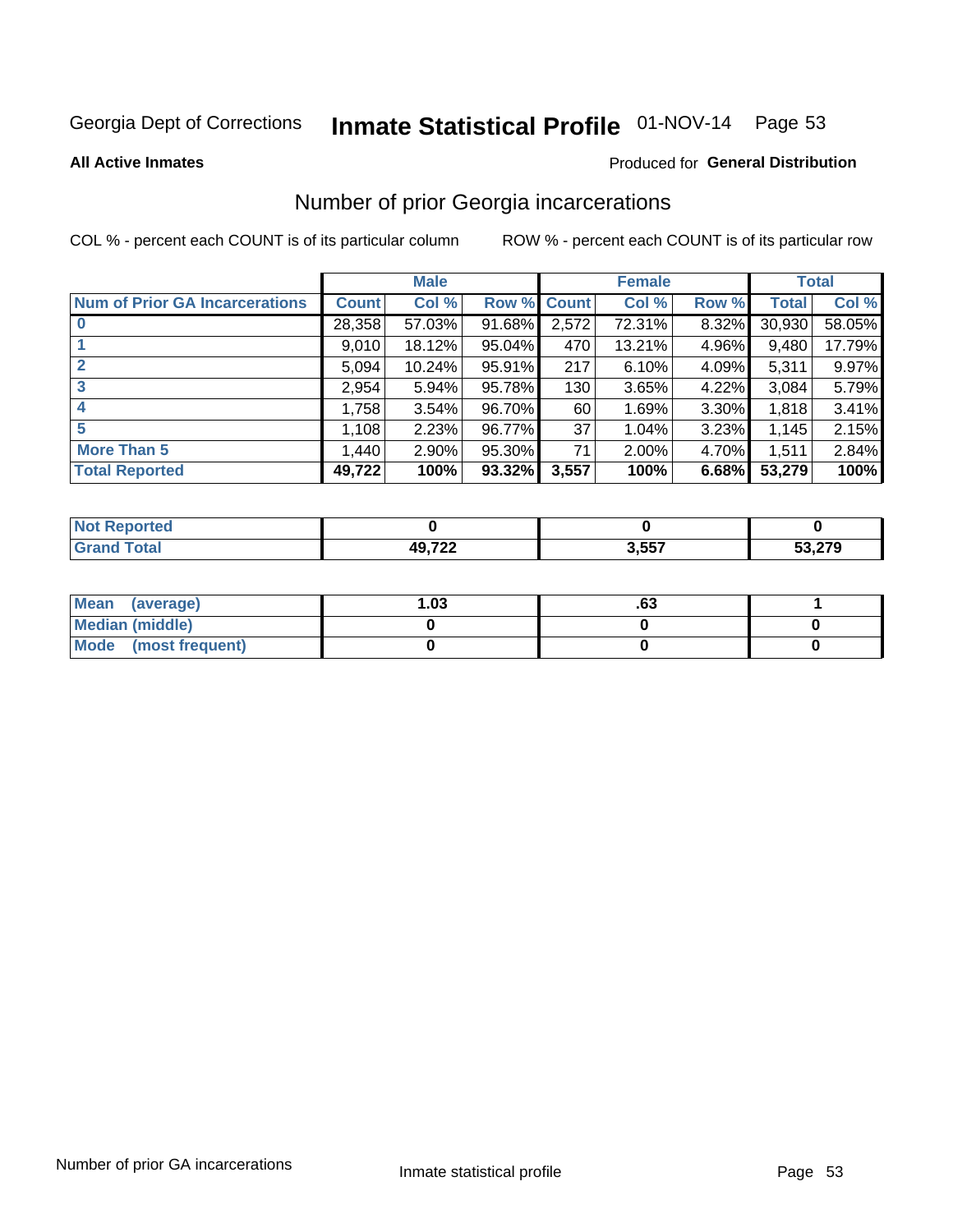# Inmate Statistical Profile 01-NOV-14 Page 54

#### **All Active Inmates**

#### Produced for General Distribution

### Prison sentence in years

COL % - percent each COUNT is of its particular column

ROW % - percent each COUNT is of its particular row

|                                 | <b>Male</b>  |        |         |              | <b>Female</b> | <b>Total</b> |                |        |
|---------------------------------|--------------|--------|---------|--------------|---------------|--------------|----------------|--------|
| <b>Prison Sentence In Years</b> | <b>Count</b> | Col %  | Row %   | <b>Count</b> | Col %         | Row %        | <b>Total</b>   | Col %  |
| $0 - 1$                         | 425          | 0.85%  | 92.59%  | 34           | 0.96%         | 7.41%        | 459            | 0.86%  |
| $1.1 - 2$                       | 655          | 1.32%  | 90.72%  | 67           | 1.88%         | 9.28%        | 722            | 1.36%  |
| $2.1 - 3$                       | 911          | 1.83%  | 88.88%  | 114          | 3.20%         | 11.12%       | 1,025          | 1.92%  |
| $3.1 - 4$                       | 911          | 1.83%  | 92.58%  | 73           | 2.05%         | 7.42%        | 984            | 1.85%  |
| $4.1 - 5$                       | 2,117        | 4.26%  | 90.51%  | 222          | 6.24%         | 9.49%        | 2,339          | 4.39%  |
| $5.1 - 6$                       | 1,066        | 2.14%  | 89.96%  | 119          | 3.35%         | 10.04%       | 1,185          | 2.22%  |
| $6.1 - 7$                       | 1,130        | 2.27%  | 91.65%  | 103          | 2.90%         | 8.35%        | 1,233          | 2.31%  |
| $7.1 - 8$                       | 1,211        | 2.44%  | 91.40%  | 114          | 3.20%         | 8.60%        | 1,325          | 2.49%  |
| $8.1 - 9$                       | 1,198        | 2.41%  | 92.65%  | 95           | 2.67%         | 7.35%        | 1,293          | 2.43%  |
| $9.1 - 10$                      | 5,153        | 10.36% | 90.45%  | 544          | 15.29%        | 9.55%        | 5,697          | 10.69% |
| $10.1 - 12$                     | 2,658        | 5.35%  | 92.07%  | 229          | 6.44%         | 7.93%        | 2,887          | 5.42%  |
| $12.1 - 15$                     | 5,337        | 10.73% | 92.67%  | 422          | 11.86%        | 7.33%        | 5,759          | 10.81% |
| $15.1 - 20$                     | 9,400        | 18.91% | 94.03%  | 597          | 16.78%        | 5.97%        | 9,997          | 18.76% |
| 20.1 - Over                     | 9,430        | 18.97% | 95.58%  | 436          | 12.26%        | 4.42%        | 9,866          | 18.52% |
| <b>Life</b>                     | 7,018        | 14.11% | 95.15%  | 358          | 10.06%        | 4.85%        | 7,376          | 13.84% |
| <b>Life Without Parole</b>      | 1,004        | 2.02%  | 97.19%  | 29           | 0.82%         | 2.81%        | 1,033          | 1.94%  |
| <b>Death</b>                    | 96           | 0.19%  | 98.97%  |              | 0.03%         | 1.03%        | 97             | 0.18%  |
| <b>Youthful Offenders</b>       | 2            | 0.01%  | 100.00% |              |               |              | $\overline{2}$ | 0.01%  |
| <b>Total Reported</b>           | 49,722       | 100%   | 93.32%  | 3,557        | 100%          | 6.68%        | 53,279         | 100%   |

| <b>NOT</b><br><b>portea</b> |                    |       |     |
|-----------------------------|--------------------|-------|-----|
|                             | רכד הו<br>▗▃▃<br>. | 3,557 | הדה |

#### **Determinate (numeric) sentences only**

| <b>Mean</b> | 88 FA<br>20.52 | 18.84 | 0.46∠∠ |
|-------------|----------------|-------|--------|
|             |                |       |        |

All sentences (including determinate), with life, life without parole, and death sentences figured at 45 years

| <b>Me</b> | 29.68 | .<br>30.<br>,.za<br>$ -$ | 29. ZC<br>1 L |
|-----------|-------|--------------------------|---------------|
|           |       |                          |               |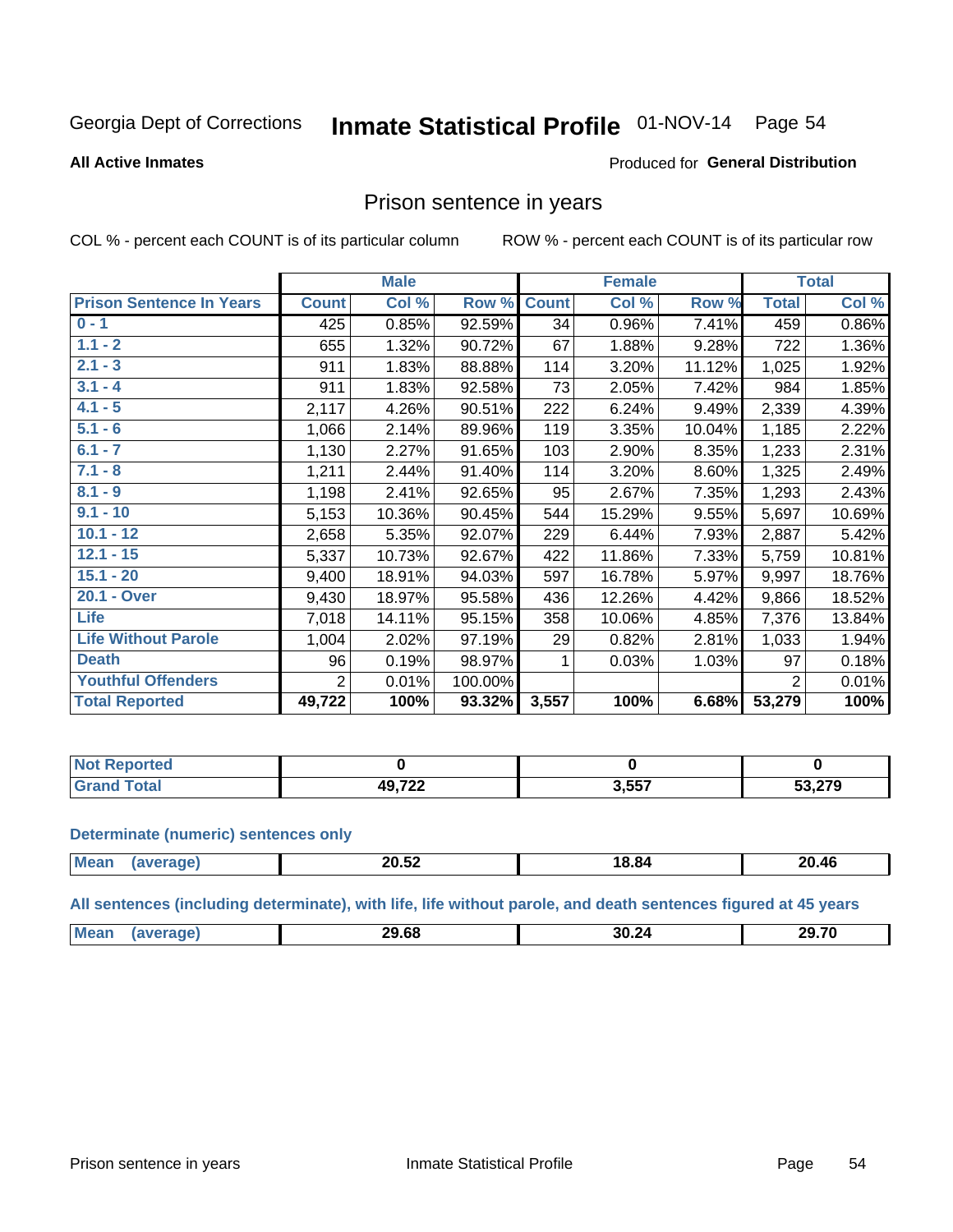## Inmate Statistical Profile 01-NOV-14 Page 55

#### **All Active Inmates**

#### **Produced for General Distribution**

### Primary offense, broken out into felonies vs misdemeanors

COL % - percent each COUNT is of its particular column

|                                  | <b>Male</b>  |        |           |                    | <b>Female</b> | Total |        |        |
|----------------------------------|--------------|--------|-----------|--------------------|---------------|-------|--------|--------|
| <b>Felonies and Misdemeanors</b> | <b>Count</b> | Col%   |           | <b>Row % Count</b> | Col%          | Row % | Total, | Col %  |
| <b>Felonies</b>                  | 49,556       | 99.82% | 93.31%    | 3,552              | 99.89%        | 6.69% | 53,108 | 99.82% |
| <b>Misdemeanors</b>              | 90           | 18%    | 95.74%    |                    | $.11\%$       | 4.26% | 94     | .18%   |
| <b>Total Reported</b>            | 49,646       | 100%   | $93.32\%$ | 3,556              | 100%          | 6.68% | 53,202 | 100%   |

| <b>Not</b><br>rted. | $\sim$ $\sim$ |        |        |
|---------------------|---------------|--------|--------|
| Grar<br>™otaı       | 10 722        | 49,647 | 53,279 |

| Mo | ____ | 11 C.S<br>. | onies<br>. |
|----|------|-------------|------------|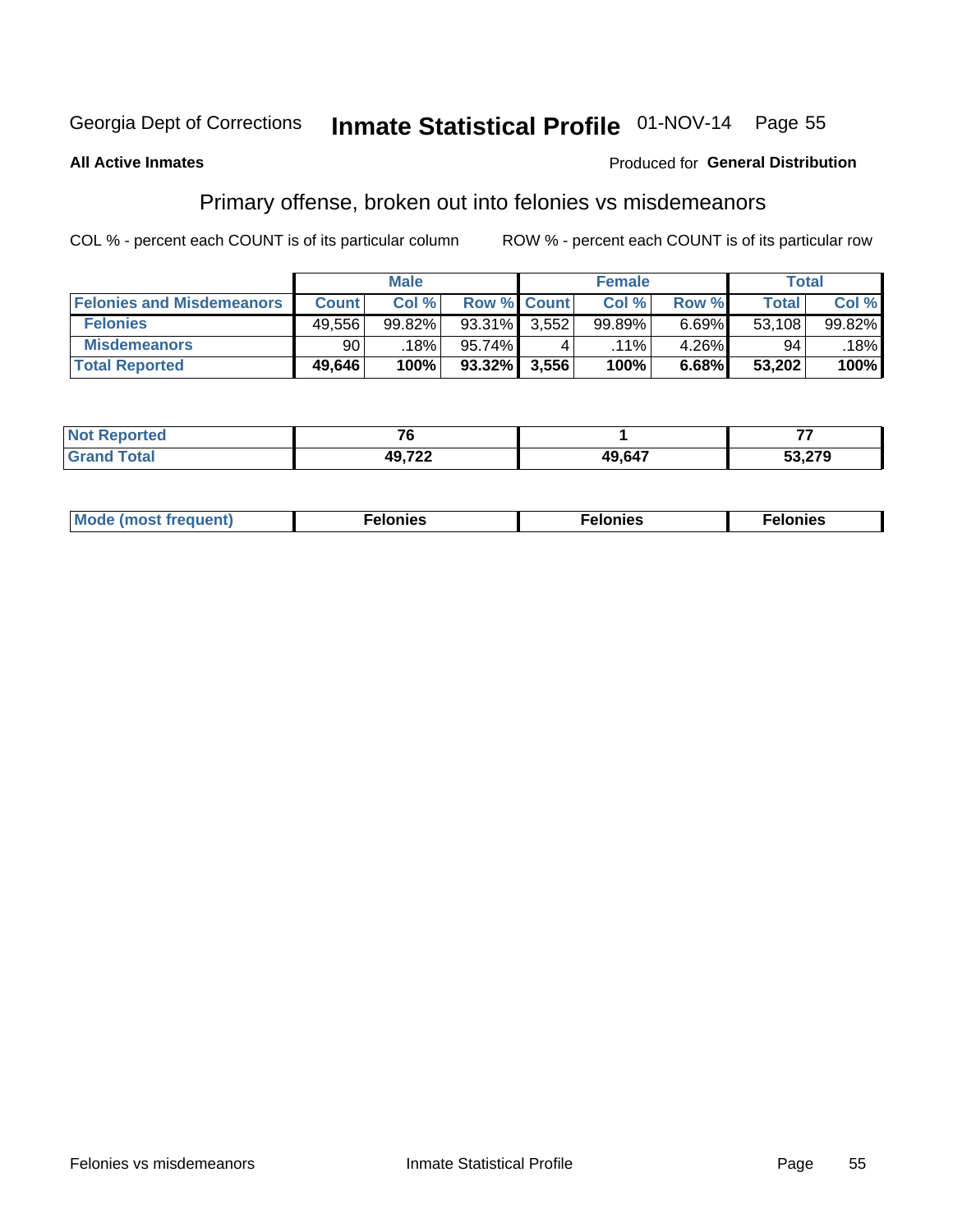## Inmate Statistical Profile 01-NOV-14 Page 56

#### **All Active Inmates**

### **Produced for General Distribution**

### Primary offense, broken out into six broad crime categories

COL % - percent each COUNT is of its particular column

|                                  | <b>Male</b>  |        |        |             | <b>Female</b> | <b>Total</b> |              |        |
|----------------------------------|--------------|--------|--------|-------------|---------------|--------------|--------------|--------|
| <b>Crime Categories</b>          | <b>Count</b> | Col %  |        | Row % Count | Col %         | Row %        | <b>Total</b> | Col %  |
| <b>Violent</b>                   | 24,923       | 50.20% | 94.11% | 1,559       | 43.84%        | 5.89%        | 26,482       | 49.78% |
| <b>Sex Crime</b><br>$\mathbf{2}$ | 8,249        | 16.62% | 98.46% | 129         | 3.63%         | $1.54\%$     | 8,378        | 15.75% |
| 3<br><b>Property</b>             | 8,978        | 18.08% | 89.56% | 1,047       | 29.44%        | 10.44%       | 10,025       | 18.84% |
| <b>Drug</b><br>4                 | 5,382        | 10.84% | 89.22% | 650         | 18.28%        | 10.78%       | 6,032        | 11.34% |
| <b>Habit/DUI</b><br>5            | 110          | .22%   | 88.00% | 15          | .42%          | 12.00%       | 125          | .23%   |
| <b>Other</b><br>6                | 2,004        | 4.04%  | 92.78% | 156         | 4.39%         | 7.22%        | 2,160        | 4.06%  |
| <b>Total Reported</b>            | 49,646       | 100%   | 93.32% | 3,556       | 100%          | 6.68%        | 53,202       | 100%   |

| <b>Reported</b><br><b>NO</b> t | --     |       | --     |
|--------------------------------|--------|-------|--------|
| <b>cotal</b>                   | 49,722 | 3,557 | 33,279 |

| Mo<br>uent)<br>nos | .<br>/iolent | <br>Violent | - --<br><b>Tiolent</b> |
|--------------------|--------------|-------------|------------------------|
|                    |              |             |                        |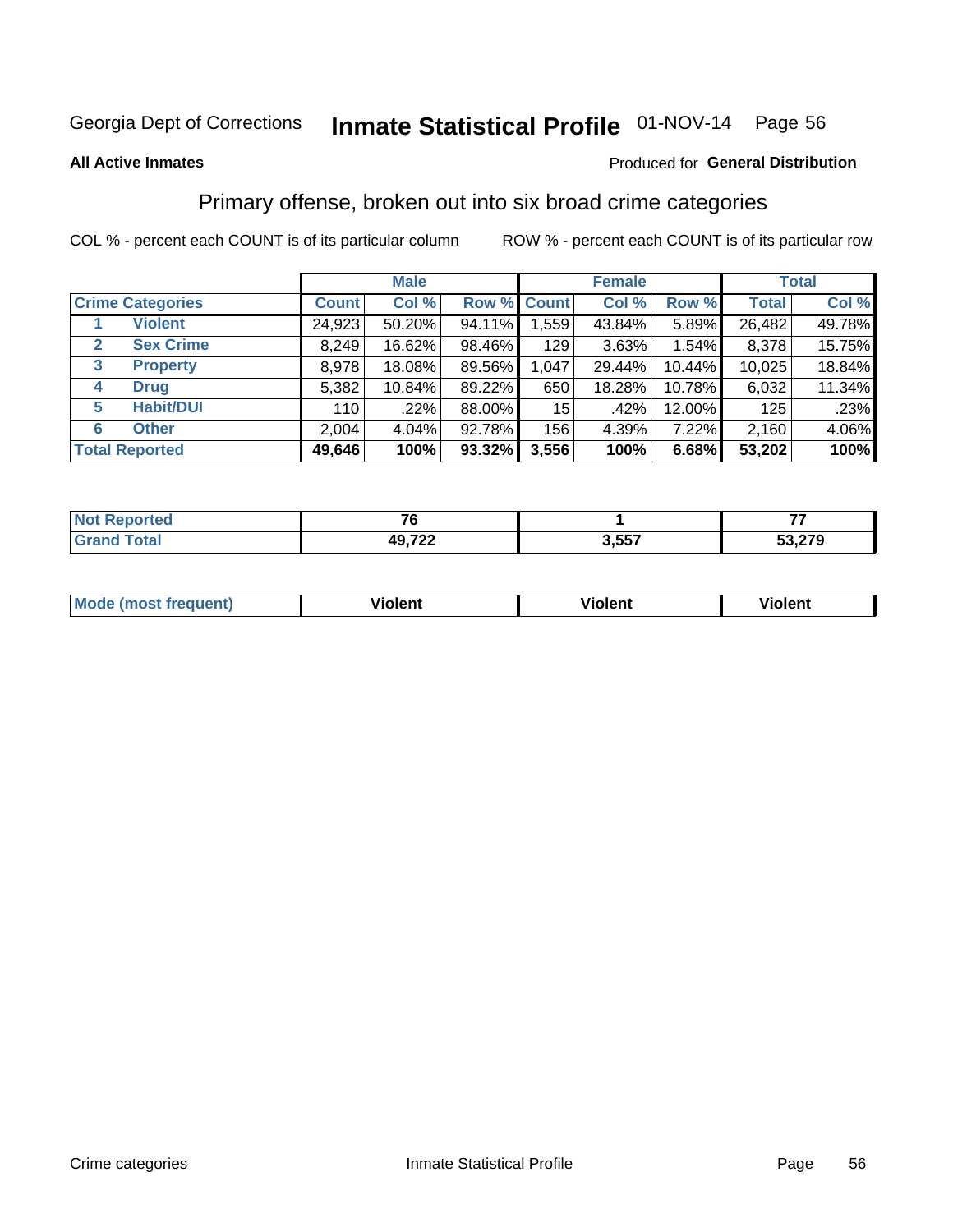## Inmate Statistical Profile 01-NOV-14 Page 57

#### **All Active Inmates**

#### **Produced for General Distribution**

## Primary offense, detailed offense code

COL % - percent each COUNT is of its particular column

|        |                                             | <b>Male</b>    |        |         | <b>Female</b>   | <b>Total</b> |        |                |        |
|--------|---------------------------------------------|----------------|--------|---------|-----------------|--------------|--------|----------------|--------|
|        | <b>Primary Offense</b>                      | <b>Count</b>   | Col %  | Row %   | <b>Count</b>    | Col %        | Row %  | <b>Total</b>   | Col %  |
| F      | <b>Abandmnt Of Contrld</b>                  | $\mathbf{1}$   | .01%   | 100.00% |                 |              |        | $\mathbf{1}$   | .01%   |
|        | <b>Subst</b>                                |                |        |         |                 |              |        |                |        |
| F      | <b>Abuse, Neglect</b><br><b>Elder/Disab</b> | 26             | .05%   | 59.09%  | 18              | .51%         | 40.91% | 44             | .08%   |
| F      | <b>Agg Aslt W Intnt To Rape</b>             | 65             | .13%   | 100.00% |                 |              |        | 65             | .12%   |
| F      | <b>Agg Sex Battery Atmpt</b>                | 1              | .01%   | 100.00% |                 |              |        | 1              | .01%   |
| F      | <b>Aggrav Assault</b>                       | 4,845          | 9.76%  | 94.65%  | 274             | 7.71%        | 5.35%  | 5,119          | 9.62%  |
| F      | <b>Aggrav Assault Peace</b>                 | 291            | .59%   | 94.79%  | 16              | .45%         | 5.21%  | 307            | .58%   |
|        | <b>Ofcr</b>                                 |                |        |         |                 |              |        |                |        |
| F      | <b>Aggrav Battery</b>                       | 1,156          | 2.33%  | 93.30%  | 83              | 2.33%        | 6.70%  | 1,239          | 2.33%  |
| F      | <b>Aggrav Battery Peace</b><br><b>Ofcr</b>  | 21             | .04%   | 91.30%  | $\overline{2}$  | .06%         | 8.70%  | 23             | .04%   |
| F      | <b>Aggrav Ch Molest, Atmpt</b>              | 1              | .01%   | 100.00% |                 |              |        | 1              | .01%   |
| F      | <b>Aggrav Child Molestation</b>             | 1,219          | 2.46%  | 98.47%  | 19              | .53%         | 1.53%  | 1,238          | 2.33%  |
| F      | <b>Aggrav Cruelty To</b>                    | 10             | .02%   | 100.00% |                 |              |        | 10             | .02%   |
|        | <b>Animals</b>                              |                |        |         |                 |              |        |                |        |
| F      | <b>Aggrav Sexual Battery</b>                | 183            | .37%   | 99.46%  | $\mathbf 1$     | .03%         | .54%   | 184            | .35%   |
| F      | <b>Aggrav Sodomy</b>                        | 204            | .41%   | 99.03%  | $\overline{2}$  | .06%         | .97%   | 206            | .39%   |
| F      | <b>Aggrav Stalking</b>                      | 283            | .57%   | 97.25%  | 8               | .22%         | 2.75%  | 291            | .55%   |
| F      | <b>Aggravated Assault On</b>                | $\overline{4}$ | .01%   | 100.00% |                 |              |        | $\overline{4}$ | .01%   |
|        | $65+$                                       |                |        |         |                 |              |        |                |        |
| F<br>F | <b>Aiding Escape</b><br><b>Alter Id</b>     | 1              | .01%   | 100.00% |                 |              |        | 1              | .01%   |
|        |                                             | $\mathbf 1$    | .01%   | 100.00% |                 |              |        | $\mathbf 1$    | .01%   |
| F      | <b>Armed Robbery</b>                        | 5,624          | 11.33% | 96.65%  | 195             | 5.48%        | 3.35%  | 5,819          | 10.94% |
| F      | <b>Arson 1st Degree</b>                     | 67             | .13%   | 88.16%  | 9               | .25%         | 11.84% | 76             | .14%   |
| F      | <b>Arson 2nd Degree</b>                     | 6              | .01%   | 100.00% |                 |              |        | 6              | .01%   |
| F      | <b>Arson 3rd Degree</b>                     | 5              | .01%   | 83.33%  | $\mathbf{1}$    | .03%         | 16.67% | 6              | .01%   |
| F      | <b>Atmpt Aggrav Assault</b>                 | 10             | .02%   | 100.00% |                 |              |        | 10             | .02%   |
| F      | <b>Atmpt Aggrav Sodomy</b>                  | 5              | .01%   | 100.00% |                 |              |        | 5              | .01%   |
| F      | <b>Atmpt Armed Robbery</b>                  | 97             | .20%   | 95.10%  | 5               | .14%         | 4.90%  | 102            | .19%   |
| F      | <b>Atmpt Burglary</b>                       | 29             | .06%   | 90.63%  | 3               | .08%         | 9.38%  | 32             | .06%   |
| F      | <b>Atmpt Child Molestation</b>              | 18             | .04%   | 100.00% |                 |              |        | 18             | .03%   |
| F      | <b>Atmpt Escape</b>                         | 1              | .01%   | 100.00% |                 |              |        | 1              | .01%   |
| F      | <b>Atmpt Kidnap</b>                         | 3              | .01%   | 100.00% |                 |              |        | 3              | .01%   |
| F      | <b>Atmpt Murder</b>                         | 68             | .14%   | 93.15%  | 5               | .14%         | 6.85%  | 73             | .14%   |
| F      | <b>Atmpt Rape</b>                           | 44             | .09%   | 97.78%  | $\mathbf{1}$    | .03%         | 2.22%  | 45             | .08%   |
| F      | <b>Atmpt Robbery</b>                        | 42             | .08%   | 91.30%  | $\overline{4}$  | .11%         | 8.70%  | 46             | .09%   |
| F      | <b>Atmpt Sodomy</b>                         | $\sqrt{3}$     | .01%   | 100.00% |                 |              |        | 3              | .01%   |
| F      | <b>Atmpt Theft By Taking</b>                | $\overline{7}$ | .01%   | 87.50%  | $\mathbf{1}$    | .03%         | 12.50% | 8              | .02%   |
| F      | <b>Atmpt Viol Substance</b>                 | 25             | .05%   | 86.21%  | $\vert 4 \vert$ | .11%         | 13.79% | 29             | .05%   |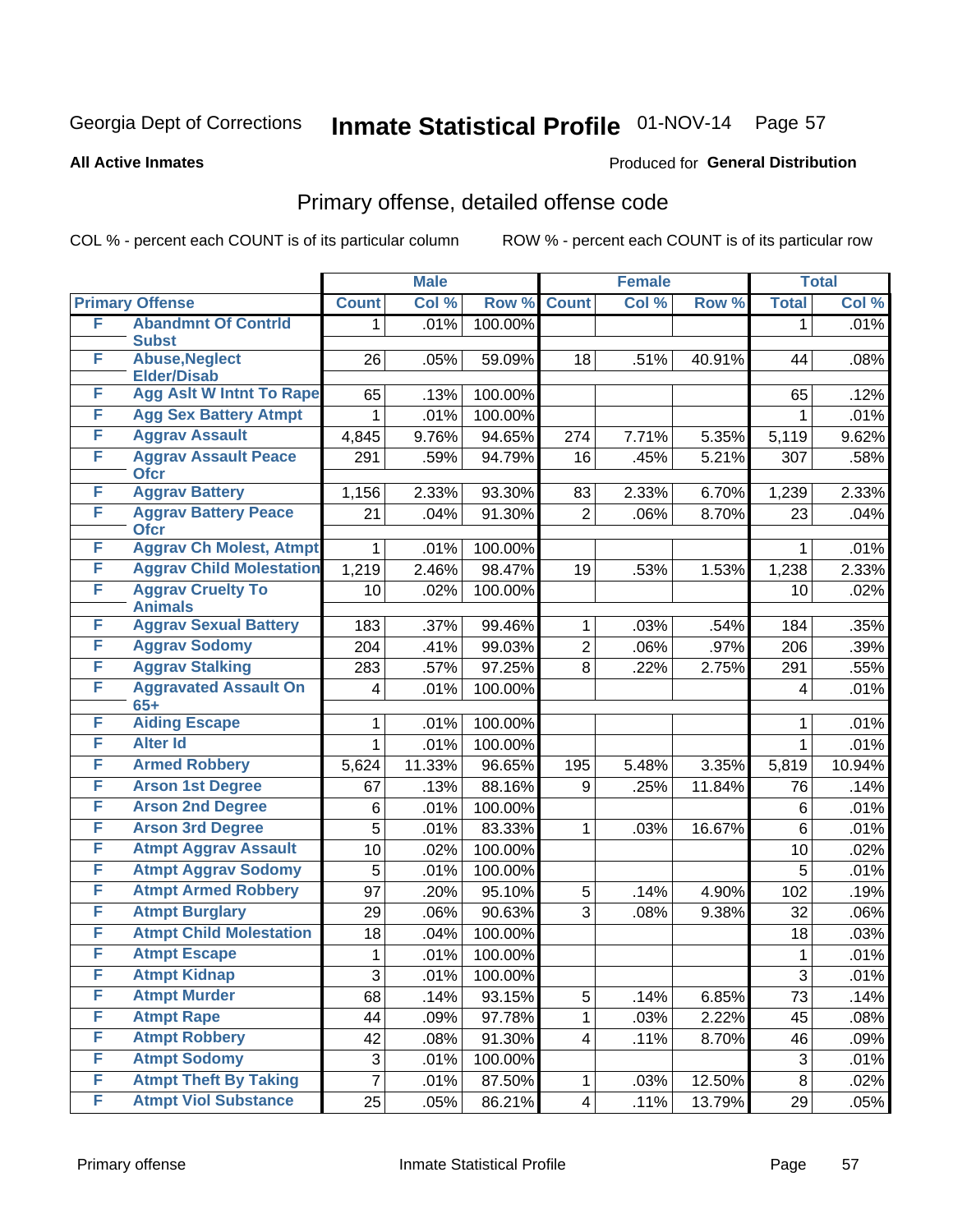## Inmate Statistical Profile 01-NOV-14 Page 58

#### **All Active Inmates**

#### **Produced for General Distribution**

## Primary offense, detailed offense code

COL % - percent each COUNT is of its particular column

|   |                                            | <b>Male</b>    |       |         | <b>Female</b>           | <b>Total</b> |         |                |       |
|---|--------------------------------------------|----------------|-------|---------|-------------------------|--------------|---------|----------------|-------|
|   | <b>Primary Offense</b>                     | <b>Count</b>   | Col % | Row %   | <b>Count</b>            | Col %        | Row %   | <b>Total</b>   | Col % |
|   | <b>Act</b>                                 |                |       |         |                         |              |         |                |       |
| F | <b>Att/Consprcy Commt</b><br>C/S/Of        | 43             | .09%  | 91.49%  | $\overline{\mathbf{4}}$ | .11%         | 8.51%   | 47             | .09%  |
| F | <b>Bad Checks</b>                          | 1              | .01%  | 33.33%  | $\overline{2}$          | .06%         | 66.67%  | 3              | .01%  |
| F | <b>Bail Jumping</b>                        | 6              | .01%  | 75.00%  | $\overline{2}$          | .06%         | 25.00%  | 8              | .02%  |
| F | <b>Bestiality</b>                          | $\overline{2}$ | .01%  | 100.00% |                         |              |         | $\overline{2}$ | .01%  |
| F | <b>Bigamy</b>                              | 1              | .01%  | 100.00% |                         |              |         | 1              | .01%  |
| F | <b>Bribery Govt Officer</b>                | 1              | .01%  | 50.00%  | 1                       | .03%         | 50.00%  | $\overline{2}$ | .01%  |
| F | <b>Burg 1st Aft 6/30/12</b>                | 856            | 1.72% | 91.65%  | 78                      | 2.19%        | 8.35%   | 934            | 1.76% |
| F | <b>Burg 2nd Aft 6/30/12</b>                | 321            | .65%  | 94.69%  | 18                      | .51%         | 5.31%   | 339            | .64%  |
| F | <b>Burg Bef 7/1/12</b>                     | 4,576          | 9.22% | 96.48%  | 167                     | 4.70%        | 3.52%   | 4,743          | 8.92% |
| F | <b>Carry Concealed Weapon</b>              |                | .01%  | 100.00% |                         |              |         | 1              | .01%  |
| F | <b>Carry Weapon At School</b>              | $\overline{2}$ | .01%  | 100.00% |                         |              |         | $\overline{2}$ | .01%  |
| F | <b>Child Molestation</b>                   | 2,688          | 5.41% | 97.78%  | 61                      | 1.72%        | 2.22%   | 2,749          | 5.17% |
| F | <b>Chop Shop Violation</b>                 | 1              | .01%  | 100.00% |                         |              |         | 1              | .01%  |
| F | <b>Cnspire Traffic Cntrl Sub</b>           | 3              | .01%  | 75.00%  | 1                       | .03%         | 25.00%  | 4              | .01%  |
| F | <b>Cntrbtng Delingency</b>                 |                |       |         | $\mathbf{1}$            | .03%         | 100.00% | 1              | .01%  |
|   | <b>Minor</b>                               |                |       |         |                         |              |         |                |       |
| F | <b>Computer Pornography</b>                | 47             | .09%  | 100.00% |                         |              |         | 47             | .09%  |
| F | <b>Computer Theft</b>                      | 8              | .02%  | 66.67%  | $\overline{\mathbf{4}}$ | .11%         | 33.33%  | 12             | .02%  |
| F | <b>Conceal Death Of</b><br><b>Another</b>  | 8              | .02%  | 66.67%  | $\overline{4}$          | .11%         | 33.33%  | 12             | .02%  |
| F | <b>Conspiracy</b>                          | 33             | .07%  | 89.19%  | 4                       | .11%         | 10.81%  | 37             | .07%  |
| F | <b>Convsn Paymnts Real</b>                 | 1              | .01%  | 100.00% |                         |              |         | 1              | .01%  |
|   | <b>Propy</b>                               |                |       |         |                         |              |         |                |       |
| F | <b>Crmnl Abortion</b>                      | 1              | .01%  | 100.00% |                         |              |         | 1              | .01%  |
| F | <b>Crmnl Damage 1st</b>                    | 25             | .05%  | 96.15%  | 1                       | .03%         | 3.85%   | 26             | .05%  |
| F | <b>Degree</b>                              |                |       |         |                         |              |         |                |       |
|   | <b>Crmnl Damage 2nd</b><br><b>Degree</b>   | 78             | .16%  | 96.30%  | 3                       | .08%         | 3.70%   | 81             | .15%  |
| F | <b>Crmnl Interfere Govt</b>                | 14             | .03%  | 87.50%  | $\overline{2}$          | .06%         | 12.50%  | 16             | .03%  |
|   | <b>Prop</b>                                |                |       |         |                         |              |         |                |       |
| F | <b>Crmnl Trespassing</b>                   | 1              | .01%  | 100.00% |                         |              |         | 1              | .01%  |
| F | <b>Cruelty To Animals</b>                  | 1              | .01%  | 50.00%  | $\mathbf{1}$            | .03%         | 50.00%  | $\overline{2}$ | .01%  |
| F | <b>Cruelty To Children</b>                 | 297            | .60%  | 78.57%  | 81                      | 2.28%        | 21.43%  | 378            | .71%  |
| F | <b>Cruelty To Elder Person</b>             | 16             | .03%  | 61.54%  | 10                      | .28%         | 38.46%  | 26             | .05%  |
| F | <b>Damage, Destroy Secr</b><br><b>Prop</b> | $\overline{2}$ | .01%  | 100.00% |                         |              |         | $\overline{2}$ | .01%  |
| F | <b>Defrauding State</b>                    | 1              | .01%  | 100.00% |                         |              |         | 1              | .01%  |
| F | <b>Drvng Habtl Violator</b>                | 8              | .02%  | 88.89%  | $\mathbf 1$             | .03%         | 11.11%  | 9              | .02%  |
| F | Eavesdrop &                                | 3              | .01%  | 100.00% |                         |              |         | 3              | .01%  |
|   |                                            |                |       |         |                         |              |         |                |       |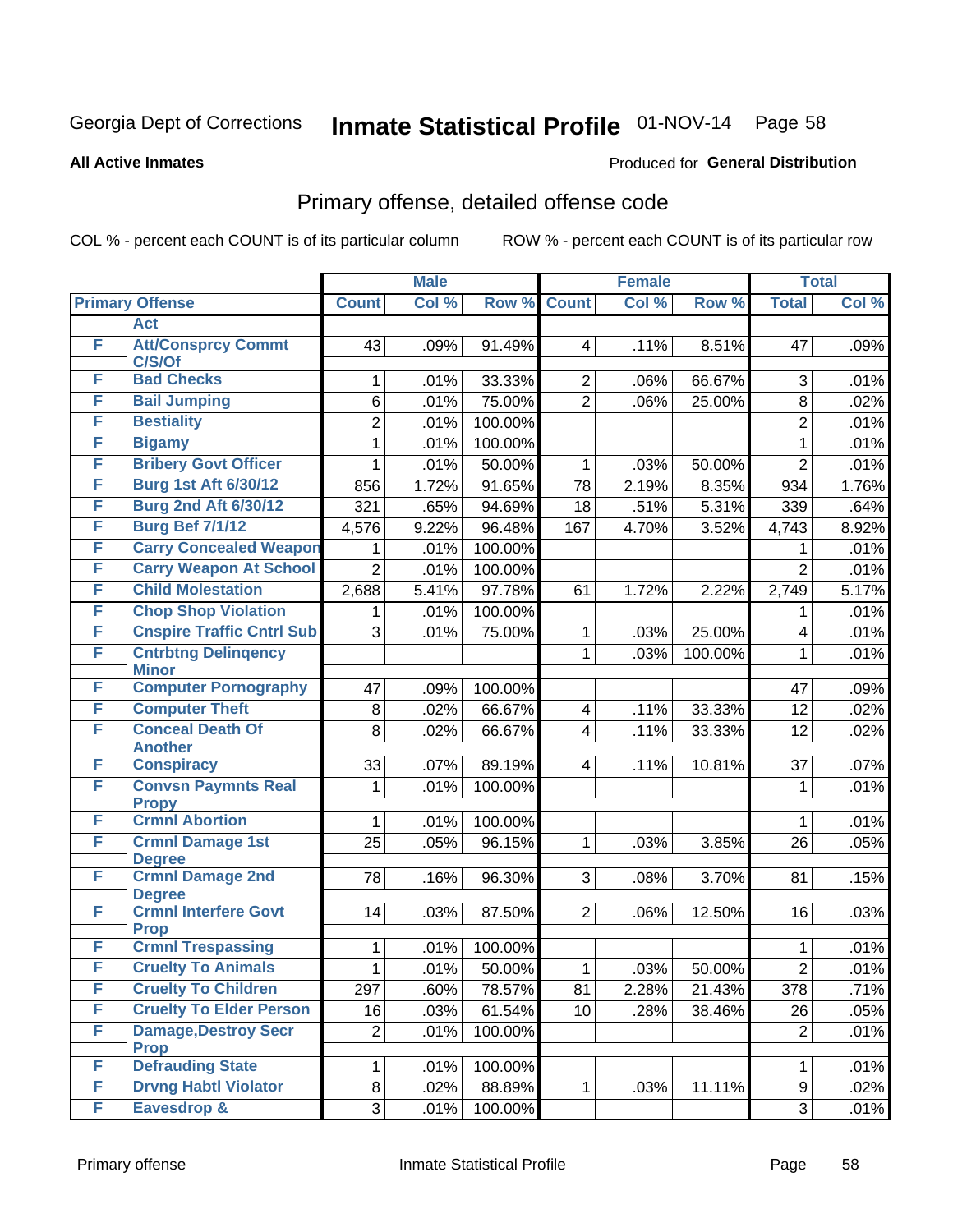## Inmate Statistical Profile 01-NOV-14 Page 59

#### **All Active Inmates**

#### **Produced for General Distribution**

## Primary offense, detailed offense code

COL % - percent each COUNT is of its particular column

|   |                                                          |                 | <b>Male</b> |         |                | <b>Female</b> |        |                 | <b>Total</b> |
|---|----------------------------------------------------------|-----------------|-------------|---------|----------------|---------------|--------|-----------------|--------------|
|   | <b>Primary Offense</b>                                   | <b>Count</b>    | Col %       | Row %   | <b>Count</b>   | Col %         | Row %  | <b>Total</b>    | Col %        |
|   | <b>Surveillance</b>                                      |                 |             |         |                |               |        |                 |              |
| F | <b>Embracery</b>                                         | 1               | .01%        | 100.00% |                |               |        | 1               | .01%         |
| F | <b>Entering Vehicle</b>                                  | 103             | .21%        | 97.17%  | 3              | .08%          | 2.83%  | 106             | .20%         |
| F | <b>Entice Child, Attempted</b>                           | 7               | .01%        | 100.00% |                |               |        | $\overline{7}$  | .01%         |
| F | <b>Enticing Child-Indec</b>                              | 78              | .16%        | 93.98%  | 5              | .14%          | 6.02%  | 83              | .16%         |
|   | <b>Purp</b>                                              |                 |             |         |                |               |        |                 |              |
| F | <b>Escape</b>                                            | 10              | .02%        | 66.67%  | 5              | .14%          | 33.33% | 15              | .03%         |
| F | <b>False Imprisonment</b>                                | 172             | .35%        | 95.56%  | 8              | .22%          | 4.44%  | 180             | .34%         |
| F | <b>False Statements Govt</b>                             | 18              | .04%        | 81.82%  | 4              | .11%          | 18.18% | 22              | .04%         |
| F | <b>False Swearing</b>                                    | 2               | .01%        | 100.00% |                |               |        | $\overline{2}$  | .01%         |
| F | <b>False Swearng Writtn</b><br><b>Stmt</b>               | 5               | .01%        | 83.33%  | 1              | .03%          | 16.67% | 6               | .01%         |
| F | <b>Family Violence Battery</b>                           | 129             | .26%        | 97.73%  | 3              | .08%          | 2.27%  | 132             | .25%         |
| F | <b>Feticide</b>                                          | 1               | .01%        | 100.00% |                |               |        | 1               | .01%         |
| F | <b>Feticide By Vehicle</b>                               | 3               | .01%        | 50.00%  | 3              | .08%          | 50.00% | 6               | .01%         |
| F | <b>Financial Identity Fraud</b>                          | 43              | .09%        | 63.24%  | 25             | .70%          | 36.76% | 68              | .13%         |
| F | <b>Fleeing/Eluding Police</b>                            | 288             | .58%        | 94.74%  | 16             | .45%          | 5.26%  | 304             | .57%         |
| F | <b>Forg 1st Aft 6/30/12</b>                              | 56              | .11%        | 66.67%  | 28             | .79%          | 33.33% | 84              | .16%         |
| F | <b>Forg 1st Bef 7/1/12</b>                               | 596             | 1.20%       | 72.51%  | 226            | 6.36%         | 27.49% | 822             | 1.55%        |
| F | <b>Forg 2nd Aft 6/30/12</b>                              | 19              | .04%        | 70.37%  | 8              | .22%          | 29.63% | 27              | .05%         |
| F | <b>Forg 2nd Bef 7/1/12</b>                               | 13              | .03%        | 81.25%  | 3              | .08%          | 18.75% | 16              | .03%         |
| F | <b>Forg 3rd Aft 6/30/12</b>                              | 21              | .04%        | 75.00%  | $\overline{7}$ | .20%          | 25.00% | 28              | .05%         |
| F | Forg 4th Aft 6/30/12                                     | 7               | .01%        | 58.33%  | 5              | .14%          | 41.67% | 12              | .02%         |
| F | <b>Fraudulent Access</b>                                 | $\overline{2}$  | .01%        | 66.67%  | $\mathbf{1}$   | .03%          | 33.33% | 3               | .01%         |
|   | <b>Compute</b>                                           |                 |             |         |                |               |        |                 |              |
| F | <b>Fraudulent Checks</b>                                 | $\overline{2}$  | .01%        | 100.00% |                |               |        | $\overline{2}$  | .01%         |
| F | <b>Fraudulent Credit Card</b>                            | 45              | .09%        | 56.96%  | 34             | .96%          | 43.04% | 79              | .15%         |
| F | <b>Gang Participation</b>                                | 18              | .04%        | 100.00% |                |               |        | 18              | .03%         |
| F | <b>Guard Line</b>                                        | 7               | .01%        | 63.64%  | $\overline{4}$ | .11%          | 36.36% | 11              | .02%         |
| F | <b>W/Weapon/Drugs</b><br><b>Habit Traf Viol/Impaired</b> | 26              | .05%        | 100.00% |                |               |        | 26              | .05%         |
| F | <b>Habit Traf Viol/Other</b>                             | 15              | .03%        | 83.33%  | 3              | .08%          | 16.67% | 18              | .03%         |
| F | <b>Hijacking Motor Vehicle</b>                           | $\overline{36}$ | .07%        | 97.30%  | $\mathbf 1$    | .03%          | 2.70%  | $\overline{37}$ | .07%         |
| F | <b>Hindering Appreh Or Pun</b>                           | 4               | .01%        | 80.00%  | 1              | .03%          | 20.00% | 5               | .01%         |
| F | <b>Hit-Run W/Injury/Fatality</b>                         | 18              | .04%        | 72.00%  | $\overline{7}$ | .20%          | 28.00% | 25              | .05%         |
| F | <b>Homicide By Vessel</b>                                | 32              | .06%        | 86.49%  | 5              | .14%          | 13.51% | 37              | .07%         |
| F | <b>Illegal Attm To Obt Drugs</b>                         | $\overline{c}$  | .01%        | 40.00%  | 3              | .08%          | 60.00% | 5               | .01%         |
| F | <b>Illegal Use-Credit Card</b>                           | 1               | .01%        | 100.00% |                |               |        | $\mathbf 1$     | .01%         |
| F | <b>Illgl Dist Contrild Subst</b>                         | 1               | .01%        | 100.00% |                |               |        | $\mathbf 1$     | .01%         |
|   |                                                          |                 |             |         |                |               |        |                 |              |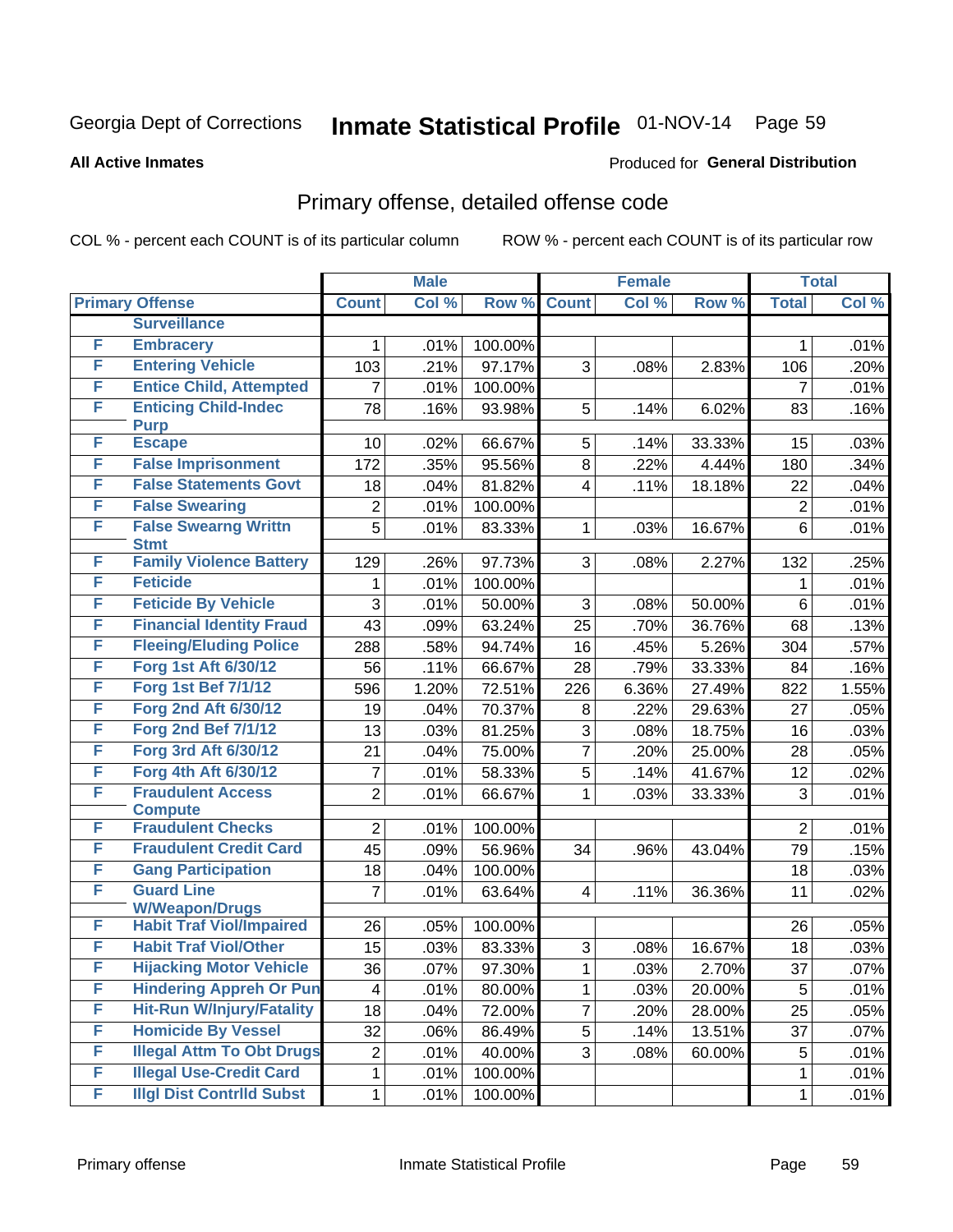# Inmate Statistical Profile 01-NOV-14 Page 60

#### **All Active Inmates**

#### **Produced for General Distribution**

## Primary offense, detailed offense code

COL % - percent each COUNT is of its particular column

|   |                                              |                | <b>Male</b> |         |                | <b>Female</b> |         |                | <b>Total</b> |
|---|----------------------------------------------|----------------|-------------|---------|----------------|---------------|---------|----------------|--------------|
|   | <b>Primary Offense</b>                       | <b>Count</b>   | Col %       | Row %   | <b>Count</b>   | Col %         | Row %   | <b>Total</b>   | Col %        |
| F | <b>Impersntng In Legal</b>                   | $\mathbf{1}$   | .01%        | 100.00% |                |               |         | 1              | .01%         |
| F | <b>Procd</b><br><b>Impersonating Officer</b> | $\overline{2}$ | .01%        | 100.00% |                |               |         | $\overline{2}$ | .01%         |
| F | <b>Impersonation</b>                         | $\overline{2}$ | .01%        | 100.00% |                |               |         | $\overline{2}$ | .01%         |
| F | <b>Incest</b>                                | 196            | .39%        | 99.49%  | 1              | .03%          | .51%    | 197            | .37%         |
| F | <b>Incest, Atmpt</b>                         | $\overline{c}$ | .01%        | 100.00% |                |               |         | 2              | .01%         |
| F | <b>Inciting To Insurrection</b>              | $\overline{2}$ | .01%        | 100.00% |                |               |         | $\overline{2}$ | .01%         |
| F | <b>Influencing Witness</b>                   | $\overline{2}$ | .01%        | 66.67%  | 1              | .03%          | 33.33%  | $\overline{3}$ | .01%         |
| F | <b>Injury By Vehicle</b>                     | 93             | .19%        | 86.92%  | 14             | .39%          | 13.08%  | 107            | .20%         |
| F | <b>Interference With</b>                     | 14             | .03%        | 100.00% |                |               |         | 14             | .03%         |
|   | <b>Custody</b>                               |                |             |         |                |               |         |                |              |
| F | <b>Involuntary Manslaughter</b>              | 146            | .29%        | 82.95%  | 30             | .84%          | 17.05%  | 176            | .33%         |
| F | <b>Kidnapping</b>                            | 1,469          | 2.96%       | 97.03%  | 45             | 1.27%         | 2.97%   | 1,514          | 2.85%        |
| F | <b>Livestock Theft</b>                       | 3              | .01%        | 100.00% |                |               |         | 3              | .01%         |
| F | <b>Manf Methamph 200-399</b>                 | 9              | .02%        | 69.23%  | 4              | .11%          | 30.77%  | 13             | .02%         |
| F | Gm<br><b>Manf Methamph 28-199</b>            | 16             | .03%        | 84.21%  | 3              | .08%          | 15.79%  | 19             | .04%         |
|   | Gm                                           |                |             |         |                |               |         |                |              |
| F | Manf Methamph 400+ Gm                        | 1              | .01%        | 100.00% |                |               |         | 1              | .01%         |
| F | <b>Manf Methamph Unspec</b><br>Amt           | 145            | .29%        | 88.96%  | 18             | .51%          | 11.04%  | 163            | .31%         |
| F | <b>Manufact Meth Near</b>                    | 12             | .02%        | 85.71%  | $\overline{2}$ | .06%          | 14.29%  | 14             | .03%         |
|   | <b>Child</b>                                 |                |             |         |                |               |         |                |              |
| F | <b>Misc Assault/Battery</b>                  | 11             | .02%        | 100.00% |                |               |         | 11             | .02%         |
| F | <b>Misc CorrectionI Inst Off</b>             | 3              | .01%        | 60.00%  | $\overline{2}$ | .06%          | 40.00%  | 5              | .01%         |
| F | <b>Misc Drugs Trafficking</b>                | 10             | .02%        | 100.00% |                |               |         | 10             | .02%         |
| F | <b>Misc Forgery</b>                          | 3              | .01%        | 100.00% |                |               |         | 3              | .01%         |
| F | <b>Misc Fraud</b>                            | 6              | .01%        | 54.55%  | 5              | .14%          | 45.45%  | 11             | .02%         |
| F | <b>Misc Homicide Offense</b>                 | $\overline{7}$ | .01%        | 87.50%  | 1              | .03%          | 12.50%  | 8              | .02%         |
| F | <b>Misc Invasion Of Privacy</b>              | 5              | .01%        | 100.00% |                |               |         | $\overline{5}$ | .01%         |
| F | <b>Misc Obscenity</b>                        | 3              | .01%        | 100.00% |                |               |         | $\overline{3}$ | .01%         |
| F | <b>Misc Public Order</b>                     |                |             |         | 1              | .03%          | 100.00% | $\mathbf{1}$   | .01%         |
| F | <b>Misc Sexual Offense</b>                   | 20             | .04%        | 95.24%  | 1              | .03%          | 4.76%   | 21             | .04%         |
| F | <b>Misc Weapon/Explosive</b><br>Off          | 1              | .01%        | 100.00% |                |               |         | 1              | .01%         |
| F | <b>Murder</b>                                | 5,559          | 11.20%      | 93.95%  | 358            | 10.07%        | 6.05%   | 5,917          | 11.12%       |
| F | <b>Murder, Conspire To</b><br><b>Commit</b>  | 8              | .02%        | 100.00% |                |               |         | 8              | .02%         |
| F | <b>Mutiny In Penal Inst</b>                  | 6              | .01%        | 100.00% |                |               |         | 6              | .01%         |
| F | <b>Obstr Of Law Enf Officer</b>              | 415            | .84%        | 90.81%  | 42             | 1.18%         | 9.19%   | 457            | .86%         |
| F | <b>Pandering By</b>                          | $\overline{4}$ | .01%        | 100.00% |                |               |         | 4              | .01%         |
|   |                                              |                |             |         |                |               |         |                |              |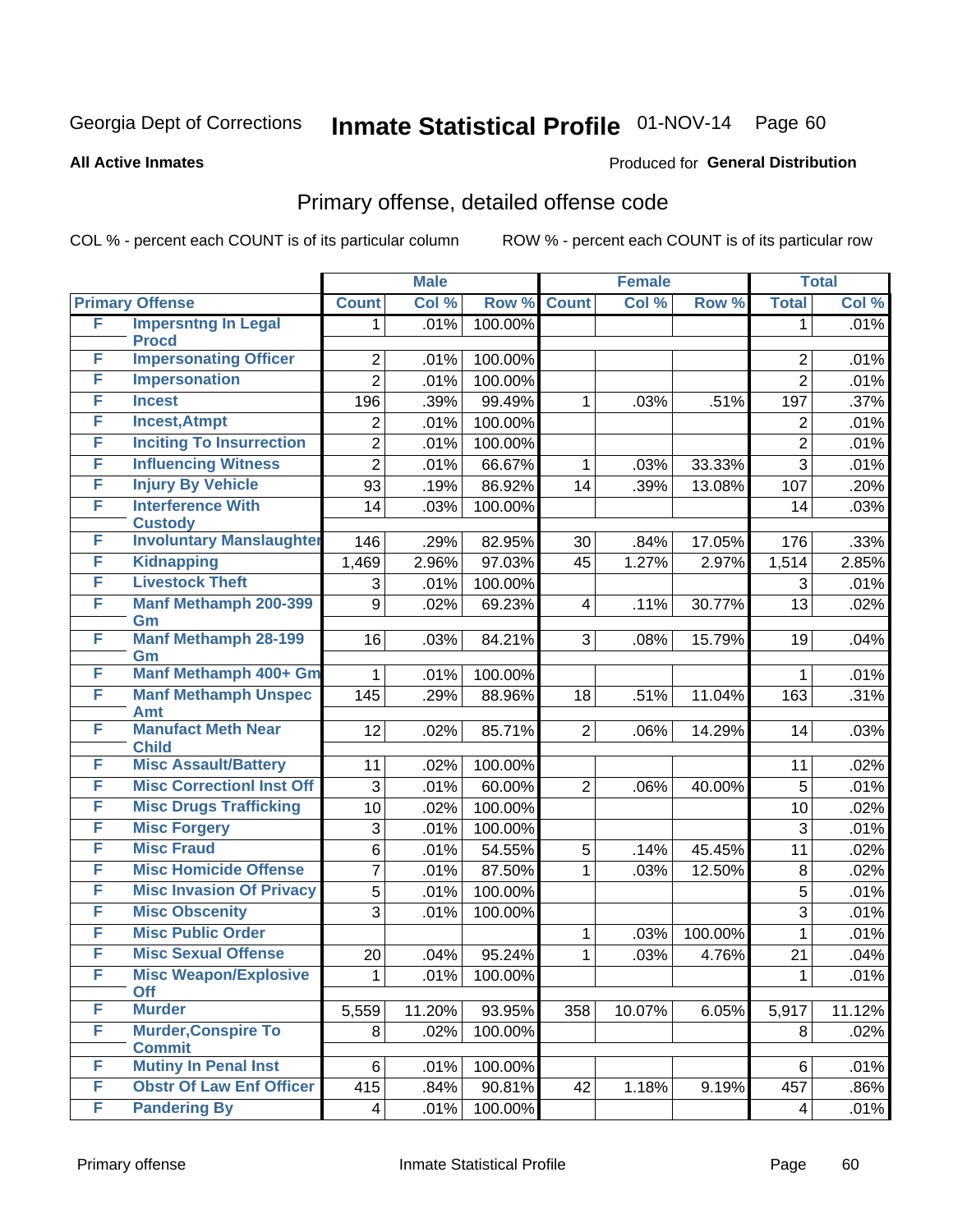## Inmate Statistical Profile 01-NOV-14 Page 61

**All Active Inmates** 

#### **Produced for General Distribution**

### Primary offense, detailed offense code

COL % - percent each COUNT is of its particular column

|   |                                               |                | <b>Male</b> |         |                         | <b>Female</b> |        |              | <b>Total</b> |
|---|-----------------------------------------------|----------------|-------------|---------|-------------------------|---------------|--------|--------------|--------------|
|   | <b>Primary Offense</b>                        | <b>Count</b>   | Col %       | Row %   | <b>Count</b>            | Col %         | Row %  | <b>Total</b> | Col %        |
|   | <b>Compulsion</b>                             |                |             |         |                         |               |        |              |              |
| F | <b>Peeping Tom</b>                            | 19             | .04%        | 100.00% |                         |               |        | 19           | .04%         |
| F | <b>Perjury</b>                                | 3              | .01%        | 100.00% |                         |               |        | 3            | .01%         |
| F | <b>Pimping A Minor Under</b>                  | 9              | .02%        | 90.00%  | 1                       | .03%          | 10.00% | 10           | .02%         |
|   | 18                                            |                |             |         |                         |               |        |              |              |
| F | <b>Poss Contraband</b><br><b>Articles</b>     | $\mathbf{1}$   | .01%        | 100.00% |                         |               |        | 1            | .01%         |
| F | <b>Poss Dep Stim Cntrf</b>                    | 64             | .13%        | 72.73%  | 24                      | .67%          | 27.27% | 88           | .17%         |
|   | <b>Drugs</b>                                  |                |             |         |                         |               |        |              |              |
| F | <b>Poss Drug Related Matri</b>                | 11             | .02%        | 100.00% |                         |               |        | 11           | .02%         |
| F | <b>Poss Ephedrine</b>                         | 4              | .01%        | 50.00%  | $\overline{\mathbf{4}}$ | .11%          | 50.00% | 8            | .02%         |
| F | <b>Poss Firearm 1st</b><br><b>Offender</b>    | 90             | .18%        | 98.90%  | 1                       | .03%          | 1.10%  | 91           | .17%         |
| F | <b>Poss Firearm Convct</b>                    | 880            | 1.77%       | 96.28%  | 34                      | .96%          | 3.72%  | 914          | 1.72%        |
|   | <b>Felon</b>                                  |                |             |         |                         |               |        |              |              |
| F | <b>Poss Knife During Crime</b>                | 5              | .01%        | 100.00% |                         |               |        | 5            | .01%         |
| F | <b>Poss Mda/Extsy</b>                         | $6\phantom{a}$ | .01%        | 100.00% |                         |               |        | 6            | .01%         |
| F | <b>Poss Methamphetamine</b>                   | 377            | .76%        | 78.05%  | 106                     | 2.98%         | 21.95% | 483          | .91%         |
| F | <b>Poss Narcotics Opiates</b>                 | 63             | .13%        | 70.00%  | 27                      | .76%          | 30.00% | 90           | .17%         |
| F | <b>Poss Of Certain</b>                        | 21             | .04%        | 91.30%  | $\overline{2}$          | .06%          | 8.70%  | 23           | .04%         |
|   | <b>Weapons</b>                                |                |             |         |                         |               |        |              |              |
| F | <b>Poss Of Cocaine</b>                        | 512            | 1.03%       | 86.78%  | 78                      | 2.19%         | 13.22% | 590          | 1.11%        |
| F | <b>Poss Of Firearm Dur</b><br><b>Crime</b>    | 495            | 1.00%       | 96.30%  | 19                      | .53%          | 3.70%  | 514          | .97%         |
| F | <b>Poss Of Marijuana</b>                      | 79             | .16%        | 96.34%  | 3                       | .08%          | 3.66%  | 82           | .15%         |
| F | <b>Poss Tools Commit</b>                      | 19             | .04%        | 90.48%  | $\overline{2}$          | .06%          | 9.52%  | 21           | .04%         |
|   | <b>Crime</b>                                  |                |             |         |                         |               |        |              |              |
| F | <b>Poss W Int Dis Other</b>                   | 101            | .20%        | 82.11%  | 22                      | .62%          | 17.89% | 123          | .23%         |
| F | <b>Drug</b><br><b>Poss W Int Dist Cocaine</b> | 394            | .79%        | 95.86%  | 17                      | .48%          | 4.14%  | 411          | .77%         |
| F | <b>Poss W Int Dist</b>                        | 701            | 1.41%       | 95.50%  | 33                      | .93%          | 4.50%  | 734          | 1.38%        |
|   | <b>Marijuana</b>                              |                |             |         |                         |               |        |              |              |
| F | <b>Poss W Int Dist Meth</b>                   | 253            | .51%        | 78.57%  | 69                      | 1.94%         | 21.43% | 322          | .61%         |
| F | <b>Poss Wpn, Drugs By</b>                     | 45             | .09%        | 93.75%  | 3                       | .08%          | 6.25%  | 48           | .09%         |
|   | <b>Prisnr</b>                                 |                |             |         |                         |               |        |              |              |
| F | <b>Racketeering</b>                           | 70             | .14%        | 66.04%  | 36                      | 1.01%         | 33.96% | 106          | .20%         |
| F | <b>Rape</b>                                   | 1,739          | 3.50%       | 99.60%  | $\overline{7}$          | .20%          | .40%   | 1,746        | 3.28%        |
| F | <b>Reck Cond Infected</b><br><b>Person</b>    | 12             | .02%        | 85.71%  | $\overline{2}$          | .06%          | 14.29% | 14           | .03%         |
| F | <b>Reckless Abandonment</b>                   | $\mathbf{1}$   | .01%        | 100.00% |                         |               |        | 1            | .01%         |
| F | <b>Removal Baggage, Cargo</b>                 | $\mathbf 1$    | .01%        | 100.00% |                         |               |        | $\mathbf{1}$ | .01%         |
|   | <b>Etc</b>                                    |                |             |         |                         |               |        |              |              |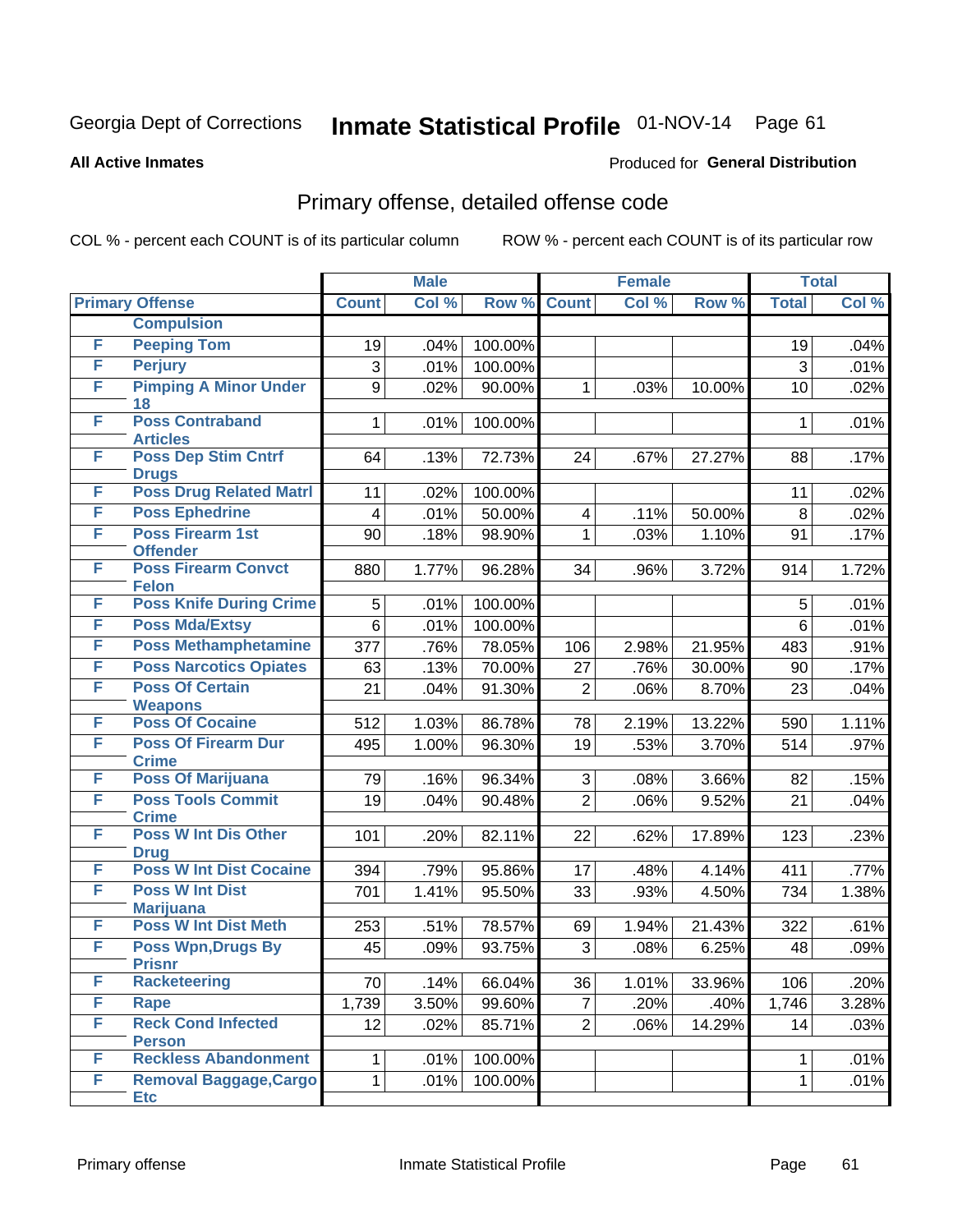# Inmate Statistical Profile 01-NOV-14 Page 62

#### **All Active Inmates**

#### **Produced for General Distribution**

## Primary offense, detailed offense code

COL % - percent each COUNT is of its particular column

|   |                                     | <b>Male</b>      |       |         | <b>Female</b>  | <b>Total</b> |         |                |       |
|---|-------------------------------------|------------------|-------|---------|----------------|--------------|---------|----------------|-------|
|   | <b>Primary Offense</b>              | <b>Count</b>     | Col % | Row %   | <b>Count</b>   | Col %        | Row %   | <b>Total</b>   | Col % |
| F | <b>Robbery</b>                      | 1,543            | 3.11% | 93.06%  | 115            | 3.23%        | 6.94%   | 1,658          | 3.12% |
| F | <b>Robbery By Force</b>             | 257              | .52%  | 92.78%  | 20             | .56%         | 7.22%   | 277            | .52%  |
| F | <b>Robbery By Intimidation</b>      | 262              | .53%  | 92.58%  | 21             | .59%         | 7.42%   | 283            | .53%  |
| F | <b>Robbery By Sudden</b>            | 127              | .26%  | 92.70%  | 10             | .28%         | 7.30%   | 137            | .26%  |
|   | <b>Snatch</b>                       |                  |       |         |                |              |         |                |       |
| F | <b>S/D Cocaine</b>                  | 591              | 1.19% | 95.63%  | 27             | .76%         | 4.37%   | 618            | 1.16% |
| F | <b>S/D Cont Sub Public</b>          | 40               | .08%  | 95.24%  | $\overline{2}$ | .06%         | 4.76%   | 42             | .08%  |
| F | <b>S/D Cont Sub School</b>          | 34               | .07%  | 97.14%  | $\mathbf{1}$   | .03%         | 2.86%   | 35             | .07%  |
| F | <b>S/D Dep Stim Cntrf Drugs</b>     | 58               | .12%  | 76.32%  | 18             | .51%         | 23.68%  | 76             | .14%  |
| F | <b>S/D Narcotics Opiates</b>        | 22               | .04%  | 73.33%  | 8              | .22%         | 26.67%  | 30             | .06%  |
| F | <b>S/D Of Marijuana</b>             | 327              | .66%  | 97.90%  | $\overline{7}$ | .20%         | 2.10%   | 334            | .63%  |
| F | <b>Sale Mda/Extsy</b>               | 3                | .01%  | 100.00% |                |              |         | 3              | .01%  |
| F | <b>Sale Methamphetamine</b>         | 131              | .26%  | 79.39%  | 34             | .96%         | 20.61%  | 165            | .31%  |
| F | <b>Sex Exploitation Child</b>       | 191              | .38%  | 99.48%  | 1              | .03%         | .52%    | 192            | .36%  |
| F | <b>Sex Offender Fail Registr</b>    | 446              | .90%  | 98.67%  | 6              | .17%         | 1.33%   | 452            | .85%  |
| F | <b>Sex Offender Fail To</b>         | 6                | .01%  | 100.00% |                |              |         | 6              | .01%  |
|   | <b>Move</b>                         |                  |       |         |                |              |         |                |       |
| F | Sexl/Asslt/Agn/Pers/Cstd            | 17               | .03%  | 100.00% |                |              |         | 17             | .03%  |
| F | <b>Sexual Aslt By Therapist</b>     |                  |       |         | 1              | .03%         | 100.00% | $\mathbf{1}$   | .01%  |
| F | <b>Sexual Battery</b>               | 188              | .38%  | 98.43%  | 3              | .08%         | 1.57%   | 191            | .36%  |
| F | <b>Simple Battery</b>               | 12               | .02%  | 85.71%  | $\overline{2}$ | .06%         | 14.29%  | 14             | .03%  |
| F | <b>Sodomy</b>                       | 17               | .03%  | 100.00% |                |              |         | 17             | .03%  |
| F | <b>Solicit Sodomy From</b>          | 5                | .01%  | 100.00% |                |              |         | 5              | .01%  |
| F | <b>Minor</b><br><b>Stalking</b>     | $\overline{4}$   | .01%  | 100.00% |                |              |         | $\overline{4}$ | .01%  |
| F | <b>Statutory Rape</b>               | 818              | 1.65% | 97.96%  | 17             | .48%         | 2.04%   | 835            | 1.57% |
| F | <b>Statutory Rape, Atmpt</b>        |                  | .01%  | 100.00% |                |              |         | 1              | .01%  |
| F | <b>Tampering With</b>               | 1                | .02%  | 81.82%  | $\overline{2}$ | .06%         | 18.18%  | 11             | .02%  |
|   | <b>Evidence</b>                     | 9                |       |         |                |              |         |                |       |
| F | <b>Telecommunications</b>           | 1                | .01%  | 100.00% |                |              |         | 1              | .01%  |
|   | <b>Fraud</b>                        |                  |       |         |                |              |         |                |       |
| F | <b>Terrorist Threats &amp; Acts</b> | 357              | .72%  | 94.44%  | 21             | .59%         | 5.56%   | 378            | .71%  |
| F | <b>Theft Bring Prop In State</b>    | 5                | .01%  | 83.33%  | 1              | .03%         | 16.67%  | 6              | .01%  |
| F | <b>Theft By Conversion</b>          | 25               | .05%  | 78.13%  | 7              | .20%         | 21.88%  | 32             | .06%  |
| F | <b>Theft By Deception</b>           | 36               | .07%  | 76.60%  | 11             | .31%         | 23.40%  | 47             | .09%  |
| F | <b>Theft By Extortion</b>           | $\boldsymbol{2}$ | .01%  | 100.00% |                |              |         | $\overline{2}$ | .01%  |
| F | <b>Theft By Rec Stolen Prop</b>     | 641              | 1.29% | 92.76%  | 50             | 1.41%        | 7.24%   | 691            | 1.30% |
| F | <b>Theft By Shoplifting</b>         | 358              | .72%  | 67.80%  | 170            | 4.78%        | 32.20%  | 528            | .99%  |
| F | <b>Theft By Taking</b>              | 799              | 1.61% | 86.38%  | 126            | 3.54%        | 13.62%  | 925            | 1.74% |
| F | <b>Theft Credit Card</b>            | 17               | .03%  | 73.91%  | 6              | .17%         | 26.09%  | 23             | .04%  |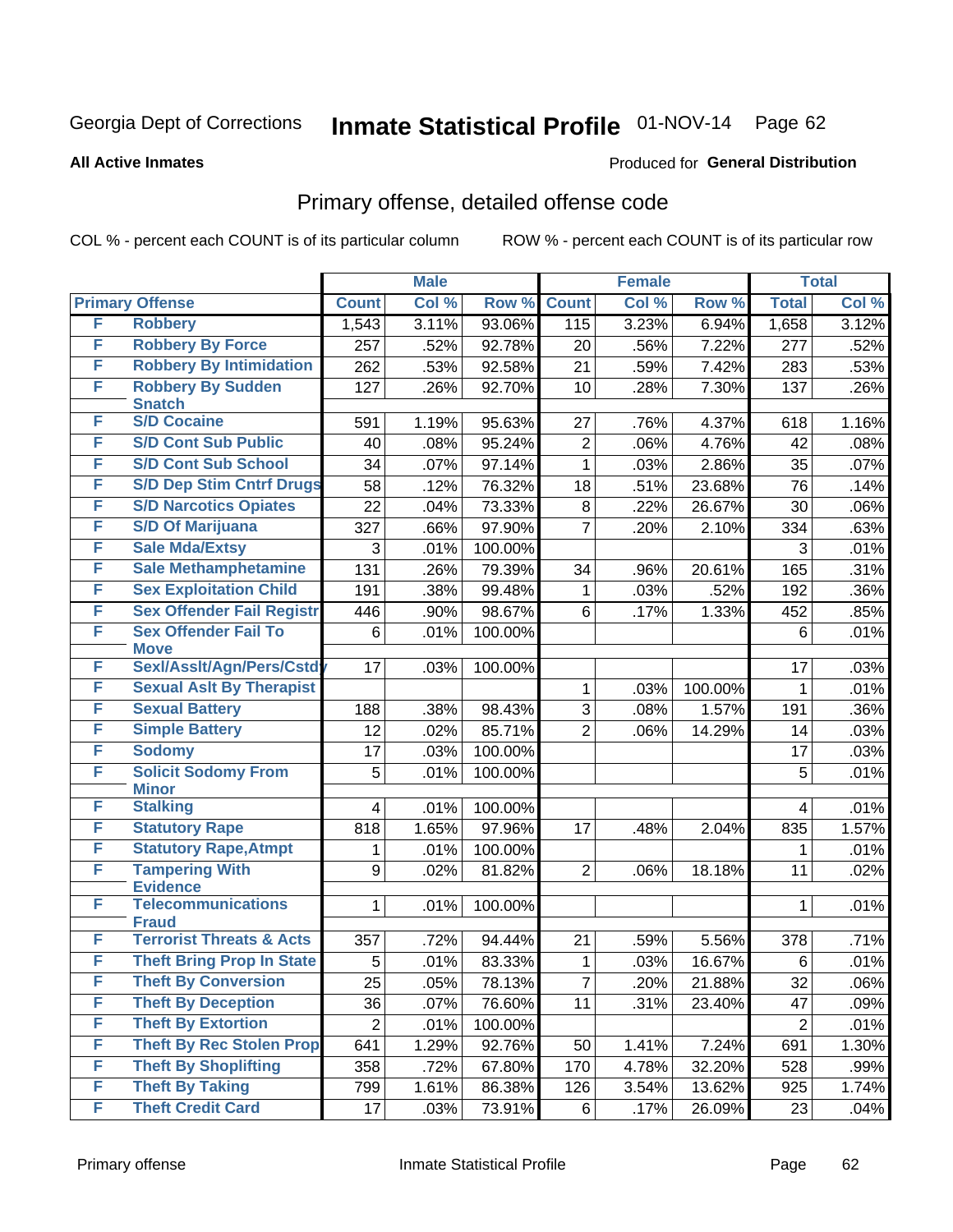# Inmate Statistical Profile 01-NOV-14 Page 63

#### **All Active Inmates**

#### **Produced for General Distribution**

## Primary offense, detailed offense code

COL % - percent each COUNT is of its particular column

|   |                                               |                | <b>Male</b> |         |                         | <b>Female</b> |         |                 | <b>Total</b> |
|---|-----------------------------------------------|----------------|-------------|---------|-------------------------|---------------|---------|-----------------|--------------|
|   | <b>Primary Offense</b>                        | <b>Count</b>   | Col %       | Row %   | <b>Count</b>            | Col %         | Row %   | <b>Total</b>    | Col %        |
| F | <b>Theft Motorveh Or Part</b>                 | 49             | .10%        | 94.23%  | $\overline{3}$          | .08%          | 5.77%   | $\overline{52}$ | .10%         |
| F | <b>Theft Of Lost Property</b>                 | 4              | .01%        | 100.00% |                         |               |         | 4               | .01%         |
| F | <b>Theft Of Services</b>                      | $\mathbf 2$    | .01%        | 66.67%  | 1                       | .03%          | 33.33%  | 3               | .01%         |
| F | <b>Theft Recv Prop Out</b>                    | $\overline{2}$ | .01%        | 100.00% |                         |               |         | $\overline{2}$  | .01%         |
| F | <b>State</b><br><b>Traf Amphtmine 200-399</b> |                |             |         |                         |               |         |                 |              |
|   | Gm                                            | $\overline{2}$ | .01%        | 100.00% |                         |               |         | $\overline{2}$  | .01%         |
| F | <b>Traf Amphtmine 28-199</b>                  | $\overline{2}$ | .01%        | 100.00% |                         |               |         | $\overline{2}$  | .01%         |
|   | Gm                                            |                |             |         |                         |               |         |                 |              |
| F | Traf Amphtmine 400+ Gm                        | 3              | .01%        | 100.00% |                         |               |         | 3               | .01%         |
| F | <b>Traf Cocaine 201-400</b>                   | 150            | .30%        | 97.40%  | $\overline{\mathbf{4}}$ | .11%          | 2.60%   | 154             | .29%         |
| F | Gm<br><b>Traf Cocaine 401+ Gm</b>             | 130            | .26%        | 94.89%  | $\overline{7}$          | .20%          | 5.11%   | 137             | .26%         |
| F | <b>Traf Cocaine Less 200</b>                  | 288            | .58%        | 94.74%  | 16                      | .45%          | 5.26%   | 304             | .57%         |
|   | Gm                                            |                |             |         |                         |               |         |                 |              |
| F | Traf Marijna 10-2000 Lb                       | 83             | .17%        | 92.22%  | $\overline{7}$          | .20%          | 7.78%   | 90              | .17%         |
| F | Traf Marijna 10001+ Lb                        | 1              | .01%        | 100.00% |                         |               |         | 1               | .01%         |
| F | <b>Traf Mda/Extsy 200-</b>                    | 3              | .01%        | 100.00% |                         |               |         | 3               | .01%         |
|   | <b>399gm</b>                                  |                |             |         |                         |               |         |                 |              |
| F | <b>Traf Mda/Extsy 28-199gm</b>                | 11             | .02%        | 84.62%  | $\overline{2}$          | .06%          | 15.38%  | 13              | .02%         |
| F | Traf Mda/Extsy 400+Gm                         | 1              | .01%        | 100.00% |                         |               |         | 1               | .01%         |
| F | <b>Traf Methamph 200-399</b><br>Gm            | 68             | .14%        | 90.67%  | $\overline{7}$          | .20%          | 9.33%   | 75              | .14%         |
| F | <b>Traf Methamph 28-199</b>                   | 214            | .43%        | 86.64%  | 33                      | .93%          | 13.36%  | 247             | .46%         |
|   | Gm                                            |                |             |         |                         |               |         |                 |              |
| F | Traf Methamph 400+ Gm                         | 51             | .10%        | 92.73%  | $\overline{\mathbf{4}}$ | .11%          | 7.27%   | 55              | .10%         |
| F | <b>Traf Methamph Unspec</b>                   | 64             | .13%        | 91.43%  | 6                       | .17%          | 8.57%   | 70              | .13%         |
| F | Amt<br><b>Traf Methaqualone&lt; 400</b>       | 1              |             | 100.00% |                         |               |         | $\mathbf{1}$    | .01%         |
|   | Gm                                            |                | .01%        |         |                         |               |         |                 |              |
| F | <b>Traf Narcotic 15-28 Gm</b>                 | 8              | .02%        | 88.89%  | 1                       | .03%          | 11.11%  | 9               | .02%         |
| F | <b>Traf Narcotic 29+ Gm</b>                   | 11             | .02%        | 100.00% |                         |               |         | 11              | .02%         |
| F | <b>Traf Narcotic Less 14 Gm</b>               | 9              | .02%        | 100.00% |                         |               |         | 9               | .02%         |
| F | <b>Unauth Dist Contrild Sub</b>               | 1              | .01%        | 100.00% |                         |               |         | 1               | .01%         |
| F | <b>Unknown Offense</b>                        | 21             | .04%        | 87.50%  | 3                       | .08%          | 12.50%  | 24              | .05%         |
| F | <b>Uniwfl Mfg/Del/Dist N-C S</b>              | 15             | .03%        | 100.00% |                         |               |         | 15              | .03%         |
| F | <b>Use Comm Facity Vio C</b>                  | $\overline{2}$ | .01%        | 100.00% |                         |               |         | $\overline{2}$  | .01%         |
|   | <b>Sub</b>                                    |                |             |         |                         |               |         |                 |              |
| F | <b>Vehicular Homicide</b>                     | 289            | .58%        | 84.50%  | 53                      | 1.49%         | 15.50%  | 342             | .64%         |
| F | <b>Viol Dngrous Drgs Act</b>                  | 170            | .34%        | 81.34%  | 39                      | 1.10%         | 18.66%  | 209             | .39%         |
| F | <b>Viol Ga Cntrl Sbst Act</b>                 | 55             | .11%        | 91.67%  | 5                       | .14%          | 8.33%   | 60              | .11%         |
| F | <b>Viol Ga Securities Act</b>                 |                |             |         | 1                       | .03%          | 100.00% | $\mathbf 1$     | .01%         |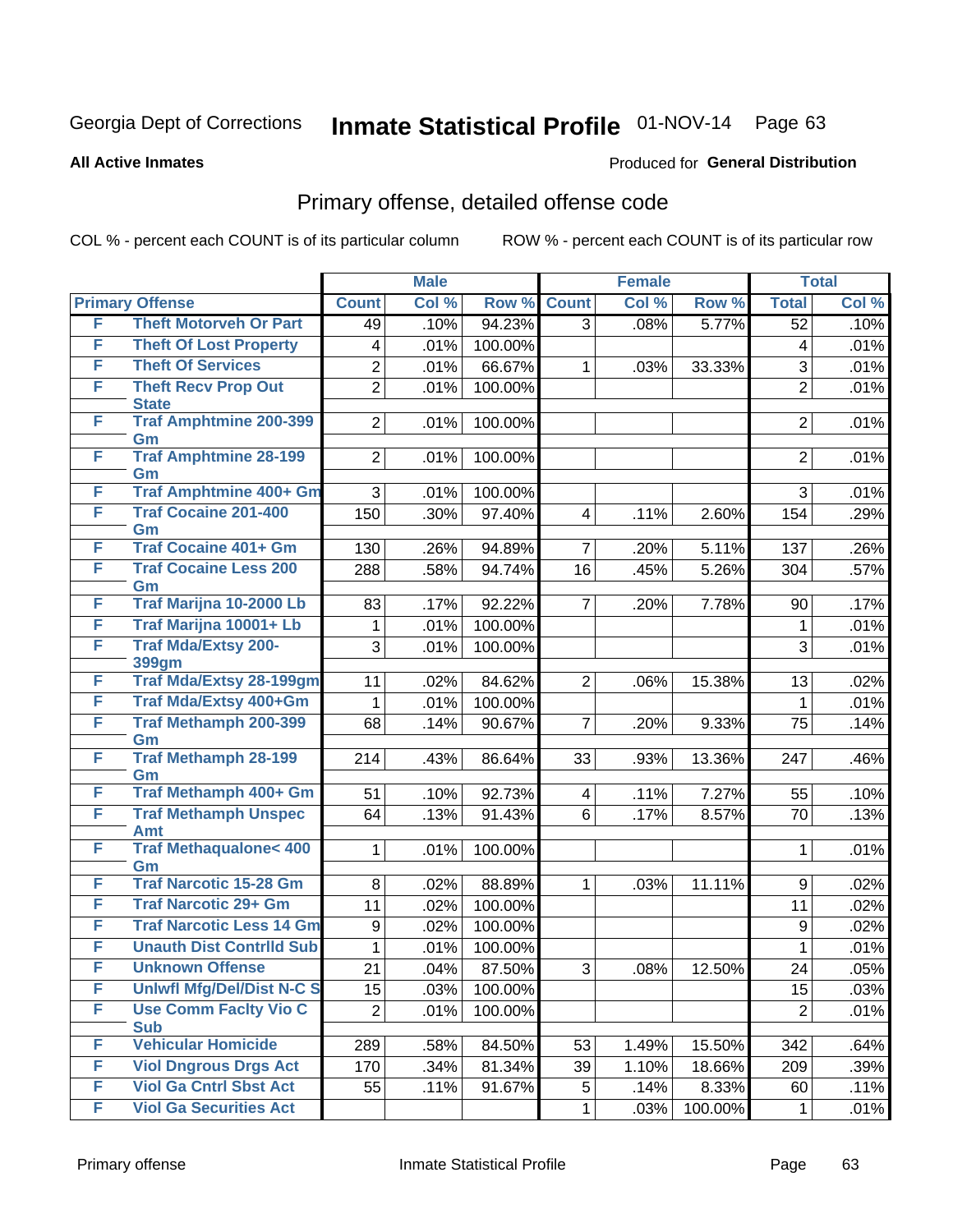# Inmate Statistical Profile 01-NOV-14 Page 64

#### **All Active Inmates**

#### **Produced for General Distribution**

## Primary offense, detailed offense code

COL % - percent each COUNT is of its particular column

|   |                                               | <b>Male</b>    |       |           |                | <b>Female</b> | <b>Total</b> |                |       |
|---|-----------------------------------------------|----------------|-------|-----------|----------------|---------------|--------------|----------------|-------|
|   | <b>Primary Offense</b>                        | <b>Count</b>   | Col % | Row %     | <b>Count</b>   | Col %         | Row %        | <b>Total</b>   | Col % |
| F | <b>Viol Motor Vehicle Laws</b>                | 36             | .07%  | $90.00\%$ | $\overline{4}$ | .11%          | 10.00%       | 40             | .08%  |
| F | <b>Viol Oath Public Offcr</b>                 | 1              | .01%  | 50.00%    | 1              | .03%          | 50.00%       | $\overline{2}$ | .01%  |
| F | <b>Violatn Othr States Law</b>                | 18             | .04%  | 81.82%    | 4              | .11%          | 18.18%       | 22             | .04%  |
| F | <b>Vol Manslaughter Of</b>                    | 3              | .01%  | 100.00%   |                |               |              | 3              | .01%  |
| F | <b>Fetus</b><br><b>Voluntary Manslaughter</b> | 1,094          | 2.20% | 88.65%    | 140            | 3.94%         | 11.35%       | 1,234          | 2.32% |
| M | <b>Abandonment Of Dep</b>                     | 3              | .01%  | 100.00%   |                |               |              | 3              | .01%  |
|   | <b>Child</b>                                  |                |       |           |                |               |              |                |       |
| М | <b>Abusive Language</b>                       | 1              | .01%  | 100.00%   |                |               |              | 1              | .01%  |
| M | <b>Agg Assault With Knife</b>                 | 1              | .01%  | 100.00%   |                |               |              | 1              | .01%  |
| M | <b>Assault &amp; Battery</b>                  | 5              | .01%  | 100.00%   |                |               |              | 5              | .01%  |
| M | <b>Bad Checks</b>                             | $\overline{2}$ | .01%  | 66.67%    | 1              | .03%          | 33.33%       | 3              | .01%  |
| Μ | <b>Burglary</b>                               | 8              | .02%  | 100.00%   |                |               |              | 8              | .02%  |
| M | <b>Cheating &amp; Swindling</b>               | 1              | .01%  | 100.00%   |                |               |              | 1              | .01%  |
| M | <b>Cpwl &amp; Concealed</b><br><b>Weapon</b>  | 4              | .01%  | 100.00%   |                |               |              | 4              | .01%  |
| M | <b>Crmnl Attempt</b>                          | 1              | .01%  | 100.00%   |                |               |              | 1              | .01%  |
| M | <b>Crmnl Trespassing</b>                      | 1              | .01%  | 100.00%   |                |               |              | 1              | .01%  |
| M | <b>Dui</b>                                    | 7              | .01%  | 100.00%   |                |               |              | $\overline{7}$ | .01%  |
| M | <b>Escape</b>                                 | 4              | .01%  | 100.00%   |                |               |              | 4              | .01%  |
| M | <b>Forgery</b>                                | 3              | .01%  | 100.00%   |                |               |              | 3              | .01%  |
| M | <b>Keepng Place</b>                           |                |       |           | 1              | .03%          | 100.00%      | 1              | .01%  |
|   | <b>Prostitution</b>                           |                |       |           |                |               |              |                |       |
| M | <b>Misc Misdemeanor</b>                       | 1              | .01%  | 100.00%   |                |               |              | 1              | .01%  |
| M | <b>Obstr Of Law Enf Officer</b>               | 1              | .01%  | 50.00%    | 1              | .03%          | 50.00%       | $\overline{2}$ | .01%  |
| M | <b>Other Misdemeanor</b>                      | 7              | .01%  | 100.00%   |                |               |              | $\overline{7}$ | .01%  |
| Μ | <b>Pointing Gun At Another</b>                | 1              | .01%  | 100.00%   |                |               |              | 1              | .01%  |
| M | <b>Poss Ntp Whiskey</b>                       | 1              | .01%  | 100.00%   |                |               |              | 1              | .01%  |
| Μ | <b>Prostitution</b>                           |                |       |           | 1              | .03%          | 100.00%      | 1              | .01%  |
| M | <b>Public Drunkenness</b>                     | 3              | .01%  | 100.00%   |                |               |              | 3              | .01%  |
| Μ | <b>Public Indecency</b>                       | 3              | .01%  | 100.00%   |                |               |              | 3              | .01%  |
| M | <b>Robbery</b>                                | 1              | .01%  | 100.00%   |                |               |              | 1              | .01%  |
| M | <b>Simple Battery</b>                         | $\mathbf 1$    | .01%  | 100.00%   |                |               |              | $\mathbf{1}$   | .01%  |
| M | <b>Theft By Taking</b>                        | 1              | .01%  | 100.00%   |                |               |              | 1              | .01%  |
| M | <b>Theft By Taking -</b><br>Larceny           | 23             | .05%  | 100.00%   |                |               |              | 23             | .04%  |
| M | <b>Viol Motor Veh Law</b>                     | 3              | .01%  | 100.00%   |                |               |              | 3              | .01%  |
| Μ | <b>Wife Beating</b>                           | $\overline{2}$ | .01%  | 100.00%   |                |               |              | 2              | .01%  |
| M | <b>Worthless Checks</b>                       | 1              | .01%  | 100.00%   |                |               |              | $\mathbf 1$    | .01%  |
|   | <b>Total Rported</b>                          | 49,646         | 101%  | 93.32%    | 3,556          | 100%          | 6.68%        | 53,202         | 101%  |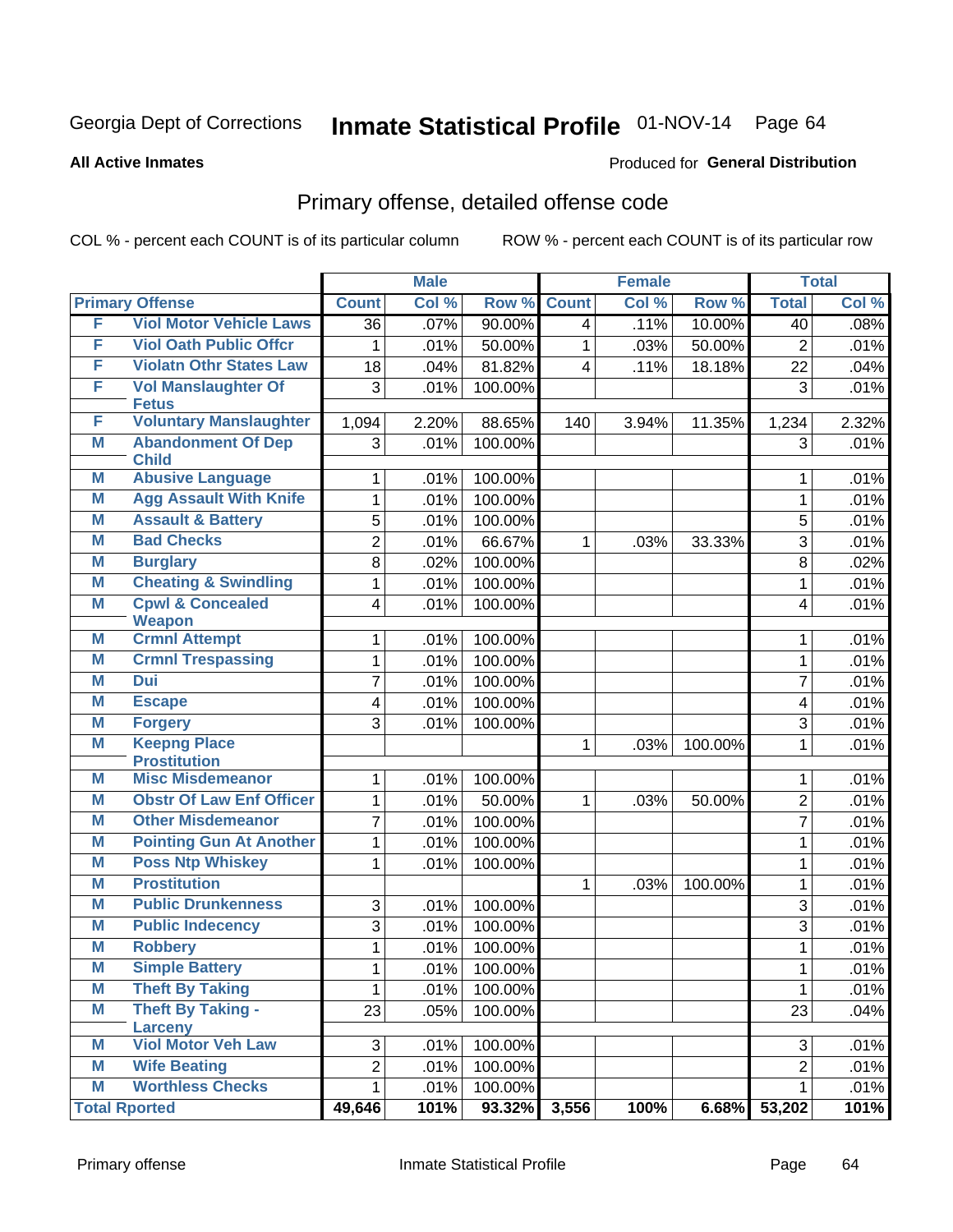# Inmate Statistical Profile 01-NOV-14 Page 65

**All Active Inmates** 

#### **Produced for General Distribution**

## Primary offense, detailed offense code

COL % - percent each COUNT is of its particular column

|                     | <b>Male</b>  | <b>Female</b> | Total  |
|---------------------|--------------|---------------|--------|
| <b>Not Reported</b> | $\mathbf{z}$ |               | --     |
| <b>Grand Total</b>  | 49,722       | 3,557         | 53,279 |

| <b>Mode (most frequent)</b> | 1902 Armed Robbery | 1101 Murder | 1101 Murder |
|-----------------------------|--------------------|-------------|-------------|
|                             |                    |             |             |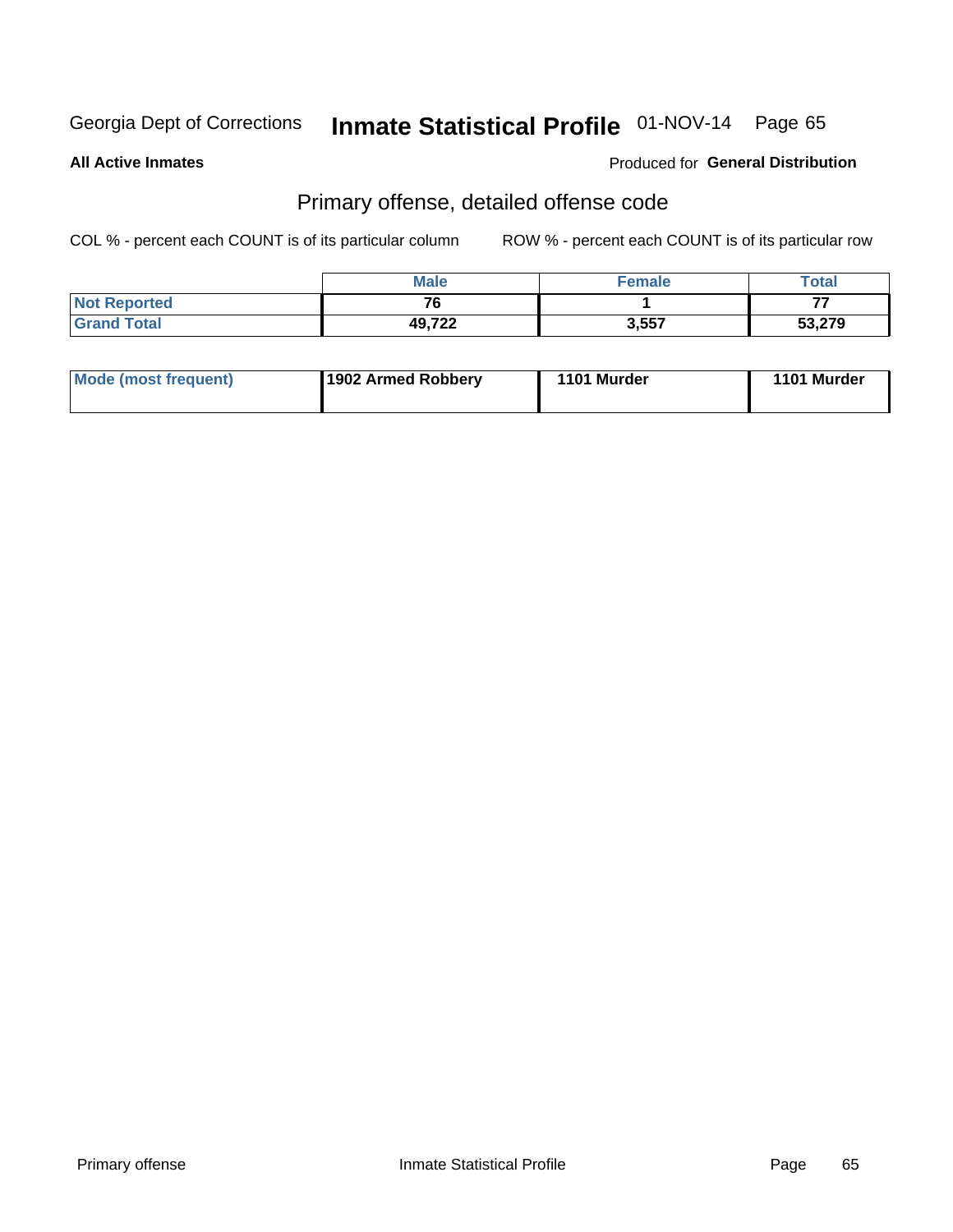# Inmate Statistical Profile 01-NOV-14 Page 66

#### **All Active Inmates**

#### Produced for General Distribution

## County of conviction of primary offense

COL % - percent each COUNT is of its particular column

|     |                             |              | <b>Male</b> |         | <b>Female</b>           |       |        | <b>Total</b> |       |
|-----|-----------------------------|--------------|-------------|---------|-------------------------|-------|--------|--------------|-------|
|     | <b>County of Conviction</b> | <b>Count</b> | Col %       | Row %   | <b>Count</b>            | Col % | Row %  | <b>Total</b> | Col % |
| 000 | <b>Unknown</b>              | 189          | .38%        | 97.93%  | 4                       | .11%  | 2.07%  | 193          | .36%  |
| 001 | <b>Appling County</b>       | 92           | .19%        | 92.00%  | 8                       | .22%  | 8.00%  | 100          | .19%  |
| 002 | <b>Atkinson County</b>      | 58           | .12%        | 93.55%  | 4                       | .11%  | 6.45%  | 62           | .12%  |
| 003 | <b>Bacon County</b>         | 86           | .17%        | 93.48%  | 6                       | .17%  | 6.52%  | 92           | .17%  |
| 004 | <b>Baker County</b>         | 6            | .01%        | 75.00%  | $\overline{2}$          | .06%  | 25.00% | 8            | .02%  |
| 005 | <b>Baldwin County</b>       | 314          | .63%        | 93.18%  | 23                      | .65%  | 6.82%  | 337          | .63%  |
| 006 | <b>Banks County</b>         | 67           | .13%        | 90.54%  | $\overline{7}$          | .20%  | 9.46%  | 74           | .14%  |
| 007 | <b>Barrow County</b>        | 279          | .56%        | 91.48%  | 26                      | .73%  | 8.52%  | 305          | .57%  |
| 008 | <b>Bartow County</b>        | 626          | 1.26%       | 88.17%  | 84                      | 2.36% | 11.83% | 710          | 1.33% |
| 009 | <b>Ben Hill County</b>      | 255          | .51%        | 93.07%  | 19                      | .53%  | 6.93%  | 274          | .51%  |
| 010 | <b>Berrien County</b>       | 78           | .16%        | 95.12%  | $\overline{\mathbf{4}}$ | .11%  | 4.88%  | 82           | .15%  |
| 011 | <b>Bibb County</b>          | 1,036        | 2.08%       | 94.78%  | 57                      | 1.60% | 5.22%  | 1,093        | 2.05% |
| 012 | <b>Bleckley County</b>      | 62           | .12%        | 92.54%  | 5                       | .14%  | 7.46%  | 67           | .13%  |
| 013 | <b>Brantley County</b>      | 63           | .13%        | 94.03%  | 4                       | .11%  | 5.97%  | 67           | .13%  |
| 014 | <b>Brooks County</b>        | 76           | .15%        | 93.83%  | 5                       | .14%  | 6.17%  | 81           | .15%  |
| 015 | <b>Bryan County</b>         | 94           | .19%        | 100.00% |                         |       |        | 94           | .18%  |
| 016 | <b>Bulloch County</b>       | 504          | 1.01%       | 93.33%  | 36                      | 1.01% | 6.67%  | 540          | 1.01% |
| 017 | <b>Burke County</b>         | 208          | .42%        | 94.98%  | 11                      | .31%  | 5.02%  | 219          | .41%  |
| 018 | <b>Butts County</b>         | 132          | .27%        | 96.35%  | $\mathbf 5$             | .14%  | 3.65%  | 137          | .26%  |
| 019 | <b>Calhoun County</b>       | 31           | .06%        | 96.88%  | $\mathbf{1}$            | .03%  | 3.13%  | 32           | .06%  |
| 020 | <b>Camden County</b>        | 197          | .40%        | 94.71%  | 11                      | .31%  | 5.29%  | 208          | .39%  |
| 021 | <b>Candler County</b>       | 120          | .24%        | 88.89%  | 15                      | .42%  | 11.11% | 135          | .25%  |
| 022 | <b>Carroll County</b>       | 515          | 1.04%       | 91.64%  | 47                      | 1.32% | 8.36%  | 562          | 1.05% |
| 023 | <b>Catoosa County</b>       | 337          | .68%        | 91.83%  | 30                      | .84%  | 8.17%  | 367          | .69%  |
| 024 | <b>Charlton County</b>      | 61           | .12%        | 93.85%  | $\overline{\mathbf{4}}$ | .11%  | 6.15%  | 65           | .12%  |
| 025 | <b>Chatham County</b>       | 2,049        | 4.12%       | 96.74%  | 69                      | 1.94% | 3.26%  | 2,118        | 3.98% |
| 026 | <b>Chattahoochee County</b> | 35           | .07%        | 97.22%  | 1                       | .03%  | 2.78%  | 36           | .07%  |
| 027 | <b>Chattooga County</b>     | 224          | .45%        | 92.56%  | 18                      | .51%  | 7.44%  | 242          | .45%  |
| 028 | <b>Cherokee County</b>      | 525          | 1.06%       | 91.46%  | 49                      | 1.38% | 8.54%  | 574          | 1.08% |
| 029 | <b>Clarke County</b>        | 440          | .88%        | 95.24%  | 22                      | .62%  | 4.76%  | 462          | .87%  |
| 030 | <b>Clay County</b>          | 24           | .05%        | 92.31%  | $\overline{2}$          | .06%  | 7.69%  | 26           | .05%  |
| 031 | <b>Clayton County</b>       | 1,509        | 3.03%       | 93.55%  | 104                     | 2.92% | 6.45%  | 1,613        | 3.03% |
| 032 | <b>Clinch County</b>        | 45           | .09%        | 91.84%  | 4                       | .11%  | 8.16%  | 49           | .09%  |
| 033 | <b>Cobb County</b>          | 2,600        | 5.23%       | 91.78%  | 233                     | 6.55% | 8.22%  | 2,833        | 5.32% |
| 034 | <b>Coffee County</b>        | 236          | .47%        | 95.93%  | 10                      | .28%  | 4.07%  | 246          | .46%  |
| 035 | <b>Colquitt County</b>      | 236          | .47%        | 94.78%  | 13                      | .37%  | 5.22%  | 249          | .47%  |
| 036 | <b>Columbia County</b>      | 386          | .78%        | 90.40%  | 41                      | 1.15% | 9.60%  | 427          | .80%  |
| 037 | <b>Cook County</b>          | 118          | .24%        | 95.93%  | 5                       | .14%  | 4.07%  | 123          | .23%  |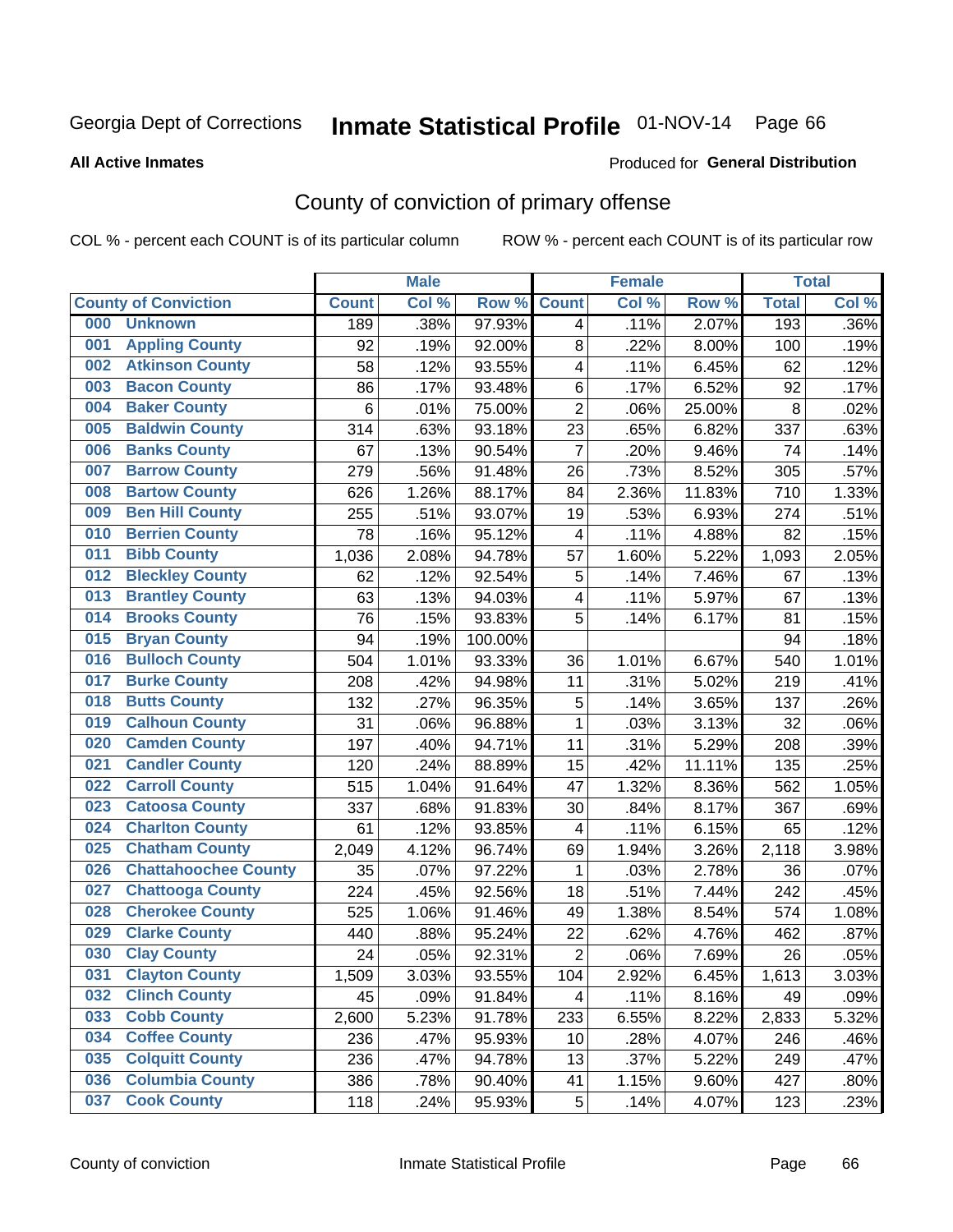# Inmate Statistical Profile 01-NOV-14 Page 67

#### **All Active Inmates**

#### Produced for General Distribution

## County of conviction of primary offense

COL % - percent each COUNT is of its particular column

|                             |                         |              | <b>Male</b> |         | <b>Female</b>    |       |        | <b>Total</b> |       |
|-----------------------------|-------------------------|--------------|-------------|---------|------------------|-------|--------|--------------|-------|
| <b>County of Conviction</b> |                         | <b>Count</b> | Col %       | Row %   | <b>Count</b>     | Col % | Row %  | <b>Total</b> | Col % |
| 038                         | <b>Coweta County</b>    | 543          | 1.09%       | 93.14%  | 40               | 1.12% | 6.86%  | 583          | 1.09% |
| 039                         | <b>Crawford County</b>  | 20           | .04%        | 100.00% |                  |       |        | 20           | .04%  |
| 040                         | <b>Crisp County</b>     | 273          | .55%        | 94.46%  | 16               | .45%  | 5.54%  | 289          | .54%  |
| 041                         | <b>Dade County</b>      | 97           | .20%        | 94.17%  | 6                | .17%  | 5.83%  | 103          | .19%  |
| 042                         | <b>Dawson County</b>    | 99           | .20%        | 89.19%  | 12               | .34%  | 10.81% | 111          | .21%  |
| 043                         | <b>Decatur County</b>   | 276          | .56%        | 93.56%  | 19               | .53%  | 6.44%  | 295          | .55%  |
| 044                         | <b>Dekalb County</b>    | 3,173        | 6.38%       | 94.83%  | 173              | 4.86% | 5.17%  | 3,346        | 6.28% |
| 045                         | <b>Dodge County</b>     | 139          | .28%        | 93.29%  | 10               | .28%  | 6.71%  | 149          | .28%  |
| 046                         | <b>Dooly County</b>     | 84           | .17%        | 93.33%  | 6                | .17%  | 6.67%  | 90           | .17%  |
| 047                         | <b>Dougherty County</b> | 1,005        | 2.02%       | 93.14%  | 74               | 2.08% | 6.86%  | 1,079        | 2.03% |
| 048                         | <b>Douglas County</b>   | 1,204        | 2.42%       | 90.59%  | 125              | 3.51% | 9.41%  | 1,329        | 2.49% |
| 049                         | <b>Early County</b>     | 97           | .20%        | 97.00%  | 3                | .08%  | 3.00%  | 100          | .19%  |
| 050                         | <b>Echols County</b>    | 12           | .02%        | 100.00% |                  |       |        | 12           | .02%  |
| 051                         | <b>Effingham County</b> | 185          | .37%        | 93.43%  | 13               | .37%  | 6.57%  | 198          | .37%  |
| 052                         | <b>Elbert County</b>    | 141          | .28%        | 94.00%  | $\boldsymbol{9}$ | .25%  | 6.00%  | 150          | .28%  |
| 053                         | <b>Emanuel County</b>   | 169          | .34%        | 92.35%  | 14               | .39%  | 7.65%  | 183          | .34%  |
| 054                         | <b>Evans County</b>     | 87           | .17%        | 94.57%  | 5                | .14%  | 5.43%  | 92           | .17%  |
| 055                         | <b>Fannin County</b>    | 89           | .18%        | 88.12%  | 12               | .34%  | 11.88% | 101          | .19%  |
| 056                         | <b>Fayette County</b>   | 333          | .67%        | 89.76%  | 38               | 1.07% | 10.24% | 371          | .70%  |
| 057                         | <b>Floyd County</b>     | 806          | 1.62%       | 88.96%  | 100              | 2.81% | 11.04% | 906          | 1.70% |
| 058                         | <b>Forsyth County</b>   | 363          | .73%        | 91.44%  | 34               | .96%  | 8.56%  | 397          | .75%  |
| 059                         | <b>Franklin County</b>  | 146          | .29%        | 93.59%  | 10               | .28%  | 6.41%  | 156          | .29%  |
| 060                         | <b>Fulton County</b>    | 4,922        | 9.90%       | 96.04%  | 203              | 5.71% | 3.96%  | 5,125        | 9.62% |
| 061                         | <b>Gilmer County</b>    | 103          | .21%        | 90.35%  | 11               | .31%  | 9.65%  | 114          | .21%  |
| 062                         | <b>Glascock County</b>  | 5            | .01%        | 83.33%  | 1                | .03%  | 16.67% | 6            | .01%  |
| 063                         | <b>Glynn County</b>     | 503          | 1.01%       | 93.84%  | 33               | .93%  | 6.16%  | 536          | 1.01% |
| 064                         | <b>Gordon County</b>    | 398          | .80%        | 89.04%  | 49               | 1.38% | 10.96% | 447          | .84%  |
| 065                         | <b>Grady County</b>     | 177          | .36%        | 95.16%  | 9                | .25%  | 4.84%  | 186          | .35%  |
| 066                         | <b>Greene County</b>    | 125          | .25%        | 92.59%  | 10               | .28%  | 7.41%  | 135          | .25%  |
| 067                         | <b>Gwinnett County</b>  | 2,336        | 4.70%       | 93.07%  | 174              | 4.89% | 6.93%  | 2,510        | 4.71% |
| 068                         | <b>Habersham County</b> | 105          | .21%        | 96.33%  | 4                | .11%  | 3.67%  | 109          | .20%  |
| 069                         | <b>Hall County</b>      | 730          | 1.47%       | 90.68%  | 75               | 2.11% | 9.32%  | 805          | 1.51% |
| 070                         | <b>Hancock County</b>   | 40           | .08%        | 97.56%  | 1                | .03%  | 2.44%  | 41           | .08%  |
| 071                         | <b>Haralson County</b>  | 174          | .35%        | 92.55%  | 14               | .39%  | 7.45%  | 188          | .35%  |
| 072                         | <b>Harris County</b>    | 100          | .20%        | 90.09%  | 11               | .31%  | 9.91%  | 111          | .21%  |
| 073                         | <b>Hart County</b>      | 158          | .32%        | 95.18%  | 8                | .22%  | 4.82%  | 166          | .31%  |
| 074                         | <b>Heard County</b>     | 53           | .11%        | 92.98%  | 4                | .11%  | 7.02%  | 57           | .11%  |
| 075                         | <b>Henry County</b>     | 503          | 1.01%       | 90.79%  | 51               | 1.43% | 9.21%  | 554          | 1.04% |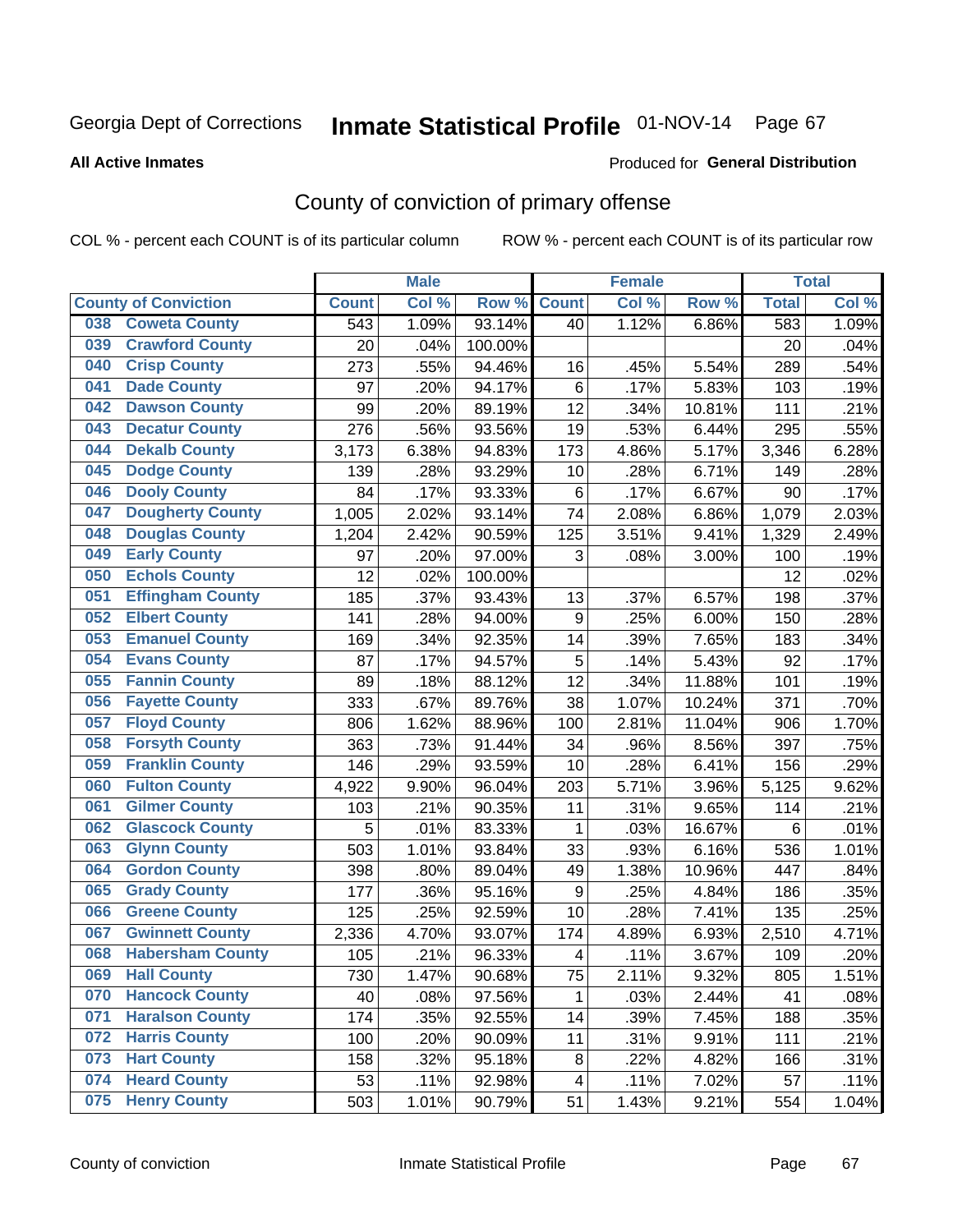# Inmate Statistical Profile 01-NOV-14 Page 68

#### **All Active Inmates**

#### Produced for General Distribution

## County of conviction of primary offense

COL % - percent each COUNT is of its particular column

|     |                             |              | <b>Male</b> |         |                         | <b>Female</b> |          |                    | <b>Total</b> |
|-----|-----------------------------|--------------|-------------|---------|-------------------------|---------------|----------|--------------------|--------------|
|     | <b>County of Conviction</b> | <b>Count</b> | Col %       | Row %   | <b>Count</b>            | Col %         | Row %    | <b>Total</b>       | Col %        |
| 076 | <b>Houston County</b>       | 729          | 1.47%       | 93.70%  | 49                      | 1.38%         | 6.30%    | 778                | 1.46%        |
| 077 | <b>Irwin County</b>         | 72           | .14%        | 93.51%  | 5                       | .14%          | 6.49%    | 77                 | .14%         |
| 078 | <b>Jackson County</b>       | 244          | .49%        | 92.08%  | 21                      | .59%          | 7.92%    | 265                | .50%         |
| 079 | <b>Jasper County</b>        | 55           | .11%        | 91.67%  | 5                       | .14%          | 8.33%    | 60                 | .11%         |
| 080 | <b>Jeff Davis County</b>    | 95           | .19%        | 94.06%  | 6                       | .17%          | 5.94%    | 101                | .19%         |
| 081 | <b>Jefferson County</b>     | 152          | .31%        | 97.44%  | 4                       | .11%          | 2.56%    | 156                | .29%         |
| 082 | <b>Jenkins County</b>       | 66           | .13%        | 94.29%  | $\overline{\mathbf{4}}$ | .11%          | 5.71%    | 70                 | .13%         |
| 083 | <b>Johnson County</b>       | 49           | .10%        | 94.23%  | 3                       | .08%          | 5.77%    | 52                 | .10%         |
| 084 | <b>Jones County</b>         | 202          | .41%        | 87.83%  | 28                      | .79%          | 12.17%   | 230                | .43%         |
| 085 | <b>Lamar County</b>         | 82           | .16%        | 92.13%  | $\overline{7}$          | .20%          | 7.87%    | 89                 | .17%         |
| 086 | <b>Lanier County</b>        | 42           | .08%        | 97.67%  | 1                       | .03%          | 2.33%    | 43                 | .08%         |
| 087 | <b>Laurens County</b>       | 287          | .58%        | 94.72%  | 16                      | .45%          | 5.28%    | 303                | .57%         |
| 088 | <b>Lee County</b>           | 61           | .12%        | 95.31%  | 3                       | .08%          | 4.69%    | 64                 | .12%         |
| 089 | <b>Liberty County</b>       | 269          | .54%        | 91.19%  | 26                      | .73%          | 8.81%    | 295                | .55%         |
| 090 | <b>Lincoln County</b>       | 27           | .05%        | 100.00% |                         |               |          | 27                 | .05%         |
| 091 | <b>Long County</b>          | 84           | .17%        | 93.33%  | 6                       | .17%          | 6.67%    | 90                 | .17%         |
| 092 | <b>Lowndes County</b>       | 561          | 1.13%       | 96.06%  | 23                      | .65%          | 3.94%    | 584                | 1.10%        |
| 093 | <b>Lumpkin County</b>       | 90           | .18%        | 93.75%  | $\,6$                   | .17%          | 6.25%    | 96                 | .18%         |
| 094 | <b>Macon County</b>         | 53           | .11%        | 98.15%  | $\mathbf{1}$            | .03%          | 1.85%    | 54                 | .10%         |
| 095 | <b>Madison County</b>       | 118          | .24%        | 92.19%  | 10                      | .28%          | 7.81%    | 128                | .24%         |
| 096 | <b>Marion County</b>        | 25           | .05%        | 92.59%  | $\overline{2}$          | .06%          | 7.41%    | 27                 | .05%         |
| 097 | <b>Mcduffie County</b>      | 196          | .39%        | 94.69%  | 11                      | .31%          | 5.31%    | 207                | .39%         |
| 098 | <b>Mcintosh County</b>      | 76           | .15%        | 98.70%  | 1                       | .03%          | 1.30%    | 77                 | .14%         |
| 099 | <b>Meriwether County</b>    | 166          | .33%        | 92.74%  | 13                      | .37%          | 7.26%    | 179                | .34%         |
| 100 | <b>Miller County</b>        | 34           | .07%        | 100.00% |                         |               |          | 34                 | .06%         |
| 101 | <b>Mitchell County</b>      | 175          | .35%        | 92.59%  | 14                      | .39%          | 7.41%    | 189                | .35%         |
| 102 | <b>Monroe County</b>        | 158          | .32%        | 87.78%  | 22                      | .62%          | 12.22%   | 180                | .34%         |
| 103 | <b>Montgomery County</b>    | 32           | .06%        | 100.00% |                         |               |          | 32                 | .06%         |
| 104 | <b>Morgan County</b>        | 156          | .31%        | 89.14%  | 19                      | .53%          | 10.86%   | 175                | .33%         |
| 105 | <b>Murray County</b>        | 145          | .29%        | 94.77%  | $\,8\,$                 | .22%          | 5.23%    | 153                | .29%         |
| 106 | <b>Muscogee County</b>      | 1,216        | 2.45%       | 95.30%  | 60                      | 1.69%         | 4.70%    | $\overline{1,276}$ | 2.39%        |
| 107 | <b>Newton County</b>        | 664          | 1.34%       | 92.48%  | 54                      | 1.52%         | 7.52%    | 718                | 1.35%        |
| 108 | <b>Oconee County</b>        | 53           | .11%        | 98.15%  | 1                       | .03%          | 1.85%    | 54                 | .10%         |
| 109 | <b>Oglethorpe County</b>    | 55           | .11%        | 94.83%  | 3                       | .08%          | 5.17%    | 58                 | .11%         |
| 110 | <b>Paulding County</b>      | 237          | .48%        | 91.15%  | 23                      | .65%          | 8.85%    | 260                | .49%         |
| 111 | <b>Peach County</b>         | 79           | .16%        | 95.18%  | 4                       | .11%          | 4.82%    | 83                 | .16%         |
| 112 | <b>Pickens County</b>       | 91           | .18%        | 91.00%  | 9                       | .25%          | $9.00\%$ | 100                | .19%         |
| 113 | <b>Pierce County</b>        | 86           | .17%        | 96.63%  | 3                       | .08%          | 3.37%    | 89                 | .17%         |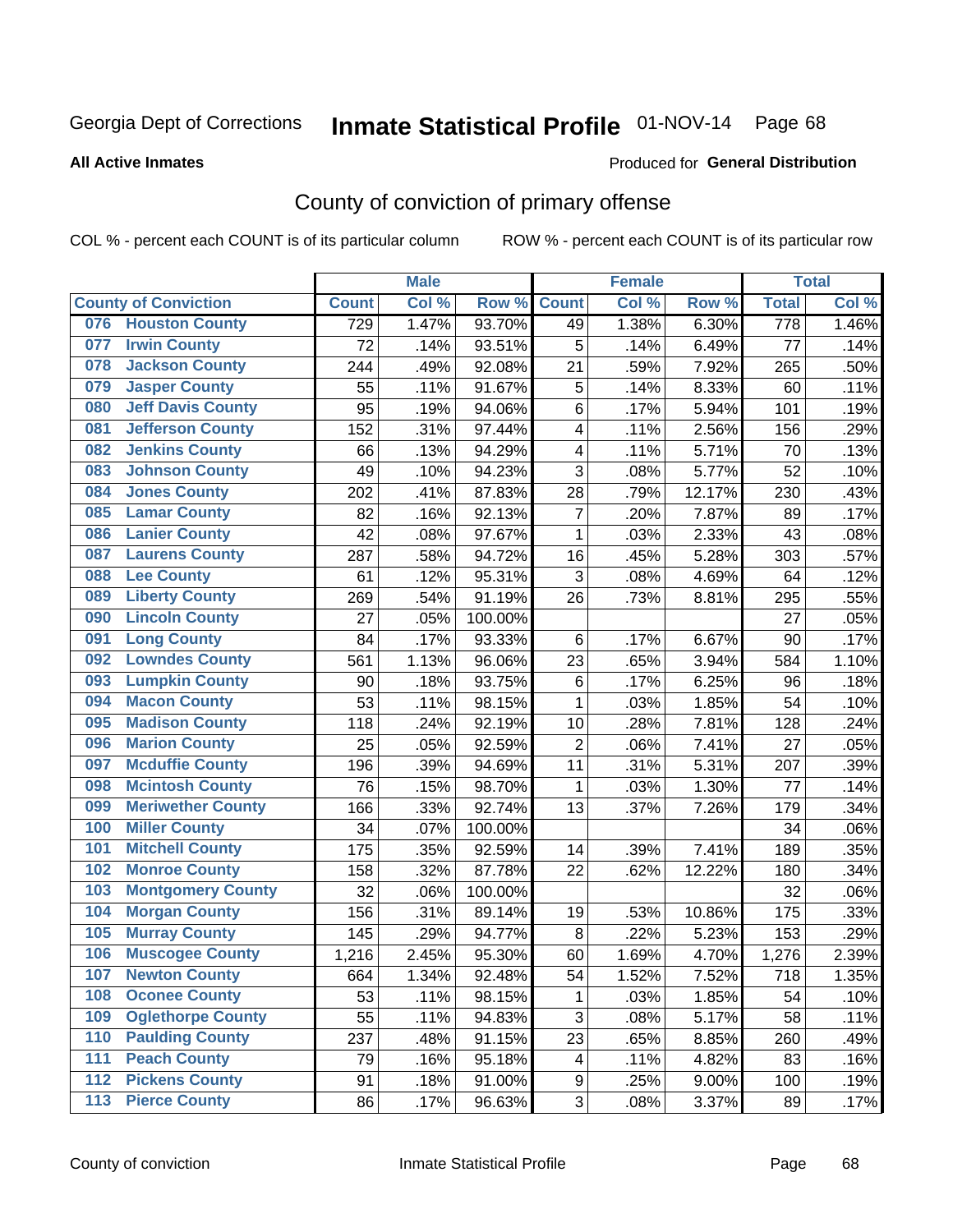# Inmate Statistical Profile 01-NOV-14 Page 69

**All Active Inmates** 

#### Produced for General Distribution

## County of conviction of primary offense

COL % - percent each COUNT is of its particular column

|                                        |              | <b>Male</b> |         |                | <b>Female</b> |        |                 | <b>Total</b> |
|----------------------------------------|--------------|-------------|---------|----------------|---------------|--------|-----------------|--------------|
| <b>County of Conviction</b>            | <b>Count</b> | Col %       | Row %   | <b>Count</b>   | Col %         | Row %  | <b>Total</b>    | Col %        |
| <b>Pike County</b><br>114              | 48           | .10%        | 88.89%  | 6              | .17%          | 11.11% | $\overline{54}$ | .10%         |
| <b>Polk County</b><br>$\overline{115}$ | 173          | .35%        | 93.01%  | 13             | .37%          | 6.99%  | 186             | .35%         |
| <b>Pulaski County</b><br>116           | 59           | .12%        | 98.33%  | 1              | .03%          | 1.67%  | 60              | .11%         |
| <b>Putnam County</b><br>117            | 155          | .31%        | 92.26%  | 13             | .37%          | 7.74%  | 168             | .32%         |
| 118<br><b>Quitman County</b>           | 21           | .04%        | 100.00% |                |               |        | 21              | .04%         |
| <b>Rabun County</b><br>119             | 50           | .10%        | 89.29%  | 6              | .17%          | 10.71% | 56              | .11%         |
| <b>Randolph County</b><br>120          | 71           | .14%        | 95.95%  | 3              | .08%          | 4.05%  | 74              | .14%         |
| <b>Richmond County</b><br>121          | 1,911        | 3.84%       | 94.42%  | 113            | 3.18%         | 5.58%  | 2,024           | 3.80%        |
| <b>Rockdale County</b><br>122          | 460          | .93%        | 92.56%  | 37             | 1.04%         | 7.44%  | 497             | .93%         |
| <b>Schley County</b><br>123            | 17           | .03%        | 100.00% |                |               |        | 17              | .03%         |
| <b>Screven County</b><br>124           | 129          | .26%        | 93.48%  | 9              | .25%          | 6.52%  | 138             | .26%         |
| <b>Seminole County</b><br>125          | 75           | .15%        | 91.46%  | $\overline{7}$ | .20%          | 8.54%  | 82              | .15%         |
| 126<br><b>Spalding County</b>          | 509          | 1.02%       | 94.09%  | 32             | .90%          | 5.91%  | 541             | 1.02%        |
| 127<br><b>Stephens County</b>          | 152          | .31%        | 91.02%  | 15             | .42%          | 8.98%  | 167             | .31%         |
| <b>Stewart County</b><br>128           | 29           | .06%        | 96.67%  | $\mathbf 1$    | .03%          | 3.33%  | 30              | .06%         |
| <b>Sumter County</b><br>129            | 181          | .36%        | 95.77%  | 8              | .22%          | 4.23%  | 189             | .35%         |
| <b>Talbot County</b><br>130            | 44           | .09%        | 97.78%  | $\mathbf{1}$   | .03%          | 2.22%  | 45              | .08%         |
| <b>Taliaferro County</b><br>131        | 18           | .04%        | 90.00%  | $\overline{2}$ | .06%          | 10.00% | 20              | .04%         |
| <b>Tattnall County</b><br>132          | 211          | .42%        | 90.95%  | 21             | .59%          | 9.05%  | 232             | .44%         |
| <b>Taylor County</b><br>133            | 74           | .15%        | 91.36%  | $\overline{7}$ | .20%          | 8.64%  | 81              | .15%         |
| <b>Telfair County</b><br>134           | 83           | .17%        | 92.22%  | $\overline{7}$ | .20%          | 7.78%  | 90              | .17%         |
| <b>Terrell County</b><br>135           | 83           | .17%        | 95.40%  | 4              | .11%          | 4.60%  | 87              | .16%         |
| <b>Thomas County</b><br>136            | 208          | .42%        | 92.04%  | 18             | .51%          | 7.96%  | 226             | .42%         |
| <b>Tift County</b><br>137              | 330          | .66%        | 94.83%  | 18             | .51%          | 5.17%  | 348             | .65%         |
| <b>Toombs County</b><br>138            | 343          | .69%        | 92.20%  | 29             | .82%          | 7.80%  | 372             | .70%         |
| <b>Towns County</b><br>139             | 43           | .09%        | 82.69%  | 9              | .25%          | 17.31% | 52              | .10%         |
| <b>Treutlen County</b><br>140          | 89           | .18%        | 96.74%  | 3              | .08%          | 3.26%  | 92              | .17%         |
| <b>Troup County</b><br>141             | 565          | 1.14%       | 90.84%  | 57             | 1.60%         | 9.16%  | 622             | 1.17%        |
| <b>Turner County</b><br>142            | 65           | .13%        | 91.55%  | 6              | .17%          | 8.45%  | 71              | .13%         |
| <b>Twiggs County</b><br>143            | 71           | .14%        | 95.95%  | 3              | .08%          | 4.05%  | 74              | .14%         |
| <b>Union County</b><br>144             | 60           | .12%        | 82.19%  | 13             | .37%          | 17.81% | 73              | .14%         |
| 145<br><b>Upson County</b>             | 172          | .35%        | 94.51%  | 10             | .28%          | 5.49%  | 182             | .34%         |
| <b>Walker County</b><br>146            | 392          | .79%        | 90.53%  | 41             | 1.15%         | 9.47%  | 433             | .81%         |
| <b>Walton County</b><br>147            | 527          | 1.06%       | 91.02%  | 52             | 1.46%         | 8.98%  | 579             | 1.09%        |
| <b>Ware County</b><br>148              | 339          | .68%        | 92.37%  | 28             | .79%          | 7.63%  | 367             | .69%         |
| <b>Warren County</b><br>149            | 45           | .09%        | 100.00% |                |               |        | 45              | .08%         |
| <b>Washington County</b><br>150        | 179          | .36%        | 90.40%  | 19             | .53%          | 9.60%  | 198             | .37%         |
| <b>Wayne County</b><br>151             | 157          | .32%        | 91.28%  | 15             | .42%          | 8.72%  | 172             | .32%         |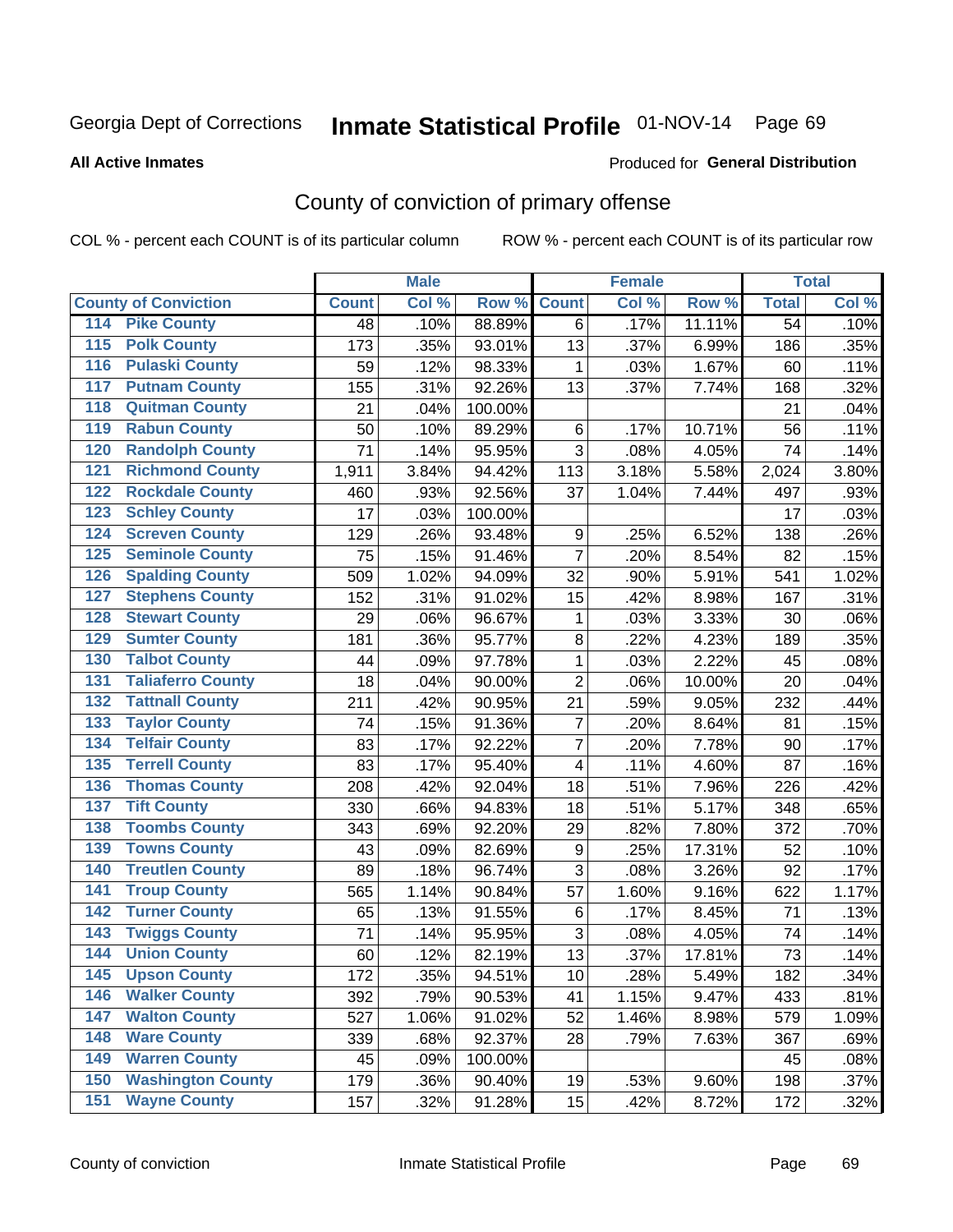# Inmate Statistical Profile 01-NOV-14 Page 70

**All Active Inmates** 

#### Produced for General Distribution

## County of conviction of primary offense

COL % - percent each COUNT is of its particular column

|                                |              | <b>Male</b> |             |       | <b>Female</b> |        |              | <b>Total</b> |
|--------------------------------|--------------|-------------|-------------|-------|---------------|--------|--------------|--------------|
| <b>County of Conviction</b>    | <b>Count</b> | Col %       | Row % Count |       | Col %         | Row %  | <b>Total</b> | Col %        |
| <b>Webster County</b><br>152   |              | $.01\%$     | 100.00%     |       |               |        |              | .01%         |
| <b>Wheeler County</b><br>153   | 27           | .05%        | 100.00%     |       |               |        | 27           | .05%         |
| <b>White County</b><br>154     | 89           | .18%        | 88.12%      | 12    | .34%          | 11.88% | 101          | .19%         |
| <b>Whitfield County</b><br>155 | 526          | $1.06\%$    | 89.00%      | 65    | 1.83%         | 11.00% | 591          | 1.11%        |
| <b>Wilcox County</b><br>156    | 40           | .08%        | 88.89%      | 5     | .14%          | 11.11% | 45           | .08%         |
| <b>Wilkes County</b><br>157    | 72           | .14%        | 96.00%      | 3     | $.08\%$       | 4.00%  | 75           | .14%         |
| <b>Wilkinson County</b><br>158 | 43           | .09%        | 97.73%      |       | .03%          | 2.27%  | 44           | .08%         |
| <b>Worth County</b><br>159     | 112          | .23%        | 94.12%      |       | .20%          | 5.88%  | 119          | .22%         |
| <b>Total Rported</b>           | 49,722       | 100%        | 93.32%      | 3,557 | 100%          | 6.68%  | 53,279       | 100%         |

| <b>Not Reported</b> |        |       |        |
|---------------------|--------|-------|--------|
| Total               | 49,722 | 3,557 | 53,279 |

| Mode (most frequent) | <b>Fulton County</b> | <b>Cobb County</b> | <b>Fulton County</b> |
|----------------------|----------------------|--------------------|----------------------|
|                      |                      |                    |                      |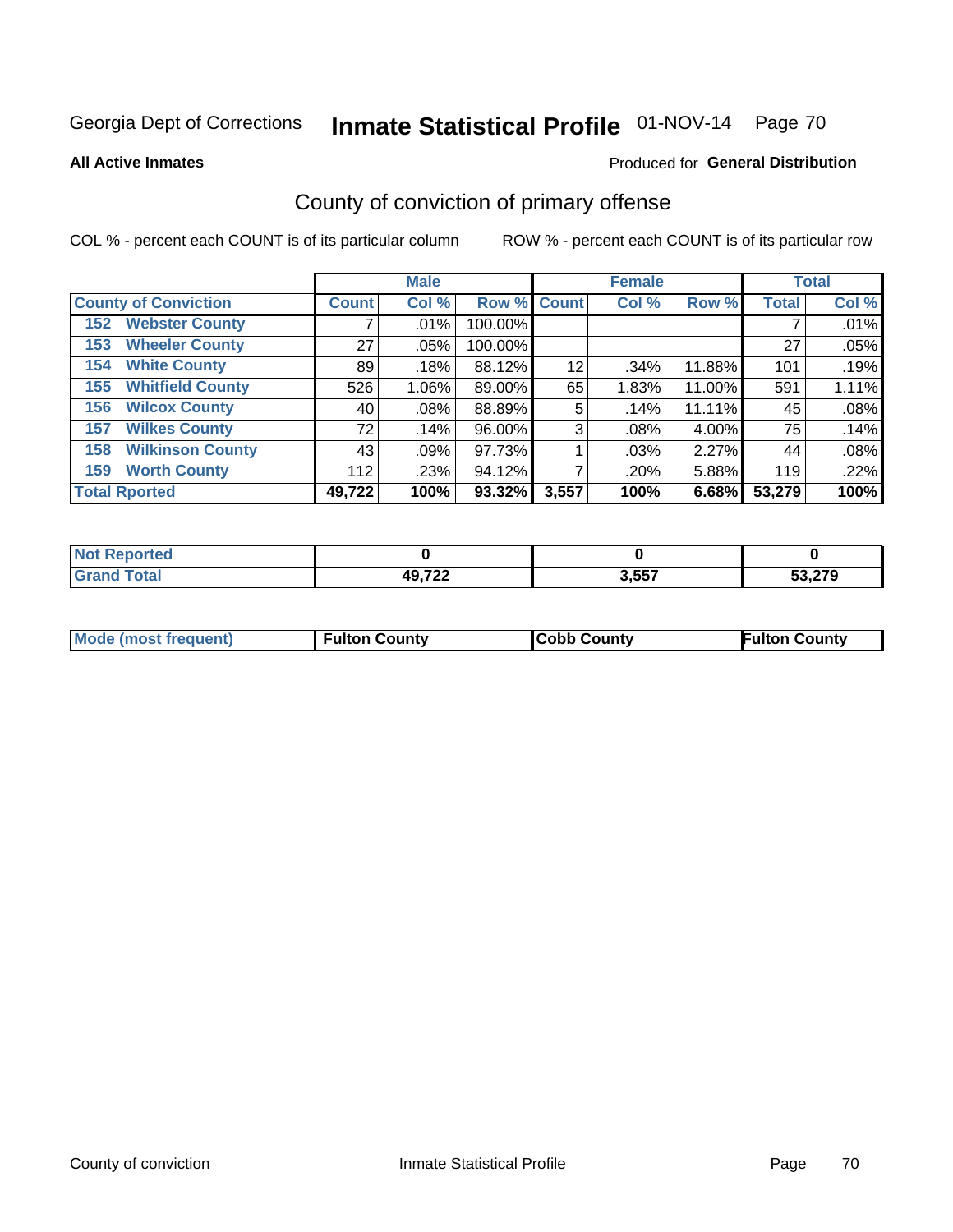# Inmate Statistical Profile 01-NOV-14 Page 71

#### **All Active Inmates**

#### Produced for General Distribution

## Circuit of conviction of primary offense

COL % - percent each COUNT is of its particular column

|                         |                                 |              | <b>Male</b> |        |              | <b>Female</b> |        |              | <b>Total</b> |
|-------------------------|---------------------------------|--------------|-------------|--------|--------------|---------------|--------|--------------|--------------|
|                         | <b>Circuit of Conviction</b>    | <b>Count</b> | Col %       | Row %  | <b>Count</b> | Col %         | Row %  | <b>Total</b> | Col %        |
| 1                       | <b>Alapaha Circuit</b>          | 341          | .69%        | 94.99% | 18           | .51%          | 5.01%  | 359          | .68%         |
| $\overline{2}$          | <b>Alcovy Circuit</b>           | 1,191        | 2.40%       | 91.83% | 106          | 2.98%         | 8.17%  | 1,297        | 2.44%        |
| $\overline{\mathbf{3}}$ | <b>Atlanta Circuit</b>          | 4,922        | 9.94%       | 96.04% | 203          | 5.71%         | 3.96%  | 5,125        | 9.65%        |
| 4                       | <b>Atlantic Circuit</b>         | 821          | 1.66%       | 93.30% | 59           | 1.66%         | 6.70%  | 880          | 1.66%        |
| 5                       | <b>Augusta Circuit</b>          | 2,505        | 5.06%       | 93.82% | 165          | 4.64%         | 6.18%  | 2,670        | 5.03%        |
| $\overline{\mathbf{6}}$ | <b>Blue Ridge Circuit</b>       | 525          | 1.06%       | 91.46% | 49           | 1.38%         | 8.54%  | 574          | 1.08%        |
| $\overline{\mathbf{7}}$ | <b>Brunswick Circuit</b>        | 1,044        | 2.11%       | 93.46% | 73           | 2.05%         | 6.54%  | 1,117        | 2.10%        |
| 8                       | <b>Chattahoochee Circuit</b>    | 1,494        | 3.02%       | 94.80% | 82           | 2.31%         | 5.20%  | 1,576        | 2.97%        |
| $\overline{9}$          | <b>Cherokee Circuit</b>         | 1,024        | 2.07%       | 88.50% | 133          | 3.74%         | 11.50% | 1,157        | 2.18%        |
| 10                      | <b>Clayton Circuit</b>          | 1,509        | 3.05%       | 93.55% | 104          | 2.93%         | 6.45%  | 1,613        | 3.04%        |
| $\overline{11}$         | <b>Cobb Circuit</b>             | 2,600        | 5.25%       | 91.78% | 233          | 6.56%         | 8.22%  | 2,833        | 5.34%        |
| $\overline{12}$         | <b>Conasauga Circuit</b>        | 671          | 1.35%       | 90.19% | 73           | 2.05%         | 9.81%  | 744          | 1.40%        |
| 13                      | <b>Cordele Circuit</b>          | 652          | 1.32%       | 93.41% | 46           | 1.29%         | 6.59%  | 698          | 1.31%        |
| 14                      | <b>Coweta Circuit</b>           | 1,842        | 3.72%       | 91.96% | 161          | 4.53%         | 8.04%  | 2,003        | 3.77%        |
| 15                      | <b>Dougherty Circuit</b>        | 1,005        | 2.03%       | 93.14% | 74           | 2.08%         | 6.86%  | 1,079        | 2.03%        |
| 16                      | <b>Dublin Circuit</b>           | 496          | 1.00%       | 95.20% | 25           | .70%          | 4.80%  | 521          | .98%         |
| 17                      | <b>Eastern Circuit</b>          | 2,049        | 4.14%       | 96.74% | 69           | 1.94%         | 3.26%  | 2,118        | 3.99%        |
| 18                      | <b>Flint Circuit</b>            | 503          | 1.02%       | 90.79% | 51           | 1.44%         | 9.21%  | 554          | 1.04%        |
| 19                      | <b>Griffin Circuit</b>          | 1,062        | 2.14%       | 92.51% | 86           | 2.42%         | 7.49%  | 1,148        | 2.16%        |
| 20                      | <b>Gwinnett Circuit</b>         | 2,336        | 4.72%       | 93.07% | 174          | 4.90%         | 6.93%  | 2,510        | 4.73%        |
| $\overline{21}$         | <b>Houston Circuit</b>          | 729          | 1.47%       | 93.70% | 49           | 1.38%         | 6.30%  | 778          | 1.47%        |
| $\overline{22}$         | <b>Lookout Mountain Circuit</b> | 1,050        | 2.12%       | 91.70% | 95           | 2.67%         | 8.30%  | 1,145        | 2.16%        |
| 23                      | <b>Macon Circuit</b>            | 1,135        | 2.29%       | 94.90% | 61           | 1.72%         | 5.10%  | 1,196        | 2.25%        |
| $\overline{24}$         | <b>Middle Circuit</b>           | 963          | 1.94%       | 92.24% | 81           | 2.28%         | 7.76%  | 1,044        | 1.97%        |
| 25                      | <b>Mountain Circuit</b>         | 307          | .62%        | 92.47% | 25           | .70%          | 7.53%  | 332          | .63%         |
| 26                      | <b>Northeastern Circuit</b>     | 829          | 1.67%       | 90.50% | 87           | 2.45%         | 9.50%  | 916          | 1.73%        |
| $\overline{27}$         | <b>Northern Circuit</b>         | 618          | 1.25%       | 93.92% | 40           | 1.13%         | 6.08%  | 658          | 1.24%        |
| 28                      | <b>Ocmulgee Circuit</b>         | 1,090        | 2.20%       | 91.60% | 100          | 2.81%         | 8.40%  | 1,190        | 2.24%        |
| 29                      | <b>Oconee Circuit</b>           | 402          | .81%        | 94.59% | 23           | .65%          | 5.41%  | 425          | .80%         |
| 30                      | <b>Ogeechee Circuit</b>         | 884          | 1.78%       | 93.45% | 62           | 1.75%         | 6.55%  | 946          | 1.78%        |
| $\overline{31}$         | <b>Pataula Circuit</b>          | 405          | .82%        | 95.52% | 19           | .53%          | 4.48%  | 424          | .80%         |
| 32                      | <b>Piedmont Circuit</b>         | 590          | 1.19%       | 91.61% | 54           | 1.52%         | 8.39%  | 644          | 1.21%        |
| 33                      | <b>Rome Circuit</b>             | 806          | 1.63%       | 88.96% | 100          | 2.81%         | 11.04% | 906          | 1.71%        |
| 34                      | <b>South Georgia Circuit</b>    | 665          | 1.34%       | 93.66% | 45           | 1.27%         | 6.34%  | 710          | 1.34%        |
| 35                      | <b>Southern Circuit</b>         | 1,093        | 2.21%       | 94.88% | 59           | 1.66%         | 5.12%  | 1,152        | 2.17%        |
| 36                      | <b>Southwestern Circuit</b>     | 348          | .70%        | 96.40% | 13           | .37%          | 3.60%  | 361          | .68%         |
| 37                      | <b>Stone Mountain Circuit</b>   | 3,173        | 6.41%       | 94.83% | 173          | 4.87%         | 5.17%  | 3,346        | 6.30%        |
| 38                      | <b>Tallapoosa Circuit</b>       | 347          | .70%        | 92.78% | 27           | .76%          | 7.22%  | 374          | .70%         |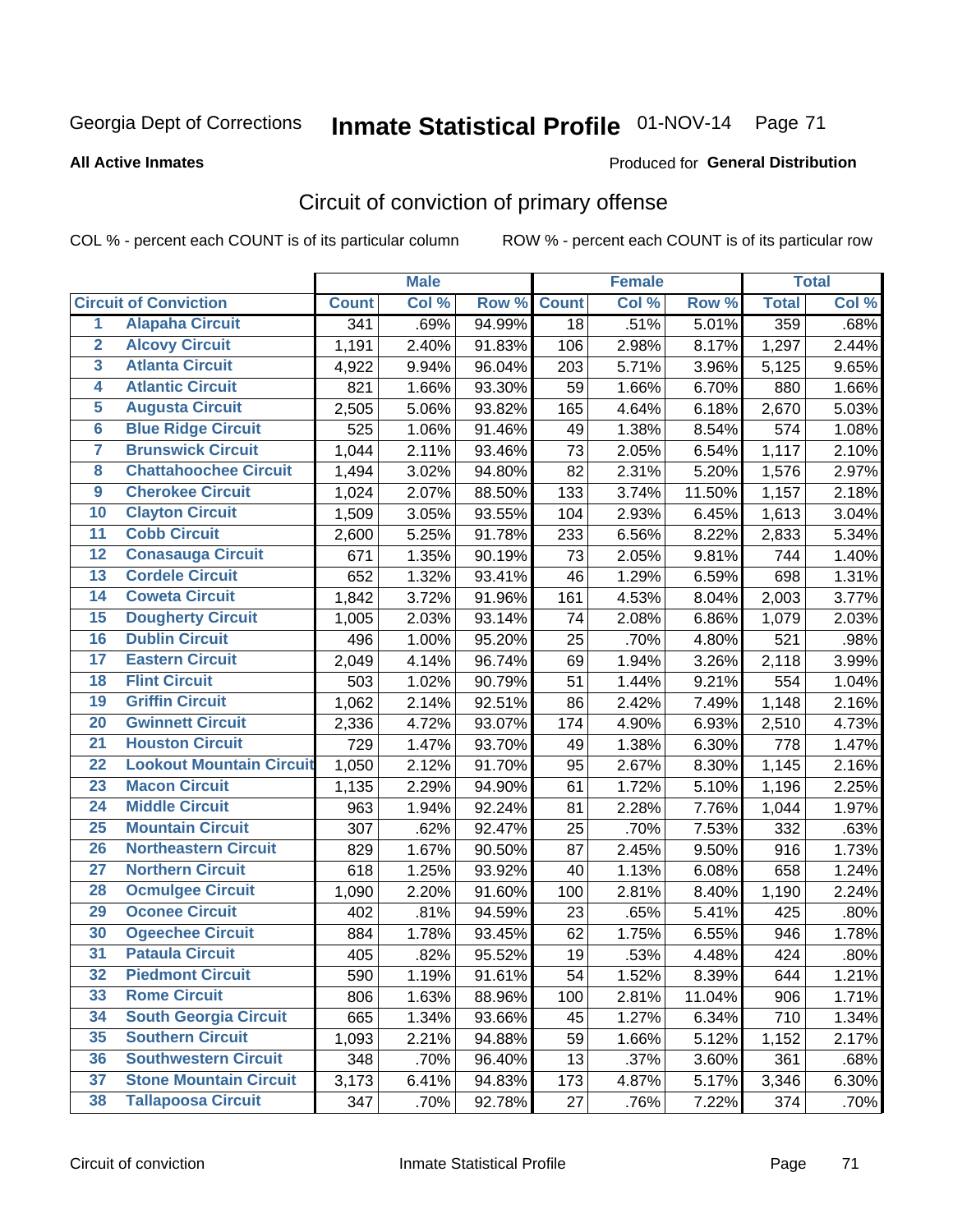# Inmate Statistical Profile 01-NOV-14 Page 72

#### **All Active Inmates**

#### **Produced for General Distribution**

## Circuit of conviction of primary offense

COL % - percent each COUNT is of its particular column

|    |                              |              | <b>Male</b> |        |              | <b>Female</b> |          |              | <b>Total</b> |
|----|------------------------------|--------------|-------------|--------|--------------|---------------|----------|--------------|--------------|
|    | <b>Circuit of Conviction</b> | <b>Count</b> | Col %       | Row %  | <b>Count</b> | Col %         | Row %    | <b>Total</b> | Col %        |
| 39 | <b>Tifton Circuit</b>        | 579          | 1.17%       | 94.15% | 36           | 1.01%         | 5.85%    | 615          | 1.16%        |
| 40 | <b>Toombs Circuit</b>        | 363          | .73%        | 95.53% | 17           | .48%          | 4.47%    | 380          | .72%         |
| 41 | <b>Waycross Circuit</b>      | 871          | 1.76%       | 94.06% | 55           | 1.55%         | 5.94%    | 926          | 1.74%        |
| 42 | <b>Western Circuit</b>       | 493          | 1.00%       | 95.54% | 23           | .65%          | 4.46%    | 516          | .97%         |
| 43 | <b>Rockdale Circuit</b>      | 460          | .93%        | 92.56% | 37           | 1.04%         | 7.44%    | 497          | .94%         |
| 44 | <b>Douglas Circuit</b>       | 1,204        | 2.43%       | 90.59% | 125          | 3.52%         | 9.41%    | 1,329        | 2.50%        |
| 45 | <b>Appalachian Circuit</b>   | 283          | .57%        | 89.84% | 32           | .90%          | 10.16%   | 315          | .59%         |
| 46 | <b>Enotah Circuit</b>        | 282          | .57%        | 87.58% | 40           | 1.13%         | 12.42%   | 322          | .61%         |
| 47 | <b>Bell-Forsyth Circuit</b>  | 363          | .73%        | 91.44% | 34           | .96%          | 8.56%    | 397          | .75%         |
| 48 | <b>Towaliga Circuit</b>      | 372          | .75%        | 91.63% | 34           | .96%          | $8.37\%$ | 406          | .76%         |
| 49 | <b>Paulding Circuit</b>      | 237          | .48%        | 91.15% | 23           | .65%          | 8.85%    | 260          | .49%         |
|    | <b>Total Rported</b>         | 49,533       | 100%        | 93.31% | 3,553        | 100%          | 6.69%    | 53,086       | 100%         |

| e | 189                          |       | ---<br><br>. .<br>193<br>__ |
|---|------------------------------|-------|-----------------------------|
|   | <b>10 722</b><br>1 L.L<br>т. | 3,557 | $\sim$ 0.70 $\sim$          |

| M | . | -----<br>oг | ----<br>пLс |
|---|---|-------------|-------------|
|   |   | <b>OUNN</b> |             |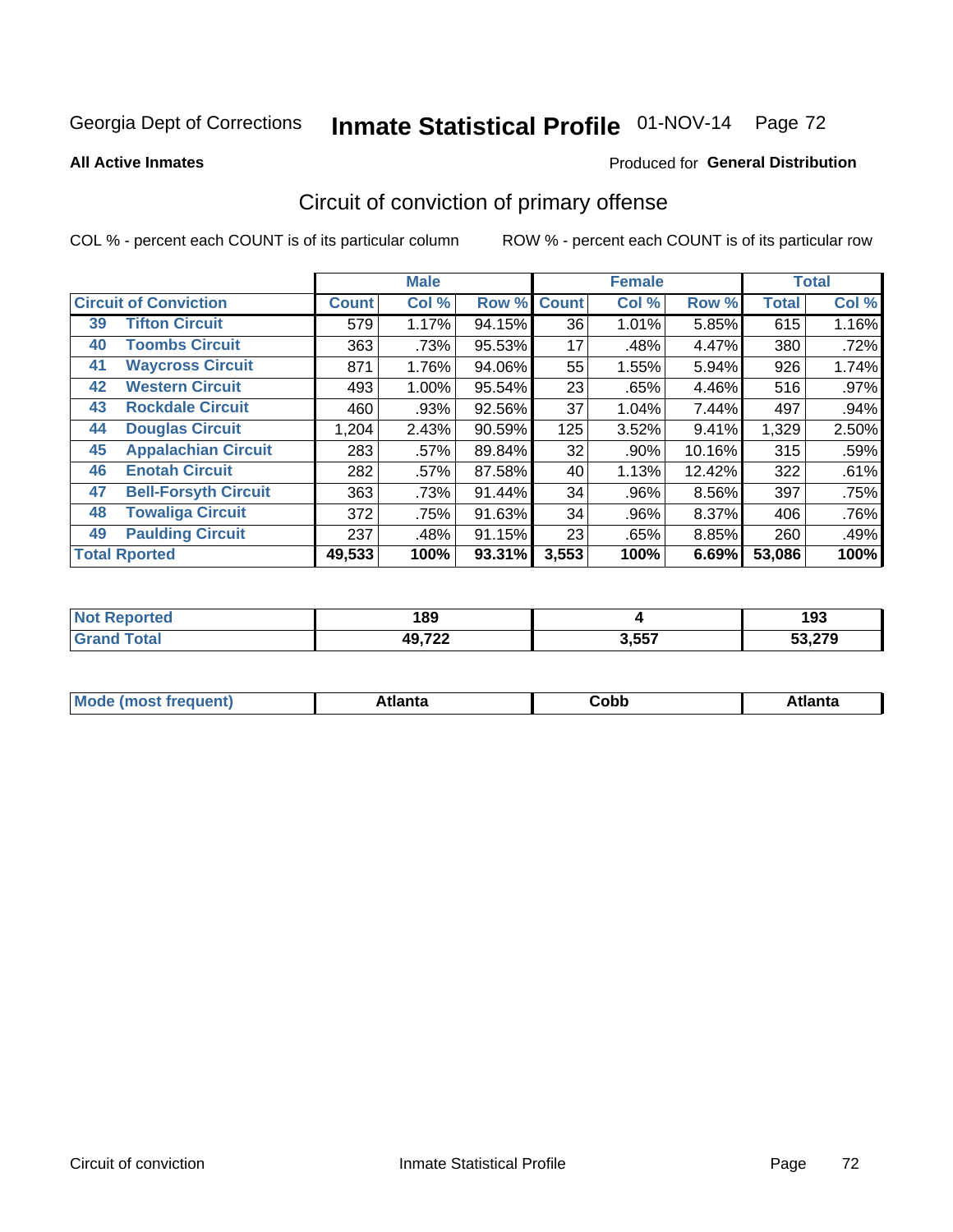## Georgia Dept of Corrections **Inmate Statistical Profile** 01-NOV-14 Page 73

### **All Active Inmates**

#### Produced for **General Distribution**

### Years served (jail + prison) in this incarceration

COL % - percent each COUNT is of its particular column ROW % - percent each COUNT is of its particular row

|                              |              | <b>Male</b> |        |                         | <b>Female</b> |       |              | <b>Total</b> |
|------------------------------|--------------|-------------|--------|-------------------------|---------------|-------|--------------|--------------|
| <b>Years Served</b>          | <b>Count</b> | Col %       | Row %  | <b>Count</b>            | Col %         | Row % | <b>Total</b> | Col %        |
| Less than one year           | 10,069       | 20.27%      | 90.35% | 1,076                   | 30.28%        | 9.65% | 11,145       | 20.93%       |
| 1 to 1.99 years              | 7,553        | 15.20%      | 91.84% | 671                     | 18.89%        | 8.16% | 8,224        | 15.45%       |
| 2 to 2.99 years              | 5,512        | 11.09%      | 92.53% | 445                     | 12.52%        | 7.47% | 5,957        | 11.19%       |
| $3$ to $3.99$ years          | 4,423        | 8.90%       | 93.67% | 299                     | 8.42%         | 6.33% | 4,722        | 8.87%        |
| $\overline{4}$ to 4.99 years | 3,069        | 6.18%       | 93.62% | 209                     | 5.88%         | 6.38% | 3,278        | 6.16%        |
| $\overline{5}$ to 5.99 years | 2,571        | 5.17%       | 94.18% | 159                     | 4.48%         | 5.82% | 2,730        | 5.13%        |
| $6$ to $6.99$ years          | 2,153        | 4.33%       | 94.68% | 121                     | 3.41%         | 5.32% | 2,274        | 4.27%        |
| 7 to 7.99 years              | 2,057        | 4.14%       | 95.85% | 89                      | 2.50%         | 4.15% | 2,146        | 4.03%        |
| 8 to 8.99 years              | 1,615        | 3.25%       | 94.61% | 92                      | 2.59%         | 5.39% | 1,707        | 3.21%        |
| 9 to 9.99 years              | 1,289        | 2.59%       | 95.48% | 61                      | 1.72%         | 4.52% | 1,350        | 2.54%        |
| 10 to 10.99 years            | 895          | 1.80%       | 95.72% | 40                      | 1.13%         | 4.28% | 935          | 1.76%        |
| 11 to 11.99 years            | 894          | 1.80%       | 95.01% | 47                      | 1.32%         | 4.99% | 941          | 1.77%        |
| 12 to 12.99 years            | 753          | 1.52%       | 95.80% | 33                      | 0.93%         | 4.20% | 786          | 1.48%        |
| 13 to 13.99 years            | 747          | 1.50%       | 97.01% | 23                      | 0.65%         | 2.99% | 770          | 1.45%        |
| 14 to 14.99 years            | 675          | 1.36%       | 95.74% | 30                      | 0.84%         | 4.26% | 705          | 1.32%        |
| 15 to 15.99 years            | 534          | 1.07%       | 95.87% | 23                      | 0.65%         | 4.13% | 557          | 1.05%        |
| 16 to 16.99 years            | 561          | 1.13%       | 96.23% | 22                      | 0.62%         | 3.77% | 583          | 1.10%        |
| 17 to 17.99 years            | 604          | 1.22%       | 97.42% | 16                      | 0.45%         | 2.58% | 620          | 1.16%        |
| 18 to 18.99 years            | 518          | 1.04%       | 96.64% | 18                      | 0.51%         | 3.36% | 536          | 1.01%        |
| 19 to 19.99 years            | 460          | 0.93%       | 97.66% | 11                      | 0.31%         | 2.34% | 471          | 0.88%        |
| 20 to 20.99 years            | 359          | 0.72%       | 95.73% | 16                      | 0.45%         | 4.27% | 375          | 0.70%        |
| 21 to 21.99 years            | 329          | 0.66%       | 97.63% | 8                       | 0.23%         | 2.37% | 337          | 0.63%        |
| 22 to 22.99 years            | 257          | 0.52%       | 95.90% | 11                      | 0.31%         | 4.10% | 268          | 0.50%        |
| 23 to 23.99 years            | 255          | 0.51%       | 96.59% | 9                       | 0.25%         | 3.41% | 264          | 0.50%        |
| 24 to 24.99 years            | 186          | 0.37%       | 96.88% | 6                       | 0.17%         | 3.13% | 192          | 0.36%        |
| 25 to 25.99 years            | 171          | 0.34%       | 98.84% | $\overline{\mathbf{c}}$ | 0.06%         | 1.16% | 173          | 0.32%        |
| 26 to 26.99 years            | 164          | 0.33%       | 97.62% | 4                       | 0.11%         | 2.38% | 168          | 0.32%        |
| 27 to 27.99 years            | 122          | 0.25%       | 99.19% | 1                       | 0.03%         | 0.81% | 123          | 0.23%        |
| 28 to 28.99 years            | 104          | 0.21%       | 99.05% | 1                       | 0.03%         | 0.95% | 105          | 0.20%        |
| 29 to 29.99 years            | 79           | 0.16%       | 97.53% | $\overline{c}$          | 0.06%         | 2.47% | 81           | 0.15%        |
| Thirty + years               | 708          | 1.42%       | 98.88% | 8                       | 0.23%         | 1.12% | 716          | 1.34%        |
| <b>Total Reported</b>        | 49,686       | 100%        | 93.33% | 3,553                   | 100%          | 6.67% | 53,239       | 100.0%       |

| $\sim$<br>vv              |                 | "<br>n,<br>᠇៴ |
|---------------------------|-----------------|---------------|
| 10.700<br>4ч<br>---<br>-- | 2F <sub>5</sub> | 0.070         |

| <b>Mean</b><br>(average) | 6.14               | 3.8                | 5.99          |
|--------------------------|--------------------|--------------------|---------------|
| Median (middle)          | 3.35               | 2.05               | 3.23          |
| Mode<br>(most frequent)  | Less than one year | Less than one year | Less than one |
|                          |                    |                    | year          |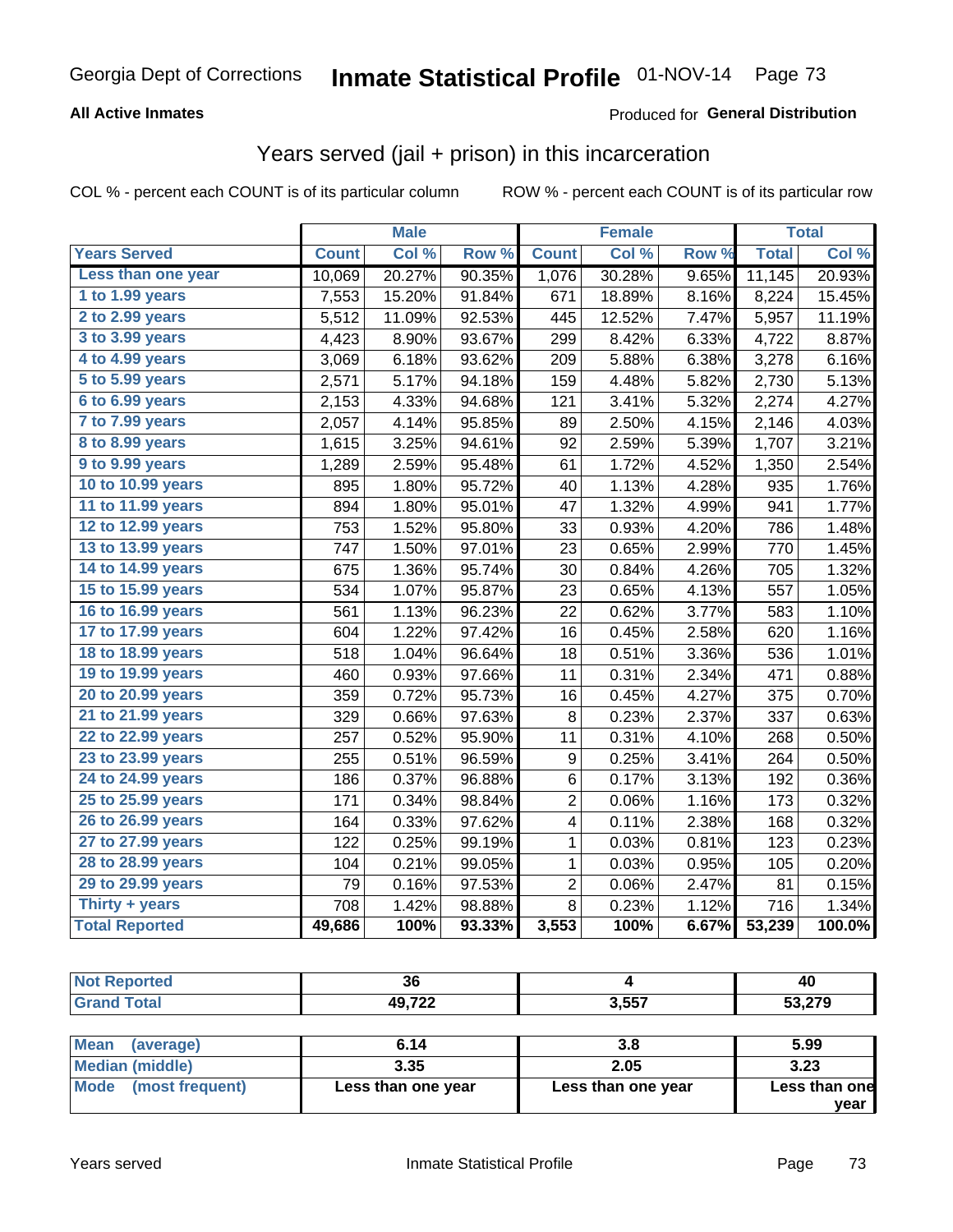#### **All Active Inmates**

Produced for **General Distribution**

## Results of most recent HIV tests

|                         | <b>Male</b>  |        |           | <b>Female</b> |        |          | Total  |        |
|-------------------------|--------------|--------|-----------|---------------|--------|----------|--------|--------|
| <b>HIV Test Results</b> | <b>Count</b> | Col %  | Row %I    | <b>Count</b>  | Col %  | Row %    | Total  | Col %  |
| <b>Positive</b>         | 761          | 1.65%  | 93.83%    | 50            | 1.50%  | $6.17\%$ | 811    | 1.64%  |
| <b>Negative</b>         | 45,407       | 98.35% | 93.26%    | 3,281         | 98.50% | $6.74\%$ | 48,688 | 98.36% |
| <b>Indeterminate</b>    |              | 0.01%  | 100.00%   |               |        |          |        | 0.01%  |
| <b>Total Reported</b>   | 46,171       | 100%   | $93.27\%$ | 3,331         | 100%   | 6.73%    | 49,502 | 100.0% |

| <b>Not Reported</b> | 3,551  | 226   | - 277<br>. . |
|---------------------|--------|-------|--------------|
| Total               | 49,722 | 3,557 | 53,279       |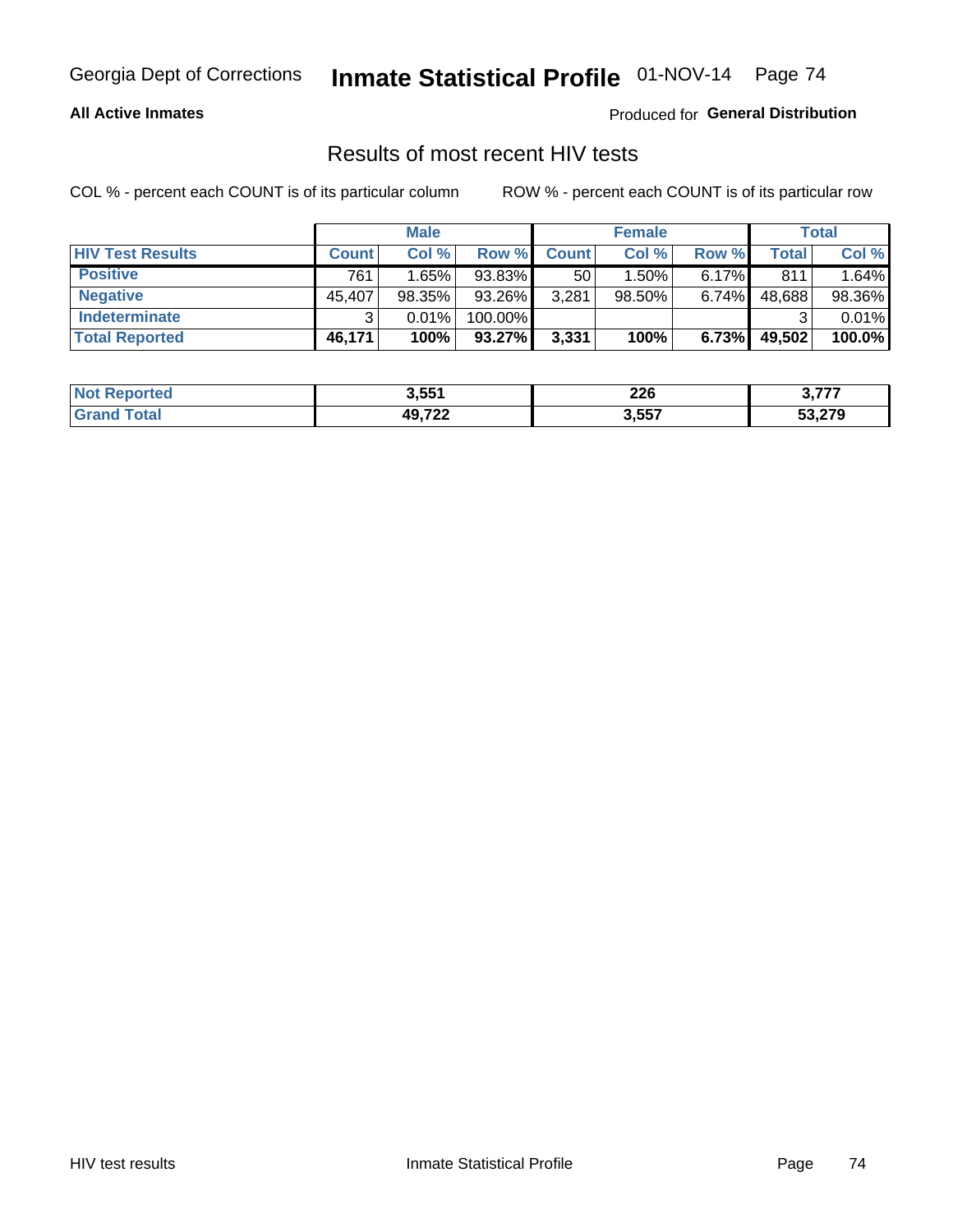#### **All Active Inmates**

### Produced for **General Distribution**

### Results of most recent tuberculosis test

|                                  | <b>Male</b>  |          |           | <b>Female</b> |           |          | Total        |        |
|----------------------------------|--------------|----------|-----------|---------------|-----------|----------|--------------|--------|
| <b>Tuberculosis Test Results</b> | <b>Count</b> | Col%     | Row %     | <b>Count</b>  | Col %     | Row %    | <b>Total</b> | Col %  |
| <b>Positive on current test</b>  | .822         | 16.97%   | $97.65\%$ | 188           | 5.52%     | 2.35%    | 8,010        | 16.18% |
| <b>Positive on previous test</b> | 26           | $0.06\%$ | 100.00%   |               |           |          | 26           | 0.05%  |
| <b>Negative</b>                  | 38.241       | 82.97%   | $92.24\%$ | 3.215         | $94.48\%$ | $7.76\%$ | 41,456       | 83.76% |
| <b>Total Reported</b>            | 46,089       | 100%     | $93.12\%$ | 3,403         | 100%      | 6.88%    | 49,492       | 100%   |

| <b>Not Reported</b> | 3,633  | 154   | 3,787  |
|---------------------|--------|-------|--------|
| ™otai               | 49,727 | 3,557 | 53,279 |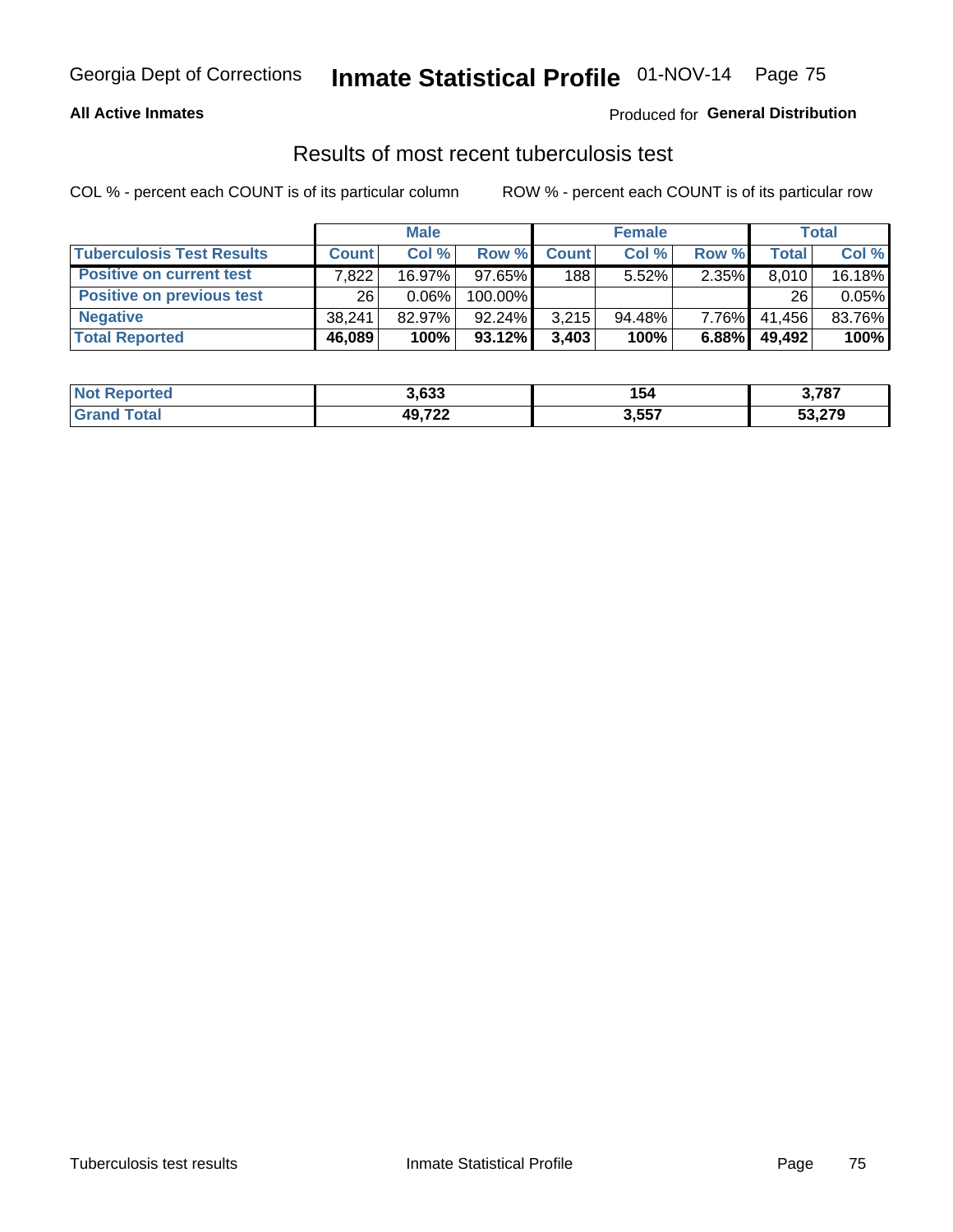#### **All Active Inmates**

Produced for **General Distribution**

## Results of most recent syphilis test

|                                 | <b>Male</b>  |           |           | <b>Female</b> |           |          | Total  |        |
|---------------------------------|--------------|-----------|-----------|---------------|-----------|----------|--------|--------|
| <b>Syphilis Test Results</b>    | <b>Count</b> | Col%      | Row %     | <b>Count</b>  | Col %     | Row %    | Total  | Col %  |
| <b>Positive on current test</b> | 276          | $1.38\%$  | $94.85\%$ | 15            | 1.82%     | $5.15\%$ | 291    | 1.40%  |
| <b>Negative</b>                 | 19.6731      | $98.62\%$ | 96.04%    | 811           | $98.18\%$ | $3.96\%$ | 20.484 | 98.60% |
| <b>Total Reported</b>           | 19,949       | 100%      | $96.02\%$ | 826           | 100%      | $3.98\%$ | 20,775 | 100%   |

| <b>Not Reported</b> | 29,773 | ימד ה<br>2,731 | 32,504 |
|---------------------|--------|----------------|--------|
| <b>Grand Total</b>  | 49,722 | 3,557          | 53,279 |